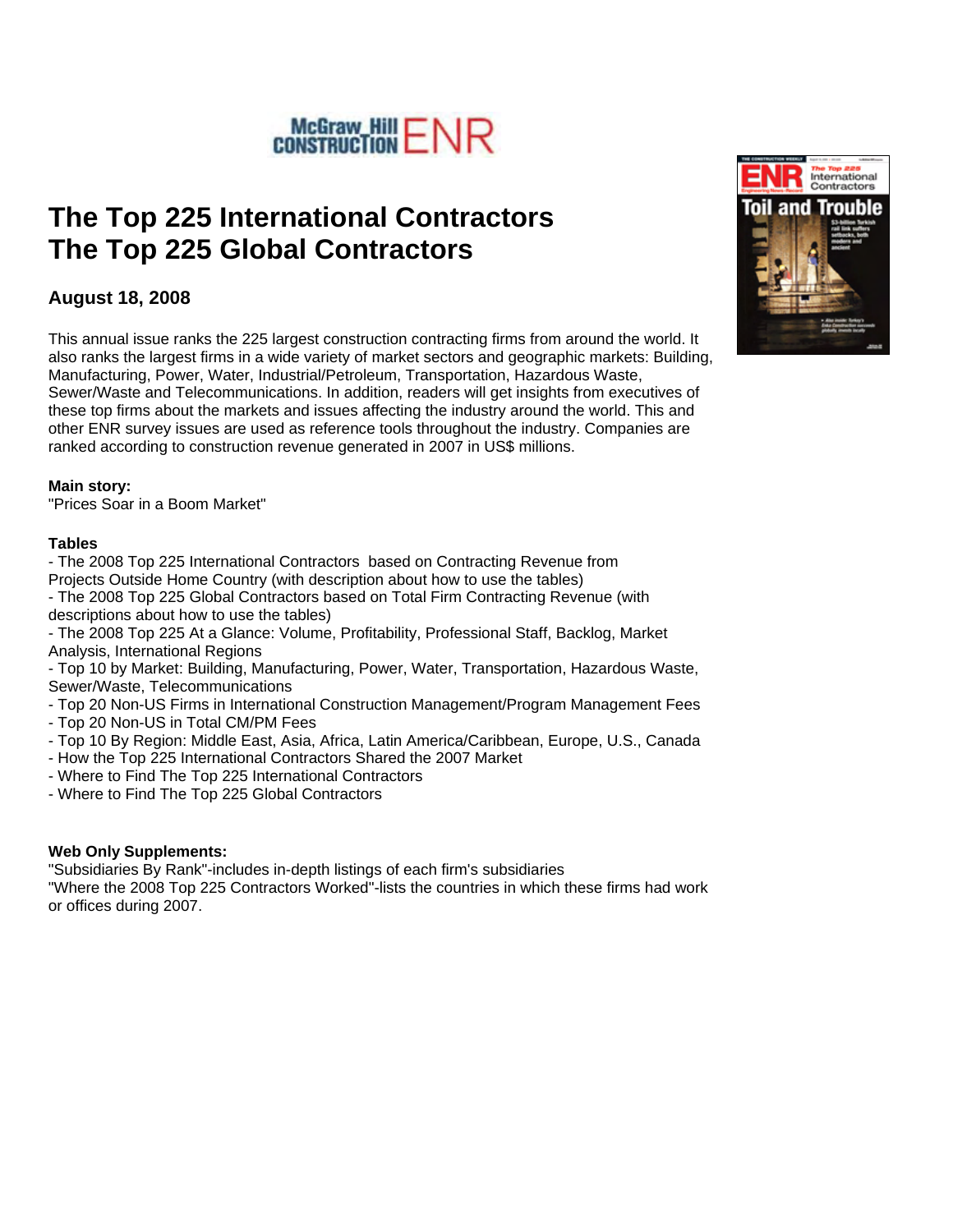**Top 225 Overview**

Ä

**By Peter Reina and Gary J. Tulacz**

# **THE TOP 225 International Contractors**

# Prices Soar in a Boom Market

The global construction market continues to boom and large international contractors are reaping the benefits. The demand for big-ticket projects, from petroleum production facilities and powerplants to major infrastructure upgrades and signature buildings, has made

The<br>
large<br>
The<br>
prod<br>
struce<br>
the demand intense<br>
tractors with the s<br>
deliver these proie the demand intense for world-class contractors with the size and expertise to deliver these projects. As a result, big firms around the world are scrambling to grow, either organically or through acquisition, to meet this demand.

The scope of the hot market can be seen from the revenue figures provided

by ENR's Top 225 International Contractors. The Top 225, as a group, generated \$310.25 billion in 2007 revenue from projects outside their respective home countries. This is a startling 38.3% increase over 2006's mark of \$224.40 billion. The Top 225 had total contracting revenue in 2007 of \$826.96 billion, a 27.1% increase over 2006's figure of \$650.66 billion.

The story was pretty much the same regardless of the region. North Africa showed the biggest percentage increase in international work for the Top 225, rising 75.3% to \$13.17 billion. The Middle East continued to show astounding strength, growing 52.0% to \$62.89 billion. Other big gainers included Europe (up 34.2% to \$96.45 billion), Asia (up 37.9% to 55.40 billion), the U.S. (up 26.8% to \$36.91 billion), Latin America (up 41.3% to \$19.25 billion) and central and southern Africa (up 48.3% to \$15.42 billion). Only Canada (up 3.6% to \$8.28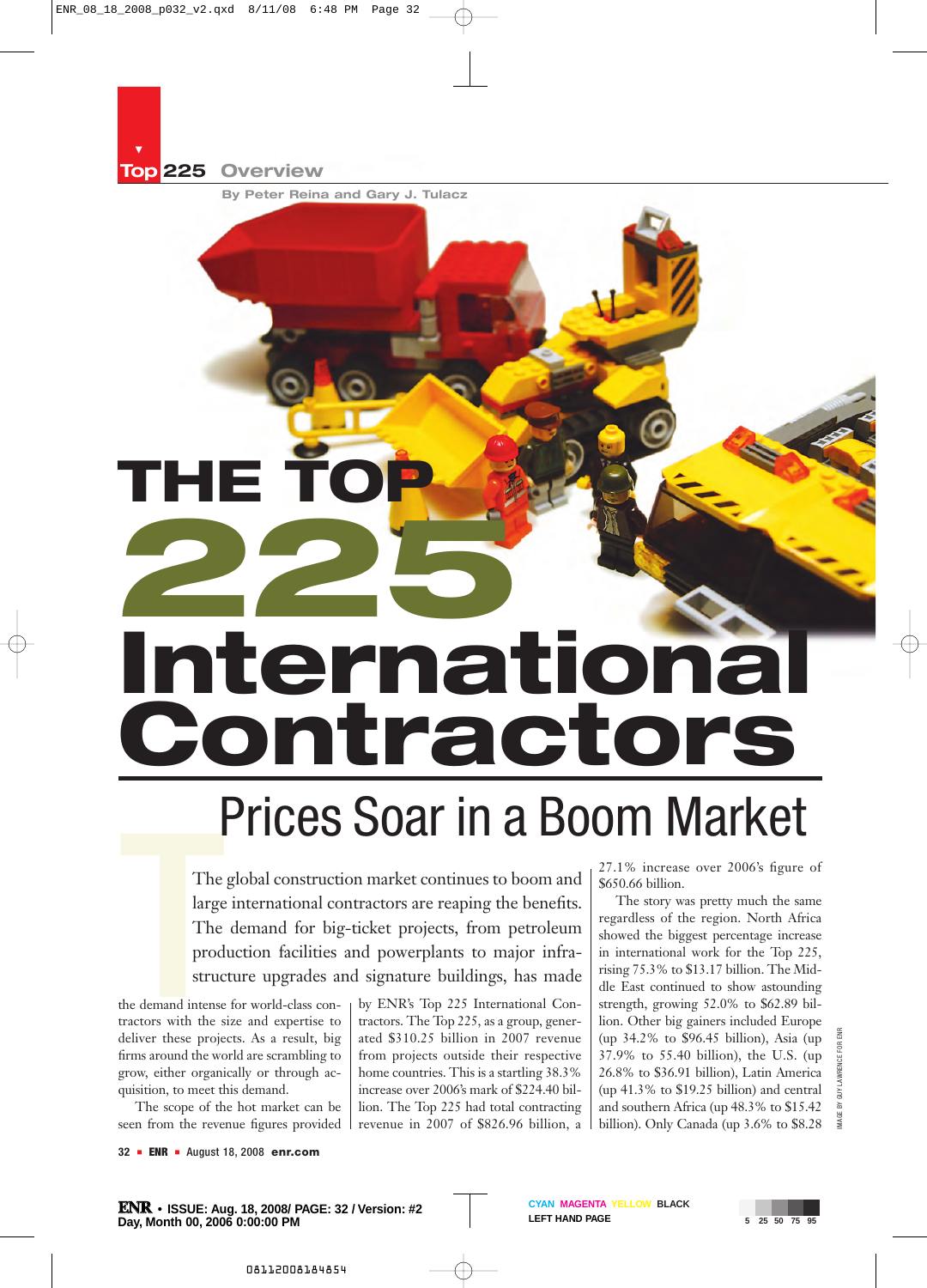| <b>Canada</b>                           |                  |            |                  |  |
|-----------------------------------------|------------------|------------|------------------|--|
| Total Revenue: \$8.3 billion<br>Up 3.6% |                  |            |                  |  |
| <b>FIRMS</b>                            | <b>COUNTRY</b>   | % OF TOTAL | <b>S MILLION</b> |  |
| 21                                      | ILS.             | 66.7       | 5,525.8          |  |
| 3                                       | <b>FRANCE</b>    | 20.4       | 1.688.8          |  |
| 6                                       | <b>ITALY</b>     | 5.4        | 444.3            |  |
| 3                                       | <b>GERMANY</b>   | 3.0        | 247.2            |  |
| 1                                       | <b>AUSTRIA</b>   | 2.0        | 162.5            |  |
| 1                                       | <b>AUSTRALIA</b> | 1.7        | 140.6            |  |
| 10                                      | <b>OTHER</b>     | 0.9        | 72.1             |  |
|                                         |                  |            |                  |  |

billion) and the Caribbean (down 10.7% to \$2.01 billion) bucked this huge surge.

*THE A MEN.* 

Not all of this increase can be attributed to hot markets. ENR asks non-U.S. contractors to provide their revenue in U.S. dollars and requests that the currency conversion rates in effect on Jan. 1 of the survey year be used to provide the dollar amounts.

In 2007, the euro, the Japanese yen, and several other currencies surged against the dollar. Between Jan. 1, 2007, and Jan. 1, 2008, the euro had risen 11% in value from \$1.32 to about \$1.47, the value that was used by survey participants for this year's survey. This boosted the Top 225's revenue for many international contractors who were paid in euros. The Japanese yen rose about the same between January 2007 and January 2008. So currency fluctuations played a role in the dramatic increase in revenue for the Top 225.

One major change in the world market is just how international the market has become. This year's Top 225 has contractors from 35 different countries. Where the Top 225 used to be dominated by U.S., European and Japanese firms, there now are groups of firms on the list based in China, Turkey, and the Middle East. Only 35 U.S. contractors are on this year's Top 225, a record low for ENR's Top international surveys.

European contractors are upbeat in the near term, but are uncertain of where the banking crisis will lead. "We have a substantial backlog," says Herbert Lütkestratkötter, CEO of Germany's Hochtief AG. "We are pretty busy and we are almost certainly going to be busier

#### **Europe**

|    | Total Revenue: \$96.4 billion |            | Up 34.2%          |
|----|-------------------------------|------------|-------------------|
|    | <b>FIRMS COUNTRY</b>          | % OF TOTAL | <b>\$ MILLION</b> |
| 6  | <b>FRANCE</b>                 | 20.0       | 19,288.1          |
| 11 | <b>SPAIN</b>                  | 13.9       | 13.451.1          |
| 1  | <b>AUSTRIA</b>                | 12.1       | 11.681.9          |
| 18 | ILS.                          | 10.0       | 9,684.0           |
| 1  | <b>SWEDEN</b>                 | 8.0        | 7.713.4           |
| 5  | <b>GERMANY</b>                | 6.9        | 6.676.4           |
| 94 | <b>OTHER</b>                  | 29.0       | 27,953.9          |
|    |                               |            |                   |

#### **Asia**

|              | Total Revenue: \$55.4 billion |            | Up 37.9%   |
|--------------|-------------------------------|------------|------------|
| <b>FIRMS</b> | <b>COUNTRY</b>                | % OF TOTAL | \$ MILLION |
| 4            | <b>GERMANY</b>                | 24.2       | 13,382.6   |
| 45           | <b>CHINA</b>                  | 16.6       | 9,177.0    |
| 20           | ILS.                          | 14.8       | 8.185.6    |
| 15           | <b>JAPAN</b>                  | 13.9       | 7.685.2    |
| 15           | <b>ITALY</b>                  | 5.6        | 3,115.1    |
| 4            | <b>FRANCE</b>                 | 5.3        | 2.941.2    |
| 52           | <b>OTHER</b>                  | 19.7       | 10.912.8   |
|              |                               |            |            |

in 2009," adds Ian Tyler, CEO of the U.K.'s Balfour Beatty Construction Ltd.

For some major international contractors, the current market is bringing its own set of problems to keep up with the booming market. "We are still facing very high levels of new orders and…facing shortages of staffing," says Michel Cote, deputy CEO of France's Bouygues Construction SA.

Contractors in the hottest market sectors are scrambling to keep up. Petroleum is one such market, with 2007 revenue leaping 77.5% to \$80.04 billion for the Top 225. Russia's Stroytansgaz is feasting on the growing demand for petroleum projects and has now branched out into the power sector, says Leonid Bokhanovsky, first vice president. "The Middle East and North Africa is a growing market in oil and gas and energy projects for us," he says.

Construction demand in chemical and petrochemical sectors will continue to be "very good" in the next couple of years, says Fabrizio Di Amato, major shareholder and CEO of Italy's Maire Tecnimont SA. "We need to increase our capacity," he adds. North Africa, the Middle

## **Middle East**

|                |            | Up 52.0%                      |
|----------------|------------|-------------------------------|
| <b>COUNTRY</b> | % OF TOTAL | <b>\$ MILLION</b>             |
| ILS.           | 21.4       | 13.482.5                      |
| <b>JAPAN</b>   | 13.6       | 8,575.4                       |
| <b>ITALY</b>   | 12.0       | 7.551.9                       |
| <b>FRANCE</b>  | 8.6        | 5,408.6                       |
| <b>GREECE</b>  | 7.4        | 4.647.2                       |
| <b>KOREAN</b>  | 6.5        | 4,062.2                       |
| <b>OTHER</b>   | 30.5       | 19.167.1                      |
|                |            | Total Revenue: \$62.9 billion |

#### **Africa**

|              | Total Revenue: \$28.6 billion |            | Up 59.7%          |
|--------------|-------------------------------|------------|-------------------|
| <b>FIRMS</b> | <b>COUNTRY</b>                | % OF TOTAL | <b>\$ MILLION</b> |
| 42           | <b>CHINA</b>                  | 26.9       | 7,695.8           |
| 19           | <b>ITALY</b>                  | 20.2       | 5,774.3           |
| 5            | <b>FRANCE</b>                 | 15.3       | 4,364.4           |
| 12           | II.S.                         | 6.8        | 1,957.3           |
| 8            | <b>JAPAN</b>                  | 4.0        | 1.150.1           |
| 14           | <b>TURKEY</b>                 | 3.3        | 955.5             |
| 41           | <b>OTHER</b>                  | 23.4       | 6.698.1           |

## **Latin America/Caribbean**

|              | Total Revenue: \$21.3 billion |            | Up 33.9%          |
|--------------|-------------------------------|------------|-------------------|
| <b>FIRMS</b> | <b>COUNTRY</b>                | % OF TOTAL | <b>\$ MILLION</b> |
| 11           | <b>SPAIN</b>                  | 28.1       | 5,983.5           |
| 12           | <b>ITALY</b>                  | 16.7       | 3.558.7           |
| 27           | U.S.                          | 16.7       | 3.539.8           |
| 3            | <b>BRAZIL</b>                 | 11.4       | 2.433.8           |
| 4            | <b>FRANCE</b>                 | 8.3        | 1,757.7           |
| 5            | <b>JAPAN</b>                  | 5.0        | 1.057.2           |
| 42           | <b>OTHER</b>                  | 13.8       | 2.926.1           |

#### **U.S.**

|                | Total Revenue: \$36.9 billion |            | Up 26.7%          |
|----------------|-------------------------------|------------|-------------------|
| <b>FIRMS</b>   | <b>COUNTRY</b>                | % OF TOTAL | <b>\$ MILLION</b> |
| 4              | <b>GERMANY</b>                | 26.2       | 9.683.1           |
| 1              | <b>SWEDEN</b>                 | 15.2       | 5.613.2           |
| $\overline{2}$ | <b>AUSTRALIA</b>              | 13.0       | 4.806.2           |
| 3              | II.K.                         | 9.3        | 3,444.9           |
| 11             | <b>JAPAN</b>                  | 9.3        | 3.422.0           |
| 4              | <b>FRANCE</b>                 | 8.8        | 3.246.0           |
| 38             | <b>OTHER</b>                  | 18.1       | 6.690.7           |
|                |                               |            |                   |

East, Latin America and Russia are "all booming," he says.

"In the Middle East, capable contractors with available capacity or with capability to grow are very much sought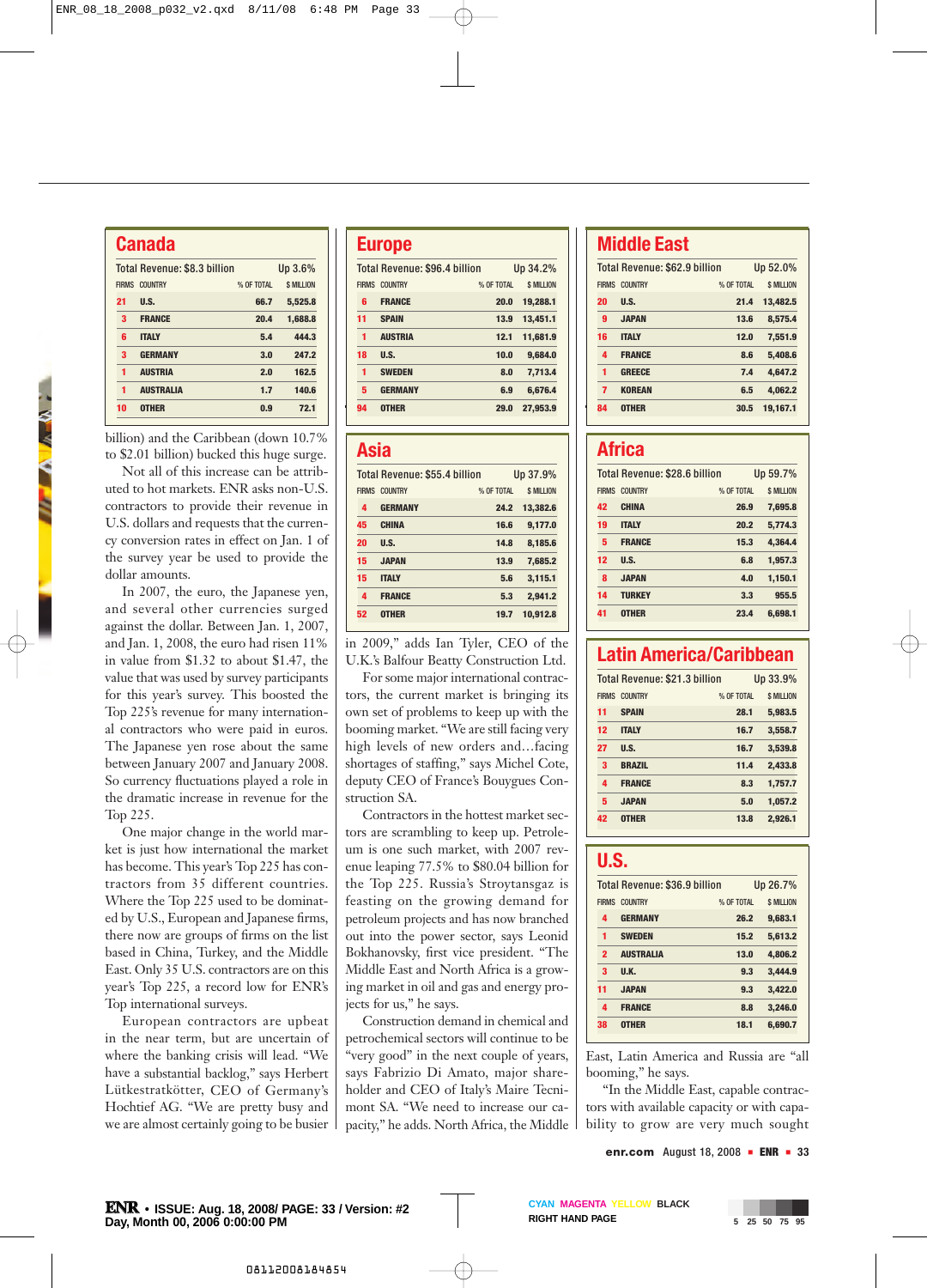after," says Samer Arafa, executive vice president of Saudi Arabia's Al-Arrab Contracting Co. "There is so much work to be done with very little resources available." Al-Arrab has been working on acquisitions and recruitment to keep up with the demand, he says.

#### **Banks Tighten Reins**

European firms report limited impact from the global financial crisis. "It is really at the margins that there is any impact," says Tyler. "Most of our business derives from government spending and by regulated entities…we are less directly affected by private-sector markets," he adds. The commercial sector remains active, "but what will happen over the next 12 months, I don't know."

Some contractors see increasing wari-

ness among lenders to finance projects. "Globally, we have a problem with financial institutions," says Cote. Banks are now more wary of project financing than before, he says. But, "for the time being, we don't see the crisis," he adds.

There are some markets that have been softening, including the U.S. market. However, Sweden's Skanska AS, reports good business at its domestic and U.S. civil sectors, especially in New York City. These are "markets that are very important for us," says company president and CEO Johan Karlström.

Because of its diversity, Hochtief is "relatively weatherproof," says Lütkestratkötter. The U.S. residential fall has left Hochtief's U.S. subsidiary Turner Construction unaffected, he adds. "They do not have any exposure to residential building."

Residential construction is weakening in Nordic countries, while the outlook for commercial work is unpredictable, says Karlström. Seeing demand for green offices, "all our new investments will be green building projects," he says.

Stock-market assumptions that all general contractors are heavily exposed to the residential market annoy executives, such as Cote. Even a major fall in house-building orders would have little impact on Bouygues, he says.

#### **Paying the Price**

More challenging than market concerns among contractors are price hikes for fuel, steel and cement. "We are seeing price levels not seen for some very long time (or even never seen before) for some

# **The 2008 Top 225 at a Glance**

| <b>Volume</b>             |                           |                           |                                          |                                |                     |                          |
|---------------------------|---------------------------|---------------------------|------------------------------------------|--------------------------------|---------------------|--------------------------|
|                           | \$ BIL.                   | <b>DOMESTIC</b><br>% CHG. | \$ BIL.                                  | <b>INTERNATIONAL</b><br>% CHG. | \$ BIL.             | <b>TOTAL</b><br>% CHG.   |
| <b>REVENUE</b>            | $516.7 +21.1$             |                           | $310.2 + 38.2$                           |                                |                     | $827.0 +27.0$            |
| <b>NEW CONTRACTS</b>      | $561.8 + 22.6$            |                           |                                          | $420.0 + 39.9$                 |                     | $981.8 + 29.4$           |
| <b>Profitability</b>      |                           |                           |                                          |                                |                     |                          |
|                           | <b>PROFIT</b>             |                           | NUMBER OF FIRMS REPORTING<br><b>LOSS</b> | <b>PROFIT</b>                  | <b>AVERAGE % OF</b> | <b>LOSS</b>              |
| <b>DOMESTIC</b>           | 154                       |                           | 20                                       | 7.2                            |                     | <b>NA</b>                |
| <b>INTERNATIONAL</b>      | 167                       |                           | 12                                       | 8.0                            |                     | <b>NA</b>                |
| <b>Professional Staff</b> |                           |                           |                                          |                                |                     |                          |
|                           | NUMBER OF FIRMS REPORTING |                           |                                          |                                | <b>AVERAGE % OF</b> |                          |
|                           | <b>DOMESTIC</b>           |                           | INT'L                                    | <b>DOMESTIC</b>                |                     | INT'L                    |
| <b>INCREASE</b>           | 121                       |                           | 131                                      | 18.7                           |                     | 36.2                     |
| <b>DECREASE</b>           | 13                        |                           | 9                                        | 10.9                           |                     | 15.3                     |
| <b>SAME</b>               | 62                        |                           | 47                                       | <b>NA</b>                      |                     | <b>NA</b>                |
|                           |                           |                           |                                          |                                |                     |                          |
|                           |                           |                           |                                          |                                |                     |                          |
| <b>Backlog</b>            |                           |                           | NUMBER OF FIRMS REPORTING                |                                |                     |                          |
| <b>HIGHER</b>             |                           |                           | 167                                      |                                |                     | <b>AVERAGE %</b><br>44.8 |
| <b>LOWER</b>              |                           |                           | 11                                       |                                |                     | 11.7                     |
| <b>SAME</b>               |                           |                           | 22                                       |                                |                     | <b>NA</b>                |
| <b>NA=NOT AVAILABLE</b>   |                           |                           |                                          |                                |                     |                          |

#### **Market Analysis**

| <b>TYPE OF WORK</b>       | <b>REVENUE</b><br>\$ MIL. | <b>PERCENT</b><br>OF TOTAL |
|---------------------------|---------------------------|----------------------------|
| <b>BUILDING</b>           | 73,955.0                  | 23.8                       |
| <b>MANUFACTURING</b>      | 7.081.3                   | 2.3                        |
| <b>INDUSTRIAL</b>         | 15,330.5                  | 4.9                        |
| <b>PETROLEUM</b>          | 80.039.9                  | 25.8                       |
| <b>WATER</b>              | 8,637.6                   | 2.8                        |
| <b>SEWER/WASTE</b>        | 4,818.7                   | 1.6                        |
| <b>TRANSPORTATION</b>     | 79.377.7                  | 25.6                       |
| <b>HAZARDOUS WASTE</b>    | 605.0                     | 0.2                        |
| <b>POWER</b>              | 17,180.6                  | 5.5                        |
| <b>TELECOMMUNICATIONS</b> | 3,323.4                   | 1.1                        |
| <b>OTHER</b>              | 19,897.3                  | 6.4                        |
|                           |                           |                            |

#### **International Regions**

|                             | <b>NUMBER</b><br><b>OF FIRMS</b> | <b>REVENUE</b><br>\$ MIL. | <b>PERCENT</b><br>OF TOTAL |
|-----------------------------|----------------------------------|---------------------------|----------------------------|
| <b>CANADA</b>               | 44                               | 8.281.3                   | 2.7                        |
| U.S.                        | 63                               | 36,906.1                  | 11.9                       |
| <b>LATIN AMERICA</b>        | 92                               | 19,249.6                  | 6.2                        |
| <b>CARIBBEAN ISLANDS</b>    | 38                               | 2,007.2                   | 0.6                        |
| <b>EUROPE</b>               | 136                              | 96.448.8                  | 31.1                       |
| <b>MIDDLE EAST</b>          | 141                              | 62.894.9                  | 20.3                       |
| <b>ASIA/AUSTRALIA</b>       | 155                              | 55,399.5                  | 17.9                       |
| <b>NORTH AFRICA</b>         | 114                              | 13.174.6                  | 4.2                        |
| <b>SOUTH/CENTRAL AFRICA</b> | 82                               | 15,420.8                  | 5.0                        |
| <b>OTHER</b>                | 4                                | 464.0                     | 0.1                        |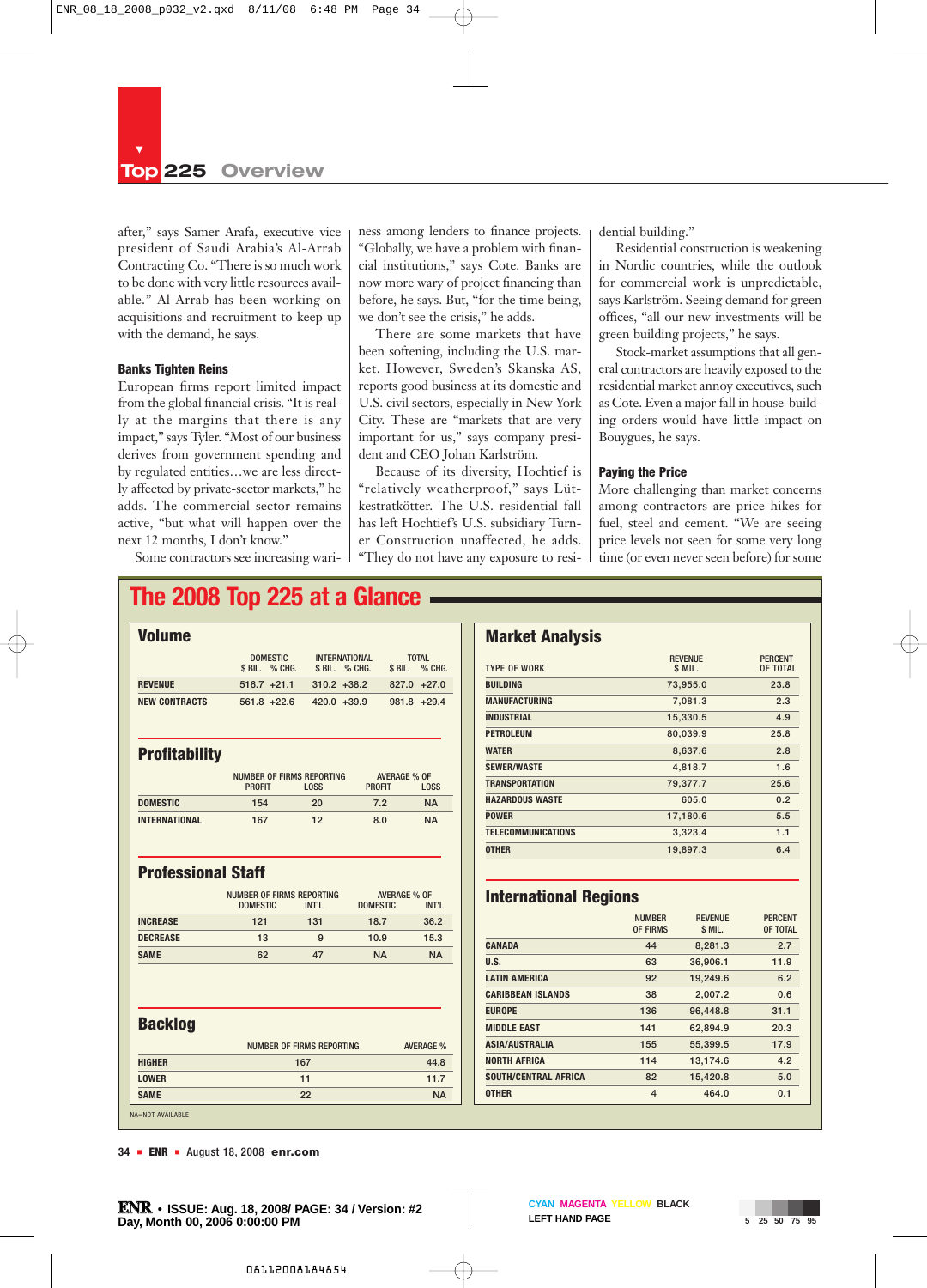of the materials used in the industry," says Arafa of Al-Arrab. "We have not seen the costs plateau yet, and we expect this to affect the pricing of projects. This will remain the case until the commodities prices stabilize."

Stroytransgaz is concerned about operating price increases across the board. "The biggest negative trend is increasing costs of some types of equipment, materials, logistical services and labor cost," says Bokhanovsky.

#### **Riding Escalators**

Contractors are working hard to mitigate the risks of price increases for materials and labor. "Lump-sum contracts and wild escalation of prices without corrections in favor of the contractors" is the biggest worry of Contracting and Trading— C.A.T. Group, Lebanon, says Aziz Bassoul, director and CFO. Owner refusals to include contractual materials price escalators are causing contractors to withdraw from certain countries, he says.

Some contractors have had success incorporating cost escalators into their contracts. "We have to try to share the risk with our clients," says Cote. Skanska also seeks to spread the risk of rising materials prices. Karlström notes that some of the big-nation highway authorities and some U.S. states where Skanska works have been willing to take on the risk on price escalation on certain commodities, such as asphalt.

Still, contractors are working feverishly to manage price spikes. "In the U.K. and U.S., we have sophisticated supply chains. We…manage these risks without them presenting serious issues to us," says Tyler. "It's a little more difficult to achieve that in other parts of the world," he adds.

Some contractors believe the worst is over. "In the last two years, we have had some…incredible price increases," says Lütkestratkötter. He expects inflation to continue, but a lower pace. "We are suffering from increases of oil prices," he says. But higher oil prices also mean more work, he notes. For oil exporters, "it means an increase in budgets. They will continue to build."

Regionally, the big story remains the Middle East. With high oil prices, the Gulf is "insanely busy and that's going to continue," says Tyler. "The Middle East remains a very attractive market, the con-

#### **Top 10 by Market**

|                | <b>Building</b>                                                                         |
|----------------|-----------------------------------------------------------------------------------------|
|                | Top 10 with revenue of \$44.2 bil., of \$74.0 bil. total                                |
| 1              | <b>HOCHTIEF AG</b>                                                                      |
| $\overline{2}$ | <b>SKANSKA AB</b>                                                                       |
|                | <b>3 STRABAG SE</b>                                                                     |
|                | <b>4 BALFOUR BEATTY PLC</b>                                                             |
| 5              | <b>ROYAL BAM GROUP NV</b>                                                               |
|                | <b>6 BOVIS LEND LEASE</b>                                                               |
| 7              | <b>BOUYGUES</b>                                                                         |
|                | 8 VINCI                                                                                 |
| 9              | <b>CHINA STATE CONSTRUCTION ENG'G CORP.</b>                                             |
| 10             | FCC, FOMENTO DE CONSTR. Y CONTRATAS SA                                                  |
|                | Manufacturing                                                                           |
|                | Top 10 with revenue of \$5.1 bil., of \$7.1 bil. total                                  |
| 1              | <b>STRABAG SE</b>                                                                       |
| 2              | <b>TAKENAKA CORP.</b>                                                                   |
| 3              | TAIKISHA LTD.                                                                           |
| 4              | <b>SAMSUNG C&amp;T CORP.</b>                                                            |
| 5              | <b>SHIMIZU CORP.</b>                                                                    |
| 6              | KAJIMA CORP.                                                                            |
| 7              | <b>CHINA WANBAO ENGINEERING CORP.</b>                                                   |
| 8              | SAMSUNG ENGINEERING CO. LTD.                                                            |
| 9              | SUMITOMO MITSUI CONSTRUCTION CO. LTD.                                                   |
|                | <b>10 CEGELEC</b>                                                                       |
|                | Power                                                                                   |
|                | Top 10 with revenue of \$7.7 bil., of 17.2 bil. total                                   |
| 1              | <b>GRUPO ACS</b>                                                                        |
|                |                                                                                         |
|                | <b>2 IBERDOLA INGENIERIA Y CONSTRUCCION</b>                                             |
| 3              | <b>ABEINSA SA</b>                                                                       |
|                | <b>4 BOUYGUES</b>                                                                       |
| 5              | <b>CHINA NATIONAL MACHINERY INDUS. CORP.</b>                                            |
| 6              | <b>VINCI</b>                                                                            |
| 7              | <b>ACCIONA SA</b>                                                                       |
|                | <b>8 FOSTER WHEELER LTD.</b>                                                            |
| 9              | SINOHYDRO CORP.                                                                         |
| 10             | <b>BILFINGER BERGER AG</b>                                                              |
|                | Water                                                                                   |
|                | Top 10 with revenue of \$5.2 bil., of \$8.6 bil. total                                  |
| 1              | <b>IMPREGILO SPA</b>                                                                    |
| 2              | <b>HOCHTIEF AG</b>                                                                      |
| 3              | <b>CONSTRUTORA ODEBRECHT</b>                                                            |
| 4              | SALINI COSTRUTTORI SPA<br>SINOHYDRO CORP.                                               |
| 5<br>6         |                                                                                         |
|                | <b>FERROVIAL AGROMAN SA</b>                                                             |
| 7              | <b>STRABAG SE</b>                                                                       |
|                | <b>8 BLACK &amp; VEATCH</b><br>9 VINCI                                                  |
|                |                                                                                         |
|                | 10 CHINA INT'L WATER & ELECTRIC CORP. (CWE)                                             |
|                | <b>Industrial/Petroleum</b><br>Top 10 with revenue of \$55.8 bil., of \$95.4 bil. total |
|                |                                                                                         |
|                | 1 SAIPEM                                                                                |
|                | 2 TECHNIP<br><b>3 BECHTEL</b>                                                           |
|                | <b>4 FLUOR CORP.</b>                                                                    |

struction boom has not peaked yet, and we foresee a lot more work to come," says Arafa. "Commitment to the market is a key issue to success in the Middle East." In Saudi Arabia, "we are looking at

| 5              | <b>CHIYODA CORP.</b>                                                 |
|----------------|----------------------------------------------------------------------|
| 6              | <b>CONSOLIDATED CONTRACTORS GROUP</b>                                |
|                | 7 JGC CORP.                                                          |
| 8              | <b>TECNICAS REUNIDAS</b>                                             |
|                | <b>9 FOSTER WHEELER LTD.</b>                                         |
|                | <b>10 PETROFAC LTD.</b>                                              |
|                | <b>Transportation</b>                                                |
|                | Top 10 with revenue of \$46.9 bil., of \$79.4 bil. total             |
|                | 1 VINCI                                                              |
| $\overline{2}$ | <b>BOUYGUES</b>                                                      |
| 3              | <b>STRABAG SE</b>                                                    |
|                | <b>4 HOCHTIEF AG</b>                                                 |
|                | <b>5 BILFINGER BERGER AG</b>                                         |
| 6              | FCC, FOMENTO DE CONSTR. Y CONTRATAS SA                               |
|                | <b>7 SKANSKA AB</b>                                                  |
|                | <b>8 ROYAL BAM GROUP NV</b>                                          |
| 9              | <b>CHINA COMMUNICATIONS CONSTRUCTION GRP.</b>                        |
|                | <b>10 BECHTEL</b>                                                    |
|                | <b>Hazardous Waste</b>                                               |
|                | Top 10 with revenue of \$555.1 mil., of \$605.0 mil. total           |
| 1              | URS CORP.                                                            |
|                | <b>2 PCL CONSTRUCTION ENTERPRISES INC.</b>                           |
|                | 3 VINCI                                                              |
| 4<br>5         | <b>JACOBS</b>                                                        |
|                | <b>FCC, FOMENTO DE CONSTR. Y CONTRATAS SA</b><br><b>6 SKANSKA AB</b> |
|                | <b>7 PARSONS</b>                                                     |
|                | 8 CH2M HILL                                                          |
|                | <b>9 THE SHAW GROUP INC.</b>                                         |
|                | <b>10 FOSTER WHEELER LTD.</b>                                        |
|                | Sewer/Waste                                                          |
|                | Top 10 with revenue of \$3.2 bil., of \$4.8 bil. total               |
|                | 1 SKANSKA AB                                                         |
|                | 2 HOCHTIEF AG                                                        |
| 3              | <b>BLACK &amp; VEATCH</b>                                            |
|                | <b>4 GRUPO ACS</b>                                                   |
| 5              | <b>IMPREGILO SPA</b>                                                 |
| 6              | FCC, FOMENTO DE CONSTR. Y CONTRATAS SA                               |
|                | <b>7 HYUNDAI ENGINEERING &amp; CONSTRUCTION CO. LTD.</b>             |
|                | <b>8 BOUYGUES</b>                                                    |
| 9              | <b>CONSTRUTORA ODEBRECHT</b>                                         |
|                | <b>10 BILFINGER BERGER AG</b>                                        |
|                | <b>Telecommunications</b>                                            |
|                | Top 10 with revenue of \$3.0 bil., of \$3.3 bil. total               |
| 1              | <b>HOCHTIEF AG</b>                                                   |
|                | 2 STRABAG SE                                                         |
|                | 3 VINCI                                                              |
| 4              | <b>FLUOR CORP.</b>                                                   |
|                | <b>5 SKANSKA AB</b>                                                  |
| 6              | FCC, FOMENTO DE CONSTR. Y CONTRATAS SA                               |
|                | 7 CHINA NATIONAL MACHINERY INDUS. CORP.                              |
|                | <b>8 BARAN GROUP LTD.</b>                                            |
| 9              | <b>CEGELEC</b>                                                       |
|                | <b>10 ABEINSA SA</b>                                                 |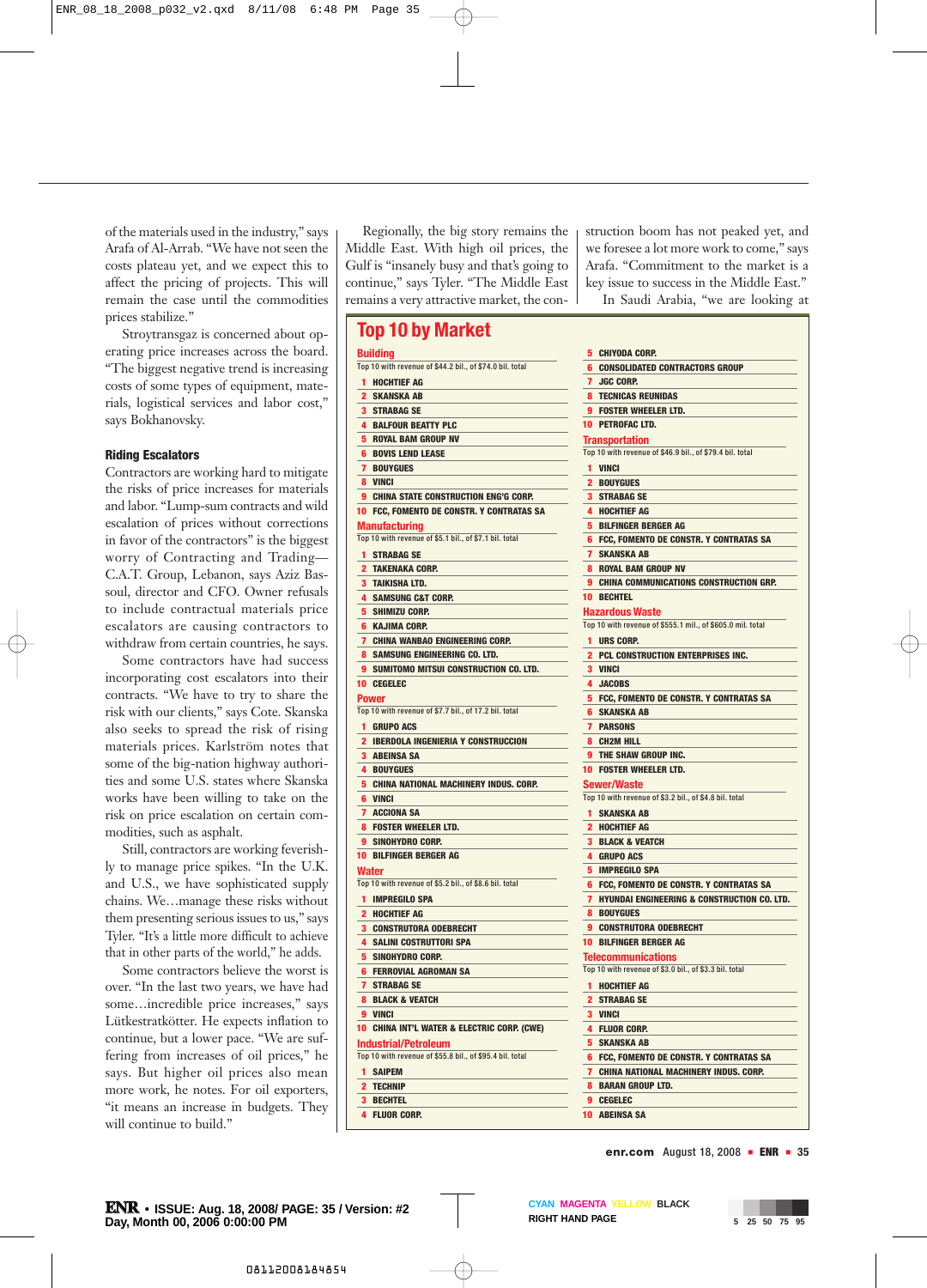that market now...oil and gas and building work is coming," says Haluk Gerçek, President of Turkey's Enka Construction. But he is keeping away from the Emirates, which he regards as unprofitable.

Not everyone shares that view. "We are in the process of relocating our corporate headquarters from Kuwait to Abu Dhabi," says Don Featherstone, CEO of Mushrif Trading & Contracting Co. While Mushrif continues to work in Kuwait, the Emirates present a tremendous opportunity with its growth and a shortage of qualified contractors, he says. "We are currently raising additional capital to fund Mushrif's growth plans." Featherstone believes Mushrif may soon become a billion-dollar-a-year firm.

The petroleum market is fueling major activity in the region. Russia's Stroytransgaz is expanding its construction activities in Saudi Arabia and the Emirates, says Bokhanovsky. On July 24, Stroytransgaz signed a contract to build the \$400-million, 240-km Taweelah-Fujairah gas pipeline in Abu Dhabi for Dolphin Energy Ltd. And Saudi Aramco "said they would spend \$100 billion in the next few years," says Di Amato.

But all the oil wealth also is funding huge infrastructure projects in the region. For example, Maire Tecnimont has won a slice of a roughly \$2.5-billion Saudi Arabia railroad between Mecca and Medina, says Di Amato. And Lebanon's C.A.T. Group is making a major push into the district-cooling market in the region, says Bassoul. C.A.T. is working on the GHO district-cooling program in Abu Dhabi.

Further, building development continues at a frenzied pace in the region. Featherstone notes that Mushrif Trading & Contracting is working on the Abu Dhabi Central Market Redevelopment for Aldar Properties PJSC. "The \$1-billion project is our biggest to date," he says. And C.A.T. Group is working on Porto Arabia Project at the Pearl in Qatar, the huge mixed-use project that includes 31 residential towers, 450 townhouses, and 1-million sq ft of commercial and retail space, says Bassoul.

In East Asia, Singapore is one of the hot spots. "I've never seen such a boom," says Cote. In Hong Kong, he is "very optimistic about new infrastructure. They are considering huge railroad projects."

Macau is busy with casino and hotel development, says Lütkestratkötter. And, high mineral prices are fueling booming construction in Australia, he adds. Increasing numbers of infrastructure [build-

#### **The Top 20 Non-U.S. Firms in International Construction Management/Program Management Fees\***

|                         |                                                                                                                    | <b>AGENCY CM</b> | PROGRAM MGMT.                  | <b>TOTAL</b> |
|-------------------------|--------------------------------------------------------------------------------------------------------------------|------------------|--------------------------------|--------------|
|                         | <b>RANK FIRM</b>                                                                                                   | FEES (\$ MIL.)   | FEES (\$ MIL.) CM/PM (\$ MIL.) |              |
| 1                       | <b>BOVIS LEND LEASE, Millers Point, Australia</b>                                                                  | 610.9            | 563.0                          | 1173.9       |
| $\overline{2}$          | <b>HOCHTIEF AG, Essen, Germany</b>                                                                                 | 0.0              | 275.9                          | 275.9        |
| $\overline{\mathbf{3}}$ | DAR AL-HANDASAH CONSULTANTS (SHAIR & PARTNERS), Cairo, Egypt                                                       | 160.0            | 70.0                           | 230.0        |
| 4                       | HATCH GROUP, Mississauga, Canada                                                                                   | 159.8            | 55.0                           | 214.8        |
| 5                       | <b>BALFOUR BEATTY PLC, London, U.K.</b>                                                                            | 52.0             | 145.0                          | 197.0        |
| 6                       | <b>ARCADIS NV. Arnhem. The Netherlands</b>                                                                         | 0.0              | 194.0                          | 194.0        |
| $\overline{7}$          | <b>WORLEYPARSONS LTD., North Sydney, Australia</b>                                                                 | 114.9            | 61.9                           | 176.8        |
| 8                       | RAMBOLL GRUPPEN A/S, Virum, Denmark                                                                                | 51.9             | 22.2                           | 74.1         |
| $\boldsymbol{9}$        | <b>COTEBA, La Plaine Saint-Denis, France</b>                                                                       | 54.0             | 0.0                            | 54.0         |
| 10                      | <b>KEO INTERNATIONAL CONSULTANTS, Safat, Kuwait</b>                                                                | 20.7             | 23.8                           | 44.5         |
| 11                      | GLEEDS, London, U.K.                                                                                               | 39.0             | 0.0                            | 39.0         |
| 12                      | <b>SKANSKA AB. Solna. Sweden</b>                                                                                   | 28.1             | 0.0                            | 28.1         |
| 13                      | <b>SINCLAIR KNIGHT MERZ, St. Leonards, Australia</b>                                                               | 17.7             | 8.0                            | 25.7         |
| 14                      | ATKINS LTD., Epsom, U.K.                                                                                           | 0.0              | 21.0                           | 21.0         |
| 15                      | <b>CONSOLIDATED CONTRACTORS GROUP, Athens, Greece</b>                                                              | 20.0             | 0.0                            | 20.0         |
| 16                      | ARUP GROUP LTD., London, U.K.                                                                                      | 19.4             | 0.0                            | 19.4         |
| 17                      | SHANDONG ELECTRIC POWER CONSTR. CORP., Jinan City, China                                                           | 0.0              | 16.5                           | 16.5         |
| 18                      | HYDER CONSULTING, London, U.K.                                                                                     | 12.5             | 0.0                            | 12.5         |
| 19                      | <b>STANTEC INC., Edmonton, Canada</b>                                                                              | 6.8              | 3.2                            | 10.0         |
| 20                      | AMEC PLC, London, U.K.                                                                                             | 3.0              | 6.0                            | 9.0          |
|                         | * RASED ON FEES FOR MANAGEMENT SERVICES PROVIDED ON A FEE-ONLY RASIS FOR PROJECTS OUTSIDE THE FIRM'S HOME COUNTRY. |                  |                                |              |

## **The Top 20 Non-U.S. in Total CM/PM Fees\***

|                         | <b>RANK FIRM</b>                                                                                          | <b>AGENCY CM</b><br>FEES (\$ MIL.) | PROGRAM MGMT.<br>FEES (\$ MIL.) CM/PM (\$ MIL.) | <b>TOTAL</b> |
|-------------------------|-----------------------------------------------------------------------------------------------------------|------------------------------------|-------------------------------------------------|--------------|
| 1                       | <b>BOVIS LEND LEASE, Millers Point, Australia</b>                                                         | 622.5                              | 584.7                                           | 1207.2       |
| $\overline{2}$          | <b>HOCHTIEF AG, Essen, Germany</b>                                                                        | 0.0                                | 977.6                                           | 977.6        |
| $\overline{\mathbf{3}}$ | <b>HATCH GROUP, Mississauga, Canada</b>                                                                   | 205.0                              | 102.0                                           | 307.0        |
| 4                       | <b>ARCADIS NV, Arnhem, The Netherlands</b>                                                                | 0.0                                | 247.0                                           | 247.0        |
| 5                       | DAR AL-HANDASAH CONSULTANTS (SHAIR & PARTNERS), Cairo, Egypt                                              | 160.0                              | 70.0                                            | 230.0        |
| 6                       | <b>BALFOUR BEATTY PLC, London, U.K.</b>                                                                   | 52.0                               | 155.0                                           | 207.0        |
| $\overline{7}$          | <b>WORLEYPARSONS LTD., North Sydney, Australia</b>                                                        | 114.9                              | 89.4                                            | 204.2        |
| 8                       | <b>COTEBA, La Plaine Saint-Denis, France</b>                                                              | 202.0                              | 0.0                                             | 202.0        |
| $\boldsymbol{9}$        | GLEEDS, London, U.K.                                                                                      | 195.0                              | 0.0                                             | 195.0        |
| 10                      | SINCLAIR KNIGHT MERZ, St. Leonards, Australia                                                             | 168.3                              | 12.9                                            | 181.2        |
| 11                      | <b>CHINA POWER ENGINEERING CONSLTG. GROUP CO., Beijing, China</b>                                         | 170.9                              | 0.0                                             | 170.9        |
| 12                      | ATKINS LTD., Epsom, U.K.                                                                                  | 0.0                                | 142.0                                           | 142.0        |
| 13                      | RAMBOLL GRUPPEN A/S, Virum, Denmark                                                                       | 83.2                               | 28.9                                            | 112.1        |
| 14                      | SHANDONG ELECTRIC POWER CONSTR. CORP., Jinan City, China                                                  | 0.0                                | 78.7                                            | 78.7         |
| 15                      | <b>STANTEC INC., Edmonton, Canada</b>                                                                     | 54.0                               | 8.7                                             | 62.7         |
| 16                      | HANMIPARSONS, Seoul, S. Korea                                                                             | 51.8                               | 1.3                                             | 53.1         |
| 17                      | <b>KEO INTERNATIONAL CONSULTANTS, Safat, Kuwait</b>                                                       | 22.5                               | 26.3                                            | 48.7         |
| 18                      | ARUP GROUP LTD., London, U.K.                                                                             | 46.8                               | 0.0                                             | 46.8         |
| 19                      | SAUDI CONSULTING SERVICES, Riyadh, Saudi Arabia                                                           | 30.6                               | 0.0                                             | 30.6         |
| 20                      | <b>SKANSKA AB, Solna, Sweden</b>                                                                          | 28.1                               | 0.0                                             | 28.1         |
|                         | * BASED ON FEES FOR MANAGEMENT SERVICES PROVIDED ON A FEE-ONLY BASIS FOR ALL PROJECTS MANAGED BY THE FIRM |                                    |                                                 |              |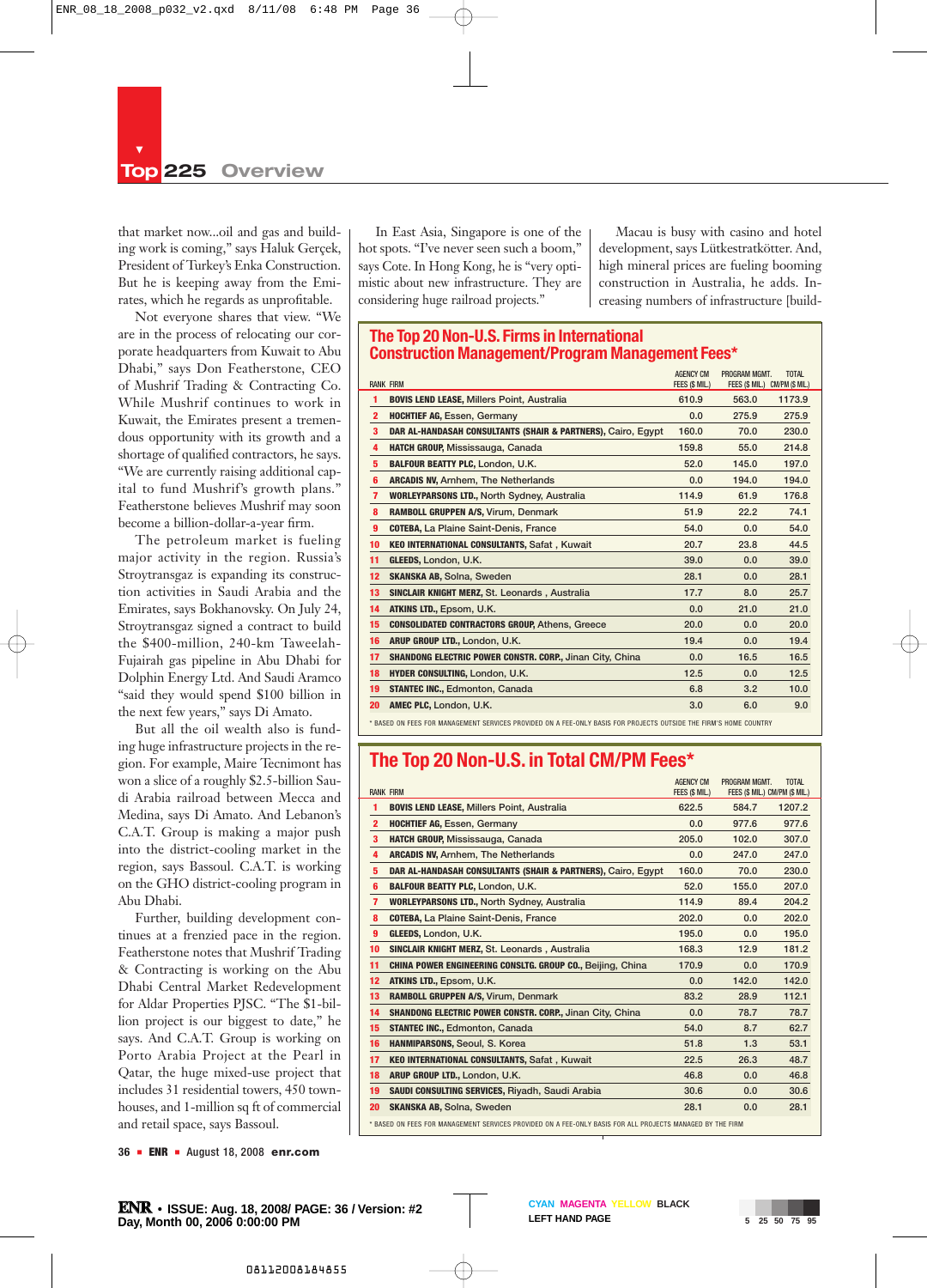operate-transfer projects] are also creating opportunities.

Despite being a tough market, interest in Russia is growing among European contractors. "For the next decade, Russia will be one of the biggest markets for construction," says Cote. "We were more successful 10 years ago than now. It was easier," says Cote.

Hochtief's relatively new Russian business is growing "in double digits" from a small base, says Lütkestratkötter. Hochtief and Bouygues are among the international contractors bidding for Russia's new generation of vast highway BOT contracts.

Di Amato also is bullish about Russia. "The next two years will be a boom in oil, gas, chemicals and petrochemicals," he says. Stroytransgaz's Bokhanovsky says that the Russian government is working on opening up new oil and gas fields for development, along with pipeline expansion and power-station construction. "There are lots of oil and gas and energy projects ready to start," he says.

The civil sector in Slovakia and the Czech Republic are "fairly healthy," says Hans Biörck, Skanska CFO. But the Polish market is growing more slowly as the authorities there are "less effective, to put it mildly," he adds. <sup>m</sup>

## **enr.com**

ELECTRONIC VERSIONS OF THE ENTIRE TOP 225 INTERNATIONAL CONTRACTORS AND TOP 225 GLOBAL CONTRACTORS LISTS ARE AVAILABLE. GO TO ENR.COM FOR MORE INFORMATION.

## **Top 10 by Region**

|                | <b>Middle East</b>                                       |
|----------------|----------------------------------------------------------|
|                | Top 10 with revenue of \$33.0 bil., of \$62.9 bil. total |
|                | 1 KBR                                                    |
|                | <b>2 CONSOLIDATED CONTRACTORS GROUP</b>                  |
| 3              | <b>TECHNIP</b>                                           |
|                | <b>4 CHIYODA CORP.</b>                                   |
| 5.             | <b>SAIPEM</b>                                            |
|                | <b>6 BECHTEL</b>                                         |
|                | <b>7 FLUOR CORP.</b>                                     |
|                | 8 JGC CORP.                                              |
|                | <b>9 TECNICAS REUNIDAS</b>                               |
|                | <b>10 MAIRE TECNIMONT</b>                                |
| Asia           |                                                          |
|                | Top 10 with revenue of \$28.1 bil., of \$55.4 bil. total |
|                | <b>1 HOCHTIEF AG</b>                                     |
|                | 2 BECHTEL                                                |
|                | <b>3 BILFINGER BERGER AG</b>                             |
|                | 4 CHINA STATE CONSTRUCTION ENGINEERING CORP.             |
|                | <b>5 BALFOUR BEATTY PLC</b>                              |
|                | <b>6 SAIPEM</b>                                          |
| $\overline{7}$ | CHINA COMMUNICATIONS CONSTRUCTION GROUP                  |
|                | 8 FLUOR CORP.                                            |
|                | 9 TECHNIP                                                |
|                | 10 LEIGHTON HOLDINGS LTD.                                |
|                | Africa                                                   |
|                | Top 10 with revenue of \$12.2 bil., of \$28.6 bil. total |
| 1.             | <b>SAIPEM</b>                                            |
|                | 2 BOUYGUES                                               |
|                | <b>3 TECHNIP</b>                                         |
|                | 4 VINCI                                                  |
|                | <b>5 CONSTRUTORA ODEBRECHT</b>                           |
|                | <b>6 BILFINGER BERGER AG</b>                             |
|                | 7 KBR                                                    |
|                | <b>8 SALINI COSTRUTTORI SPA</b>                          |
| 9              | CHINA COMMUNICATIONS CONSTRUCTION GROUP                  |
|                | <b>10 SINOHYDRO CORP.</b>                                |
|                | Latin America/Caribbean                                  |
|                | Top 10 with revenue of \$11.4 bil., of \$21.3 bil. total |
|                | <b>1 CONSTRUTORA ODEBRECHT</b>                           |
|                | 2 FLUOR CORP.                                            |
|                | <b>3 GRUPO ACS</b>                                       |
| 4              | <b>TECHINT GROUP</b>                                     |

#### **6 TECHNIP 7 TOYO ENGINEERING CORP. 8 ABEINSA SA 9 SKANSKA AB 10 IMPREGILO SPA Europe** Top 10 with revenue of \$59.4 bil., of \$96.4 bil. total **1 STRABAG SE 2 VINCI 3 SKANSKA AB 4 ROYAL BAM GROUP NV 5 BOUYGUES 6 FCC, FOMENTO DE CONSTR. Y CONTRATAS SA 7 BECHTEL 8 BILFINGER BERGER AG 9 BOVIS LEND LEASE 10 HOCHTIEF AG U.S.** Top 10 with revenue of \$30.5 bil., of \$36.9 bil. total **1 HOCHTIEF AG 2 SKANSKA AB 3 BOVIS LEND LEASE 4 BALFOUR BEATTY PLC 5 PCL CONSTRUCTION ENTERPRISES 6 BOUYGUES 7 OBAYASHI CORP. 8 KAJIMA CORP. 9 VINCI 10 BILFINGER BERGER AG Canada** Top 10 with revenue of \$6.3 bil., of \$8.3 bil. total **1 BECHTEL 2 BOUYGUES 3 KIEWIT CORP. 4 FLUOR CORP. 5 JACOBS 6 CB&I 7 SAIPEM 8 TECHNIP 9 VINCI 10 WILLBROS GROUP INC.**

**5 OHL SA (OBRASCON HUARTE LAIN SA)**

## **How the Top International Contractors Shared the 2007 Market**

| <b>CONTRACTOR</b>                                                    | <b>NUMBER OF</b> | <b>INT'L BILLINGS</b> |      | <b>MIDDLE EAST</b> |                  | <b>ASIA</b>   |      | <b>AFRICA</b>                       |      |                | <b>EUROPE</b> | U.S.           |           | CANADA    |           | LATIN AM./CARIB.             |      |
|----------------------------------------------------------------------|------------------|-----------------------|------|--------------------|------------------|---------------|------|-------------------------------------|------|----------------|---------------|----------------|-----------|-----------|-----------|------------------------------|------|
| <b>NATIONALITY</b>                                                   | <b>FIRMS</b>     | \$ MIL.               | $\%$ | S MIL.             | $\%$             | \$ MIL.       | %    | \$ MIL                              | $\%$ | S MIL.         | %             | \$ MIL.        | $\%$      | \$ MIL.   | $\%$      | \$ MIL.                      | %    |
| <b>AMERICAN</b>                                                      | 35               | 42.735.0              | 13.8 | 13.842.5           | 22.0             | 8.185.6       | 14.8 | .957.3                              | 6.8  | 9.684.0        | 10.0          | <b>NA</b>      | <b>NA</b> | 5,525.8   | 66.7      | 3.539.8                      | 16.7 |
| <b>CANADIAN</b>                                                      | 3                | 2.766.7               | 0.9  | 21.5               | 0.0              | 0.0           | 0.0  | 0.0                                 | 0.0  | 304.3          | 0.3           | 2.400.8        | 6.5       | <b>NA</b> | <b>NA</b> | 40.2                         | 0.2  |
| <b>EUROPEAN</b>                                                      |                  | 64 179.576.6          | 58.0 | 26.668.6           |                  | 42.4 23.267.9 | 42.0 | 13.659.6                            | 47.8 | 75.310.5       | 78.           | 25.211.3       | 68.3      | 2.561.6   |           | 30.9 12.897.1                | 60.7 |
| <b>British</b>                                                       |                  | 4 11.310.4            | 3.6  | 2.466.0            |                  | 3.9 2.518.5   | 4.5  | 139.3                               | 0.5  | 2.720.7        | 2.8           | 3.444.9        | 9.3       | 2.0       | 0.0       | 19.0                         | 0.1  |
| German                                                               | 5                | 32,088.3              | 10.3 | 652.4              |                  | 1.0 13.382.6  | 24.2 | 932.8                               | 3.3  | 6.676.4        | 6.9           | 9.683.1        | 26.2      | 247.2     | 3.0       | 513.7                        | 2.4  |
| French                                                               | 5.               | 38.694.7              | 12.5 | 5.408.6            | 8.6              | 2.941.2       | 5.3  | 4.364.4                             | 15.3 | 19.288.1       | 20.0          | 3,246.0        | 8.8       | 1.688.8   | 20.4      | 1.757.7                      | 8.3  |
| Italian                                                              | 22               | 25.341.9              | 8.2  | 7.551.9            | 12.0             | 3.115.1       | 5.6  | 5.774.3                             | 20.2 | 4.221.2        | 4.4           | 676.3          | 1.8       | 444.3     | 5.4       | 3.558.7                      | 16.7 |
| Dutch                                                                | 2                | 6.756.0               | 2.3  | 0.0                | 0.0              | 59.0          | 0.1  | 35.0                                | 0.1  | 6.091.0        | 6.3           | 571.0          | 1.5       | 0.0       | 0.0       | 0.0                          | 0.0  |
| Spanish                                                              | 11               | 25.160.8              | 8.1  | 2.680.5            | 4.3              | 518.8         | 0.9  | 886.2                               | 3.1  | 13.451.1       | 13.9          | 1.634.6        | 4.4       | 6.1       | 0.1       | 5.983.5                      | 28.1 |
| Other                                                                | 15               | 40.224.5              | 13.0 | 7.909.2            | 12.6             | 732.7         | 1.3  | 1.527.6                             | 5.3  | 22.861.9       | 23.7          | 5.955.4        | 16.1      | 173.2     | 2.1       | 1.064.5                      | 5.0  |
| <b>AUSTRALIAN</b>                                                    | 4                | 10.115.0              | 3.3  | 258.8              | 0.4              | 1.963.0       | 3.5  | 0.0                                 | 0.0  | 2.944.6        | 3.1           | 4.806.2        | 13.0      | 140.6     | 1.7       | 2.0                          | 0.0  |
| <b>JAPANESE</b>                                                      | 16               | 23.858.5              | 7.7  | 8.575.4            | 13.6             | 7.685.2       | 13.9 | 1.150.1                             | 4.0  | 1.960.1        | 2.0           | 3.422.0        | 9.3       | 8.6       | 0.1       | 1.057.2                      | 5.0  |
| <b>CHINESE</b>                                                       | 51               | 22.677.6              | 7.3  | 3.482.2            | 5.5              | 9.177.0       | 16.6 | 7.695.8                             | 26.9 | 990.6          | 1.0           | 389.4          | 1.1       | 44.8      | 0.5       | 897.9                        | 4.2  |
| <b>KOREAN</b>                                                        | 11               | 8.015.7               | 2.6  | 4.062.2            | 6.5              | 2.234.6       | 4.0  | 850.1                               | 3.0  | 264.9          | 0.3           | 475.6          | 1.3       | 0.0       | 0.0       | 128.3                        | 0.6  |
| <b>TURKISH</b>                                                       | 23               | 8.506.2               | 2.7  | 2.074.3            | 3.3 <sub>2</sub> | 1.377.0       | 2.5  | 955.5                               | 3.3  | 4.099.4        | 4.3           | 0.0            | 0.0       | 0.0       | 0.0       | 0.0                          | 0.0  |
| <b>ALL OTHERS</b>                                                    | 18               | 11.531.7              | 3.7  | 3.909.5            | 6.2              | 1.509.3       | 2.7  | 2,327.1                             | 8.1  | 890.5          | 0.9           | 200.9          | 0.5       | 0.1       | 0.0       | 2.694.3                      | 12.7 |
| <b>ALL FIRMS</b>                                                     |                  | 225 309,782.9 100.0   |      | 62.894.9           |                  |               |      | 100.0 55,399.5 100.0 28,595.5 100.0 |      | 96,448.8 100.0 |               | 36,906.1 100.0 |           |           |           | 8.281.3 100.0 21.256.8 100.0 |      |
| EXCLUDING: ANTARCTIC/ARCTIC - \$84.0 MIL.: UNASSIGNED - \$380.0 MIL. |                  |                       |      |                    |                  |               |      |                                     |      |                |               |                |           |           |           |                              |      |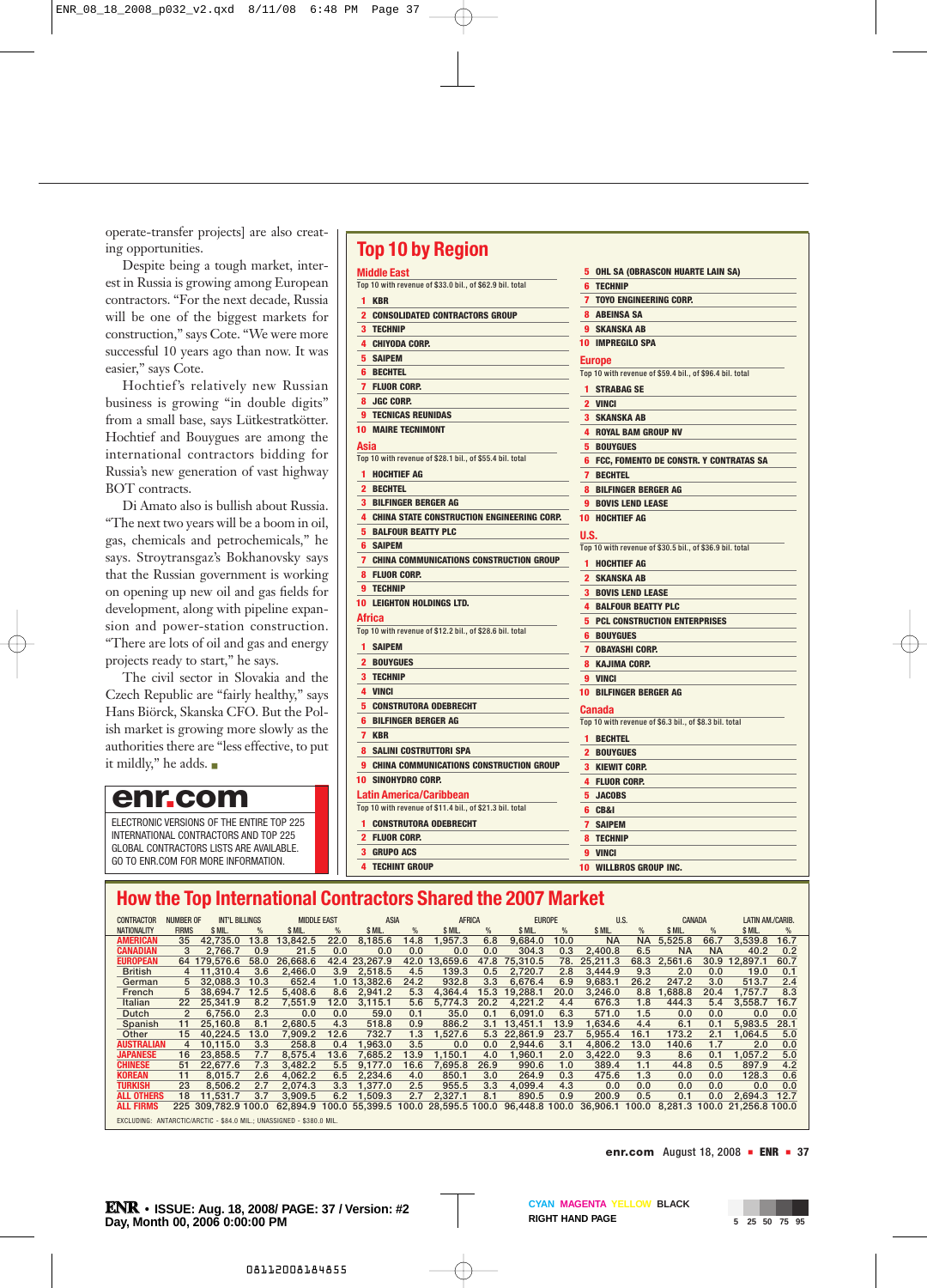#### **HOW TO USE THE TABLES**

► **COMPANIES** are ranked according to construction revenue generated outside of each company's home country in 2007 in U.S. \$ millions. Firms not ranked last year are designated \*\*. Some markets may not add up to 100% due to omission of "other" miscellaneous market category and rounding. NA=Not available. <sup>†</sup>=Includes revenue of subsidiaries, the names of which now are available through *www.enr.com*.

▶ FIGURES Include prime contracts, shares of joint ventures, subcontracts, design-construct contracts and construction management "at-risk" contracts when a firm's risks are similar to those of a general contractor. Figures also include the value of installed equipment when a firm has prime responsibility for specifying and procuring it within the scope of a construction contract.

▶ **POWER**=thermal and hydroelectric powerplants, waste-to-energy plants, transmission lines, substations, cogeneration plants, etc.

► **INDUSTRIAL PROCESS**=pulp and paper mills, steel mills, nonferrous metal refineries, pharmaceutical plants, chemical plants, food and other processing plants, etc.

© **GENERAL BUILDING=**commercial buildings, offices, stores, educational facilities, government buildings, hospitals, medical facilities, hotels, apartments, housing, etc. © **MANUFACTURING=**auto assembly, electronic assembly, textile plants.

© **WATER SUPPLY=**dams, reservoirs, transmission pipelines, distribution mains, irrigation canals, desalination and drinking water treatment plants, pumping stations, etc.

The<br>so d<br>s31<sup>1</sup><br>coul<br>\$331<sup>1</sup><br>coul<br>\$1422<br>of the again<br>a strategy<br>**225 International** The international contracting market has never been so active or so diverse. ENR's Top 225 International Contractors generated \$310.25 billion in revenue from projects outside their home countries in 2007, an amazing 38.3% above 2006's figure of \$224.20 billion. Part of this rise can be attributed to the weakness of the U.S. dollar, which fell 11% against the Euro and over 6% against the Japanese Yen from January 2007 to January 2008. But a strong market with new competitors from around the world have fueled one of the biggest construction booms in memory.

© **SEWERAGE/SOLID WASTE=**sanitary and storm sewers, treatment plants, pumping plants, incinerators, industrial waste facilities, etc.

© **PETROLEUM=**refineries, petrochemical plants, offshore facilities, pipelines, etc.

© **TRANSPORTATION=**airports, bridges, roads, canals, locks, dredging, marine facilities, piers, railroads, tunnels, etc.

© **HAZARDOUS WASTE=**chemical and nuclear waste treatment, asbestos and lead

- 
- 
- 
- 
- abatement, etc.
- hotels, etc.

© **TELECOMMUNICATIONS=**Transmission lines & cabling, towers & antennae, Web

# The Top **International** Contractors

## **The Top 225 International Contractors**

#### **(Based on Contracting Revenue from Projects Outside Home Country )**

|                |             |                                                                                 |                        | <b>NEW</b><br><b>MARKETS (% OF 2007 INT'L REVENUE)</b> |                     |                |                |                |                |                       |                |                                         |              |                |
|----------------|-------------|---------------------------------------------------------------------------------|------------------------|--------------------------------------------------------|---------------------|----------------|----------------|----------------|----------------|-----------------------|----------------|-----------------------------------------|--------------|----------------|
|                | <b>RANK</b> |                                                                                 | 2007 REVENUE (\$ MIL.) |                                                        | <b>CONTRACTS IN</b> | GEN.           |                |                |                | WATER SEWER./ INDUS./ |                |                                         | HAZ.         | TELE-          |
| 2008 2007 FIRM |             |                                                                                 | <b>INTERNATIONAL</b>   | <b>TOTAL</b>                                           | 2007 (\$ MIL.)      | BLDG.          | MFG.           |                |                |                       |                | POWER SUPPLY WASTE PETRO. TRANSP. WASTE |              | COMM.          |
| 1              |             | 1 HOCHTIEF AG, Essen, Germany <sup>†</sup>                                      | 21,313.4 23,861.0      |                                                        | 32,435.5            | 48             | $\mathbf{1}$   | $\overline{2}$ | $\overline{4}$ | $\overline{2}$        | $\overline{2}$ | 19                                      | $\Omega$     | 5              |
| $\mathbf{2}$   |             | 3 VINCI, Rueil-Malmaison, France <sup>†</sup>                                   | 14,684.7 41,715.6      |                                                        | 42,687.9            | 20             | $\mathbf{0}$   | 5              | $\overline{2}$ | $\mathbf{0}$          | 6              | 55                                      | $\mathbf{0}$ | 3              |
| 3              |             | 2 SKANSKA AB, Solna, Sweden <sup>†</sup>                                        | 13,982.2 18,546.9      |                                                        | 21,705.0            | 61             | $\mathbf{0}$   | $\mathbf{1}$   | $\mathbf{1}$   | $\overline{4}$        | $\overline{4}$ | 27                                      | $\mathbf{0}$ | $\mathbf{1}$   |
| 4              |             | 4 STRABAG SE, Vienna, Austria <sup>†</sup>                                      | 12,689.2 15,797.0      |                                                        | 17,925.2            | 35             | 10             | $\mathbf{0}$   | 3              | $\mathbf 0$           | 8              | 40                                      | $\mathbf{0}$ | $\overline{4}$ |
| 5              |             | 5 BOUYGUES, Paris, France <sup>†</sup>                                          | 12,090.0 32,062.0      |                                                        | 38,947.0            | 25             | 0              | 6              | $\mathbf{1}$   | $\overline{2}$        | $\mathbf 0$    | 63                                      | 0            | $\mathbf{0}$   |
| 6              |             | 6 BECHTEL, San Francisco, Calif., U.S.A. <sup>†</sup>                           | 11,742.0 17,696.0      |                                                        | 17,458.0            | $\mathbf{0}$   | 0              | $\mathbf{0}$   | $\mathbf{0}$   | $\mathbf{0}$          | 70             | 29                                      | $\mathbf{0}$ | $\mathbf{0}$   |
| $\overline{7}$ |             | ** SAIPEM, San Donato Milanese, Italy <sup>†</sup>                              | 11,339.0 11,757.0      |                                                        | 16,455.0            | $\mathbf{0}$   | 0              | 0              | $\mathbf{0}$   | $\mathbf 0$           | 100            | $\mathbf{0}$                            | $\mathbf{0}$ | $\mathbf 0$    |
| 8              |             | 7 TECHNIP, Paris la Defense, France <sup>†</sup>                                |                        | 9,843.0 10,004.0                                       | 9.865.0             | $\mathbf{0}$   | $\mathbf{0}$   | $\mathbf{0}$   | $\Omega$       | $\mathbf{0}$          | 100            | $\mathbf{0}$                            | $\Omega$     | $\mathbf{0}$   |
| 9              |             | 9 BILFINGER BERGER AG, Mannheim, Germany <sup>†</sup>                           |                        | 8,475.0 12,642.0                                       | 15,456.0            | 22             | 0              | 6              | $\mathbf{0}$   | $\overline{2}$        | 25             | 45                                      | $\Omega$     | $\mathbf{0}$   |
| 10             |             | 12 BOVIS LEND LEASE, Millers Point, NSW, Australia <sup>†</sup>                 |                        | 8,011.2 9,648.7                                        | 12,752.3            | 38             | 0              | 0              | $\mathbf{0}$   | $\mathbf 0$           | $\overline{2}$ | $\mathbf{1}$                            | $\mathbf{0}$ | $\mathbf{0}$   |
| 11             |             | 10 FLUOR CORP., Irving, Texas, U.S.A. <sup>†</sup>                              |                        | 7,940.4 13,332.3                                       | 22,590.1            | $\overline{7}$ | 0              | $\overline{2}$ | $\mathbf{0}$   | $\mathbf{0}$          | 88             | $\mathbf{0}$                            | $\mathbf{0}$ | 3              |
| 12             |             | 11 ROYAL BAM GROUP NV, Bunnik, The Netherlands <sup>†</sup>                     |                        | 7,007.0 12,275.0                                       | NA.                 | 45             | 0              | 0              | $\mathbf{0}$   | $\mathbf{0}$          | $\mathbf{0}$   | 52                                      | $\mathbf{0}$ | 0              |
| 13             |             | 22 FCC, FOMENTO DE CONSTR. Y CONTRATAS SA, Madrid, Spain <sup>†</sup>           |                        | 6,854.9 19,046.8                                       | <b>NA</b>           | 32             | 0              | 3              | 3              | $\overline{4}$        | $\mathbf{0}$   | 55                                      | $\mathbf{1}$ | $\overline{2}$ |
| 14             |             | 20 BALFOUR BEATTY PLC, London, U.K. <sup>†</sup>                                |                        | 6,469.0 14,986.0                                       | 11,500.0            | 61             | $\mathbf{0}$   | 6              | $\mathbf{1}$   | $\mathbf{1}$          | $\mathbf{1}$   | 31                                      | $\Omega$     | $\mathbf{0}$   |
| 15             |             | 8 KBR, Houston, Texas, U.S.A. <sup>†</sup>                                      | 6.319.0                | 7,159.1                                                | 4.468.5             | $\overline{2}$ | 0              | 0              | $\mathbf{0}$   | $\mathbf{0}$          | 17             | $\mathbf{0}$                            | $\mathbf{0}$ | $\mathbf{0}$   |
| 16             |             | 13 CONSOLIDATED CONTRACTORS GROUP, Athens, Greece <sup>†</sup>                  | 5.471.0                | 5.471.0                                                | 6.248.4             | 8              | $\Omega$       | $\mathbf{0}$   | $\overline{4}$ | $\overline{2}$        | 82             | 3                                       | $\Omega$     | $\mathbf{0}$   |
| 17             |             | 16 CHIYODA CORP., Yokohama, Japan <sup>t</sup>                                  | 4.606.0                | 5.303.0                                                | 1.921.0             | 0              | 0              | $\mathbf{0}$   | $\mathbf{0}$   | $\mathbf{0}$          | 100            | $\mathbf{0}$                            | $\mathbf{0}$ | $\mathbf{0}$   |
| 18             |             | 14 CHINA COMMUNICATIONS CONSTRUCTION GROUP, Beijing, China <sup>†</sup> 4,177.9 |                        | 20,004.6                                               | 30,858.9            | 9              | 0              | $\mathbf{1}$   | $\mathbf{1}$   | $\mathbf{1}$          | $\overline{2}$ | 86                                      | $\Omega$     | $\mathbf{0}$   |
| 19             |             | 17 GRUPO ACS, Madrid, Spain <sup>t</sup>                                        |                        | 3,653.1 23,130.1                                       | <b>NA</b>           | $\Omega$       | 0              | 32             | $\Omega$       | 9                     | 34             | 23                                      | $\mathbf{0}$ | $\overline{2}$ |
| 20             |             | 21 CONSTRUTORA ODEBRECHT, Sao Paulo, Brazil <sup>†</sup>                        | 3,423.0                | 4,950.0                                                | 4,950.0             | 14             | $\Omega$       | 8              | 19             | 6                     | 8              | 45                                      | $\mathbf{0}$ | 0              |
| 21             |             | 18 CHINA STATE CONSTRUCTION ENG'G CORP., Beijing, China <sup>t</sup>            |                        | 3,244.5 21,517.4                                       | 41,485.4            | 88             | 0              | $\mathbf{0}$   | $\mathbf{1}$   | $\mathbf{1}$          | $\mathbf{1}$   | 10                                      | $\mathbf{0}$ | $\mathbf{0}$   |
| 22             |             | 27 FOSTER WHEELER LTD., Clinton, N.J., U.S.A. <sup>†</sup>                      | 3.161.0                | 3,448.0                                                | 7.088.0             | 0              | 0              | 20             | $\mathbf{0}$   | $\mathbf 0$           | 79             | $\mathbf{0}$                            | $\mathbf{1}$ | $\mathbf{0}$   |
| 23             |             | 32 OBAYASHI CORP., Tokyo, Japan <sup>t</sup>                                    |                        | 3.013.0 15.877.0                                       | 11.390.0            | $\overline{7}$ | $\overline{2}$ | $\mathbf{0}$   | $\overline{2}$ | $\overline{2}$        | $\mathbf 0$    | 86                                      | $\mathbf{0}$ | $\mathbf{0}$   |
| 24             |             | 23 KAJIMA CORP., Tokyo, Japan <sup>t</sup>                                      |                        | 3,006.5 16,413.2                                       | 17,487.3            | 45             | 13             | 0              | 0              | $\mathbf{1}$          | 3              | 35                                      | $\mathbf{0}$ | $\mathbf{1}$   |
| 25             |             | 15 JGC CORP., Yokohama, Japan                                                   | 2,845.0                | 3,884.0                                                | 2,875.0             | $\mathbf{0}$   | $\mathbf{0}$   | $\mathbf{0}$   | $\mathbf 0$    | $\mathbf{0}$          | 100            | $\mathbf{0}$                            | $\mathbf{0}$ | $\mathbf{0}$   |
| 26             |             | 40 TOYO ENGINEERING CORP., Chiba, Japan <sup>t</sup>                            | 2,561.1                | 3,267.8                                                | 2,680.9             | $\mathbf{0}$   | 0              | $\mathbf{0}$   | $\mathbf{0}$   | $\mathbf{0}$          | 95             | $\mathbf{0}$                            | $\mathbf{0}$ | $\mathbf{0}$   |
| 27             |             | 47 TECNICAS REUNIDAS, Madrid, Spain <sup>t</sup>                                | 2,547.0                | 3,108.0                                                | 5,552.0             | $\Omega$       | $\mathbf{0}$   | $\overline{2}$ | $\mathbf{0}$   | $\mathbf{0}$          | 98             | $\mathbf{0}$                            | $\mathbf{0}$ | $\mathbf{0}$   |
| 28             |             | 30 OHL SA (OBRASCON HUARTE LAIN SA), Madrid, Spaint                             | 2.494.8                | 5,540.6                                                | 3,886.6             | 14             | 0              | 0              | $\mathbf{0}$   | $\mathbf 0$           | $\mathbf 0$    | 53                                      | $\mathbf{0}$ | $\mathbf{0}$   |
| 29             |             | 34 CB&I, The Woodlands, Texas, U.S.A. <sup>†</sup>                              | 2,460.0                | 4,447.0                                                | 7,307.0             | 0              | 0              | $\mathbf{1}$   | $\mathbf{0}$   | $\mathbf{0}$          | 98             | $\mathbf{0}$                            | $\mathbf{0}$ | $\mathbf 0$    |
| 30             |             | 29 PETROFAC LTD., Jersey, Channel Islands, U.K. <sup>†</sup>                    | 2,440.3                | 2,440.3                                                | 2,428.9             | $\mathbf{0}$   | $\mathbf{0}$   | $\mathbf{0}$   | $\mathbf{0}$   | $\mathbf{0}$          | 100            | $\Omega$                                | $\mathbf{0}$ | $\mathbf{0}$   |

|                     |  |                                                                            |                                                |                  | <b>NEW</b>                           |               |                |                |                | <b>MARKETS (% OF 2007 INT'L REVENUE)</b> |                |                                         |                |                |
|---------------------|--|----------------------------------------------------------------------------|------------------------------------------------|------------------|--------------------------------------|---------------|----------------|----------------|----------------|------------------------------------------|----------------|-----------------------------------------|----------------|----------------|
| <b>RANK</b><br>2008 |  | <b>2007 FIRM</b>                                                           | 2007 REVENUE (\$ MIL.)<br><b>INTERNATIONAL</b> | <b>TOTAL</b>     | <b>CONTRACTS IN</b><br>2007(\$ MIL.) | GEN.<br>BLDG. | MFG.           |                |                | WATER SEWER./ INDUS./                    |                | POWER SUPPLY WASTE PETRO. TRANSP. WASTE | HAZ.           | TELE-<br>COMM. |
|                     |  |                                                                            |                                                |                  |                                      |               |                |                |                |                                          |                |                                         |                |                |
| 31                  |  | <b>PCL CONSTRUCTION ENTERPRISES, Edmonton, Alberta, Canada<sup>†</sup></b> | 2.427.3                                        | 4.999.9          | 6,536.6                              | 60            | $\mathbf{0}$   | $\overline{7}$ | $\overline{7}$ | $\overline{2}$                           | $\overline{7}$ | 13                                      | $\overline{4}$ | 0              |
| 32                  |  | 36 MCDERMOTT INTERNATIONAL INC., Houston, Texas, U.S.A. <sup>†</sup>       | 2.427.0                                        | 4.574.1          | 6.542.9                              | $\mathbf{0}$  | 0              | 14             | $\mathbf{0}$   | $\mathbf{0}$                             | 86             | $\mathbf 0$                             | $\mathbf{0}$   | $\mathbf{0}$   |
| 33                  |  | 56 MAIRE TECNIMONT, Rome, Italy <sup>t</sup>                               | 2,290.6                                        | 2,715.1          | 3,525.7                              | $\Omega$      | 0              | 5              | $\mathbf{0}$   | 0                                        | 95             | $\mathbf 0$                             | $\mathbf{0}$   | 0              |
| 34                  |  | ** ACCIONA SA, Madrid, Spain <sup>†</sup>                                  |                                                | 2,271.7 12,406.7 | 14,360.6                             | 30            | 0              | 31             | $\overline{7}$ | $\mathbf{0}$                             | 3              | 30                                      | $\mathbf{0}$   | 0              |
| 35                  |  | 25 FERROVIAL AGROMAN SA, Madrid, Spain <sup>t</sup>                        | 2.229.3                                        | 7.155.5          | 8.681.0                              | 17            | 0              | $\mathbf{0}$   | 21             | $\mathbf{0}$                             | $\mathbf{0}$   | 61                                      | $\mathbf{0}$   | $\mathbf{0}$   |
| 36                  |  | 24 TAISEI CORP., Tokyo, Japan <sup>t</sup>                                 |                                                | 2,144.0 15,149.0 | 15,661.0                             | 34            | 3              | 8              | $\overline{2}$ | $\mathbf{0}$                             | $\mathbf{0}$   | 49                                      | $\mathbf{0}$   | 0              |
| 37                  |  | 44 ENKA CONSTRUCTION & INDUSTRY CO. INC., Istanbul, Turkey <sup>†</sup>    | 2,141.5                                        | 2,251.8          | 2.705.4                              | 59            | 3              | $\mathbf{0}$   | $\mathbf{1}$   | 0                                        | 20             | 16                                      | $\mathbf{0}$   | $\Omega$       |
| 38                  |  | ** DANIELI GROUP, Buttrio, Italy <sup>†</sup>                              | 2.134.0                                        | 2.247.0          | 3.545.0                              | 100           | 0              | 0              | $\mathbf{0}$   | 0                                        | $\mathbf{0}$   | $\mathbf{0}$                            | $\mathbf{0}$   | 0              |
| 39                  |  | 42 JAN DE NUL GROUP, Hofstade/Aalst, Belgium                               | 2,101.0                                        | 2,496.0          | 1,747.0                              | $\Omega$      | 0              | $\mathbf{0}$   | $\mathbf{0}$   | 0                                        | 0              | 100                                     | $\mathbf{0}$   | 0              |
| 40                  |  | 28 JACOBS, Pasadena, Calif., U.S.A.                                        | 2,042.3                                        | 4,589.4          | 11.314.2                             | 0             | 5              | 3              | $\Omega$       | $\mathbf{0}$                             | 73             | 16                                      | 3              | $\mathbf{0}$   |
| 41                  |  | 33 IMPREGILO SPA, Milan, Italy <sup>t</sup>                                | 2.014.0                                        | 3.649.0          | 5.831.0                              | 0             | $\mathbf{0}$   | $\mathbf{0}$   | 42             | 17                                       | $\mathbf 0$    | 30                                      | $\mathbf 0$    | 0              |
| 42                  |  | 31 CEGELEC, Nanterre Cedex, Francet                                        | 1,983.0                                        | 4,647.0          | 4,700.0                              | 24            | 8              | 11             | 3              | $\mathbf{1}$                             | 34             | $\overline{7}$                          | $\mathbf 0$    | $\overline{4}$ |
| 43                  |  | 37 TECHINT GROUP, Milan, Italy <sup>t</sup>                                | 1,924.0                                        | 2,301.0          | 2,467.0                              | $\mathbf{0}$  | 0              | 8              | $\mathbf{0}$   | $\mathbf{0}$                             | 85             | 5                                       | $\mathbf 0$    | $\overline{2}$ |
| 44                  |  | 38 SACYR VALLEHERMOSO, Madrid, Spain <sup>t</sup>                          | 1,871.1                                        | 8,870.4          | 11,163.5                             | 18            | $\mathbf{0}$   | $\mathbf{0}$   | 5              | $\overline{7}$                           | $\mathbf{0}$   | 66                                      | $\mathbf 0$    | $\mathbf{0}$   |
| 45                  |  | 45 JOANNOU & PARASKEVAIDES GROUP OF COS., Guernsey, U.K.                   | 1,827.7                                        | 1,827.7          | 4,930.8                              | 29            | $\mathbf{0}$   | 8              | $\mathbf{1}$   | $\overline{2}$                           | 12             | 48                                      | $\mathbf{0}$   | $\mathbf{0}$   |
| 46                  |  | 49 SAMSUNG ENGINEERING CO. LTD., Seoul, S. Korea <sup>†</sup>              | 1,650.0                                        | 2,367.0          | 5,165.0                              | $\mathbf{0}$  | 12             | 0              | $\mathbf{0}$   | 0                                        | 88             | $\mathbf 0$                             | 0              | 0              |
| 47                  |  | 46 BESIX SA, Brussels, Belgium <sup>t</sup>                                | 1,589.0                                        | 2,460.0          | 3,506.0                              | 38            | $\mathbf{0}$   | $\mathbf{0}$   | $\mathbf{0}$   | 3                                        | 15             | 41                                      | $\mathbf{0}$   | $\mathbf{0}$   |
| 48                  |  | 55 CHINA NATIONAL MACHINERY INDUS. CORP., Beijing, China <sup>t</sup>      | 1,514.0                                        | 2,244.0          | 7,562.0                              | 6             | 8              | 48             | 9              | $\mathbf{0}$                             | 6              | 8                                       | $\mathbf{0}$   | $\overline{7}$ |
| 49                  |  | 35 TAKENAKA CORP., Osaka, Japan <sup>t</sup>                               |                                                | 1,458.0 10,721.0 | 10,975.0                             | 14            | 69             | $\mathbf{0}$   | $\mathbf{0}$   | $\mathbf{0}$                             | 0              | 11                                      | $\mathbf 0$    | $\mathbf{0}$   |
| 50                  |  | 51 SINOHYDRO CORP., Beijing, China <sup>t</sup>                            | 1,405.9                                        | 6,979.5          | 8,461.6                              | 11            | $\overline{2}$ | 36             | 34             | $\mathbf{1}$                             | $\bf{0}$       | 16                                      | $\mathbf 0$    | $\mathbf{0}$   |
| 51                  |  | 41 LEIGHTON HOLDINGS LTD., St. Leonards, NSW, Australia <sup>†</sup>       |                                                | 1,396.0 10,106.0 | 14,397.0                             | 16            | 3              | $\mathbf{0}$   | $\mathbf{0}$   | $\Omega$                                 | 5              | 35                                      | $\mathbf{0}$   | $\mathbf{1}$   |
| 52                  |  | 39 SHIMIZU CORP., Tokyo, Japan <sup>†</sup>                                |                                                | 1,342.8 12,603.3 | 13,939.0                             | 25            | 34             | $\mathbf{0}$   | $\mathbf 0$    | 11                                       | 8              | 17                                      | $\mathbf{0}$   | 0              |
| 53                  |  | 63 ED. ZUBLIN AG, Stuttgart, Germany <sup>t</sup>                          | 1,245.0                                        | 4,100.0          | 3,942.0                              | 59            | 0              | $\mathbf{1}$   | $\mathbf{1}$   | $\mathbf{1}$                             | $\overline{2}$ | 5                                       | $\mathbf{0}$   | $\Omega$       |
| 54                  |  | 54 ABEINSA SA, Seville, Spain <sup>t</sup>                                 | 1,163.4                                        | 2,045.9          | 4,316.3                              | 3             | $\overline{2}$ | 75             | $\mathbf{1}$   | 3                                        | $\overline{7}$ | $\overline{2}$                          | $\Omega$       | $\overline{7}$ |
| 55                  |  | ** PUNJI LLOYD LTD., Haryana, India <sup>t</sup>                           | 1,162.9                                        | 1,966.8          | 2.929.2                              | 13            | 0              | $\overline{2}$ | $\mathbf{0}$   | $\overline{2}$                           | 73             | 9                                       | $\mathbf{0}$   | $\mathbf{0}$   |
| 56                  |  | 66 KIEWIT CORP., Omaha, Neb., U.S.A. <sup>†</sup>                          | 1,160.3                                        | 5,628.3          | 7,673.4                              | $\Omega$      | $\mathbf{0}$   | 20             | $\Omega$       | $\mathbf{0}$                             | 45             | 28                                      | $\mathbf{0}$   | $\Omega$       |
| 57                  |  | ** IBERDOLA INGENIERIA Y CONSTRUCCION, Madrid, Spain <sup>†</sup>          | 1,156.0                                        | 1,721.4          | 3,923.4                              | $\Omega$      | $\mathbf{0}$   | 99             | $\Omega$       | $\mathbf{0}$                             | $\mathbf{0}$   | $\Omega$                                | $\mathbf{0}$   | $\mathbf{1}$   |
| 58                  |  | 59 ASTALDI SPA, Rome, Italy <sup>t</sup>                                   | 1,155.6                                        | 1,874.6          | 3,796.6                              | $\mathbf{1}$  | 0              | $\mathbf 0$    | 14             | $\mathbf{1}$                             | 6              | 78                                      | $\mathbf{0}$   | $\mathbf{0}$   |
| 59                  |  | 43 HYUNDAI ENGINEERING & CONSTRUCTION CO. LTD., Seoul, S. Korea 1,154.9    |                                                | 6,021.2          | 12,553.0                             | 11            | 0              | 25             | $\mathbf{0}$   | 23                                       | 40             | $\mathbf{0}$                            | 0              | 0              |
| 60                  |  | 64 GAMA, Ankara, Turkey <sup>†</sup>                                       | 1.105.6                                        | 1,191.0          | 2.023.2                              | 3             | 0              | 33             | $\mathbf{0}$   | 0                                        | 55             | 9                                       | $\mathbf 0$    | $\mathbf{0}$   |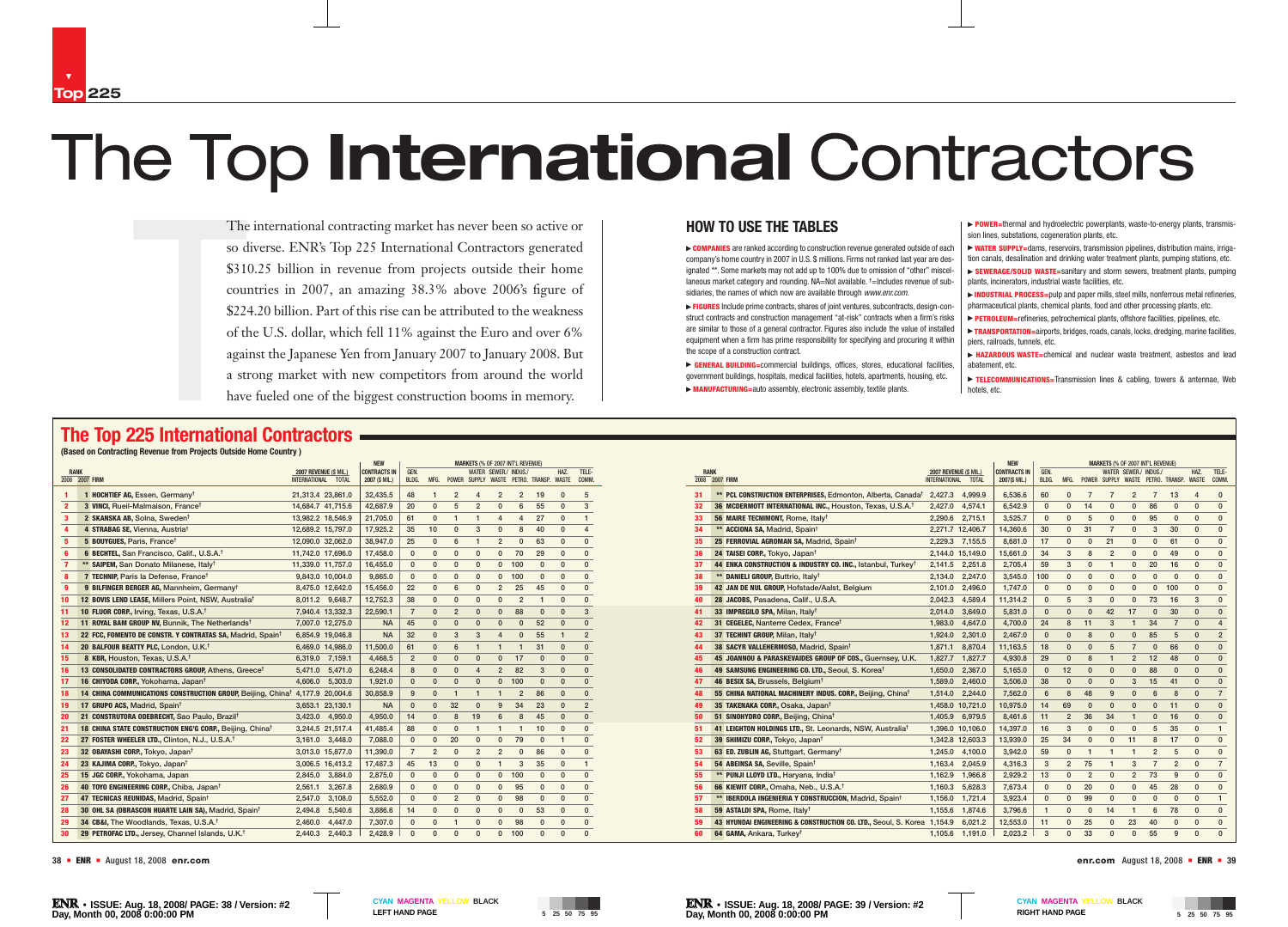# **The Top 225 International Contractors**

|             |                                                                                       |                                               | <b>NEW</b>     |                                       |                |                 |                | <b>MARKETS (% OF 2007 INT'L REVENUE)</b> |                         |                         |                                         |                         |                |  |
|-------------|---------------------------------------------------------------------------------------|-----------------------------------------------|----------------|---------------------------------------|----------------|-----------------|----------------|------------------------------------------|-------------------------|-------------------------|-----------------------------------------|-------------------------|----------------|--|
| <b>RANK</b> | 2008 2007 FIRM                                                                        | 2007 REVENUE (\$ MIL.)<br>INTERNATIONAL TOTAL |                | <b>CONTRACTS IN</b><br>2007 (\$ MIL.) | GEN.<br>BLDG.  | MFG.            |                |                                          |                         | WATER SEWER./ INDUS./   | POWER SUPPLY WASTE PETRO. TRANSP. WASTE | HAZ.                    | TELE-<br>COMM. |  |
| 61          | 60 VEIDEKKE ASA, Oslo, Norway <sup>†</sup>                                            | 1,090.0                                       | 3,031.1        | 1,977.7                               | 80             | $\mathbf{1}$    | $\mathbf{1}$   | 0                                        | 0                       | $\mathbf{1}$            | 17                                      | 0                       | 0              |  |
| 62          | 57 ARABIAN CONSTRUCTION CO., Beirut, Lebanon <sup>t</sup>                             | 1,083.1                                       | 1,131.0        | 2,487.4                               | 87             | $\mathbf{0}$    | 3              | $\mathbf{1}$                             | $\mathbf 0$             | $\mathbf 0$             | 0                                       | $\mathbf 0$             | $\mathbf{0}$   |  |
| 63          | 58 DAEW00 E&C CO. LTD., Seoul, S. Korea <sup>t</sup>                                  | 1,052.5                                       | 6,226.6        | 9,307.3                               | $\overline{2}$ | 0               | 25             | $\mathbf{1}$                             | 0                       | 71                      | $\overline{2}$                          | 0                       | 0              |  |
| 64          | 52 GS ENGINEERING & CONSTRUCTION, Seoul, S. Korea <sup>†</sup>                        | 1,028.0                                       | 6,407.5        | 11,338.2                              | $\mathbf{0}$   | $\overline{c}$  | $\mathbf 0$    | $\mathbf{0}$                             | $\mathbf 0$             | 98                      | 0                                       | 0                       | 0              |  |
| 65          | 86 BLACK & VEATCH, Overland Park, Kan., U.S.A.                                        | 1,023.0                                       | 2,099.3        | 3,124.3                               | 0              | 0               | 17             | 30                                       | 38                      | 15                      | 0                                       | 0                       | $\mathbf{0}$   |  |
| 66          | 68 SK ENGINEERING & CONSTRUCTION, Seoul, S. Korea                                     | 1,011.7                                       | 4,388.2        | 7,231.2                               | 0              | 0               | 0              | 0                                        | $\mathbf 0$             | 100                     | 0                                       | $\mathbf 0$             | $\mathbf{0}$   |  |
| 67          | 72 LARSEN & TOUBRO LTD., Mumbai, India <sup>T</sup>                                   | 981.0                                         | 5,420.0        | 6,663.0                               | 20             | $\overline{4}$  | 22             | $\mathbf{0}$                             | 0                       | 53                      | $\mathbf{0}$                            | $\mathbf{0}$            | 0              |  |
| 68          | 61 RENAISSANCE CONSTRUCTION, Ankara, Turkey <sup>t</sup>                              | 911.9                                         | 949.7          | 1,838.6                               | 95             | $\mathbf{1}$    | $\mathbf 0$    | $\mathbf{0}$                             | 0                       | 4                       | 0                                       | $\mathbf{0}$            | 0              |  |
| 69          | 48 SAMSUNG C&T CORP., Seoul, S. Korea <sup>t</sup>                                    | 901.6                                         | 6.001.8        | 7,155.5                               | 16             | 59              | 10             | $\mathbf{0}$                             | $\mathbf 0$             | 4                       | 11                                      | 0                       | $\mathbf{0}$   |  |
| 70          | 75 SALINI COSTRUTTORI SPA, Rome, Italy <sup>t</sup>                                   | 867.8                                         | 1,022.0        | 806.7                                 | 11             | $\mathbf{0}$    | $\mathbf 0$    | 72                                       | $\mathbf 0$             | 0                       | 17                                      | 0                       | 0              |  |
| 71          | 67 CHINA RAILWAY GROUP LTD., Beijing, Chinat                                          |                                               | 867.2 27,018.4 | 34,513.5                              | 25             | $\mathbf{0}$    | $\mathbf{0}$   | $\mathbf{0}$                             | $\mathbf{0}$            | $\mathbf{1}$            | 41                                      | $\mathbf{0}$            | 0              |  |
| 72          | 98 CITIC CONSTRUCTION, Beijing, China <sup>T</sup>                                    | 859.9                                         | 974.8          | 386.8                                 | $\overline{2}$ | 6               | 9              | $\mathbf{1}$                             | $\mathbf{0}$            | 13                      | 68                                      | $\mathbf{0}$            | $\mathbf{0}$   |  |
| 73          | 76 NATIONAL PETROLEUM CONSTRUCTION CO., Abu Dhabi, U.A.E.                             | 849.8                                         | 1,154.8        | 2,000.0                               | $\mathbf{0}$   | 0               | $\mathbf{0}$   | $\mathbf{0}$                             | 0                       | 100                     | $\mathbf{0}$                            | $\mathbf{0}$            | 0              |  |
| 74          | ** MOTA-ENGIL, Porto, Portugal <sup>†</sup>                                           | 731.6                                         | 1,545.4        | 2,008.0                               | 33             | 0               | $\mathbf{0}$   | $\mathbf{0}$                             | $\mathbf{0}$            | $\mathbf 0$             | 59                                      | $\mathbf{0}$            | $\mathbf 0$    |  |
| 75          | 69 TEKFEN CONSTRUCTION & INSTALLATION CO., Istanbul, Turkey <sup>†</sup>              | 723.0                                         | 792.0          | 1,002.0                               | $\mathbf{0}$   | 0               | 5              | 4                                        | 0                       | 83                      | $\overline{7}$                          | 0                       | $\mathbf 0$    |  |
| 76          | 70 CHINA PETROLEUM ENG'G & CONSTR. (GROUP) CORP., Beijing, China <sup>t</sup>         | 694.3                                         | 694.3          | 1,076.1                               | $\mathbf{0}$   | 0               | $\mathbf{0}$   | $\mathbf{0}$                             | $\mathbf 0$             | 100                     | $\mathbf{0}$                            | $\mathbf{0}$            | $\mathbf{0}$   |  |
| 77          | 53 ORASCOM CONSTRUCTION INDUSTRIES (OCI), Cairo, Egypt                                | 686.7                                         | 1,003.6        | 2,927.0                               | 4              | $\mathbf{1}$    | 1              | 0                                        | $\mathbf{0}$            | 71                      | 2                                       | $\mathbf{0}$            | 0              |  |
| 78          | 93 GRUPO ISOLUX CORSAN SA, Madrid, Spain <sup>t</sup>                                 | 665.1                                         | 3,172.7        | 7,454.7                               | 3              | $\mathbf{0}$    | 59             | $\mathbf{0}$                             | 6                       | 14                      | 0                                       | $\mathbf{0}$            | 9              |  |
| 79          | 62 TAIKISHA LTD., Tokyo, Japan <sup>t</sup>                                           | 659.9                                         | 1,671.5        | <b>NA</b>                             | $\mathbf 0$    | 100             | $\mathbf 0$    | $\mathbf{0}$                             | $\mathbf{0}$            | $\mathbf{0}$            | 0                                       | $\mathbf{0}$            | $\mathbf{0}$   |  |
| 80          | ** URS CORP., San Francisco, Calif., U.S.A. <sup>†</sup>                              | 644.7                                         | 2.985.8        | 3.198.2                               | 18             | $\overline{2}$  | 15             | 7                                        | $\mathbf 0$             | 12                      | $\mathbf{0}$                            | 22                      | $\mathbf 0$    |  |
| 81          | 95 CHINA METALLURGICAL GROUP CORP., Beijing, China <sup>t</sup>                       |                                               | 625.7 16,906.8 | 24,131.7                              | 6              | $\mathbf{1}$    | $\overline{2}$ | 3                                        | $\mathbf 0$             | 47                      | $\mathbf{1}$                            | $\overline{2}$          | $\mathbf{0}$   |  |
| 82          | 80 GHELLA SPA, Rome, Italy <sup>t</sup>                                               | 623.0                                         | 708.0          | 472.0                                 | 3              | $\overline{2}$  | 6              | $\mathbf{0}$                             | $\mathbf 0$             | $\mathbf 0$             | 89                                      | $\mathbf{0}$            | $\mathbf{0}$   |  |
| 83          | 74 E. PIHL & SON AS, Kgs. Lyngby, Denmark <sup>t</sup>                                | 608.2                                         | 1,195.5        | 1,330.5                               | 18             | 5               | 15             | $\mathbf{1}$                             | $\overline{2}$          | 5                       | 53                                      | 0                       | 0              |  |
|             | 84 114 HANJIN HEAVY INDUSTRIES & CONSTR., Seoul, S. Korea                             | 605.8                                         | 1,502.0        | 2,397.0                               | $\mathbf{0}$   | $\mathbf{0}$    | $\mathbf 0$    | $\overline{4}$                           | $\mathbf 0$             | $\mathbf{0}$            | 96                                      | $\mathbf{0}$            | 0              |  |
| 85          | 71 AMEC PLC, London, U.K. <sup>†</sup>                                                | 573.4                                         | 2,751.4        | <b>NA</b>                             | 17             | 0               | 49             | $\mathbf{0}$                             | 1                       | 23                      | 5                                       | $\mathbf{0}$            | $\mathbf 0$    |  |
| 86          | 138 DONGFANG ELECTRIC CORP., Chengdu, Sichuan, Chinat                                 | 540.1                                         | 4,560.9        | 11,592.1                              | $\mathbf 0$    | $\mathbf{0}$    | 90             | $\mathbf{0}$                             | $\mathbf 0$             | $\mathbf 0$             | 10                                      | $\mathbf{0}$            | $\mathbf{0}$   |  |
| 87          | 89 SKE GROUP, Mannheim, Germany <sup>T</sup>                                          | 535.0                                         | 554.0          | 306.0                                 | 88             | 0               | $\overline{7}$ | 0                                        | $\mathbf{1}$            | $\mathbf 0$             | 0                                       | $\mathbf{0}$            | 4              |  |
| 88          | 110 CTCI CORP., Taipei, Taiwan <sup>t</sup>                                           | 522.4                                         | 1,199.6        | 607.1                                 | 0              | 4               | 21             | 0                                        | 0                       | 71                      | 3                                       | $\mathbf{0}$            | 0              |  |
| 89          | 77 BAUER AG, Schrobenhausen, Germany <sup>t</sup>                                     | 519.9                                         | 840.9          | 1,062.7                               | 25             | 5               | 15             | 10                                       | 8                       | 15                      | 17                                      | 0                       | 3              |  |
| 90          | 73 SHANGHAI CONSTRUCTION (GROUP) GENERAL CO., Shanghai, China 502.8                   |                                               | 8,282.5        | 8,241.4                               | 91             | $\mathbf{0}$    | $\mathbf 0$    | $\mathbf{0}$                             | $\mathbf 0$             | 0                       | 9                                       | 0                       | 0              |  |
| 91          | 79 JOHN SISK & SON LTD., Dublin, Ireland <sup>t</sup>                                 | 495.0                                         | 2,446.6        | 2,522.3                               | 95             | 0               | $\mathbf{0}$   | 0                                        | 0                       | $\overline{2}$          | 3                                       | $\mathbf 0$             | $\mathbf 0$    |  |
| 92          | 78 PENTA-OCEAN CONSTRUCTION CO. LTD., Tokyo, Japan                                    | 486.7                                         | 2,797.7        | 3,344.3                               | 33             | $\mathbf{0}$    | $\mathbf 0$    | 5                                        | 4                       | $\overline{2}$          | 56                                      | $\mathbf 0$             | $\mathbf{0}$   |  |
| 93          | 92 SOLEL BONEH INTERNATIONAL LTD., Ramat-Gan, Israel <sup>t</sup>                     | 484.1                                         | 484.1          | 425.1                                 | 5              | 0               | 3              | 16                                       | $\mathbf 0$             | $\mathbf 0$             | 68                                      | $\mathbf 0$             | $\overline{2}$ |  |
| 94          | 90 ZHONGYUAN PETROLEUM EXPLORATION BUREAU, Puyang City, China                         | 473.2                                         | 1,910.9        | <b>NA</b>                             | $\mathbf{0}$   | $\mathbf{0}$    | $\mathbf{0}$   | $\mathbf{0}$                             | 0                       | 100                     | $\mathbf{0}$                            | $\mathbf{0}$            | $\mathbf 0$    |  |
|             | 95 100 CONTRACTING & TRADING CO. "C.A.T." GROUP OF COS., Beirut, Lebanon <sup>†</sup> | 473.1                                         | 474.3          | 896.7                                 | 13             | 0               | $\mathbf{0}$   | $\mathbf{0}$                             | $\mathbf{0}$            | 53                      | 34                                      | $\mathbf{0}$            | $\mathbf 0$    |  |
| 96          | 81 SOARES DA COSTA - GRUPO SGPS, Porto, Portugal <sup>T</sup>                         | 466.3                                         | 662.0          | 659.2                                 | 84             | $\mathbf{0}$    | $\mathbf{0}$   | $\mathbf{0}$                             | $\mathbf{1}$            | $\mathbf{0}$            | 16                                      | $\mathbf 0$             | $\mathbf{0}$   |  |
|             | 97 88 CHINA NATIONAL CHEMICAL ENG'G GRP. CORP., Beijing, Chinat                       |                                               | 465.5 3,232.8  | 6,110.1                               | $\overline{1}$ | 0               | 59             | 0                                        | $\overline{\mathbf{c}}$ | 38                      | $\mathbf 0$                             | 0                       | $\mathbf 0$    |  |
| 98          | 84 RIZZANI DE ECCHER SPA, Pozzuolo del Friuli, Udine, Italy <sup>t</sup>              | 451.3                                         | 601.7          | 914.2                                 | 28             | 0               | 0              | 0                                        | 0                       | 0                       | 67                                      | 0                       | $\mathbf 0$    |  |
| 99          | 105 CH2M HILL, Englewood, Colo., U.S.A. <sup>†</sup>                                  | 451.2                                         | 1,274.9        | 3,018.6                               | 23             | 32              | $\overline{2}$ | 9                                        | $\pmb{0}$               | 23                      | $\overline{4}$                          | $\overline{7}$          | $\mathbf 0$    |  |
| 100         | 82 CHINA CIVIL ENGINEERING CONSTR. CORP., Beijing, Chinat                             | 436.6                                         | 532.8          | 1,939.5                               | 40             | 0               | 3              | 3                                        | 0                       | $\pmb{0}$               | 53                                      | 0                       | $\mathbf{1}$   |  |
| 101         | 85 YUKSEL INSAAT CO. INC., Ankara, Turkey <sup>†</sup>                                | 436.0                                         | 545.6          | 662.3                                 | 70             | 0               | 0              | 12                                       | 0                       | 0                       | 18                                      | 0                       | 0              |  |
| 102         | 83 CHINA RAILWAY CONSTRUCTION CORP., Beijing, China <sup>t</sup>                      |                                               | 416.4 24,298.4 | 29,429.7                              | 10             | 0               | 0              | 0                                        | 0                       | 0                       | 85                                      | 0                       | 4              |  |
| 103         | ** SINOPEC ENGINEERING INC., Beijing, China                                           | 400.8                                         | 908.1          | 1,784.3                               | 0              | 0               | 0              | 0                                        | 0                       | 100                     | 0                                       | 0                       | 0              |  |
| 104         | 99 MAEDA CORP., Tokyo, Japan <sup>t</sup>                                             | 397.0                                         | 3,681.0        | 3,205.0                               | 21             | 0               | 0              | 3                                        | 0                       | 0                       | 76                                      | 0                       | 0              |  |
| 105         | 200 KAYI INSAAT SAN. VE TIC. AS, Istanbul, Turkey <sup>t</sup>                        | 380.4                                         | 386.7          | 830.5                                 | 80             | 20 <sub>2</sub> | $\overline{0}$ | $\overline{0}$                           | $\overline{0}$          | $\overline{\mathbf{0}}$ | $\overline{0}$                          | $\overline{\mathbf{0}}$ | $\bullet$      |  |
| 106         | ** ANSALDO ENERGIA, Genova, Italy <sup>t</sup>                                        | 378.9                                         | 1,104.5        | 1,497.0                               | 0              | 0               | 100            | 0                                        | 0                       | 0                       | 0                                       | 0                       | 0              |  |
|             | 107 115 SHANDONG ELECTRIC POWER CONSTR. CORP., Jinan City, China <sup>t</sup>         | 378.9                                         | 1,725.0        | 3,879.6                               | 0              | 0               | 100            | 0                                        | 0                       | 0                       | 0                                       | 0                       | 0              |  |
| 108         | 109 WORLEYPARSONS LTD., North Sydney, NSW, Australia <sup>†</sup>                     | 371.7                                         | 419.3          | 102.0                                 | 0              | 0               | 11             | 0                                        | 0                       | 89                      | 0                                       | 0                       | 0              |  |
| 109         | 94 BAYTUR CONSTRUCTION AND CONTRACTING CO., Istanbul, Turkey                          | 367.6                                         | 437.4          | 376.4                                 | 98             | 0               | 0              | 0                                        | 0                       | 0                       | 2                                       | 0                       | 0              |  |
| 110         | 97 CHINA INT'L WATER & ELECTRIC CORP. (CWE), Beijing, China <sup>t</sup>              | 358.1                                         | 750.6          | 955.7                                 | $\overline{2}$ | 0               | 12             | 72                                       | $\overline{2}$          | 0                       | 11                                      | 0                       | 0              |  |
|             |                                                                                       |                                               |                |                                       |                |                 |                |                                          |                         |                         |                                         |                         |                |  |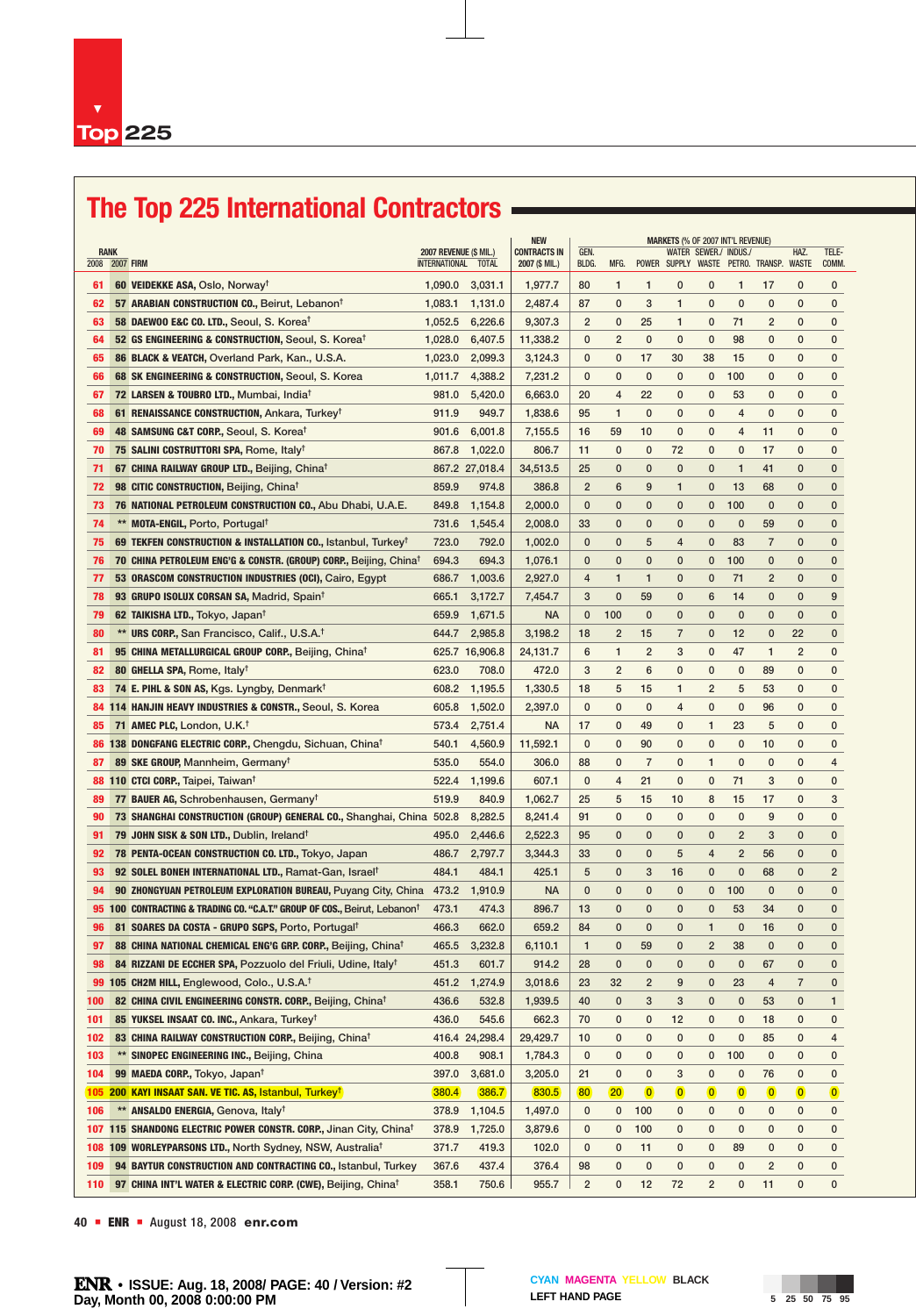|     | <b>RANK</b>    |                                                                                                                                                                                | 2007 REVENUE (\$ MIL.) |                | <b>NEW</b><br><b>CONTRACTS IN</b> | GEN.           |                  |                | MARKETS (% OF 2007 INT'L REVENUE) | WATER SEWER./ INDUS./ |                             |                                         | HAZ.           | TELE-          |
|-----|----------------|--------------------------------------------------------------------------------------------------------------------------------------------------------------------------------|------------------------|----------------|-----------------------------------|----------------|------------------|----------------|-----------------------------------|-----------------------|-----------------------------|-----------------------------------------|----------------|----------------|
|     | 2008 2007 FIRM |                                                                                                                                                                                | INTERNATIONAL TOTAL    |                | 2007 (\$ MIL.)                    | BLDG.          | MFG.             |                |                                   |                       |                             | POWER SUPPLY WASTE PETRO. TRANSP. WASTE |                | COMM.          |
|     |                | 111 101 HAZAMA CORP., Tokyo, Japan                                                                                                                                             | 357.0                  | 2,030.0        | 2,531.0                           | 8              | 40               | 11             | 8                                 | 9                     | 1                           | 23                                      | $\mathbf{0}$   | 0              |
|     |                | 112 112 SSANGYONG ENGINEERING & CONSTR. CO. LTD., Seoul, S. Korea <sup>†</sup>                                                                                                 | 345.2                  | 1,332.8        | 2,700.8                           | 72             | 0                | 5              | $\mathbf 0$                       | 0                     | 6                           | 17                                      | $\mathbf{0}$   | 0              |
|     |                | 113 104 MCCONNELL DOWELL CORP., Burwood East, Victoria, Australia <sup>†</sup>                                                                                                 | 336.1                  | 812.3          | 1,305.4                           | $\mathbf 0$    | 0                | 20             | 8                                 | 0                     | 46                          | 26                                      | $\mathbf{0}$   | 0              |
| 114 |                | ** WILLBROS GROUP INC., Houston, Texas, U.S.A. <sup>†</sup>                                                                                                                    | 335.0                  | 821.3          | 1,281.9                           | $\mathbf{0}$   | 0                | $\mathbf 0$    | $\mathbf 0$                       | 0                     | 100                         | 0                                       | 0              | $\mathbf 0$    |
| 115 |                | 119 SUMITOMO MITSUI CONSTRUCTION CO. LTD., Tokyo, Japan <sup>t</sup>                                                                                                           | 328.0                  | 4,391.0        | 4,079.0                           | 18             | 57               | 1              | $\mathbf 0$                       | $\overline{2}$        | 17                          | 5                                       | 0              | $\mathbf 0$    |
| 116 |                | 107 EARTH TECH INC., Long Beach, Calif., U.S.A.                                                                                                                                | 326.8                  | 492.6          | 169.4                             | $\overline{2}$ | $\mathbf 0$      | $\mathbf 0$    | 60                                | 36                    | $\mathbf 0$                 | $\mathbf 0$                             | $\overline{2}$ | $\mathbf{0}$   |
| 117 |                | 113 THE ARAB CONTRACTORS (0.A.0 & CO.), Cairo, Egypt <sup>†</sup>                                                                                                              | 321.7                  | 1,587.0        | 1,615.0                           | 27             | 0                | 3              | 13                                | 10                    | 0                           | 47                                      | 0              | $\mathbf{0}$   |
| 118 |                | 159 CHINA PETROLEUM PIPELINE BUREAU, Langfang City, Hebei, China <sup>1</sup>                                                                                                  | 319.1                  | 880.1          | 2,276.1                           | 0              | $\mathbf 0$      | $\mathbf 0$    | 0                                 | 0                     | 96                          | 0                                       | $\mathbf{0}$   | $\mathbf{0}$   |
| 119 |                | 96 C.M.C. DI RAVENNA, Ravenna, Italy <sup>t</sup>                                                                                                                              | 318.2                  | 877.9          | 992.2                             | 8              | 0                | 3              | 35                                | $\overline{2}$        | 0                           | 53                                      | $\mathbf{0}$   | 0              |
| 120 |                | ** TAV CONSTRUCTION, Istanbul, Turkey                                                                                                                                          | 317.5                  | 333.4          | 1,462.6                           | 15             | $\mathbf{0}$     | 0              | $\mathbf{0}$                      | 0                     | 0                           | 85                                      | $\mathbf{0}$   | $\mathbf{0}$   |
| 121 |                | ** CONSTRUCTORAS ICA SA DE CV, Mexico City, Mexico <sup>†</sup>                                                                                                                | 316.1                  | 1,619.1        | 3,437.0                           | 91             | $\mathbf{0}$     | $\mathbf{0}$   | 0                                 | 0                     | $\mathbf{0}$                | 8                                       | $\mathbf{0}$   | $\mathbf{0}$   |
|     |                | 122 143 CHINA WANBAO ENGINEERING CORP., Beijing, China                                                                                                                         | 314.2                  | 336.2          | 46.8                              | $\mathbf{0}$   | 64               | $\overline{7}$ | $\mathbf{0}$                      | $\mathbf{0}$          | $\mathbf{0}$                | 28                                      | $\mathbf{0}$   | $\mathbf{0}$   |
|     |                | 123 103 MERCURY ENGINEERING, Dublin, Ireland <sup>†</sup>                                                                                                                      | 300.0                  | 900.0          | 620.0                             | 83             | 13               | $\mathbf{0}$   | $\mathbf{0}$                      | $\mathbf{0}$          | 3                           | $\mathbf{0}$                            | $\mathbf{0}$   | $\mathbf{0}$   |
| 124 |                | 91 PJSC STROYTRANSGAZ, Moscow, Russia <sup>†</sup>                                                                                                                             | 298.0                  | 1,505.9        | 237.4                             | $\mathbf{0}$   | $\mathbf{0}$     | $\mathbf{0}$   | $\mathbf{0}$                      | $\mathbf 0$           | 100                         | 0                                       | $\mathbf{0}$   | $\mathbf 0$    |
|     |                | 125 111 NUROL CONSTRUCTION AND TRADING CO., Ankara, Turkey <sup>†</sup>                                                                                                        | 295.0                  | 610.0          | 771.0                             | 39             | 8                | $\mathbf{0}$   | 14                                | 10                    | 10                          | 19                                      | $\mathbf{0}$   | $\mathbf{0}$   |
| 126 |                | ** KINDEN CORP., Tokyo, Japan <sup>t</sup>                                                                                                                                     | 294.0                  | 5,296.0        | 5,296.0                           | 59             | 0                | 5              | $\mathbf{0}$                      | $\mathbf{0}$          | 34                          | $\mathbf{0}$                            | $\mathbf{0}$   | $\overline{2}$ |
| 127 |                | 122 CHINA OVERSEAS ENGINEERING GROUP CO. LTD., Beijing, Chinat                                                                                                                 | 277.6                  | 318.9          | 777.9                             | 34             | $\mathbf 0$      | $\mathbf{0}$   | 15                                | 0                     | 5                           | 41                                      | $\mathbf{0}$   | $\mathbf{0}$   |
| 128 |                | 106 CONSTRUTORA ANDRADE GUTIERREZ SA, Sao Paulo, Brazil <sup>†</sup>                                                                                                           | 276.4                  | 1,157.9        | 818.4                             | $\mathbf{1}$   | $\mathbf{0}$     | $\mathbf{1}$   | 14                                | 4                     | $\mathbf 0$                 | 76                                      | $\mathbf 0$    | $\mathbf{0}$   |
| 129 |                | ** CHINA GEZHOUBA GROUP CO. LTD., Wuhan City, Hubei, China <sup>t</sup>                                                                                                        | 273.0                  | 2,153.7        | 5,610.5                           | $\mathbf 0$    | 11               | 52             | 11                                | $\mathbf{0}$          | $\mathbf{0}$                | 27                                      | $\mathbf{0}$   | $\mathbf 0$    |
| 130 |                | 134 TODINI COSTRUZIONI SPA, Rome, Italy <sup>t</sup>                                                                                                                           | 267.0                  | 622.5          | 460.0                             | $\mathbf 0$    | $\mathbf 0$      | $\mathbf 0$    | 15                                | 0                     | 0                           | 85                                      | 0              | $\mathbf 0$    |
| 131 |                | ** FATA SPA, Pianezza (TO), Italy                                                                                                                                              | 261.1                  | 305.5          | 717.4                             | 0              | 0                | 0              | 0                                 | 0                     | 100                         | 0                                       | 0              | 0              |
| 132 |                | ** CHINA GEO-ENGINEERING CORP., Beijing, Chinat                                                                                                                                | 258.1                  | 480.2          | 785.3                             | $\overline{2}$ | 0                | $\mathbf 0$    | 40                                | 12                    | 0                           | 26                                      | 0              | 0              |
| 133 |                | ** GRUPO COMSA, Madrid, Spain                                                                                                                                                  | 254.4                  | 1,791.0        | <b>NA</b>                         | 0              | 0                | 0              | 1                                 | 0                     | 0                           | 99                                      | $\mathbf{0}$   | 0              |
| 134 |                | 145 CHINA NONFERROUS METAL IND. FRGN. ENG'G & CONSTR., Beijing, China                                                                                                          | 244.0                  | 244.0          | 419.6                             | $\mathbf 0$    | 0                | $\mathbf 0$    | 0                                 | 0                     | 100                         | 0                                       | 0              | 0              |
| 135 |                |                                                                                                                                                                                | 240.0                  | 1,525.0        | 1,392.0                           | 93             | 0                | 0              | 4                                 | 0                     | $\mathbf 0$                 | 2                                       | 0              | $\mathbf 0$    |
| 136 |                | 126 QINGJIAN GROUP CORP., Qingdao City, China <sup>T</sup><br>186 CONSTRUCOES E COMERCIO CAMARGO CORREA, Sao Paulo, Brazil <sup>†</sup>                                        | 238.2                  | 2,029.4        | 2,571.4                           | $\mathbf 0$    | $\mathbf 0$      | 38             | 23                                | 0                     | $\mathbf 0$                 | 39                                      | 0              | 0              |
| 137 |                | ** IMPRESSA PIZZAROTTI & C. SPA, Parma, Italy <sup>†</sup>                                                                                                                     | 233.6                  | 1,142.3        | 1,528.8                           | 18             | 0                | 11             | 6                                 | 0                     | 0                           | 64                                      | $\mathbf{0}$   | 0              |
| 138 |                | 133 NISHIMATSU CONSTRUCTION CO. LTD., Tokyo, Japan                                                                                                                             | 233.4                  | 3,911.7        | 3,796.3                           | 50             | $\mathbf 0$      | 3              | $\mathbf 0$                       | 3                     | $\mathbf 0$                 | 44                                      | $\mathbf{0}$   | $\mathbf 0$    |
| 139 |                | 127 ALBERICI CORP., St. Louis, Mo., U.S.A. <sup>T</sup>                                                                                                                        | 232.8                  | 1,152.6        | 923.0                             | 5              | 50               | 25             | $\mathbf 0$                       | 0                     | 20                          | 0                                       | $\mathbf{0}$   | 0              |
|     |                | 140 102 HARBIN POWER ENGINEERING CO. LTD., Harbin, China                                                                                                                       | 230.6                  | 230.6          | 465.6                             | $\mathbf 0$    | 0                | 100            | $\mathbf 0$                       | 0                     | $\mathbf{0}$                | 0                                       | $\mathbf{0}$   | 0              |
|     |                | ** TECHNIP KTI, Rome, Italy <sup>†</sup>                                                                                                                                       | 228.7                  | 239.2          | 385.4                             | $\mathbf{0}$   | $\mathbf{0}$     | 0              | $\mathbf{0}$                      | 0                     | 100                         | 0                                       | $\mathbf{0}$   | $\mathbf{0}$   |
| 141 |                |                                                                                                                                                                                |                        | 540.8          |                                   | $\mathbf 0$    |                  | 100            | $\mathbf{0}$                      | $\mathbf{0}$          | $\mathbf{0}$                | $\mathbf{0}$                            | $\mathbf{0}$   | $\mathbf 0$    |
|     |                | 142 161 SEPCOIII ELECTRIC POWER CONSTRUCTION CORP., Weifang City, China 226.5                                                                                                  | 215.2                  | 339.8          | 1,557.7<br>391.1                  | 82             | 0<br>$\mathbf 0$ | $\mathbf 0$    | $\overline{7}$                    | $\overline{7}$        | 3                           | $\mathbf{0}$                            | 0              | $\mathbf 0$    |
|     |                | 143 140 CHINA JIANGSU INT'L ECON-TECH. COOP. CORP., Nanjing, China <sup>t</sup>                                                                                                |                        | 459.8          | 831.8                             | $\mathbf{0}$   | 0                | $\mathbf 0$    | 0                                 | $\mathbf{0}$          |                             | 100                                     | 0              | $\mathbf 0$    |
|     |                | <b>144 141 MAK-YOL CONSTR. INDUS. TOURISM &amp; TRADING INC., Istanbul, Turkey<sup>†</sup> 210.3</b><br>145 148 SHANGHAI ELECTRIC GROUP CO. LTD., Shanghai, China <sup>t</sup> | 209.1                  | 740.2          | 1,348.5                           | $\mathbf{0}$   | $\mathbf 0$      | 100            | $\mathbf{0}$                      | $\mathbf{0}$          | $\mathbf 0$<br>$\mathbf{0}$ | $\mathbf{0}$                            | $\mathbf{0}$   | $\mathbf{0}$   |
|     |                |                                                                                                                                                                                | 202.2                  |                |                                   | 8              | $\mathbf{0}$     | $\mathbf{0}$   | $\mathbf{0}$                      | $\mathbf{0}$          | $\mathbf 0$                 | 92                                      | $\mathbf{0}$   | $\mathbf{0}$   |
|     |                | 146 142 GRANIT CONSTRUCTION STOCK CO., Skopje, Rep. of Macedonia<br>147 137 CGC OVERSEAS CONSTRUCTION CO. LTD., Beijing, Chinat                                                | 201.5                  | 361.3<br>247.2 | 457.2<br>1,201.7                  |                |                  |                |                                   |                       |                             |                                         | 0              |                |
|     |                | ** GRAHAM GROUP LTD., Calgary, Alberta, Canada                                                                                                                                 |                        |                |                                   | 12             | 0                | 0              | 23                                | 0                     | 0                           | 65                                      |                | 0              |
| 148 |                | 120 STFA CONSTRUCTION GROUP, Istanbul, Turkey                                                                                                                                  | 200.0                  | 1,210.0        | 1,471.0                           | 82             | 0                | 0              | $\overline{\mathbf{c}}$           | 0                     | 0                           | 15                                      | 0              | 0              |
| 149 |                |                                                                                                                                                                                | 198.3                  | 220.1          | 841.3                             | 18             | 0                | 10             | 10                                | $\mathbf{1}$          | 0                           | 44                                      | 0              | 0              |
|     |                | 150 165 THE LAUREN CORP., Abilene, Texas, U.S.A. <sup>†</sup>                                                                                                                  | 188.0                  | 292.0          | 335.0                             | 0              | 0                | 3              | 1                                 | 0                     | 96                          | 0                                       | 0              | 0              |
| 151 |                | ** BONATTI SPA, Parma, Italy                                                                                                                                                   | 187.9                  | 344.9          | 842.8                             | 0              | 0                | 18             | 0                                 | 0                     | 82                          | 0                                       | 0              | 0              |
|     |                | 152 128 HAZINEDAROGLU CONSTRUCTION GROUP, Istanbul, Turkeyt                                                                                                                    | 185.6                  | 338.7          | 283.8                             | 75             | 0                | 0              | 25                                | 0                     | 0                           | 0                                       | 0              | 0              |
|     |                | 153 195 AL-ARRAB CONTRACTING CO. LTD., Riyadh, Saudi Arabia <sup>t</sup>                                                                                                       | 185.5                  | 403.8          | 1,015.3                           | 60             | 6                | 34             | 0                                 | 0                     | 0                           | 0                                       | 0              | 1              |
| 154 |                | 154 CHINA DALIAN INT'L ECO. & TECHN. COOPERATIVE GRP., Dalian, China                                                                                                           | 176.7                  | 241.9          | 955.0                             | 91             | 0                | 0              | 0                                 | 0                     | 0                           | 9                                       | 0              | 0              |
| 155 |                | 139 DESCON ENGINEERING LTD., Lahore, Pakistan <sup>t</sup>                                                                                                                     | 174.0                  | 395.0          | 493.4                             | 0              | 0                | 0              | 0                                 | 0                     | 100                         | 0                                       | 0              | 0              |
| 156 |                | 132 THE SHAW GROUP INC., Baton Rouge, La., U.S.A. <sup>†</sup>                                                                                                                 | 172.6                  | 2,616.0        | 6,617.9                           | 5              | 0                | 45             | 0                                 | 4                     | 28                          | 8                                       | 10             | 0              |
| 157 |                | 204 WALBRIDGE ALDINGER, Detroit, Mich., U.S.A. <sup>†</sup>                                                                                                                    | 171.0                  | 1,000.0        | 1,200.0                           | 1              | 95               | 0              | 0                                 | 0                     | 0                           | 4                                       | 0              | 0              |
| 158 |                | 168 BEIJING CONSTRUCTION ENGINEERING GROUP CO., Beijing, China <sup>t</sup>                                                                                                    | 164.5                  | 2,648.0        | 3,898.1                           | 91             | 2                | 0              | 0                                 | 0                     | 0                           | 8                                       | 0              | 0              |
| 159 |                | 129 B.L. HARBERT INTERNATIONAL LLC, Birmingham, Ala., U.S.A.                                                                                                                   | 164.4                  | 426.2          | 594.7                             | 100            | 0                | 0              | 0                                 | 0                     | 0                           | 0                                       | 0              | 0              |
|     |                | 160 164 SUMMA TURIZM YATIRIMCILIGI AS, Ankara, Turkey <sup>†</sup>                                                                                                             | 157.5                  | 157.5          | 400.0                             | 100            | 0                | 0              | 0                                 | 0                     | 0                           | 0                                       | 0              | 0              |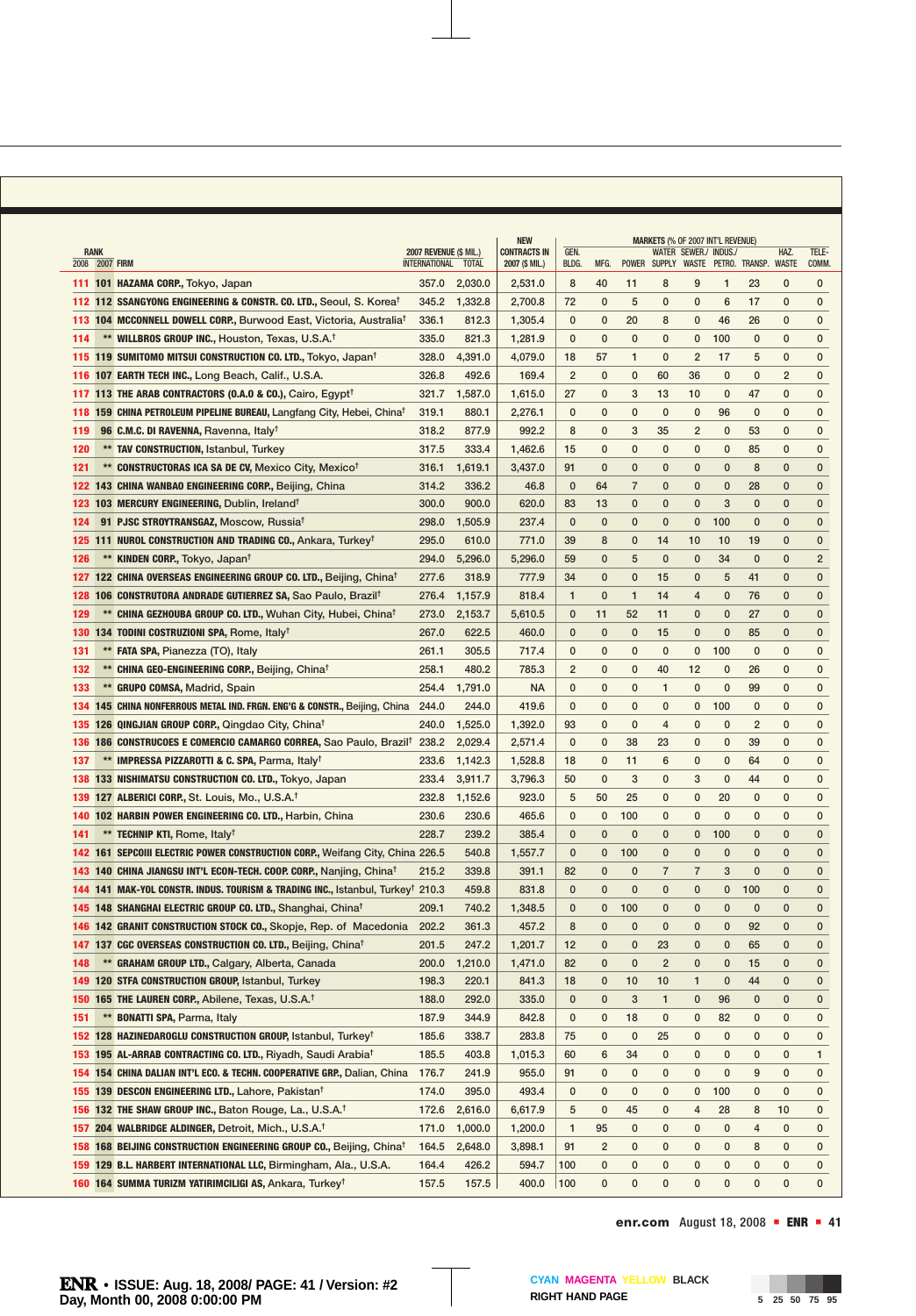# **The Top 225 International Contractors**

|            |                                 |                                                                                                                                  |                                                      | <b>NEW</b>    |                                       |                |              |              | MARKETS (% OF 2007 INT'L REVENUE)       |              |                       |                |              |                |  |
|------------|---------------------------------|----------------------------------------------------------------------------------------------------------------------------------|------------------------------------------------------|---------------|---------------------------------------|----------------|--------------|--------------|-----------------------------------------|--------------|-----------------------|----------------|--------------|----------------|--|
| 2008       | <b>RANK</b><br><b>2007 FIRM</b> |                                                                                                                                  | <b>2007 REVENUE (\$ MIL.)</b><br>INTERNATIONAL TOTAL |               | <b>CONTRACTS IN</b><br>2007 (\$ MIL.) | GEN.<br>BLDG.  | MFG.         |              | POWER SUPPLY WASTE PETRO. TRANSP. WASTE |              | WATER SEWER./ INDUS./ |                | HAZ.         | TELE-<br>COMM. |  |
| 161        |                                 | ** SELI SPA, Rome, Italy <sup>†</sup>                                                                                            | 155.6                                                | 243.5         | 584.8                                 | $\mathbf 0$    | 3            | 33           | 9                                       | $\mathbf 0$  | $\mathbf 0$           | 55             | 0            | $\mathbf 0$    |  |
|            |                                 | 162 121 GAP INSAAT YATIRIM VE DIS TICARET AS, Istanbul, Turkey <sup>†</sup>                                                      | 150.2                                                | 171.1         | 1,040.4                               | 85             | 0            | 0            | 0                                       | 0            | 15                    | 0              | $\mathbf{0}$ | $\mathbf{0}$   |  |
| 163        |                                 | 149 INSITUFORM TECHNOLOGIES INC., Chesterfield, Mo., U.S.A. <sup>†</sup>                                                         | 149.6                                                | 542.3         | 485.2                                 | 0              | 0            | 0            | $\overline{2}$                          | 81           | 17                    | 0              | 0            | $\mathbf{0}$   |  |
| 164        |                                 | 125 TIC HOLDINGS INC., Steamboat Springs, Colo., U.S.A. <sup>1</sup>                                                             | 148.3                                                | 2,119.9       | <b>NA</b>                             | $\mathbf 0$    | 0            | 21           | 0                                       | $\mathbf 0$  | 79                    | 0              | 0            | $\mathbf{0}$   |  |
| 165        |                                 | 158 CHINA ZHONGYUAN ENGINEERING CORP., Beijing, China                                                                            | 146.9                                                | 202.3         | 40.5                                  | 5              | 0            | 95           | $\mathbf{0}$                            | $\mathbf 0$  | 0                     | 0              | 0            | 0              |  |
| 166        |                                 | 163 CHINA SHANGHAI SFECO, Shanghai, China <sup>t</sup>                                                                           | 146.0                                                | 146.0         | 326.3                                 | 0              | 4            | 52           | 0                                       | 0            | 3                     | 40             | 0            | 0              |  |
| 167        |                                 | 166 ENERGOPROJEKT HOLDING, Belgrade, Serbia <sup>t</sup>                                                                         | 145.4                                                | 262.1         | 482.7                                 | 57             | $\mathbf{0}$ | 3            | $\mathbf{0}$                            | 0            | $\mathbf 0$           | 40             | 0            | $\mathbf{0}$   |  |
| 168        |                                 | 175 STRUCTURE TONE, New York, N.Y., U.S.A. <sup>†</sup>                                                                          | 144.6                                                | 3,333.2       | 3,196.0                               | 100            | 0            | $\mathbf{0}$ | 0                                       | 0            | 0                     | $\mathbf 0$    | $\mathbf{0}$ | 0              |  |
| 169        |                                 | 172 GREAT LAKES DREDGE & DOCK CORP. LLC, Oak Brook, III., U.S.A. <sup>†</sup> 140.4                                              |                                                      | 439.8         | 354.5                                 | $\mathbf 0$    | 0            | $\mathbf 0$  | $\mathbf{0}$                            | $\mathbf 0$  | 0                     | 100            | $\mathbf 0$  | $\mathbf{0}$   |  |
| 170        |                                 | 157 AECON GROUP INC., Toronto, Ontario, Canada <sup>†</sup>                                                                      | 139.4                                                | 1,389.0       | <b>NA</b>                             | 29             | 0            | 21           | $\mathbf{0}$                            | $\mathbf 0$  | 0                     | 49             | $\mathbf 0$  | $\mathbf{0}$   |  |
|            |                                 | 171 221 MUSHRIF TRADING & CONTRACTING CO., KSCC, Kuwait, Kuwait <sup>†</sup>                                                     | 138.0                                                | 313.0         | 55.0                                  | 46             | $\mathbf 0$  | $\mathbf{0}$ | $\mathbf{0}$                            | 54           | $\mathbf 0$           | $\mathbf{0}$   | $\mathbf{0}$ | $\mathbf{0}$   |  |
|            |                                 | 172 155 CHINA HENAN INT'L COOPERATION GRP. CO., Zhengzhou, Henan, China 137.6                                                    |                                                      | 137.6         | 298.1                                 | $\overline{2}$ | 0            | 10           | 16                                      | 0            | 0                     | 72             | $\mathbf{0}$ | $\mathbf 0$    |  |
| 173        |                                 | <b>** YENIGUN CONSTRUCTION INC., Ankara, Turkey</b>                                                                              | 137.3                                                | 141.3         | 345.0                                 | 70             | $\mathbf 0$  | $\mathbf{0}$ | $\mathbf{0}$                            | $\mathbf{0}$ | 0                     | 30             | 0            | $\mathbf{0}$   |  |
| 174        |                                 | 118 CADDELL CONSTRUCTION CO. INC., Montgomery, Ala., U.S.A.                                                                      | 137.2                                                | 344.6         | 450.4                                 | 100            | $\mathbf{0}$ | $\mathbf{0}$ | 0                                       | $\mathbf{0}$ | $\mathbf{0}$          | $\mathbf{0}$   | $\mathbf{0}$ | $\mathbf{0}$   |  |
| 175        |                                 | 152 LAYNE CHRISTENSEN CO., Mission Woods, Kan., U.S.A. <sup>†</sup>                                                              | 137.1                                                | 807.6         | 866.8                                 | $\mathbf 0$    | 0            | $\mathbf{0}$ | $\mathbf{0}$                            | $\mathbf{0}$ | $\mathbf{0}$          | $\mathbf{0}$   | $\mathbf{0}$ | $\mathbf{0}$   |  |
| 176        |                                 | ** BENTINI SPA, Faenza (RA), Italy <sup>†</sup>                                                                                  | 136.6                                                | 204.1         | 337.2                                 | 55             | 0            | $\mathbf{0}$ | $\mathbf{0}$                            | 0            | 45                    | $\mathbf{0}$   | 0            | $\mathbf{0}$   |  |
| 177        |                                 | 135 PERINI CORP., Framingham, Mass., U.S.A. <sup>†</sup>                                                                         | 133.0                                                | 4,628.0       | 3,745.0                               | 98             | 0            | $\mathbf{0}$ | $\mathbf{0}$                            | $\mathbf{0}$ | $\mathbf{0}$          | $\overline{2}$ | $\mathbf 0$  | $\mathbf{0}$   |  |
| 178        |                                 | ** SINOSTEEL EQUIPMENT & ENGINEERING CO. LTD., Beijing, China                                                                    | 131.5                                                | 494.2         | 1,037.1                               | $\mathbf 0$    | 100          | $\mathbf{0}$ | 0                                       | 0            | 0                     | $\mathbf{0}$   | 0            | $\mathbf{0}$   |  |
|            |                                 | 179 131 HEEREMA FABRICATION GRP. BV, Zwyndrecht, The Netherlands <sup>†</sup>                                                    | 129.0                                                | 223.0         | 436.0                                 | $\mathbf{0}$   | $\mathbf 0$  | 0            | 0                                       | 0            | 100                   | $\mathbf{0}$   | 0            | $\mathbf{0}$   |  |
| 180        |                                 | 179 WEIHAI INTERNATIONAL ECO. & TECH. COOP. CO. LTD., Weihai, China                                                              | 126.9                                                | 126.9         | 247.2                                 | 46             | 0            | 0            | 18                                      | $\mathbf 0$  | 0                     | 36             | 0            | $\mathbf{0}$   |  |
| 181        |                                 | 117 CENGIZ CONSTRUCTION INDUSTRY & TRADE CO. INC., Istanbul, Turkey <sup>†</sup> 126.1                                           |                                                      | 605.9         | 1,884.5                               | $\mathbf{0}$   | $\mathbf 0$  | $\mathbf 0$  | $\mathbf{0}$                            | 0            | $\mathbf 0$           | 67             | $\mathbf 0$  | $\mathbf{0}$   |  |
|            |                                 | 182 162 TODA CORP., Tokyo, Japan <sup>t</sup>                                                                                    | 126.0                                                | 4,495.0       | 4,297.0                               | 17             | 57           | $\mathbf 0$  | $\mathbf{0}$                            | $\mathbf 0$  | 25                    | $\mathbf 0$    | $\mathbf 0$  | $\mathbf{0}$   |  |
|            |                                 | 183 147 CHINA NATIONAL MACHINERY IMP. & EXP. CORP., Beijing, China                                                               | 124.1                                                | 124.1         | 561.5                                 | 0              | 27           | 10           | $\mathbf{0}$                            | 0            | 16                    | 39             | $\mathbf 0$  | $\mathbf{0}$   |  |
| 184        |                                 | 198 RASEN CONSTRUCTION & INVESTMENT INC., Istanbul, Turkey <sup>t</sup>                                                          | 121.3                                                | 121.3         | NA.                                   | 100            | 0            | 0            | 0                                       | $\mathbf 0$  | 0                     | $\mathbf 0$    | $\mathbf 0$  | $\mathbf{0}$   |  |
| 185        |                                 | 160 DOGUS INSAAT VE TICARET AS, Istanbul, Turkey                                                                                 | 120.0                                                | 261.6         | 638.4                                 | $\mathbf 0$    | $\mathbf{0}$ | $\mathbf{0}$ | $\mathbf{0}$                            | 21           | $\mathbf 0$           | 79             | $\mathbf 0$  | $\mathbf{0}$   |  |
| 186        |                                 | 193 CHINA JIANGXI CORP. FOR INT'L ECO. & TECH. COOP'N, Nanchang, China <sup>†</sup> 119.7                                        |                                                      | 124.7         | 202.9                                 | 28             | 0            | $\mathbf 0$  | 68                                      | $\mathbf 0$  | 0                     | 3              | $\mathbf 0$  | 0              |  |
| 187        |                                 | 156 ZACHRY GROUP, San Antonio, Texas, U.S.A. <sup>T</sup>                                                                        | 118.7                                                | 2,188.0       | 2,659.8                               | 86             | $\mathbf 0$  | $\mathbf 0$  | 0                                       | $\mathbf 0$  | 14                    | $\mathbf 0$    | $\mathbf 0$  | $\mathbf 0$    |  |
| 188        |                                 | 130 KHARAFI NATIONAL, Safat, Kuwait <sup>t</sup>                                                                                 | 118.0                                                | 763.0         | 1,157.0                               | 48             | $\mathbf 0$  | $\mathbf 0$  | $\mathbf 0$                             | 12           | 37                    | $\mathbf 0$    | $\mathbf 0$  | $\mathbf{0}$   |  |
| 189        |                                 | 184 ALARKO CONTRACTING GROUP, Gebze, Kocaeli, Turkey                                                                             | 113.3                                                | 568.1         | 603.1                                 | 0              | 0            | $\mathbf 0$  | 0                                       | 58           | $\overline{7}$        | 35             | 0            | $\mathbf{0}$   |  |
| 190        |                                 | ** MESA MESKEN SANAYIL AS, Ankara, Turkey                                                                                        | 107.6                                                | 231.1         | 1,755.0                               | 100            | $\mathbf 0$  | $\mathbf 0$  | 0                                       | $\mathbf 0$  | 0                     | $\mathbf 0$    | 0            | $\mathbf{0}$   |  |
| 191        |                                 |                                                                                                                                  | 107.3                                                | 107.3         | 431.4                                 | $\mathbf{0}$   | $\mathbf 0$  | 44           | $\mathbf{0}$                            | $\mathbf 0$  | 56                    | $\mathbf 0$    | $\mathbf 0$  | $\mathbf{0}$   |  |
| 192        |                                 | ** CHINA NATIONAL TECHNICAL IMP. & EXP. CORP., Beijing, China<br>** POSCO ENGINEERING & CONSTRUCTION, Seoul, S. Korea            | 105.5                                                | 3,631.1       | 8,213.9                               | 3              | 0            | 39           | 0                                       | 0            | 58                    | $\mathbf 0$    | 0            | $\mathbf 0$    |  |
|            |                                 | 193 180 TUTOR-SALIBA CORP., Sylmar, Calif., U.S.A. <sup>†</sup>                                                                  |                                                      | 100.0 1,814.0 | 2,236.0                               | 49             | $\mathbf 0$  | 0            | 0                                       | $\mathbf 0$  | 0                     | 51             | 0            | $\mathbf{0}$   |  |
| 194        |                                 | 144 ZHEJIANG CONSTR. INVESTMENT GROUP CO. LTD., Hangzhou, China <sup>t</sup>                                                     | 98.0                                                 | 3.314.6       | 3,702.5                               | 95             | $\mathbf 0$  | $\mathbf 0$  | $\mathbf{0}$                            | $\mathbf 0$  | $\mathbf 0$           | 4              | $\mathbf 0$  | $\mathbf{0}$   |  |
|            |                                 |                                                                                                                                  | 97.8                                                 | 232.4         | 249.0                                 | 3              | 7            | $\mathbf{0}$ | 0                                       | $\mathbf 0$  | $\overline{2}$        | $\mathbf 0$    | $\mathbf{0}$ | 87             |  |
|            |                                 | 195 167 BARAN GROUP LTD., Beit Dagan, Israel <sup>t</sup><br>196 181 DICK CONSTRUCTION CO., Pittsburgh, Pa., U.S.A. <sup>†</sup> | 97.0                                                 | 678.0         | 1,187.0                               | 97             | $\mathbf{0}$ | $\mathbf{0}$ | 0                                       | 3            | $\mathbf{0}$          | $\mathbf{0}$   | $\mathbf{0}$ | $\mathbf{0}$   |  |
|            |                                 |                                                                                                                                  | 95.6                                                 | 139.6         |                                       | 0              | 0            | 0            | 0                                       |              |                       | 0              | $\bf{0}$     | 0              |  |
| 197<br>198 |                                 | <b>SICIM SPA, Busseto (PR), Italy</b><br>** ANSALDO SISTEMI INDUSTRIALI SPA, Milan, Italy                                        | 94.9                                                 | 132.0         | 130.8                                 | 0              | 2            | 5            | 0                                       | 0<br>0       | 100<br>93             | 0              | 0            | $\mathbf 0$    |  |
| 199        |                                 | ** XINJIANG BEIXIN CONSTRUCTION & ENG'G (GROUP) CO., Urumqi, China <sup>†</sup> 94.7                                             |                                                      | 630.4         | 125.0<br>684.8                        | 5              | 0            | 0            | 14                                      | 0            | $\mathbf{0}$          | 82             | 0            | $\mathbf 0$    |  |
|            |                                 |                                                                                                                                  |                                                      |               |                                       |                |              |              |                                         |              |                       |                |              |                |  |
|            |                                 | 200 153 PREZIOSO TECHNILOR, St. Clair Du Rhone, Francet                                                                          | 94.0                                                 | 241.0         | 128.0                                 | 0              | 0            | 0            | 5                                       | 4            | 90                    | 0              | 0            | $\mathbf 0$    |  |
| 201        |                                 | ** GHIZZONI SPA, Polesine Parmense, Italy                                                                                        | 92.9                                                 | 198.2         | 438.0                                 | 0              | 0            | 0            | 0                                       | 0            | 100                   | 0              | 0            | 0              |  |
| 202        |                                 | 146 SOCIETA ITALIANA PER CONDOTTE D'ACQUA SPA, Rome, Italy <sup>t</sup>                                                          | 91.4                                                 | 998.6         | <b>NA</b>                             | 0              | 0            | 0            | 25                                      | 0            | $\bf{0}$              | 75             | 0            | 0              |  |
| 203        |                                 | 173 BE&K INC., Birmingham, Ala., U.S.A. <sup>†</sup>                                                                             | 88.9                                                 | 1,723.5       | 1,924.6                               | $\mathbf{1}$   | 0            | 0            | 0                                       | 0            | 99                    | 0              | 0            | 0              |  |
| 204        |                                 | <b>KUMHO INDUSTRIAL, Seoul, S. Korea</b>                                                                                         | 88.0                                                 | 1,716.0       | 4,435.0                               | 100            | 0            | 0            | 0                                       | 0            | $\mathbf 0$           | 0              | 0            | 0              |  |
| 205        |                                 | 219 GUANGDONG XINGUANG INT'L GROUP, Guangzhou, Chinat                                                                            | 86.3                                                 | 506.1         | 513.8                                 | 65             | 0            | 0            | 14                                      | 0            | 0                     | 22             | 0            | 0              |  |
| 206        |                                 | 187 CHINA WU YI CORP. LTD., Fuzhou, Fujian, China <sup>t</sup>                                                                   | 83.6                                                 | 363.9         | 580.2                                 | 13             | 27           | 0            | 5                                       | 0            | 0                     | 55             | 0            | 0              |  |
| 207        |                                 | 87 PARSONS, Pasadena, Calif., U.S.A. <sup>†</sup>                                                                                |                                                      | 83.4 1,231.6  | 1,614.5                               | 6              | 0            | 0            | 0                                       | 0            | 10                    | 32             | 52           | 0              |  |
| 208        |                                 | 171 NANTONG CONSTRUCTION GROUP JOINT-STOCK CO. LTD., Nantong, China <sup>t</sup>                                                 | 80.3                                                 | 789.9         | 733.2                                 | 45             | 0            | 0            | 0                                       | 0            | 55                    | 0              | 0            | 0              |  |
| 209        |                                 | ** ZHONGDING INT'L ENGINEERING CO. LTD., Ping Xiang, Jiangxi, China <sup>t</sup>                                                 | 80.1                                                 | 80.1          | 105.2                                 | 29             | 0            | 0            | 23                                      | 33           | 0                     | 0              | 0            | 0              |  |
|            |                                 | 210 192 CHINA HUANQIU CONTRACTING & ENG'G CORP., Beijing, China <sup>t</sup>                                                     | 79.5                                                 | 277.1         | 812.9                                 | $\mathbf 0$    | 0            | 0            | 0                                       | 0            | 100                   | 0              | 0            | 0              |  |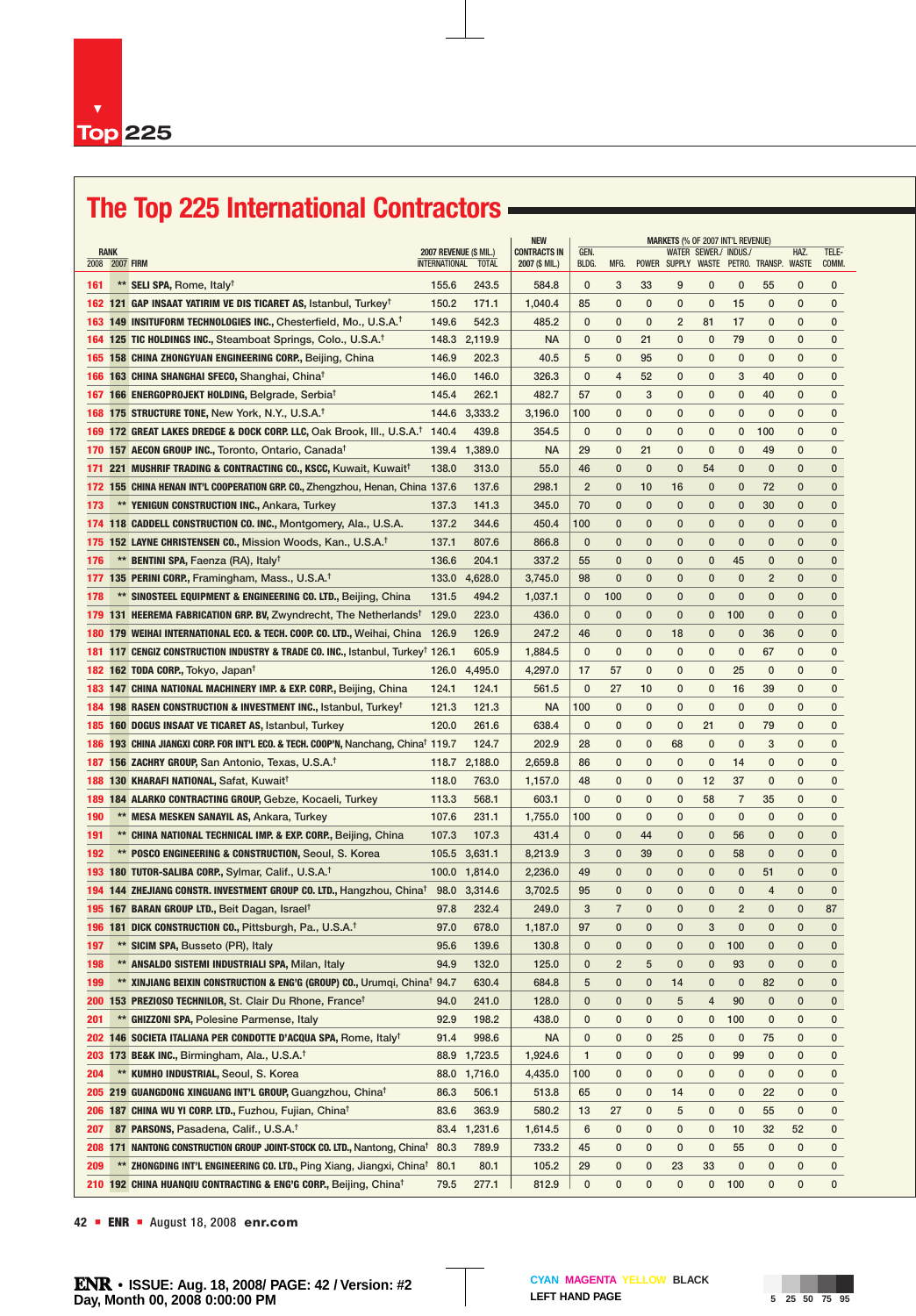|     |                |                                                                             |                        |              | <b>NEW</b>          | <b>MARKETS (% OF 2007 INT'L REVENUE)</b> |              |              |               |                      |                |                            |              |              |
|-----|----------------|-----------------------------------------------------------------------------|------------------------|--------------|---------------------|------------------------------------------|--------------|--------------|---------------|----------------------|----------------|----------------------------|--------------|--------------|
|     | <b>RANK</b>    |                                                                             | 2007 REVENUE (\$ MIL.) |              | <b>CONTRACTS IN</b> | GEN.                                     |              |              |               | <b>WATER SEWER./</b> | INDUS./        |                            | HAZ.         | TELE-        |
|     | 2008 2007 FIRM |                                                                             | <b>INTERNATIONAL</b>   | <b>TOTAL</b> | 2007 (\$ MIL.)      | BLDG.                                    | MFG.         | <b>POWER</b> | <b>SUPPLY</b> |                      |                | WASTE PETRO, TRANSP, WASTE |              | COMM.        |
| 211 |                | 170 TURNER INDUSTRIES GROUP LLC, Baton Rouge, La., U.S.A. <sup>†</sup>      | 78.2                   | 1,604.2      | 386.0               | $\mathbf{0}$                             | $\mathbf{0}$ | $\mathbf{0}$ | $\mathbf{0}$  | 0                    | 100            | $\mathbf{0}$               | $\Omega$     | $\mathbf{0}$ |
| 212 |                | 203 QUATTROGEMINI LTD., Espoo, Finland <sup>†</sup>                         | 76.9                   | 142.1        | 149.7               | 96                                       | $\mathbf{0}$ | $\mathbf{0}$ | $\mathbf{0}$  | $\mathbf{0}$         | $\overline{4}$ | $\mathbf{0}$               | $\mathbf{0}$ | $\mathbf{0}$ |
| 213 |                | 174 PRIMORIS CORP., Lake Forest, Calif., U.S.A. <sup>†</sup>                | 75.0                   | 595.0        | 650.0               | $\mathbf{0}$                             | $\mathbf{0}$ | 20           | $\mathbf{0}$  | $\mathbf{0}$         | 80             | $\mathbf{0}$               | $\mathbf{0}$ | $\mathbf{0}$ |
| 214 |                | YASAR OZKAN ENG'G AND CONTRACTING CO. INC., Ankara, Turkey                  | 73.6                   | 73.6         | 73.7                | 100                                      | $\mathbf{0}$ | $\mathbf{0}$ | $\mathbf{0}$  | $\mathbf{0}$         | $\mathbf{0}$   | $\mathbf{0}$               | $\Omega$     | $\mathbf{0}$ |
| 215 |                | 169 LOTTE ENGINEERING & CONSTRUCTION CO. LTD., Seoul, S. Korea <sup>†</sup> | 72.6                   | 3,787.2      | 8,538.1             | 79                                       | $\mathbf{0}$ | $\mathbf{0}$ | $\mathbf{0}$  |                      | $\mathbf{0}$   | 20                         | $\Omega$     | $\mathbf 0$  |
| 216 |                | 191 WESTON SOLUTIONS INC., West Chester, Pa., U.S.A. <sup>†</sup>           | 69.1                   | 318.1        | <b>NA</b>           | 100                                      | $\mathbf{0}$ | $\mathbf{0}$ | $\mathbf{0}$  | $\mathbf{0}$         | $\mathbf{0}$   | $\mathbf{0}$               | $\mathbf{0}$ | $\mathbf{0}$ |
| 217 |                | ** RONCELLI INC., Sterling Heights, Mich., U.S.A.                           | 69.0                   | 236.0        | 239.0               | $\mathbf{0}$                             | 100          | $\mathbf{0}$ | $\mathbf{0}$  | $\mathbf{0}$         | $\mathbf{0}$   | $\Omega$                   | $\mathbf{0}$ | $\mathbf{0}$ |
| 218 |                | 177 CHINA JIANGSU CONSTRUCTION CORP., Nanjing, Jiangsu, China <sup>†</sup>  | 66.7                   | 358.0        | 406.5               | 100                                      | $\mathbf{0}$ | $\mathbf{0}$ | $\mathbf{0}$  | $\mathbf{0}$         | $\mathbf{0}$   | $\Omega$                   | $\Omega$     | $\mathbf{0}$ |
| 219 |                | 199 CCC GROUP INC., San Antonio, Texas, U.S.A.                              | 66.5                   | 498.8        | 550.5               | $\mathbf{0}$                             | $\mathbf{0}$ | $\mathbf{0}$ | $\mathbf{0}$  | $\mathbf{0}$         | 88             | $\mathbf{0}$               | $\Omega$     | $\mathbf{0}$ |
| 220 |                | SHANGHAI URBAN CONSTRUCTION (GRP) CORP., Shanghai, China <sup>t</sup>       | 65.9                   | 2,730.3      | 65.9                | 19                                       | $\mathbf{0}$ | $\mathbf{0}$ | $\mathbf{0}$  | $\mathbf{0}$         | $\mathbf{0}$   | 81                         | $\mathbf{0}$ | $\mathbf{0}$ |
| 221 |                | 185 BEIJING UNI-CONSTRUCTION GROUP CO. LTD., Beijing, China <sup>t</sup>    | 65.4                   | 1,520.2      | 1,106.3             | 99                                       | $\mathbf{0}$ | $\mathbf{0}$ | $\mathbf{1}$  | $\mathbf{0}$         | $\mathbf{0}$   | $\mathbf{0}$               | $\mathbf{0}$ | $\mathbf{0}$ |
| 222 |                | <b>TML CONSTRUCTION CO., Istanbul, Turkey</b>                               | 64.0                   | 75.0         | 278.3               | 49                                       | $\mathbf{0}$ | $\mathbf{0}$ | $\mathbf{0}$  | $\mathbf{0}$         | $\mathbf{0}$   | $\mathbf{0}$               | $\mathbf{0}$ | $\mathbf{0}$ |
| 223 |                | 201 CHINA CHONGQING INT'L CONSTRUCTION CORP., Chongging, China <sup>t</sup> | 63.0                   | 110.0        | 90.3                | $\mathbf{0}$                             | $\mathbf{0}$ | $\mathbf{0}$ | $\mathbf{0}$  | $\mathbf{0}$         | $\mathbf{0}$   | 100                        | $\mathbf{0}$ | $\mathbf{0}$ |
| 224 |                | USTAY YAPI TAAHHUT VE TICARET ANONIM SIRKETI, Istanbul, Turkey <sup>†</sup> | 62.6                   | 67.6         | 62.3                | $\mathbf{0}$                             | $\mathbf{0}$ | $\mathbf{0}$ | $\mathbf{0}$  | $\mathbf{0}$         | 86             | 14                         | $\mathbf{0}$ | $\mathbf{0}$ |
| 225 |                | <b>CHINA NATIONAL ELECTRONICS IMP. &amp; EXP. CORP., Beijing, China</b>     | 62.3                   | 62.3         | 174.5               | 93                                       | $\mathbf{0}$ | $\Omega$     |               | $\Omega$             | $\Omega$       | $\Omega$                   | $\mathbf{0}$ | $\mathbf{0}$ |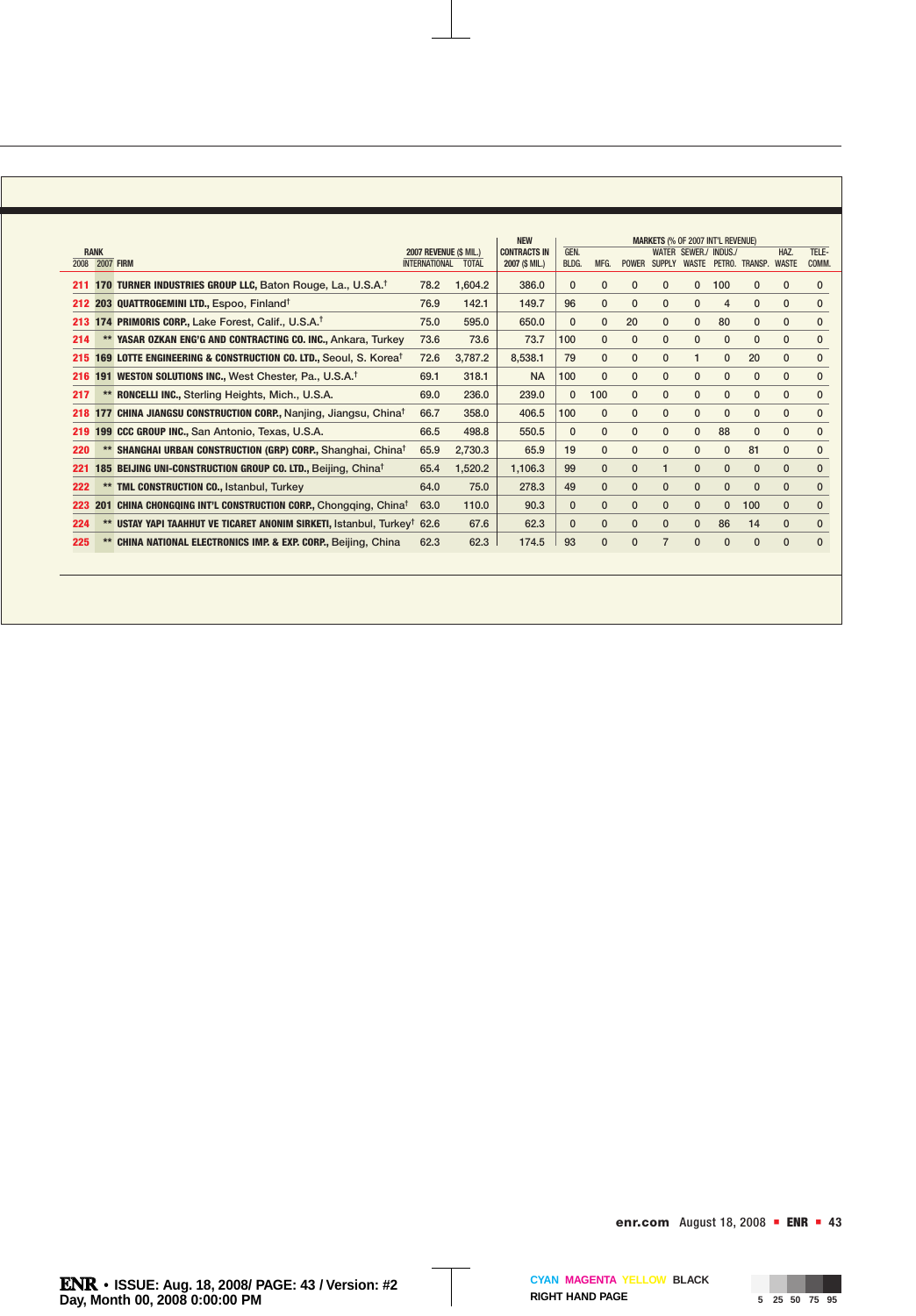$\blacktriangledown$ 

# **Where To Find the Top 225 International Contractors**

| <b>FIRM</b>                                          | <b>RANK</b> | <b>FIRM</b>                                                         | <b>RANK</b> | <b>FIRM</b>                                                   | <b>RANK</b> | <b>FIRM</b>                                                      | <b>RANK</b>    |
|------------------------------------------------------|-------------|---------------------------------------------------------------------|-------------|---------------------------------------------------------------|-------------|------------------------------------------------------------------|----------------|
| А                                                    |             | <b>CHINA NATIONAL TECHNICAL IMPORT</b>                              |             | <b>IBERDOLA INGENIERIA Y</b>                                  |             | <b>SAIPEM</b>                                                    | $\overline{7}$ |
| <b>ABEINSA SA</b>                                    | 54          | & EXPORT CORP.                                                      | 191         | <b>CONSTRUCCION</b>                                           | 57          | <b>SALINI COSTRUTTORI SPA</b>                                    | 70             |
| <b>ACCIONA SA</b>                                    | 34          | <b>CHINA NATIONAL MACHINERY</b>                                     |             | <b>CONSTRUCTORAS ICA SA DE CV</b>                             | 121         | <b>SAMSUNG C&amp;T CORP.</b>                                     | 69             |
| <b>GRUPO ACS</b>                                     | 19          | <b>IMPORT &amp; EXPORT CORP.</b>                                    | 183         | <b>IMPREGILO SPA</b>                                          | 41          | SAMSUNG ENGINEERING CO. LTD.                                     | 46             |
| <b>AECON GROUP INC.</b>                              | 170         | <b>CHINA NONFERROUS METAL INDUSTRY</b>                              |             | <b>INSITUFORM TECHNOLOGIES INC.</b>                           | 163         | <b>SELI SPA</b>                                                  | 161            |
| <b>AL-ARRAB CONTRACTING CO. LTD.</b>                 | 153         | <b>FOREIGN ENG'G &amp; CONSTRUCTION 134</b>                         |             |                                                               |             | <b>SEPCOIII ELECTRIC POWER</b>                                   |                |
| <b>ALBERICI CORP.</b>                                | 139         | <b>CHINA OVERSEAS ENGINEERING</b>                                   |             | JKL                                                           |             | <b>CONSTRUCTION CORP.</b>                                        | 142            |
| <b>ALARKO CONTRACTING GROUP</b>                      | 189         | <b>GROUP CO. LTD.</b>                                               | 127         | <b>JACOBS</b>                                                 | 40          | <b>SHANDONG ELECTRIC POWER</b>                                   |                |
| <b>AMEC PLC</b>                                      | 85          | <b>CHINA PETROLEUM ENGINEERING &amp;</b>                            |             | <b>JGC CORP.</b>                                              | 25          | <b>CONSTRUCTION CORP.</b>                                        | 107            |
| <b>ANSALDO ENERGIA</b>                               | 106         | <b>CONSTRUCTION (GROUP) CORP.</b>                                   | 76          | <b>JOANNOU &amp; PARASKEVAIDES</b>                            |             | <b>SHANGHAI CONSTRUCTION (GROUP)</b>                             |                |
| <b>ANSALDO SISTEMI INDUSTRIALI SPA 198</b>           |             | <b>CHINA PETROLEUM PIPELINE</b>                                     |             | <b>GROUP OF COS.</b>                                          | 45          | <b>GENERAL CO.</b>                                               | 90             |
| <b>THE ARAB CONTRACTORS</b>                          |             | <b>BUREAU</b>                                                       | 118         | <b>KAJIMA CORP.</b>                                           | 24          | <b>SHANGHAI ELECTRIC GROUP CO. LTD. 145</b>                      |                |
| (0.A.0 & C0.)                                        | 117         | <b>CHINA RAILWAY CONSTRUCTION</b>                                   |             | <b>KAYI INSAAT SAN. VE TIC. AS</b>                            | 105         | <b>SHANGHAI URBAN CONSTRUCTION</b>                               |                |
| <b>ARABIAN CONSTRUCTION CO.</b>                      | 62          | <b>CORP.</b>                                                        | 102         | <b>KBR</b>                                                    | 15          | (GROUP) CORP.                                                    | 220            |
| <b>ASTALDI SPA</b>                                   | 58          | <b>CHINA RAILWAY GROUP LTD.</b>                                     | 71          | <b>KHARAFI NATIONAL</b>                                       | 188         | THE SHAW GROUP INC.                                              | 156            |
|                                                      |             | <b>CHINA SHANGHAI SFECO</b>                                         | 166         | <b>KIEWIT CORP.</b>                                           | 56          | <b>SHIMIZU CORP.</b>                                             | 52             |
| в                                                    |             | <b>CHINA STATE CONSTRUCTION</b>                                     | 21          | <b>KINDEN CORP.</b>                                           | 126         | <b>SICIM SPA</b>                                                 | 197            |
| <b>BALFOUR BEATTY PLC</b>                            | 14          | <b>ENGINEERING CORP.</b>                                            |             | <b>KUMHO INDUSTRIAL</b>                                       | 204         | SINOHYDRO CORP.                                                  | 50             |
| <b>ROYAL BAM GROUP NV</b>                            | 12          | <b>CHINA WANBAO ENGINEERING CORP. 122</b>                           | 206         | <b>LARSEN &amp; TOUBRO LTD.</b>                               | 67          | SINOPEC ENGINEERING INC.                                         | 103            |
| <b>BARAN GROUP LTD.</b>                              | 195         | <b>CHINA WU YI CORP. LTD.</b><br><b>CHINA ZHONGYUAN ENGINEERING</b> |             | THE LAUREN CORP.                                              | 150         | <b>SINOSTEEL EQUIPMENT &amp;</b>                                 | 178            |
| <b>BAUER AG</b>                                      | 89          | <b>CORP.</b>                                                        | 165         | <b>LAYNE CHRISTENSEN CO.</b>                                  | 175         | <b>ENGINEERING CO.</b>                                           | 91             |
| <b>BAYTUR CONSTRUCTION AND</b>                       |             | <b>CHIYODA CORP.</b>                                                | 17          | <b>LEIGHTON HOLDINGS LTD.</b>                                 | 51          | JOHN SISK & SON LTD.<br><b>SK ENGINEERING &amp; CONSTRUCTION</b> | 66             |
| <b>CONTRACTING CO.</b>                               | 109         | <b>CITIC CONSTRUCTION</b>                                           | 72          | <b>LOTTE ENGINEERING &amp;</b>                                |             | <b>SKANSKA AB</b>                                                | 3              |
| <b>BE&amp;K INC.</b>                                 | 203         | <b>GRUPO COMSA</b>                                                  | 133         | <b>CONSTRUCTION CO. LTD.</b>                                  | 215         | <b>SKE GROUP</b>                                                 | 87             |
| <b>BECHTEL</b>                                       | 6           | SOCIETA ITALIANA PER CONDOTTE                                       |             |                                                               |             | <b>SOARES DA COSTA - GRUPO SGPS</b>                              | 96             |
| <b>BEIJING CONSTRUCTION ENGINEERING</b>              |             | <b>D'ACQUA SPA</b>                                                  | 202         | <b>MNO</b>                                                    |             | SOLEL BONEH INTERNATIONAL LTD.                                   | 93             |
| <b>GROUP CO.</b>                                     | 158         | <b>CONSOLIDATED CONTRACTORS</b>                                     |             | <b>MAEDA CORP.</b>                                            | 104         | <b>SSANGYONG ENGINEERING &amp;</b>                               |                |
| BEIJING UNI-CONSTRUCTION GROUP                       |             | <b>GROUP</b>                                                        | 16          | <b>MAIRE TECNIMONT</b>                                        | 33          | <b>CONSTRUCTION CO. LTD.</b>                                     | 112            |
| CO. LTD.                                             | 221         | <b>CONTRACTING &amp; TRADING CO. "C.A.T."</b>                       |             | <b>MAK-YOL CONSTR. INDUS. TOURISM</b>                         |             | <b>STFA CONSTRUCTION GROUP</b>                                   | 149            |
| <b>BENTINI SPA</b>                                   | 176         | <b>GROUP OF COS.</b>                                                | 95          | & TRADING INC.                                                | 144         | <b>STRABAG SE</b>                                                | 4              |
| <b>BESIX SA</b>                                      | 47          | <b>GRUPO ISOLUX CORSAN SA</b>                                       | 78          | <b>MCCONNELL DOWELL CORP.</b>                                 | 113         | <b>PJSC STROYTRANSGAZ</b>                                        | 124            |
| <b>BILFINGER BERGER AG</b>                           | 9           | <b>CTCI CORP.</b>                                                   | 88          | <b>MCDERMOTT INTERNATIONAL INC.</b>                           | 32          | <b>STRUCTURE TONE</b>                                            | 168            |
| <b>BLACK &amp; VEATCH</b>                            | 65          |                                                                     |             | <b>MERCURY ENGINEERING</b>                                    | 123         | SUMITOMO MITSUI CONSTRUCTION                                     |                |
| <b>BONATTI SPA</b>                                   | 151         | DEF                                                                 |             | <b>MESA MESKEN SANAYIL AS</b>                                 | 190         | CO. LTD.                                                         | 115            |
| <b>BOUYGUES</b>                                      | 5           | DAEWOO E&C CO. LTD.                                                 | 63          | <b>MOTA-ENGIL</b><br><b>MUSHRIF TRADING &amp; CONTRACTING</b> | 74          | SUMMA TURIZM YATIRIMCILIGI AS                                    | 160            |
| <b>BOVIS LEND LEASE</b>                              | 10          | <b>DANIELI GROUP</b>                                                | 38          |                                                               | 171         |                                                                  |                |
|                                                      |             | <b>DESCON ENGINEERING LTD.</b>                                      | 155         | CO., KSCC<br><b>NANTONG CONSTRUCTION GROUP</b>                |             | TUV                                                              |                |
| С                                                    |             | <b>DICK CONSTRUCTION CO.</b>                                        | 196         | JOINT-STOCK CO. LTD.                                          | 208         | <b>TAIKISHA LTD.</b>                                             | 79             |
| C.M.C. DI RAVENNA                                    | 119         | <b>DOGUS INSAAT VE TICARET AS</b>                                   | 185         | <b>NATIONAL PETROLEUM</b>                                     |             | <b>TAISEI CORP.</b>                                              | 36             |
| <b>CADDELL CONSTRUCTION CO. INC.</b>                 | 174         | <b>DONGFANG ELECTRIC CORP.</b>                                      | 86          | <b>CONSTRUCTION CO.</b>                                       | 73          | <b>TAKENAKA CORP.</b>                                            | 49             |
| <b>CONSTRUCOES E COMERCIO CAMARGO</b>                |             | <b>EARTH TECH INC.</b>                                              | 116         | <b>NISHIMATSU CONSTRUCTION CO.</b>                            |             | <b>TAV CONSTRUCTION</b>                                          | 120            |
| <b>CORREA</b>                                        | 136         | <b>ENERGOPROJEKT HOLDING</b>                                        | 167         | LTD.                                                          | 138         | <b>TECHINT GROUP</b>                                             | 43             |
| CB&I                                                 | 29          | <b>ENKA CONSTRUCTION &amp; INDUSTRY</b>                             |             | <b>JAN DE NUL GROUP</b>                                       | 39          | <b>TECHNIP</b>                                                   | 8              |
| CCC GROUP INC.                                       | 219         | CO. INC.                                                            | 37          | <b>NUROL CONSTRUCTION AND</b>                                 |             | <b>TECHNIP KTI</b>                                               | 141            |
| CEGELEC                                              | 42          | <b>FATA SPA</b>                                                     | 131         | <b>TRADING CO.</b>                                            | 125         | <b>TECNICAS REUNIDAS</b>                                         | 27             |
| <b>CENGIZ CONSTRUCTION INDUSTRY &amp;</b>            |             | FCC, FOMENTO DE CONSTR. Y                                           |             | <b>OBAYASHI CORP.</b>                                         | 23          | <b>TEKFEN CONSTRUCTION &amp;</b>                                 |                |
| TRADE CO. INC.                                       | 181         | <b>CONTRATAS SA</b>                                                 | 13          | <b>OHL SA (OBRASCON HUARTE LAIN</b>                           |             | <b>INSTALLATION CO.</b>                                          | 75             |
| CGC OVERSEAS CONSTRUCTION CO.                        |             | <b>FERROVIAL AGROMAN SA</b>                                         | 35          | SA)                                                           | 28          | TIC HOLDINGS INC.                                                | 164            |
| LTD.                                                 | 147         | <b>FLUOR CORP.</b>                                                  | 11          | <b>CONSTRUTORA ODEBRECHT</b>                                  | 20          | TML CONSTRUCTION CO.<br><b>TODA CORP.</b>                        | 222<br>182     |
| CH2M HILL                                            | 99          | <b>FOSTER WHEELER LTD.</b>                                          | 22          | <b>ORASCOM CONSTRUCTION INDUSTRIES</b>                        |             | <b>TODINI COSTRUZIONI SPA</b>                                    | 130            |
| CHINA CHONGQING INTERNATIONAL                        | 223         | GHI                                                                 |             | (OCI)                                                         | 77          | <b>TOYO ENGINEERING CORP.</b>                                    | 26             |
| <b>CONSTRUCTION CORP.</b><br>CHINA CIVIL ENGINEERING |             |                                                                     |             | YASAR OZKAN ENGINEERING AND                                   |             | <b>TURNER INDUSTRIES GROUP LLC</b>                               | 211            |
| <b>CONSTRUCTION CORP.</b>                            | 100         | <b>GAMA</b>                                                         | 60          | <b>CONTRACTING CO. INC.</b>                                   | 214         | <b>TUTOR-SALIBA CORP.</b>                                        | 193            |
| <b>CHINA COMMUNICATIONS</b>                          |             | <b>GAP INSAAT YATIRIM VE DIS</b>                                    | 162         |                                                               |             | <b>URS CORP.</b>                                                 | 80             |
| <b>CONSTRUCTION GROUP</b>                            | 18          | <b>TICARET AS</b><br><b>GHELLA SPA</b>                              | 82          | PQR                                                           |             | USTAY YAPI TAAHHUT VE TIC, ANONIM                                |                |
| CHINA DALIAN INTERNATIONAL ECO.                      |             | <b>GHIZZONI SPA</b>                                                 | 201         | <b>PARSONS</b>                                                | 207         | <b>SIRKETI</b>                                                   | 224            |
| & TECHNICAL COOPERATIVE GRP. 154                     |             | <b>GRAHAM GROUP LTD.</b>                                            | 148         | <b>PCL CONSTRUCTION ENTERPRISES</b>                           | 31          | <b>VEIDEKKE ASA</b>                                              | 61             |
| CHINA GEO-ENGINEERING CORP.                          | 132         | <b>GRANIT CONSTRUCTION STOCK</b>                                    |             | PENTA-OCEAN CONSTRUCTION CO.                                  |             | <b>VINCI</b>                                                     | $\overline{2}$ |
| CHINA GEZHOUBA GROUP CO. LTD.                        | 129         | CO.                                                                 | 146         | LTD.                                                          | 92          |                                                                  |                |
| <b>CHINA HENAN INTERNATIONAL</b>                     |             | <b>GREAT LAKES DREDGE &amp; DOCK</b>                                |             | <b>PERINI CORP.</b>                                           | 177         | <b>WXYZ</b>                                                      |                |
| <b>COOPERATION GROUP CO.</b>                         | 172         | <b>CORP. LLC</b>                                                    | 169         | PETROFAC LTD.                                                 | 30          | <b>WALBRIDGE ALDINGER</b>                                        | 157            |
| CHINA HUANQIU CONTRACTING &                          |             | <b>GS ENGINEERING &amp; CONSTRUCTION</b>                            | 64          | <b>E. PIHL &amp; SON AS</b>                                   | 83          | <b>WEIHAI INTERNATIONAL ECONOMIC</b>                             |                |
| <b>ENGINEERING CORP.</b>                             | 210         | <b>GUANGDONG XINGUANG</b>                                           |             | <b>IMPRESSA PIZZAROTTI &amp; C. SPA</b>                       | 137         | & TECHNICAL COOP. CO. LTD.                                       | 180            |
| CHINA INTERNATIONAL WATER &                          |             | <b>INTERNATIONAL GROUP</b>                                          | 205         | <b>POSCO ENGINEERING &amp;</b>                                |             | <b>WESTON SOLUTIONS INC.</b>                                     | 216            |
| ELECTRIC CORP. (CWE)                                 | 110         | <b>CONSTRUTORA ANDRADE</b>                                          |             | <b>CONSTRUCTION</b>                                           | 192         | <b>WILLBROS GROUP INC.</b>                                       | 114            |
| CHINA JIANGSU CONSTRUCTION                           |             | <b>GUTIERREZ SA</b>                                                 | 128         | <b>PREZIOSO TECHNILOR</b>                                     | 200         | <b>WORLEYPARSONS LTD.</b>                                        | 108            |
| CORP.                                                | 218         | <b>HANJIN HEAVY INDUSTRIES &amp;</b>                                |             | <b>PRIMORIS CORP.</b>                                         | 213         | <b>XINJIANG BEIXIN CONSTRUCTION &amp;</b>                        |                |
| CHINA JIANGSU INTERNATIONAL                          |             | <b>CONSTRUCTION</b>                                                 | 84          | <b>PUNJI LLOYD LTD.</b>                                       | 55          | <b>ENGINEERING (GROUP) CO.</b>                                   | 199            |
| <b>ECON-TECHNICAL COOP. CORP.</b>                    | 143         | <b>B.L. HARBERT INTERNATIONAL LLC</b>                               | 159         | <b>QINGJIAN GROUP CORP.</b>                                   | 135         | YENIGUN CONSTRUCTION INC.                                        | 173            |
| CHINA JIANGXI CORP. FOR INT'L                        |             | <b>HARBIN POWER ENGINEERING</b>                                     |             | <b>QUATTROGEMINI LTD.</b>                                     | 212         | YUKSEL INSAAT CO. INC.                                           | 101            |
| <b>ECONOMIC &amp; TECH, COOPERATION 186</b>          |             | CO. LTD.                                                            | 140         | <b>RASEN CONSTRUCTION &amp;</b><br><b>INVESTMENT INC.</b>     | 184         | <b>ZACHRY GROUP</b>                                              | 187            |
| CHINA METALLURGICAL GROUP CORP.  81                  |             | <b>HAZAMA CORP.</b>                                                 | 111         | <b>RENAISSANCE CONSTRUCTION</b>                               | 68          | <b>ZHEJIANG CONSTRUCTION</b>                                     |                |
| CHINA NATIONAL CHEMICAL                              |             | <b>HAZINEDAROGLU CONSTRUCTION</b>                                   |             | <b>RIZZANI DE ECCHER SPA</b>                                  | 98          | <b>INVESTMENT GROUP CO. LTD.</b>                                 | 194            |
| <b>ENGINEERING GROUP CORP.</b>                       | 97          | <b>GROUP</b>                                                        | 152         | RONCELLI INC.                                                 | 217         | <b>ZHONGDING INTERNATIONAL</b>                                   |                |
| CHINA NATIONAL ELECTRONICS IMPORT                    |             | <b>HEEREMA FABRICATION GRP. BV</b>                                  | 179         |                                                               |             | <b>ENGINEERING CO. LTD.</b>                                      | 209            |
| & EXPORT CORP.                                       | 225         | <b>HOCHTIEF AG</b>                                                  | 1           | s                                                             |             | <b>ZHONGYUAN PETROLEUM</b>                                       |                |
| CHINA NATIONAL MACHINERY                             |             | <b>HYUNDAI ENGINEERING &amp;</b>                                    |             |                                                               |             | <b>EXPLORATION BUREAU</b>                                        | 94             |
| <b>INDUSTRY CORP.</b>                                | 48          | <b>CONSTRUCTION CO. LTD.</b>                                        | 59          | <b>SACYR VALLEHERMOSO</b>                                     | 44          | <b>ED. ZUBLIN AG</b>                                             | 53             |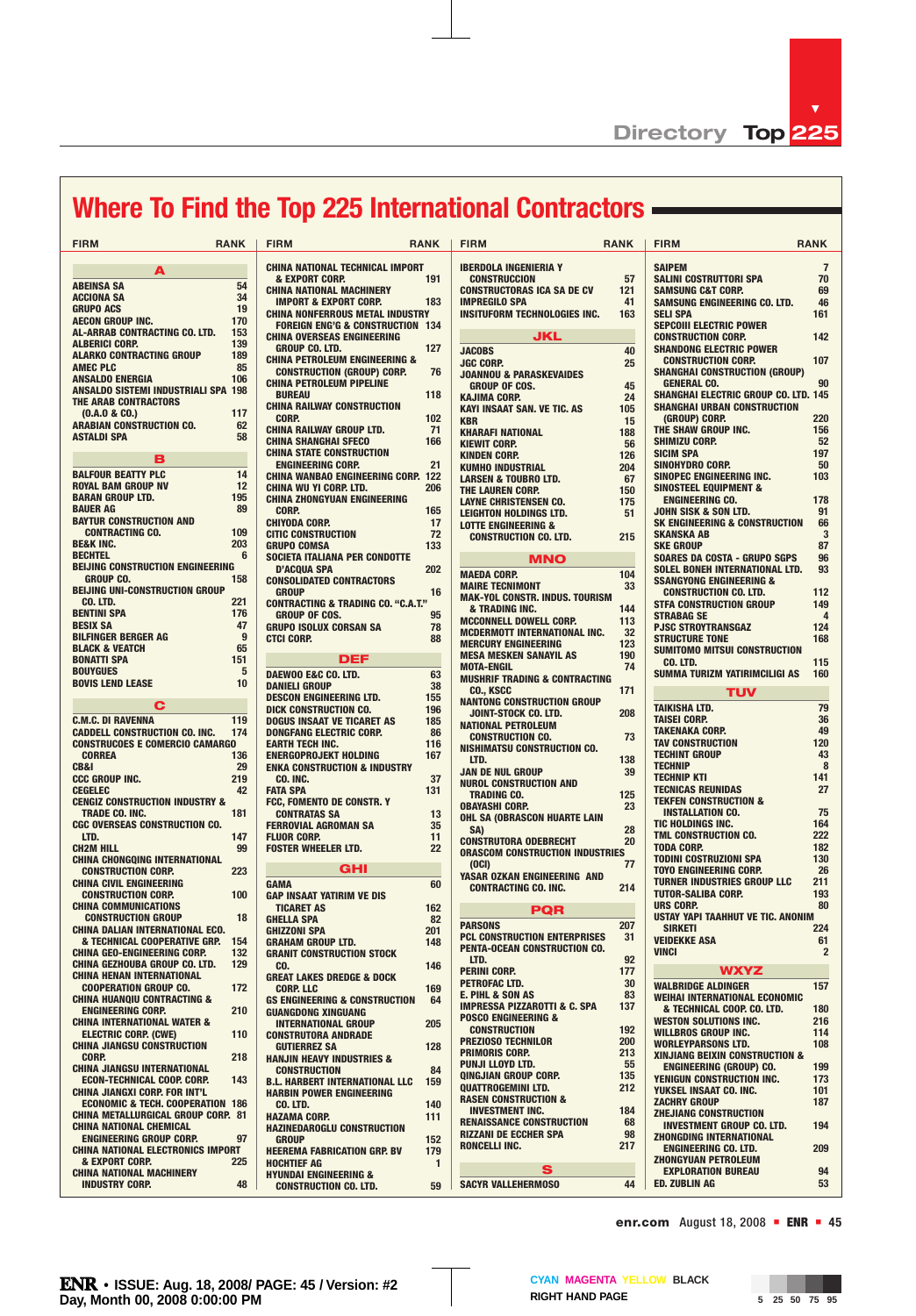#### **HOW TO USE THE TABLES**

► **COMPANIES** are ranked on the Top Global Contractors list by their total 2076 construction contracting revenue, both at home and abroad. This differs from the Top International Contractors ranking (page 40), which ranks firms based only on revenue from projects outside their home countries. Revenue is in U.S. \$ millions (\*). Firms not ranked last year are designated \*\*. Markets may not add up to 100% due to omission of "other" miscellaneous market category and rounding.

▶ FIGURES: Includes prime contracts, shares of joint ventures, subcontracts, designconstruct contracts and construction management "at-risk" contracts when a firm's risks are similar to those of a general contractor. Figures also include the value of installed equipment when a firm has prime responsibility for specifying and procuring it within the scope of a construction contract.

▶ **POWER**=thermal and hydroelectric powerplants, waste-to-energy plants, transmission lines, substations, cogeneration plants, etc.

▶ TRANSPORTATION=airports, bridges, roads, canals, locks, dredging, marine facilities piers, railroads, tunnels, etc.

© **GENERAL BUILDING=**commercial buildings, offices, stores, educational facilities, government buildings, hospitals, medical facilities, hotels, apartments, housing, etc.

© **MANUFACTURING=**auto assembly, electronic assembly, textile plants, etc.

© **WATER SUPPLY=**dams, reservoirs, transmission pipelines, distribution mains, irrigation canals, desalination and drinking water treatment plants, pumping stations, etc.

© **SEWERAGE/SOLID WASTE=**sanitary and storm sewers, treatment plants, pumping plants, incinerators, industrial waste facilities, etc.

© **INDUSTRIAL PROCESS=**pulp and paper mills, steel mills, nonferrous metal refineries, pharmaceutical plants, chemical plants, food and other processing plants, etc.

© **PETROLEUM=**refineries, petrochemical plants, offshore facilities, pipelines, etc.

© **HAZARDOUS WASTE=**chemical and nuclear waste treatment, asbestos and lead

- 
- -
	-
	-
	-
	-
- abatement, etc.
	- hotels, etc.

© **TELECOMMUNICATIONS=**transmission lines and cabling, towers and antennae, Web

The<br>
ma v<br>
limi<br>
year<br>
from<br>
least<br>
enuo<br>
Glo<br>
reve<br>
225 Global Cont<br>
certating Paycaus) The worldwide construction industry is rapidly becoming an arena where megafirms compete. These huge firms no longer are limited to the U.S., Japan and a few European countries. This year's ENR Top 225 Global Contractors list contains 160 firms from 29 countries in all corners of the world with revenue of at least \$1 billion in 2007, including 26 showing contracting revenue of at least \$10 billion. Among them, the ENR Top 225 Global Contractors accounted for \$900.19 billion in contracting revenue from projects both at home and abroad in 2007.

|                     |                                                               |              |                                                | <b>NEW</b>                            |               |                |                | MARKETS (% OF 2007 GLOBAL REVENUE) |                       |                |                                   |                      |                |
|---------------------|---------------------------------------------------------------|--------------|------------------------------------------------|---------------------------------------|---------------|----------------|----------------|------------------------------------|-----------------------|----------------|-----------------------------------|----------------------|----------------|
| <b>RANK</b><br>2008 | <b>2007 FIRM</b>                                              | <b>TOTAL</b> | 2007 REVENUE (\$ MIL.)<br><b>INTERNATIONAL</b> | <b>CONTRACTS IN</b><br>2007 (\$ MIL.) | GEN.<br>BLDG. | MFG.           |                |                                    | WATER SEWER./ INDUS./ |                | POWER SUPPLY WASTE PETRO. TRANSP. | HAZ.<br><b>WASTE</b> | TELE-<br>COMM. |
| 31                  | 29 FERROVIAL AGROMAN SA, Madrid, Spain                        | 7,155.5      | 2.229.3                                        | 8,681.0                               | 41            | $\mathbf{0}$   | $\mathbf{0}$   | 14                                 | 0                     | 1              | 43                                | $\mathbf{0}$         | 0              |
| 32                  | 35 SINOHYDRO CORP., Beijing, China                            | 6,979.5      | 1,405.9                                        | 8.461.6                               | 3             | 3              | 69             | 9                                  | 3                     | $\mathbf{0}$   | 13                                | $\mathbf{0}$         | 0              |
| 33                  | 31 GS ENGINEERING & CONSTRUCTION, Seoul, S. Korea             | 6,407.5      | 1.028.0                                        | 11,338.2                              | 47            | 3              | $\overline{4}$ | 0                                  | 3                     | 30             | 10                                | 0                    | 0              |
| 34                  | 32 DAEW00 E&C CO. LTD., Seoul, S. Korea                       | 6,226.6      | 1,052.5                                        | 9,307.3                               | 53            | $\mathbf{0}$   | 10             | 0                                  | 3                     | 14             | 19                                | $\mathbf{1}$         | 0              |
| 35                  | 34 HYUNDAI ENGINEERING & CONSTR. CO. LTD., Seoul, S. Korea    | 6,021.2      | 1,154.9                                        | 12,553.0                              | 49            | 3              | 10             | 1                                  | 23                    | 12             | $\mathbf 0$                       | $\mathbf{0}$         | 0              |
| 36                  | 33 SAMSUNG C&T CORP., Seoul, S. Korea                         | 6,001.8      | 901.6                                          | 7,155.5                               | 53            | 23             | 3              | $\mathbf{1}$                       | $\mathbf{1}$          | 3              | 16                                | 0                    | 0              |
| 37                  | 36 KIEWIT CORP., Omaha, Neb., U.S.A.                          | 5,628.3      | 1,160.3                                        | 7,673.4                               | 12            | $\overline{2}$ | 16             | 5                                  | 5                     | 17             | 40                                | $\mathbf{0}$         | 0              |
| 38                  | 37 OHL SA (OBRASCON HUARTE LAIN SA), Madrid, Spain            | 5,540.6      | 2,494.8                                        | 3,886.6                               | 28            | $\mathbf{0}$   | $\mathbf{1}$   | $\mathbf{0}$                       | 1                     | $\mathbf{0}$   | 49                                | $\mathbf{0}$         | 0              |
| 39                  | 41 CONSOLIDATED CONTRACTORS GROUP, Athens, Greece             | 5,471.0      | 5,471.0                                        | 6,248.4                               | 8             | $\mathbf{0}$   | $\mathbf{0}$   | 4                                  | $\overline{2}$        | 82             | 3                                 | $\mathbf{0}$         | 0              |
| 40                  | 47 LARSEN & TOUBRO LTD., Mumbai, India                        | 5,420.0      | 981.0                                          | 6,663.0                               | 12            | $\overline{7}$ | 21             | 6                                  | 0                     | 30             | 19                                | 0                    | 0              |
| 41                  | 48 CHIYODA CORP., Yokohama, Japan                             | 5,303.0      | 4,606.0                                        | 1,921.0                               | 0             | $\mathbf{1}$   | $\overline{2}$ | 0                                  | 0                     | 96             | $\mathbf 0$                       | $\mathbf 0$          | 0              |
| 42                  | ** KINDEN CORP., Tokyo, Japan                                 | 5,296.0      | 294.0                                          | 5,296.0                               | 58            | $\mathbf{0}$   | 19             | $\overline{2}$                     | 6                     | $\overline{2}$ | $\mathbf{0}$                      | $\mathbf 0$          | 13             |
| 43                  | 38 PCL CONSTRUCTION ENTERPRISES, Edmonton, Alberta, Canada    | 4,999.9      | 2,427.3                                        | 6,536.6                               | 63            | $\mathbf{0}$   | $\overline{4}$ | 4                                  | $\overline{2}$        | 15             | 11                                | $\overline{2}$       | $\mathbf{0}$   |
| 44                  | 49 CONSTRUTORA ODEBRECHT, Sao Paulo, Brazil                   | 4,950.0      | 3,423.0                                        | 4,950.0                               | 13            | $\Omega$       | 12             | 14                                 | 5                     | 19             | 37                                | $\overline{0}$       | 0              |
| 45                  | 42 CEGELEC, Nanterre Cedex, France                            | 4,647.0      | 1,983.0                                        | 4,700.0                               | 29            | 9              | 16             | 3                                  | 1                     | 22             | $\overline{7}$                    | $\mathbf{1}$         | 4              |
| 46                  | 59 PERINI CORP., Framingham, Mass., U.S.A.                    | 4,628.0      | 133.0                                          | 3,745.0                               | 92            | 3              | $\mathbf{0}$   | $\mathbf{0}$                       | 1                     | $\Omega$       | $\overline{4}$                    | $\mathbf{0}$         | $\Omega$       |
| 47                  | 39 JACOBS, Pasadena, Calif., U.S.A.                           | 4.589.4      | 2.042.3                                        | 11,314.2                              | $\mathbf{1}$  | 5              | $\mathbf{1}$   | 0                                  | $\mathbf{1}$          | 68             | 15                                | 10                   | 0              |
| 48                  | 58 MCDERMOTT INTERNATIONAL INC., Houston, Texas, U.S.A.       | 4.574.1      | 2.427.0                                        | 6,542.9                               | 0             | $\mathbf{0}$   | 49             | 0                                  | 0                     | 49             | $\mathbf 0$                       | $\mathbf{1}$         | 0              |
| 49                  | 64 DONGFANG ELECTRIC CORP., Chengdu, Sichuan, China           | 4,560.9      | 540.1                                          | 11,592.1                              | $\mathbf{0}$  | $\mathbf{0}$   | 99             | 0                                  | 0                     | $\Omega$       | $\mathbf{1}$                      | $\mathbf{0}$         | $\mathbf{0}$   |
| 50                  | 44 TODA CORP., Tokyo, Japan                                   | 4,495.0      | 126.0                                          | 4,297.0                               | 62            | 16             | $\overline{2}$ | 3                                  | 3                     | $\overline{2}$ | 10                                | $\mathbf{0}$         | 0              |
| 51                  | 57 CB&I, The Woodlands, Texas, U.S.A.                         | 4,447.0      | 2,460.0                                        | 7,307.0                               | $\mathbf{0}$  | $\mathbf{0}$   | $\overline{2}$ | 4                                  | $\mathbf{0}$          | 93             | $\mathbf{0}$                      | $\mathbf{0}$         | 0              |
| 52                  | 43 SUMITOMO MITSUI CONSTRUCTION CO. LTD., Tokyo, Japan        | 4,391.0      | 328.0                                          | 4,079.0                               | 63            | 8              | $\mathbf{0}$   | $\overline{2}$                     | 3                     | 4              | 17                                | $\mathbf{0}$         | 0              |
| 53                  | 54 SK ENGINEERING & CONSTRUCTION, Seoul, S. Korea             | 4,388.2      | 1,011.7                                        | 7,231.2                               | 30            | $\mathbf{1}$   | $\overline{2}$ | 1                                  | 1                     | 46             | 11                                | $\mathbf{0}$         | 10             |
| 54                  | 55 CLARK GROUP, Bethesda, Md., U.S.A.                         | 4,208.0      | 0.0                                            | 4,610.6                               | 75            | $\overline{4}$ | 1              | $\mathbf{1}$                       | 0                     | 0              | 16                                | 0                    | $\mathbf{0}$   |
| 55                  | 56 ED. ZUBLIN AG, Stuttgart, Germany                          | 4,100.0      | 1,245.0                                        | 3,942.0                               | 67            | $\mathbf{0}$   | 3              | $\overline{2}$                     | $\overline{2}$        | 3              | 5                                 | 0                    | $\mathbf{0}$   |
| 56                  | 52 THE WHITING-TURNER CONTRACTING, Baltimore, Md., U.S.A.     | 3,965.0      | 0.0                                            | 4,600.0                               | 88            | 3              | $\mathbf{0}$   | 0                                  | $\mathbf{1}$          | $\overline{2}$ | 3                                 | $\mathbf{0}$         | 3              |
| 57                  | 40 NISHIMATSU CONSTRUCTION CO. LTD., Tokyo, Japan             | 3,911.7      | 233.4                                          | 3,796.3                               | 65            | $\overline{7}$ | $\overline{2}$ | 5                                  | $\mathbf{1}$          | $\mathbf{0}$   | 15                                | 0                    | 0              |
| 58                  | 45 JGC CORP., Yokohama, Japan                                 | 3,884.0      | 2,845.0                                        | 2,875.0                               | $\mathbf{1}$  | $\mathbf{0}$   | $\mathbf{1}$   | 0                                  | 0                     | 98             | $\mathbf{0}$                      | $\mathbf{0}$         | 0              |
| 59                  | 51 LOTTE ENGINEERING & CONSTRUCTION CO. LTD., Seoul, S. Korea | 3,787.2      | 72.6                                           | 8,538.1                               | 74            | $\mathbf{0}$   | 1              | 1                                  | 1                     | 11             | 9                                 | $\mathbf{0}$         | $\Omega$       |
| 60                  | 46 MAEDA CORP., Tokyo, Japan                                  | 3,681.0      | 397.0                                          | 3,205.0                               | 63            | $\Omega$       | $\mathbf{1}$   | 3                                  | 3                     | $\Omega$       | 21                                | $\mathbf{0}$         | $\mathbf{0}$   |

# **The Top 225 Global Contractors**

**(Based on Total Firm Contracting Revenue)**

# The Top **Global** Contractors

|                               |      |                                                                    |          |                                                |                                       |                |                |                | MARKETS (% OF 2007 GLOBAL REVENUE) |                |                |                                   |                      |                |
|-------------------------------|------|--------------------------------------------------------------------|----------|------------------------------------------------|---------------------------------------|----------------|----------------|----------------|------------------------------------|----------------|----------------|-----------------------------------|----------------------|----------------|
| <b>RANK</b><br>2008 2007 FIRM |      |                                                                    | TOTAL    | 2007 REVENUE (\$ MIL.)<br><b>INTERNATIONAL</b> | <b>CONTRACTS IN</b><br>2007 (\$ MIL.) | GEN.<br>BLDG.  | MFG.           |                | Water                              | SEWER./        | INDUS./        | POWER SUPPLY WASTE PETRO. TRANSP. | HAZ.<br><b>WASTE</b> | TELE-<br>COMM. |
| 1                             |      | 1 VINCI, Rueil-Malmaison, France                                   | 41,715.6 | 14,684.7                                       | 42,687.9                              | 20             | $\Omega$       | 6              | 3                                  | $\mathbf{0}$   | 4              | 43                                | $\mathbf 0$          | $\overline{4}$ |
| $\overline{\mathbf{2}}$       |      | 2 BOUYGUES, Paris, France                                          | 32,062.0 | 12,090.0                                       | 38,947.0                              | 34             | $\mathbf{0}$   | 8              | 1                                  | 1              | 1              | 53                                | $\Omega$             | $\mathbf{1}$   |
| 3                             |      | 3 CHINA RAILWAY GROUP LTD., Beijing, China                         | 27.018.4 | 867.2                                          | 34.513.5                              | 9              | $\mathbf{0}$   | $\mathbf{0}$   | 0                                  | $\mathbf{0}$   | 3              | 71                                | $\mathbf{0}$         | $\mathbf{0}$   |
| 4                             |      | 6 CHINA RAILWAY CONSTRUCTION CORP., Beijing, China                 | 24,298.4 | 416.4                                          | 29,429.7                              | 6              | $\mathbf{0}$   | 1              | 4                                  | $\mathbf{1}$   | 0              | 86                                | $\mathbf{0}$         | $\mathbf{0}$   |
| 5                             |      | 4 HOCHTIEF AG, Essen, Germany                                      | 23,861.0 | 21,313.4                                       | 32,435.5                              | 50             | $\mathbf 0$    | $\overline{2}$ | 4                                  | $\overline{2}$ | $\overline{2}$ | 18                                | $\mathbf{0}$         | 5              |
| 6                             |      | 5 GRUPO ACS, Madrid, Spain                                         | 23,130.1 | 3,653.1                                        | <b>NA</b>                             | 19             | 0              | 18             | 3                                  | 8              | 10             | 35                                | $\mathbf{0}$         | $\mathbf{1}$   |
| $\overline{7}$                |      | 7 CHINA STATE CONSTRUCTION ENG'G CORP., Beijing, China             | 21,517.4 | 3,244.5                                        | 41,485.4                              | 77             | $\overline{2}$ | 1              | 1                                  | $\mathbf{1}$   | 3              | $\overline{7}$                    | $\Omega$             | $\mathbf{0}$   |
| 8                             |      | 10 CHINA COMMUNICATIONS CONSTRUCTION GRP., Beijing, China 20,004.6 |          | 4,177.9                                        | 30,858.9                              | $\overline{2}$ | $\mathbf{0}$   | $\mathbf{0}$   | 0                                  | $\mathbf{0}$   | $\mathbf 0$    | 93                                | $\mathbf{0}$         | $\mathbf{0}$   |
| $\boldsymbol{9}$              |      | 17 FCC, FOMENTO DE CONSTR. Y CONTRATAS SA, Madrid, Spain 19,046.8  |          | 6,854.9                                        | <b>NA</b>                             | 37             | $\mathbf 0$    | 3              | 4                                  | 5              | 2              | 47                                | $\Omega$             | $\overline{2}$ |
| 10                            |      | 8 SKANSKA AB, Solna, Sweden                                        | 18,546.9 | 13,982.2                                       | 21,705.0                              | 63             | $\mathbf 0$    | 1              | 1                                  | 3              | 6              | 24                                | $\mathbf{1}$         | 1              |
| 11                            |      | 9 BECHTEL, San Francisco, Calif., U.S.A.                           | 17,696.0 | 11,742.0                                       | 17,458.0                              | $\mathbf{0}$   | $\mathbf{0}$   | 16             | 0                                  | $\mathbf{0}$   | 52             | 20                                | 10                   | $\overline{2}$ |
| 12                            |      | 18 CHINA METALLURGICAL GROUP CORP., Beijing, China                 | 16,906.8 | 625.7                                          | 24,131.7                              | 21             | 3              | 1              | 0                                  | 1              | 67             | 3                                 | $\Omega$             | $\mathbf{0}$   |
| 13                            |      | 12 KAJIMA CORP., Tokyo, Japan<br>16,413.2                          |          | 3.006.5                                        | 17,487.3                              | 56             | 14             | $\overline{2}$ | $\overline{2}$                     | $\mathbf{1}$   | 3              | 12                                | $\Omega$             | $\mathbf{0}$   |
| 14                            |      | 16 OBAYASHI CORP., Tokyo, Japan                                    | 15,877.0 | 3.013.0                                        | 11,390.0                              | 55             | 8              | $\mathbf{1}$   | $\overline{2}$                     | $\overline{2}$ | 6              | 24                                | $\mathbf{1}$         | $\mathbf{0}$   |
| 15                            |      | 14 STRABAG SE, Vienna, Austria                                     | 15,797.0 | 12,689.2                                       | 17,925.2                              | 37             | 8              | 8              | $\overline{2}$                     | $\Omega$       | $\overline{7}$ | 33                                | $\Omega$             | 4              |
| 16                            |      | 11 TAISEI CORP., Tokyo, Japan                                      | 15,149.0 | 2,144.0                                        | 15,661.0                              | 58             | 9              | $\mathbf{1}$   | 3                                  | $\mathbf{1}$   | $\Omega$       | 19                                | $\Omega$             | $\mathbf{0}$   |
| 17                            |      | 23 BALFOUR BEATTY PLC, London, U.K.                                | 14.986.0 | 6.469.0                                        | 11,500.0                              | 47             | $\mathbf{1}$   | 12             | 8                                  | $\mathbf{1}$   | 1              | 28                                | $\mathbf{0}$         | $\overline{4}$ |
| 18                            |      | 20 FLUOR CORP., Irving, Texas, U.S.A.                              | 13,332.3 | 7,940.4                                        | 22,590.1                              | $\overline{7}$ | $\mathbf{1}$   | 12             | 0                                  | $\mathbf{0}$   | 71             | 3                                 | $\overline{4}$       | $\overline{2}$ |
| 19                            |      | 22 BILFINGER BERGER AG, Mannheim, Germany                          | 12,642.0 | 8.475.0                                        | 15,456.0                              | 29             | $\mathbf 0$    | 8              | 0                                  | $\overline{2}$ | 24             | 37                                | $\bf{0}$             | 0              |
| 20                            |      | 15 SHIMIZU CORP., Tokyo, Japan                                     | 12,603.3 | 1,342.8                                        | 13,939.0                              | 54             | 18             | $\mathbf{1}$   | 1                                  | $\overline{2}$ | 9              | $\overline{7}$                    | $\Omega$             | $\mathbf{0}$   |
| 21                            |      | <b>ACCIONA SA, Madrid, Spain</b>                                   | 12,406.7 | 2.271.7                                        | 14,360.6                              | 9              | 6              | 21             | 5                                  | $\mathbf{0}$   | 9              | 51                                | $\Omega$             | $\mathbf{0}$   |
| 22                            |      | 21 ROYAL BAM GROUP NV, Bunnik, The Netherlands                     | 12,275.0 | 7.007.0                                        | <b>NA</b>                             | 52             | $\mathbf{0}$   | $\mathbf{0}$   | 0                                  | $\Omega$       | $\Omega$       | 44                                | $\mathbf{0}$         | $\mathbf{0}$   |
| 23                            | $**$ | SAIPEM, San Donato Milanese, Italy                                 | 11,757.0 | 11,339.0                                       | 16,455.0                              | $\mathbf{0}$   | $\Omega$       | $\mathbf{0}$   | 0                                  | $\mathbf{0}$   | 100            | 0                                 | $\Omega$             | $\mathbf{0}$   |
| 24                            |      | 19 TAKENAKA CORP., Osaka, Japan                                    | 10,721.0 | 1,458.0                                        | 10,975.0                              | 72             | 22             | $\mathbf{0}$   | 0                                  | $\mathbf{1}$   | $\mathbf{0}$   | 3                                 | $\Omega$             | $\mathbf{0}$   |
| 25                            |      | 27 LEIGHTON HOLDINGS LTD., St. Leonards, NSW, Australia 10,106.0   |          | 1.396.0                                        | 14,397.0                              | 14             | $\mathbf{1}$   | 2              | 5                                  | $\overline{4}$ | 8              | 27                                | $\mathbf{0}$         | $\overline{7}$ |
| 26                            |      | 25 TECHNIP, Paris la Defense, France                               | 10,004.0 | 9,843.0                                        | 9,865.0                               | $\mathbf{0}$   | $\Omega$       | $\mathbf{0}$   | $\mathbf{0}$                       | $\mathbf{0}$   | 100            | $\mathbf{0}$                      | $\mathbf{0}$         | $\mathbf{0}$   |
| 27                            |      | 24 BOVIS LEND LEASE, Millers Point, NSW, Australia                 | 9,648.7  | 8,011.2                                        | 12,752.3                              | 45             | $\mathbf{0}$   | $\mathbf{0}$   | 0                                  | $\mathbf 0$    | 1              | $\overline{2}$                    | $\mathbf{0}$         | 0              |
| 28                            |      | 28 SACYR VALLEHERMOSO, Madrid, Spain                               | 8,870.4  | 1,871.1                                        | 11,163.5                              | 41             | 0              | 1              | 3                                  | $\overline{7}$ | 0              | 44                                | 0                    | $\mathbf{0}$   |
| 29                            |      | 30 SHANGHAI CONSTR. (GROUP) GENERAL CO., Shanghai, China           | 8,282.5  | 502.8                                          | 8,241.4                               | 71             | 8              | $\mathbf{0}$   | $\mathbf{0}$                       | $\mathbf{1}$   | $\mathbf{0}$   | 13                                | $\mathbf{0}$         | $\mathbf{1}$   |
| 30                            |      | 26 KBR, Houston, Texas, U.S.A.                                     | 7,159.1  | 6,319.0                                        | 4,468.5                               | 3              | $\Omega$       | $\mathbf{0}$   | $\mathbf{0}$                       | $\mathbf{0}$   | 18             | $\mathbf{1}$                      | $\mathbf{0}$         | $\mathbf{0}$   |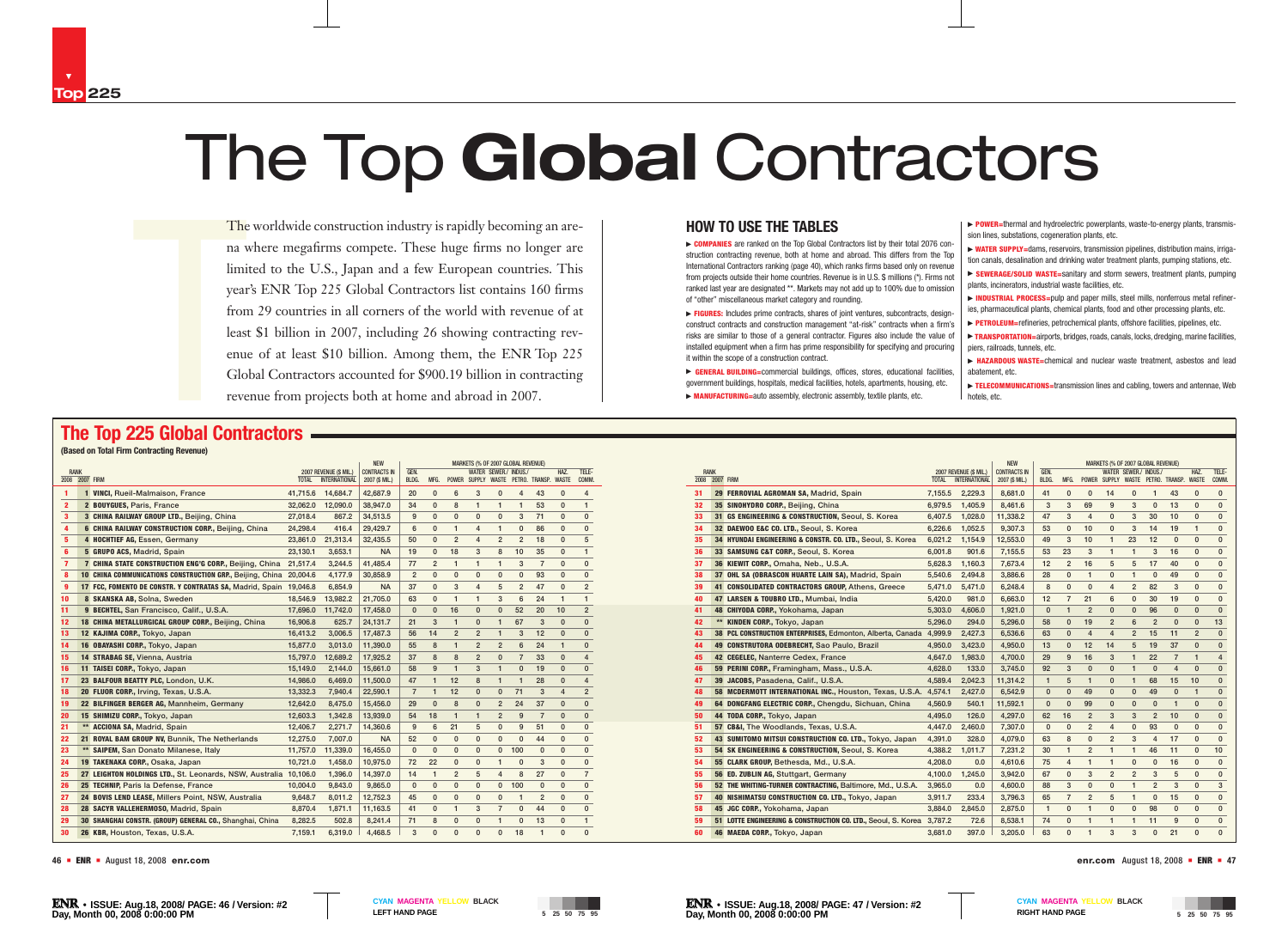# **The Top 225 Global Contractors**

|                        |      |                                                                           |              |                                                |                                       |                |              |                         |                | MARKETS (% OF 2007 GLOBAL REVENUE) |                |                                         |                        |                |
|------------------------|------|---------------------------------------------------------------------------|--------------|------------------------------------------------|---------------------------------------|----------------|--------------|-------------------------|----------------|------------------------------------|----------------|-----------------------------------------|------------------------|----------------|
| RANK<br>2008 2007 FIRM |      |                                                                           | <b>TOTAL</b> | 2007 REVENUE (\$ MIL.)<br><b>INTERNATIONAL</b> | <b>CONTRACTS IN</b><br>2007 (\$ MIL.) | GEN.<br>BLDG.  | MFG.         |                         |                | WATER SEWER./ INDUS./              |                | POWER SUPPLY WASTE PETRO. TRANSP. WASTE | HAZ.                   | TELE-<br>COMM. |
| 61                     |      | 53 IMPREGILO SPA, Milan, Italy                                            | 3,649.0      | 2,014.0                                        | 5,831.0                               | $\mathbf{1}$   | 0            | 0                       | 23             | 16                                 | 0              | 53                                      | 0                      | 0              |
| 62                     |      | 62 THE WALSH GROUP LTD., Chicago, III., U.S.A.                            | 3,635.7      | 0.0                                            | 2,649.4                               | 29             | 0            | 0                       | $\overline{7}$ | 7                                  | $\bf{0}$       | 56                                      | 0                      | 0              |
| 63                     |      | ** POSCO ENGINEERING & CONSTRUCTION, Seoul, S. Korea                      | 3,631.1      | 105.5                                          | 8.213.9                               | 50             | 0            | 4                       | 0              | 5                                  | 29             | 12                                      | 0                      | 0              |
| 64                     |      | 79 FOSTER WHEELER LTD., Clinton, N.J., U.S.A.                             | 3,448.0      | 3,161.0                                        | 7,088.0                               | 0              | 0            | 19                      | 0              | 0                                  | 78             | 0                                       | 2                      | 0              |
| 65                     |      | 63 STRUCTURE TONE, New York, N.Y., U.S.A.                                 | 3,333.2      | 144.6                                          | 3,196.0                               | 81             | 0            | 0                       | $\mathbf{0}$   | 0                                  | 3              | 0                                       | 0                      | 16             |
| 66                     |      | 68 ZHEJIANG CONSTR. INVESTMENT GROUP CO. LTD., Hangzhou, China 3,314.6    |              | 98.0                                           | 3,702.5                               | 61             | 3            | 8                       | 2              | 1                                  | 18             | 7                                       | 0                      | $\mathbf{0}$   |
| 67                     |      | 86 TOYO ENGINEERING CORP., Chiba, Japan                                   | 3,267.8      | 2,561.1                                        | 2,680.9                               | 0              | 6            | 0                       | 0              | $\mathbf 0$                        | 89             | $\mathbf{0}$                            | 0                      | 0              |
| 68                     |      | 76 CHINA NATIONAL CHEMICAL ENG'G GRP. CORP., Beijing, China<br>3,232.8    |              | 465.5                                          | 6,110.1                               | 8              | 1            | 9                       | 0              | 1                                  | 75             | $\mathbf{0}$                            | 0                      | $\mathbf 0$    |
| 69                     |      | 71 GRUPO ISOLUX CORSAN SA, Madrid, Spain                                  | 3,172.7      | 665.1                                          | 7,454.7                               | 23             | 11           | 16                      | $\overline{2}$ | 4                                  | 3              | 28                                      | 0                      | 8              |
| 70                     |      | 93 TECNICAS REUNIDAS, Madrid, Spain                                       | 3,108.0      | 2,547.0                                        | 5,552.0                               | 0              | $\mathbf{0}$ | 12                      | $\mathbf{0}$   | $\overline{2}$                     | 85             | $\overline{2}$                          | 0                      | $\mathbf{0}$   |
| 71                     |      | <b>74 VEIDEKKE ASA, Oslo, Norway</b>                                      | 3,031.1      | 1,090.0                                        | 1,977.7                               | 80             | 0            | $\overline{2}$          | 0              | $\mathbf{0}$                       | $\overline{4}$ | 12                                      | 0                      | 0              |
| 72                     |      | URS CORP., San Francisco, Calif., U.S.A.                                  | 2,985.8      | 644.7                                          | 3,198.2                               | 6              | 5            | 26                      | 5              | 0                                  | 17             | 13                                      | 21                     | $\mathbf{0}$   |
| 73                     |      | 65 GILBANE BUILDING CO., Providence, R.I., U.S.A.                         | 2,973.4      | 0.0                                            | 3,873.7                               | 90             | 0            | 0                       | 0              | $\mathbf{0}$                       | 5              | $\overline{2}$                          | 0                      | 3              |
| 74                     |      | 72 MCCARTHY HOLDINGS INC., St. Louis, Mo., U.S.A.                         | 2,900.0      | 0.0                                            | 3,990.0                               | 80             | 0            | $\mathbf{1}$            | 0              | 1                                  | 8              | 10                                      | 0                      | $\mathbf{0}$   |
| 75                     |      | 70 PENTA-OCEAN CONSTRUCTION CO. LTD., Tokyo, Japan                        | 2,797.7      | 486.7                                          | 3,344.3                               | 36             | 4            | $\bf{0}$                | 3              | 8                                  | 6              | 42                                      | 0                      | $\mathbf{0}$   |
| 76                     |      | 67 AMEC PLC, London, U.K.                                                 | 2,751.4      | 573.4                                          | <b>NA</b>                             | 34             | $\mathbf{1}$ | 31                      | $\mathbf{1}$   | $\mathbf{0}$                       | 25             | 5                                       | 0                      | 0              |
| 77                     |      | 61 GRANITE CONSTRUCTION INC., Watsonville, Calif., U.S.A.                 | 2,737.9      | 0.0                                            | 2,149.5                               | $\mathbf{1}$   | 0            | $\mathbf{0}$            | $\mathbf{1}$   | $\mathbf{0}$                       | $\mathbf 0$    | 67                                      | 0                      | 0              |
| 78                     | $**$ | <b>SHANGHAI URBAN CONSTRUCTION (GRP.) CORP., Shanghai, China</b>          | 2,730.3      | 65.9                                           | 65.9                                  | 3              | $\mathbf{0}$ | $\mathbf{0}$            | 13             | $\mathbf{0}$                       | $\mathbf 0$    | 72                                      | 0                      | 4              |
|                        |      | <b>79 117 MAIRE TECNIMONT, Rome, Italy</b>                                | 2,715.1      | 2,290.6                                        | 3,525.7                               | $\mathbf{1}$   | 0            | 5                       | 0              | $\mathbf{0}$                       | 80             | 13                                      | 0                      | 0              |
| 80                     |      | 66 BEIJING CONSTRUCTION ENG'G GROUP CO., Beijing, China                   | 2,648.0      | 164.5                                          | 3,898.1                               | 69             | 4            | 3                       | 3              | 1                                  | 14             | 5                                       | 1                      | 0              |
| 81                     |      | 69 JE DUNN CONSTRUCTION GROUP, Kansas City, Mo., U.S.A.                   | 2,634.4      | 0.0                                            | 3,020.8                               | 100            | 0            | 0                       | 0              | 0                                  | $\mathbf{0}$   | $\mathbf{0}$                            | 0                      | $\mathbf 0$    |
| 82                     |      | 50 THE SHAW GROUP INC., Baton Rouge, La., U.S.A.                          | 2,616.0      | 172.6                                          | 6,617.9                               | 3              | $\mathbf{0}$ | 49                      | $\overline{2}$ | $\overline{2}$                     | 21             | 1                                       | 22                     | 0              |
| 83                     |      | <b>75 HENSEL PHELPS CONSTRUCTION CO., Greeley, Colo., U.S.A. 2,519.3</b>  |              | 34.7                                           | 2,922.3                               | 87             | 3            | 0                       | 0              | 0                                  | $\mathbf 0$    | 10                                      | 0                      | 0              |
| 84                     |      | 103 JAN DE NUL GROUP, Hofstade/Aalst, Belgium                             | 2,496.0      | 2,101.0                                        | 1,747.0                               | $\overline{7}$ | 0            | 0                       | 0              | $\mathbf{0}$                       | $\mathbf 0$    | 93                                      | 0                      | 0              |
| 85                     |      | 96 BESIX SA, Brussels, Belgium                                            | 2,460.0      | 1,589.0                                        | 3,506.0                               | 52             | 0            | 0                       | 0              | $\overline{c}$                     | 11             | 32                                      | 0                      | 0              |
| 86                     |      | 78 JOHN SISK & SON LTD., Dublin, Ireland                                  | 2,446.6      | 495.0                                          | 2,522.3                               | 76             | 0            | 0                       | 0              | 0                                  | 11             | 13                                      | 0                      | 0              |
| 87                     |      | 84 PETROFAC LTD., Jersey, Channel Islands, U.K.                           | 2,440.3      | 2,440.3                                        | 2,428.9                               | $\mathbf{0}$   | 0            | 0                       | 0              | 0                                  | 100            | 0                                       | 0                      | 0              |
| 88                     |      | 80 SAMSUNG ENGINEERING CO. LTD., Seoul, S. Korea                          | 2,367.0      | 1,650.0                                        | 5,165.0                               | 0              | 15           | 1                       | $\overline{2}$ | 10                                 | 72             | 0                                       | 0                      | 0              |
| 89                     |      | <b>99 TECHINT GROUP, Milan, Italy</b>                                     | 2,301.0      | 1,924.0                                        | 2,467.0                               | 4              | 0            | 13                      | 0              | 0                                  | 75             | 6                                       | 0                      | $\overline{2}$ |
|                        |      | <b>90 112 ENKA CONSTRUCTION &amp; INDUSTRY CO. INC., Istanbul, Turkey</b> | 2,251.8      | 2,141.5                                        | 2,705.4                               | 57             | 3            | 0                       | $\overline{2}$ | 0                                  | 21             | 15                                      | 0                      | $\mathbf{0}$   |
| 91                     | $**$ | <b>DANIELI GROUP, Buttrio, Italy</b>                                      | 2,247.0      | 2,134.0                                        | 3,545.0                               | 100            | $\mathbf{0}$ | $\bf{0}$                | 0              | $\mathbf{0}$                       | $\mathbf{0}$   | $\mathbf{0}$                            | 0                      | 0              |
|                        |      | 92 105 CHINA NATIONAL MACHINERY INDUS. CORP., Beijing, China              | 2,244.0      | 1,514.0                                        | 7,562.0                               | 8              | 10           | 36                      | 8              | 2                                  | 8              | 16                                      | 0                      | 5              |
| 93                     |      | 94 ZACHRY GROUP, San Antonio, Texas, U.S.A.                               | 2,188.0      | 118.7                                          | 2,659.8                               | 9              | $\mathbf{0}$ | 31                      | 0              | $\mathbf{0}$                       | 47             | 14                                      | 0                      | $\mathbf{0}$   |
| 94                     |      | ** CHINA GEZHOUBA GROUP CO. LTD., Wuhan City, Hubei, China 2,153.7        |              | 273.0                                          | 5,610.5                               | $\mathbf{1}$   | 15           | 62                      | $\mathbf{1}$   | $\mathbf{0}$                       | $\mathbf 0$    | $\overline{7}$                          | 0                      | 0              |
|                        |      | 95 107 M.A. MORTENSON CO., Minneapolis, Minn., U.S.A.                     | 2,135.3      | 9.6                                            | 2,219.2                               | 71             | $\mathbf 0$  | 25                      | 0              | $\mathbf{0}$                       | $\mathbf 0$    | 0                                       | 0                      | 4              |
| 96                     |      | <b>90 TIC HOLDINGS INC., Steamboat Springs, Colo., U.S.A.</b>             | 2.119.9      | 148.3                                          | <b>NA</b>                             | $\mathbf{0}$   | 0            | 26                      | 6              | 6                                  | 59             | $\overline{2}$                          | 0                      | $\mathbf{0}$   |
|                        |      | 97 122 BLACK & VEATCH, Overland Park, Kan., U.S.A.                        |              | 2,099.3 1,023.0                                | 3,124.3                               | $\mathbf{0}$   | $\mathbf{0}$ | 54                      | 15             | 20                                 | 8              | $\mathbf{0}$                            | 0                      | $\overline{2}$ |
|                        |      | 98 134 FAGEN INC., Granite Falls, Minn., U.S.A.                           | 2,075.2      | 0.0                                            | 1,312.1                               | 0              | 0            | 0                       | 0              | 0                                  | 100            | 0                                       | 0                      | $\mathbf 0$    |
| 99                     |      | 88 ABEINSA SA, Seville, Spain                                             | 2,045.9      | 1,163.4                                        | 4,316.3                               | 6              | 3            | 65                      | 0              | 1                                  | $\overline{7}$ | 5                                       | 0                      | 10             |
| 100                    |      | 85 HAZAMA CORP., Tokyo, Japan                                             | 2,030.0      | 357.0                                          | 2,531.0                               | 37             | 14           | 6                       | $\overline{7}$ | 5                                  | $\overline{2}$ | 23                                      | 5                      | $\mathbf{0}$   |
| 101                    |      | 128 CONSTRUCOES E COMERCIO CAMARGO CORREA, São Paulo, Brazil 2,029.4      |              | 238.2                                          | 2,571.4                               | 8              | $\mathbf{1}$ | 33                      | 3              | $\mathbf{1}$                       | 21             | 22                                      | 0                      | 0              |
| 102                    |      | 83 WEBCOR BUILDERS, San Mateo, Calif., U.S.A.                             | 2,023.9      | 0.0                                            | 2,595.2                               | 100            | 0            | 0                       | 0              | 0                                  | 0              | 0                                       | 0                      | 0              |
| 103                    |      | 82 BRASFIELD & GORRIE LLC, Birmingham, Ala., U.S.A.                       | 2,003.1      | 0.0                                            | 2,279.3                               | 89             | 0            | 1                       | $\overline{2}$ | 5                                  | 1              | 1                                       | 0                      | $\mathbf{1}$   |
| 104                    |      | 81 HUNT CONSTRUCTION GROUP INC., Scottsdale, Ariz., U.S.A.                | 2,000.0      | 0.0                                            | 3,400.0                               | 85             | 0            | 0                       | 0              | 0                                  | 1              | 14                                      | 0                      | 0              |
| 105                    |      | 89 SWINERTON INC., San Francisco, Calif., U.S.A.                          | 1,993.0      | 0.0                                            | 2,446.0                               | 100            | 0            | 0                       | 0              | 0                                  | 0              | 0                                       | 0                      | 0              |
| 106                    |      | 73 THE YATES COS. INC., Philadelphia, Miss., U.S.A.                       | 1,982.9      | 11.5                                           | 2,161.5                               | 77             | 11           | $\overline{\mathbf{c}}$ | 0              | 0                                  | $\overline{2}$ | 7                                       | 0                      | 0              |
| 107                    |      | ** PUNJI LLOYD LTD., Haryana, India                                       | 1,966.8      | 1,162.9                                        | 2,929.2                               | 8              | 0            | 7                       | 0              | 1                                  | 67             | 13                                      | 0                      | $\mathbf{1}$   |
| 108                    |      | 101 ZHONGYUAN PETROLEUM EXPLOR. BUREAU, Puyang City, China 1,910.9        |              | 473.2                                          | <b>NA</b>                             | 0              | 0            | 0                       | 0              | 0                                  | 100            | 0                                       | 0                      | 0              |
| 109                    |      | 92 OPUS GROUP, Minnetonka, Minn., U.S.A.                                  | 1,882.0      | 34.0                                           | 1,546.0                               | 100            | 0            | 0                       | 0              | 0                                  | 0              | 0                                       | 0                      | 0              |
|                        |      | 110 111 ASTALDI SPA, Rome, Italy                                          | 1,874.6      | 1,155.6                                        | 3,796.6                               | 9              | 0            | 0                       | 9              | 1                                  | 4              | 76                                      | 1                      | 0              |
|                        |      |                                                                           |              |                                                |                                       |                |              |                         |                |                                    |                |                                         | (Continued on page 53) |                |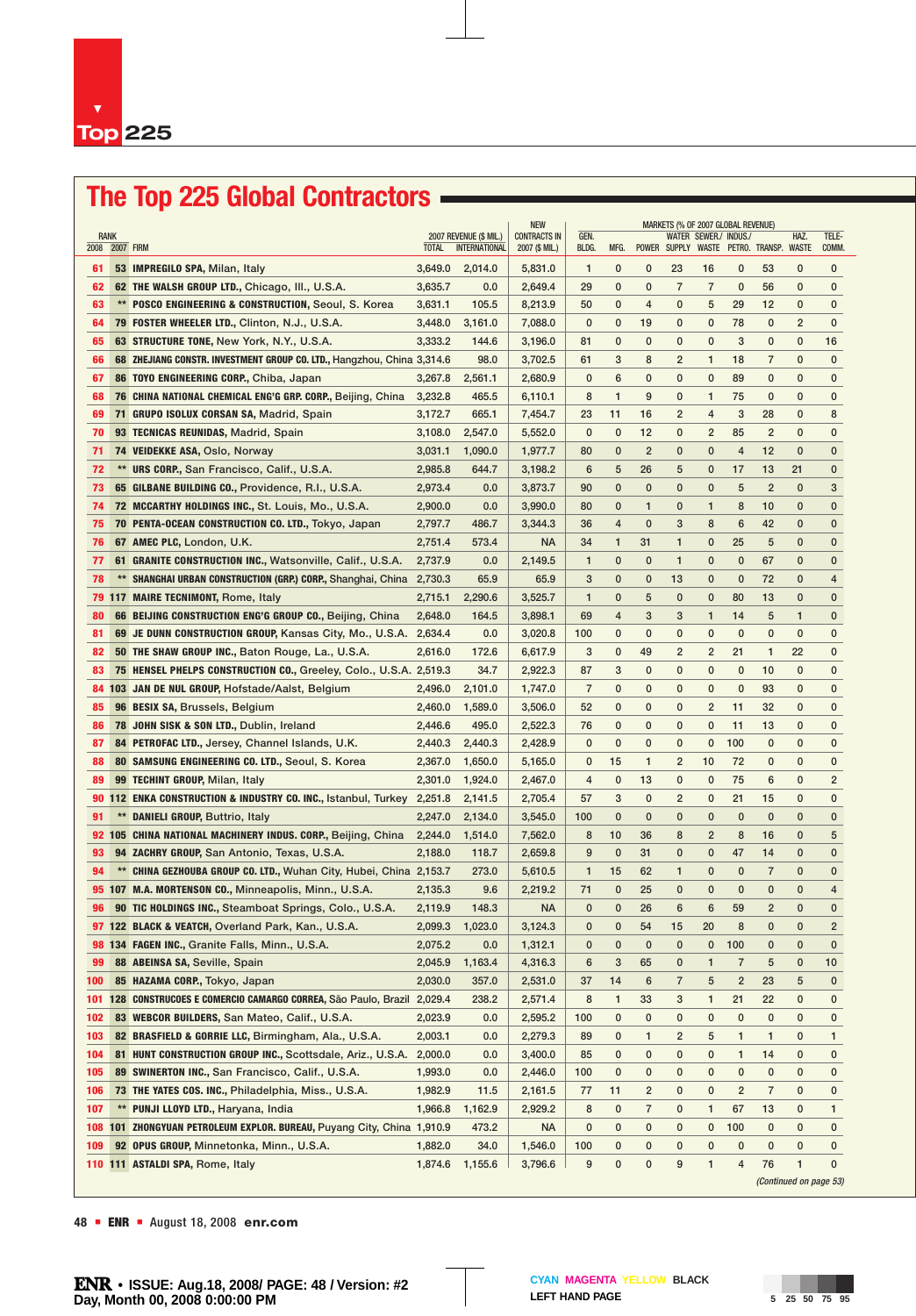|      |                                 |                                                                        |                 |                                           | <b>NEW</b>                            |                |              |                |                | MARKETS (% OF 2007 GLOBAL REVENUE) |                |                                   |                      |                |
|------|---------------------------------|------------------------------------------------------------------------|-----------------|-------------------------------------------|---------------------------------------|----------------|--------------|----------------|----------------|------------------------------------|----------------|-----------------------------------|----------------------|----------------|
| 2008 | <b>RANK</b><br><b>2007 FIRM</b> |                                                                        | <b>TOTAL</b>    | 2007 REVENUE (\$ MIL.)  <br>INTERNATIONAL | <b>CONTRACTS IN</b><br>2007 (\$ MIL.) | GEN.<br>BLDG.  | MFG.         |                |                | WATER SEWER./ INDUS./              |                | POWER SUPPLY WASTE PETRO. TRANSP. | HAZ.<br><b>WASTE</b> | TELE-<br>COMM. |
|      |                                 | 111 121 JOANNOU & PARASKEVAIDES GROUP OF COS., Guernsey, U.K.          | 1,827.7 1,827.7 |                                           | 4,930.8                               | 29             | 0            | 8              | 1              | $\overline{2}$                     | 12             | 48                                | $\mathbf{0}$         | 0              |
|      |                                 | 112 162 TUTOR-SALIBA CORP., Sylmar, Calif., U.S.A.                     | 1,814.0         | 100.0                                     | 2,236.0                               | 82             | 0            | $\mathbf{0}$   | $\mathbf{0}$   | $\mathbf 0$                        | 0              | 18                                | $\mathbf{0}$         | 0              |
| 113  |                                 | ** GRUPO COMSA, Madrid, Spain                                          | 1,791.0         | 254.4                                     | <b>NA</b>                             | 0              | 0            | $\mathbf{0}$   | $\mathbf{0}$   | $\mathbf 0$                        | 0              | 92                                | $\mathbf{0}$         | $\mathbf{0}$   |
| 114  | $**$                            | <b>DOOSAN CONSTRUCTION &amp; ENGINEERING CO. LTD., Seoul, S. Korea</b> | 1,784.1         | 0.0                                       | 3,164.7                               | 77             | 1            | $\mathbf{0}$   | $\mathbf 0$    | $\overline{2}$                     | 0              | 20                                | $\mathbf{0}$         | $\mathbf{0}$   |
| 115  | $**$                            | <b>HANWHA ENGINEERING &amp; CONSTRUCTION CORP., Seoul, S. Korea</b>    | 1,773.8         | 0.0                                       | 3,549.1                               | 15             | 0            | 11             | 0              | 3                                  | 10             | 9                                 | 0                    | 3              |
| 116  |                                 | 1,744.9<br><b>114 AUSTIN INDUSTRIES, Dallas, Texas, U.S.A.</b>         |                 | 0.0                                       | 1,965.0                               | 52             | 1            | 0              | 0              | 0                                  | 19             | 28                                | 0                    | 0              |
| 117  |                                 | 113 SHANDONG ELECTRIC POWER CONSTR. CORP., Jinan City, China           | 1,725.0         | 378.9                                     | 3,879.6                               | $\mathbf 0$    | 0            | 100            | 0              | $\mathbf 0$                        | 0              | 0                                 | 0                    | 0              |
|      |                                 | 118 125 BE&K INC., Birmingham, Ala., U.S.A.                            | 1,723.5         | 88.9                                      | 1,924.6                               | 42             | 6            | 10             | 0              | $\mathbf 0$                        | 42             | 0                                 | 0                    | 0              |
| 119  |                                 | ** IBERDOLA INGENIERIA Y CONSTRUCCION, Madrid, Spain                   | 1,721.4 1,156.0 |                                           | 3,923.4                               | $\mathbf 0$    | $\mathbf 0$  | 97             | $\mathbf 0$    | $\mathbf 0$                        | 0              | 0                                 | 0                    | 3              |
| 120  |                                 | 106 KUMHO INDUSTRIAL, Seoul, S. Korea                                  | 1,716.0         | 88.0                                      | 4,435.0                               | 71             | $\mathbf 0$  | $\mathbf{0}$   | 1              | 5                                  | 1              | 21                                | 0                    | $\mathbf 0$    |
| 121  |                                 | 91 TAIKISHA LTD., Tokyo, Japan                                         | 1,671.5         | 659.9                                     | <b>NA</b>                             | 18             | 74           | $\mathbf{0}$   | $\mathbf{0}$   | $\mathbf{0}$                       | 6              | 1                                 | $\mathbf{0}$         | $\mathbf{0}$   |
| 122  |                                 | ** CONSTRUCTORAS ICA SA DE CV, Mexico City, Mexico                     | 1,619.1         | 316.1                                     | 3,437.0                               | 40             | 0            | 4              | $\mathbf{1}$   | 3                                  | 43             | 9                                 | 0                    | 0              |
|      |                                 | 123 104 THE WEITZ CO. LLC, Des Moines, Iowa, U.S.A.                    | 1,614.4         | 8.0                                       | 1,601.9                               | 93             | 0            | $\mathbf{0}$   | $\mathbf{0}$   | $\mathbf{0}$                       | 7              | $\mathbf{0}$                      | 0                    | 0              |
|      |                                 | 124 102 TURNER INDUSTRIES GROUP LLC, Baton Rouge, La., U.S.A. 1,604.2  |                 | 78.2                                      | 386.0                                 | $\mathbf 0$    | 0            | 3              | $\mathbf{0}$   | $\mathbf 0$                        | 95             | $\mathbf 0$                       | 3                    | 0              |
|      |                                 | 125 116 THE ARAB CONTRACTORS (0.A.O & CO.), Cairo, Egypt               | 1,587.0         | 321.7                                     | 1,615.0                               | 22             | 0            | 3              | 23             | 26                                 | 3              | 22                                | $\mathbf{0}$         | $\mathbf{1}$   |
| 126  |                                 | 123 DAQING OILFIELD CONSTRUCTION CO., Daging City, China               | 1,561.0         | 6.0                                       | 1,394.0                               | $\overline{2}$ | $\mathbf{0}$ | $\mathbf{0}$   | $\mathbf{0}$   | $\mathbf{0}$                       | 86             | 12                                | $\mathbf{0}$         | $\mathbf{0}$   |
| 127  | $**$                            | <b>MOTA-ENGIL, Porto, Portugal</b>                                     | 1,545.4         | 731.6                                     | 2,008.0                               | 29             | 0            | $\mathbf{0}$   | 0              | $\mathbf{0}$                       | 0              | 59                                | 0                    | 0              |
| 128  |                                 | 127 QINGJIAN GROUP CORP., Qingdao City, China                          | 1,525.0         | 240.0                                     | 1,392.0                               | 96             | 0            | $\mathbf 0$    | $\mathbf{1}$   | $\mathbf 0$                        | $\overline{2}$ | $\mathbf{1}$                      | 0                    | $\mathbf 0$    |
| 129  |                                 | 124 BEIJING UNI-CONSTRUCTION GROUP CO. LTD., Beijing, China            | 1,520.2         | 65.4                                      | 1,106.3                               | 100            | 0            | $\mathbf 0$    | 0              | $\mathbf{0}$                       | 0              | $\mathbf 0$                       | 0                    | $\mathbf{0}$   |
| 130  |                                 | 87 PJSC STROYTRANSGAZ, Moscow, Russia                                  | 1,505.9         | 298.0                                     | 237.4                                 | $\mathbf{1}$   | 0            | 3              | 0              | 1                                  | 96             | $\mathbf 0$                       | 0                    | 0              |
| 131  |                                 | 110 HANJIN HEAVY INDUSTRIES & CONSTR., Seoul, S. Korea                 | 1,502.0         | 605.8                                     | 2,397.0                               | 17             | 0            | 3              | 3              | 1                                  | 0              | 72                                | $\mathbf{0}$         | 2              |
| 132  |                                 | <b>98 DPR CONSTRUCTION INC., Redwood City, Calif., U.S.A.</b>          | 1,467.3         | 0.0                                       | 1,735.0                               | 52             | $\mathbf{0}$ | $\mathbf 0$    | $\mathbf{0}$   | $\mathbf 0$                        | 33             | $\mathbf{0}$                      | $\mathbf{0}$         | 15             |
|      |                                 | 133 109 BARTON MALOW CO., Southfield, Mich., U.S.A.                    | 1,406.8         | 51.4                                      | 1,707.5                               | 51             | 13           | 30             | $\mathbf{0}$   | 3                                  | 0              | 2                                 | $\mathbf{0}$         | $\mathbf{0}$   |
|      |                                 | 134 133 AECON GROUP INC., Toronto, Ontario, Canada                     | 1,389.0         | 139.4                                     | <b>NA</b>                             | 21             | $\mathbf{1}$ | 18             | 0              | $\mathbf{1}$                       | 22             | 29                                | 0                    | 5              |
| 135  |                                 | 97 SSANGYONG ENGINEERING & CONSTR. CO. LTD., Seoul, S. Korea           | 1,332.8         | 345.2                                     | 2,700.8                               | 64             | $\mathbf{0}$ | 1              | 3              | 3                                  | $\overline{2}$ | 27                                | $\mathbf{0}$         | $\mathbf{1}$   |
|      |                                 | 136 118 CH2M HILL, Englewood, Colo., U.S.A.                            | 1,274.9         | 451.2                                     | 3,018.6                               | 8              | 19           | 16             | 12             | $\mathbf 0$                        | 17             | 12                                | 16                   | $\mathbf{0}$   |
| 137  |                                 | 142 PEPPER CONSTRUCTION GROUP, Chicago, III., U.S.A.                   | 1,236.6         | 0.0                                       | 1,129.0                               | 97             | $\mathbf{0}$ | $\mathbf 0$    | $\mathbf{0}$   | $\overline{2}$                     | 0              | $\mathbf 0$                       | $\mathbf{0}$         | $\mathbf{0}$   |
| 138  |                                 | 115 PARSONS, Pasadena, Calif., U.S.A.                                  | 1,231.6         | 83.4                                      | 1,614.5                               | 11             | $\mathbf{0}$ | $\mathbf{0}$   | $\mathbf{1}$   | $\overline{7}$                     | 43             | 31                                | 7                    | 0              |
|      |                                 | 139 151 HOLDER CONSTRUCTION CO., Atlanta, Ga., U.S.A.                  | 1,229.0         | 0.0                                       | 1,388.0                               | 39             | 0            | 0              | 0              | $\mathbf 0$                        | $\mathbf{0}$   | 0                                 | $\mathbf 0$          | 61             |
| 140  |                                 | 130 MANHATTAN CONSTRUCTION CO., Tulsa, Okla., U.S.A.                   | 1,227.0         | 51.8                                      | 990.3                                 | 97             | 0            | 0              | 0              | $\mathbf 0$                        | 0              | 3                                 | 0                    | 0              |
| 141  |                                 | 120 SUFFOLK CONSTRUCTION CO. INC., Boston, Mass., U.S.A.               | 1,219.7         | 0.0                                       | 1,576.0                               | 100            | 0            | $\mathbf 0$    | 0              | $\mathbf 0$                        | 0              | $\mathbf 0$                       | 0                    | 0              |
| 142  |                                 | ** GRAHAM GROUP LTD., Calgary, Alberta, Canada                         | 1,210.0         | 200.0                                     | 1,471.0                               | 51             | 0            | 5              | 5              | 12                                 | 4              | 21                                | $\mathbf{0}$         | 0              |
|      |                                 | 143 137 CTCI CORP., Taipei, Taiwan                                     | 1,199.6         | 522.4                                     | 607.1                                 | 1              | 8            | 24             | 0              | $\overline{7}$                     | 49             | 10                                | 1                    | $\mathbf{0}$   |
|      |                                 | 144 129 E. PIHL & SON AS, Kgs. Lyngby, Denmark                         | 1,195.5         | 608.2                                     | 1,330.5                               | 49             | 3            | 9              | 1              | $\mathbf{1}$                       | $\overline{2}$ | 34                                | $\mathbf{0}$         | 0              |
|      |                                 | 145 147 GAMA, Ankara, Turkey                                           | 1,191.0 1,105.6 |                                           | 2,023.2                               | 3              | 0            | 33             | $\mathbf{0}$   | $\mathbf{0}$                       | 53             | 11                                | 0                    | $\mathbf{0}$   |
| 146  |                                 | 95 HOFFMAN CORP., Portland, Ore., U.S.A.                               | 1,188.0         | 0.0                                       | <b>NA</b>                             | 61             | 28           | 0              | 0              | 3                                  | 6              | 3                                 | 0                    | 0              |
|      |                                 | 147 126 CONSTRUTORA ANDRADE GUTIERREZ SA, Sao Paulo, Brazil            | 1,157.9         | 276.4                                     | 818.4                                 | 10             | $\bf{0}$     | 16             | 4              | 13                                 | 15             | 42                                | 0                    | 0              |
|      |                                 | 148 152 NATIONAL PETROLEUM CONSTRUCTION CO., Abu Dhabi, U.A.E.         | 1,154.8         | 849.8                                     | 2,000.0                               | 0              | 0            | $\mathbf 0$    | 0              | $\mathbf 0$                        | 100            | 0                                 | 0                    | 0              |
|      |                                 | 149 143 ALBERICI CORP., St. Louis, Mo., U.S.A.                         | 1,152.6         | 232.8                                     | 923.0                                 | 27             | 19           | 10             | 11             | 5                                  | 18             | 6                                 | 0                    | 0              |
| 150  |                                 | ** IMPRESSA PIZZAROTTI & C. SPA, Parma, Italy                          | 1,142.3         | 233.6                                     | 1,528.8                               | 25             | 0            | $\overline{2}$ | $\overline{2}$ | $\mathbf 0$                        | $\bf{0}$       | 70                                | 0                    | 0              |
|      |                                 | 151 140 ARABIAN CONSTRUCTION CO., Beirut, Lebanon                      | 1,131.0 1,083.1 |                                           | 2,487.4                               | 87             | $\mathbf 0$  | 3              | 1              | 0                                  | 0              | 0                                 | 0                    | 0              |
| 152  |                                 | ** ANSALDO ENERGIA, Genova, Italy                                      | 1,104.5         | 378.9                                     | 1,497.0                               | 0              | 0            | 100            | 0              | 0                                  | 0              | 0                                 | 0                    | 0              |
| 153  |                                 | 136 DUKE CONSTRUCTION, Indianapolis, Ind., U.S.A.                      | 1,068.0         | 0.0                                       | 1,117.0                               | 95             | 0            | 0              | 0              | 0                                  | 0              | 5                                 | 0                    | 0              |
| 154  |                                 | ** ARABTEC CONSTRUCTION LLC, Dubai, U.A.E.                             | 1,061.6         | 9.6                                       | 2,988.0                               | 96             | 0            | 0              | 0              | 1                                  | 0              | 3                                 | 0                    | 0              |
|      |                                 | 155 159 THE FLINTCO COS. INC., Tulsa, Okla., U.S.A.                    | 1,048.0         | 0.0                                       | 1,435.0                               | 100            | 0            | 0              | 0              | 0                                  | 0              | 0                                 | 0                    | 0              |
|      |                                 | 156 160 RYAN COS. US INC., Minneapolis, Minn., U.S.A.                  | 1,037.7         | 0.0                                       | 846.5                                 | 100            | 0            | 0              | 0              | 0                                  | 0              | 0                                 | 0                    | 0              |
|      |                                 | 157 132 THE LANE CONSTRUCTION CORP., Cheshire, Conn., U.S.A.           | 1,025.3         | 0.0                                       | 1,311.0                               | 0              | 0            | 0              | 0              | 0                                  | 0              | 100                               | 0                    | 0              |
|      |                                 | 158 189 SALINI COSTRUTTORI SPA, Rome, Italy                            | 1,022.0         | 867.8                                     | 806.7                                 | 10             | 0            | 0              | 61             | 0                                  | 0              | 29                                | 0                    | 0              |
| 159  |                                 | 100 ORASCOM CONSTRUCTION INDUSTRIES (OCI), Cairo, Egypt                | 1,003.6         | 686.7                                     | 2,927.0                               | 10             | 0            | 5              | 0              | 0                                  | 59             | 3                                 | 0                    | 0              |
|      |                                 | 160 138 WALBRIDGE ALDINGER, Detroit, Mich., U.S.A.                     | 1,000.0         | 171.0                                     | 1,200.0                               | 29             | 56           | 4              | 0              | $\overline{2}$                     | 0              | 9                                 | 0                    | $\mathbf{0}$   |

*(Continued on page 56)*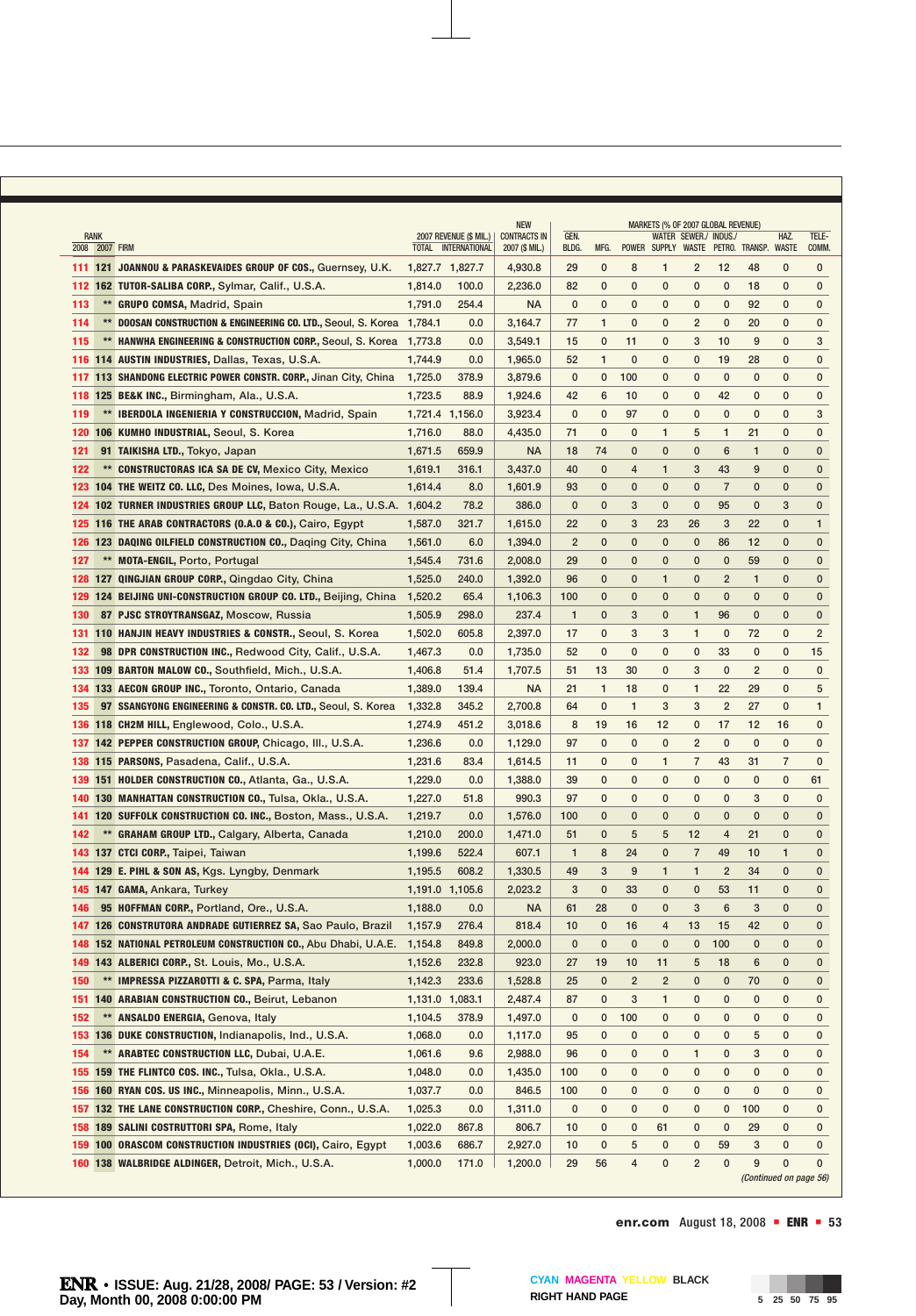# **The Top 225 Global Contractors**

|     |                        |                                                                              |              |                                                | <b>NEW</b>                  | <b>MARKETS (% OF 2007 GLOBAL REVENUE)</b> |                      |                |                |                       |                |                                               |              |                |
|-----|------------------------|------------------------------------------------------------------------------|--------------|------------------------------------------------|-----------------------------|-------------------------------------------|----------------------|----------------|----------------|-----------------------|----------------|-----------------------------------------------|--------------|----------------|
|     | RANK<br>2008 2007 FIRM |                                                                              |              | 2007 REVENUE (\$ MIL.)<br><b>INTERNATIONAL</b> | <b>CONTRACTS IN</b>         | GEN.<br>BLDG.                             |                      |                |                | WATER SEWER./ INDUS./ |                |                                               | HAZ.         | TELE-          |
| 161 |                        | 139 SOCIETA ITALIANA PER CONDOTTE D'ACQUA SPA, Rome, Italy 998.6             | <b>TOTAL</b> | 91.4                                           | 2007 (\$ MIL.)<br><b>NA</b> | 0                                         | MFG.<br>$\mathbf{0}$ | 0              | 6              | 0                     | 14             | POWER SUPPLY WASTE PETRO. TRANSP. WASTE<br>81 | 0            | COMM.<br>0     |
| 162 |                        | 135 DAY & ZIMMERMANN, Philadelphia, Pa., U.S.A.                              | 987.9        | 58.2                                           | 675.0                       | 4                                         | 0                    | 86             | 0              | 0                     | 10             | 0                                             | 0            | 0              |
| 163 |                        | ** CITIC CONSTRUCTION, Beijing, China                                        | 974.8        | 859.9                                          | 386.8                       | 13                                        | 5                    | 8              | 1              | 0                     | 12             | 60                                            | 0            | 0              |
| 164 |                        | 154 EMJ CORP., Chattanooga, Tenn., U.S.A.                                    | 959.1        | 0.0                                            | <b>NA</b>                   | 96                                        | 0                    | 4              | 0              | 0                     | 0              | 0                                             | 0            | 0              |
| 165 |                        | <b>150 RENAISSANCE CONSTRUCTION, Ankara, Turkey</b>                          | 949.7        | 911.9                                          | 1,838.6                     | 95                                        | 0                    | 0              | 0              | 0                     | 4              | 0                                             | 0            | 0              |
| 166 |                        | 141 VALLEYCREST COS., Calabasas, Calif., U.S.A.                              | 935.0        | 0.0                                            | <b>NA</b>                   | 100                                       | 0                    | 0              | 0              | $\mathbf 0$           | 0              | 0                                             | 0            | 0              |
| 167 |                        | 144 SINOPEC ENGINEERING INC., Beijing, China                                 | 908.1        | 400.8                                          | 1,784.3                     | 0                                         | 0                    | 0              | 0              | 0                     | 100            | 0                                             | 0            | $\mathbf{0}$   |
| 168 |                        | 174 ROBINS & MORTON, Birmingham, Ala., U.S.A.                                | 900.1        | 0.0                                            | 1,057.0                     | 100                                       | 0                    | 0              | 0              | 0                     | $\mathbf{0}$   | 0                                             | $\mathbf{0}$ | $\mathbf{0}$   |
| 169 |                        | <b>180 MERCURY ENGINEERING, Dublin, Ireland</b>                              | 900.0        | 300.0                                          | 620.0                       | 83                                        | 10                   | 0              | 0              | 0                     | 1              | 6                                             | 0            | 0              |
| 170 |                        | 163 SUNDT CONSTRUCTION INC., Tempe, Ariz., U.S.A.                            | 892.7        | 0.0                                            | 1,036.0                     | 62                                        | 0                    | 0              | 9              | $\overline{7}$        | $\mathbf 0$    | 19                                            | 0            | $\mathbf{0}$   |
| 171 |                        | 167 HITT CONTRACTING INC., Fairfax, Va., U.S.A.                              | 892.6        | 0.0                                            | 421.3                       | 100                                       | 0                    | 0              | $\mathbf{0}$   | $\mathbf{0}$          | $\mathbf{0}$   | $\bf{0}$                                      | $\mathbf{0}$ | $\mathbf 0$    |
|     |                        | 172 196 MICHELS CORP., Brownsville, Wis., U.S.A.                             | 891.8        | 17.7                                           | 891.8                       | $\mathbf 0$                               | 5                    | 23             | $\mathbf 0$    | 6                     | 42             | 5                                             | 0            | $\overline{7}$ |
| 173 |                        | <b>165 THE HOWARD S. WRIGHT COS., Seattle, Wash., U.S.A.</b>                 | 886.2        | 0.0                                            | 1,143.0                     | 100                                       | 0                    | 0              | 0              | $\mathbf 0$           | 0              | 0                                             | 0            | $\mathbf{0}$   |
|     |                        |                                                                              | 880.1        | 319.1                                          | 2,276.1                     | $\mathbf 0$                               | 0                    | 0              | 0              | 0                     | 88             | 0                                             | 0            | 0              |
| 174 |                        | 131 CHINA PETROLEUM PIPELINE BUREAU, Langfang City, China                    |              |                                                |                             |                                           |                      |                |                |                       |                |                                               |              |                |
| 175 |                        | 149 C.M.C. DI RAVENNA, Ravenna, Italy                                        | 877.9        | 318.2                                          | 992.2                       | 19                                        | 0                    | $\mathbf{1}$   | 14             | 1                     | 0              | 65                                            | 0            | 0              |
|     |                        | 176 179 CLAYCO INC., St. Louis, Mo., U.S.A.                                  | 871.0        | 0.0                                            | 965.0                       | 100                                       | 0                    | $\mathbf{0}$   | $\mathbf{0}$   | $\mathbf 0$           | $\mathbf 0$    | 0                                             | 0            | $\mathbf{0}$   |
| 177 |                        | <b>190 SHAWMUT DESIGN AND CONSTRUCTION, Boston, Mass., U.S.A.</b>            | 850.6        | 0.0                                            | 784.0                       | 100                                       | 0                    | $\mathbf{0}$   | $\mathbf{0}$   | $\mathbf{0}$          | $\mathbf 0$    | 0                                             | 0            | $\mathbf{0}$   |
|     |                        | 178 161 BAUER AG, Schrobenhausen, Germany                                    | 840.9        | 519.9                                          | 1,062.7                     | 27                                        | $\overline{7}$       | 13             | $\overline{7}$ | $\overline{7}$        | 15             | 18                                            | 0            | 4              |
| 179 |                        | <b>145 HARDIN CONSTRUCTION CO. LLC, Atlanta, Ga., U.S.A.</b>                 | 837.0        | 0.0                                            | 645.0                       | 100                                       | $\mathbf{0}$         | $\mathbf 0$    | $\mathbf{0}$   | $\mathbf 0$           | $\mathbf 0$    | 0                                             | 0            | $\mathbf{0}$   |
| 180 |                        | 200 HATHAWAY DINWIDDIE CONSTR., San Francisco, Calif., U.S.A. 830.9          |              | 0.0                                            | 1,115.0                     | 100                                       | 0                    | $\mathbf 0$    | 0              | $\mathbf 0$           | $\mathbf 0$    | 0                                             | $\mathbf{0}$ | 0              |
| 181 |                        | <b>164 KRAUS-ANDERSON CONSTRUCTION CO., Minneapolis, Minn., U.S.A. 823.0</b> |              | 0.0                                            | 905.0                       | 98                                        | 0                    | 0              | 0              | 0                     | $\mathbf{0}$   | 0                                             | $\mathbf{0}$ | $\overline{2}$ |
| 182 |                        | ** WILLBROS GROUP INC., Houston, Texas, U.S.A.                               | 821.3        | 335.0                                          | 1,281.9                     | 0                                         | 0                    | $\mathbf{0}$   | 0              | 0                     | 100            | 0                                             | 0            | $\mathbf 0$    |
| 183 |                        | 172 JAMES G. DAVIS CONSTRUCTION CORP., Rockville, Md., U.S.A. 813.0          |              | 0.0                                            | 889.0                       | 100                                       | $\mathbf{0}$         | $\mathbf{0}$   | $\mathbf{0}$   | 0                     | 0              | 0                                             | $\mathbf{0}$ | 0              |
| 184 |                        | 225 MCCONNELL DOWELL CORP., Burwood East, Victoria, Australia                | 812.3        | 336.1                                          | 1,305.4                     | 0                                         | 0                    | 19             | 28             | $\mathbf{1}$          | 19             | 33                                            | 0            | 0              |
| 185 |                        | 169 LAYNE CHRISTENSEN CO., Mission Woods, Kan., U.S.A.                       | 807.6        | 137.1                                          | 866.8                       | 0                                         | 0                    | 0              | 44             | 24                    | $\overline{7}$ | 0                                             | 1            | 0              |
| 186 |                        | <b>158 TEKFEN CONSTRUCTION &amp; INSTALLATION CO., Istanbul, Turkey</b>      | 792.0        | 723.0                                          | 1,002.0                     | 0                                         | 0                    | 5              | 4              | 0                     | 76             | 15                                            | 0            | 0              |
| 187 |                        | 194 NANTONG CONSTRUCTION GROUP JOINT-STOCK CO., Nantong, China 789.9         |              | 80.3                                           | 733.2                       | 72                                        | 5                    | 1              | $\mathbf{1}$   | $\mathbf{1}$          | 17             | 3                                             | 0            | 0              |
| 188 |                        | 170 ADOLFSON & PETERSON CONSTR., Minneapolis, Minn., U.S.A. 782.4            |              | 0.0                                            | 800.0                       | 92                                        | 3                    | $\mathbf{0}$   | $\mathbf{0}$   | 0                     | 0              | 4                                             | 0            | 0              |
| 189 |                        | 211 L.F. DRISCOLL CO., Bala Cynwyd, Pa., U.S.A.                              | 779.7        | 0.0                                            | 779.7                       | 100                                       | 0                    | 0              | 0              | 0                     | 0              | 0                                             | 0            | 0              |
| 190 |                        | <b>204 DEVCON CONSTRUCTION INC., Milpitas, Calif., U.S.A.</b>                | 777.0        | 0.0                                            | 900.0                       | 90                                        | 10                   | 0              | $\mathbf{0}$   | 0                     | $\mathbf 0$    | 0                                             | 0            | $\mathbf{0}$   |
| 191 |                        | 201 HINDUSTAN CONSTRUCTION CO. LTD., Mumbai, India                           | 771.6        | 9.2                                            | 594.1                       | $\mathbf 0$                               | $\mathbf 0$          | 19             | 24             | $\mathbf 0$           | $\mathbf 0$    | 48                                            | 4            | $\mathbf{0}$   |
|     |                        | 192 153 THE BECK GROUP, Dallas, Texas, U.S.A.                                | 765.0        | 58.7                                           | 984.2                       | 84                                        | 0                    | 0              | $\mathbf 0$    | $\mathbf 0$           | $\mathbf 0$    | 0                                             | 0            | 16             |
|     |                        | 193 168 THE KOKOSING GROUP, Fredericktown, Ohio, U.S.A.                      | 764.6        | 0.0                                            | 1,065.7                     | 16                                        | 0                    | $\overline{2}$ | 3              | 14                    | 12             | 48                                            | 0            | $\mathbf 0$    |
|     |                        | 194 171 KHARAFI NATIONAL, Safat, Kuwait                                      | 763.0        | 118.0                                          | 1,157.0                     | 21                                        | 0                    | $\mathbf{0}$   | $\mathbf{0}$   | 5                     | 39             | 0                                             | 0            | $\mathbf{0}$   |
| 195 |                        | ** CHINA INT'L WATER & ELECTRIC CORP. (CWE), Beijing, China                  | 750.6        | 358.1                                          | 955.7                       | 3                                         | 0                    | 6              | 72             | $\overline{2}$        | 0              | 6                                             | 0            | $\mathbf 0$    |
|     |                        | 196 193 THE LAYTON COS., Sandy, Utah, U.S.A.                                 | 748.0        | 0.0                                            | 1,008.5                     | 88                                        | $\overline{2}$       | $\mathbf{1}$   | $\mathbf{0}$   | $\mathbf{0}$          | 8              | $\mathbf{1}$                                  | 0            | $\mathbf 0$    |
| 197 |                        | ** SHANGHAI ELECTRIC GROUP CO. LTD., Shanghai, China                         | 740.2        | 209.1                                          | 1,348.5                     | $\mathbf 0$                               | 0                    | 100            | $\mathbf{0}$   | $\mathbf{0}$          | $\mathbf{0}$   | $\mathbf{0}$                                  | $\mathbf{0}$ | $\Omega$       |
|     |                        | 198 178 CHOATE CONSTRUCTION CO., Atlanta, Ga., U.S.A.                        | 735.3        | 0.0                                            | 880.2                       | 91                                        | 0                    | 0              | 0              | 2                     | 0              | 1                                             | 0            | 0              |
| 199 |                        | ** DAVID E. HARVEY BUILDERS INC., Houston, Texas, U.S.A.                     | 720.0        | 0.0                                            | 697.0                       | 100                                       | 0                    | 0              | 0              | 0                     | 0              | 0                                             | 0            | $\mathbf{0}$   |
|     |                        | 200 181 THE HASKELL CO., Jacksonville, Fla., U.S.A.                          | 714.7        | 28.0                                           | 687.4                       | 82                                        | 12                   | 0              | $\bf{0}$       | 6                     | 0              | 0                                             | 0            | $\mathbf 0$    |
| 201 |                        | 197 POMERLEAU, Montreal, Quebec, Canada                                      | 714.2        | 39.0                                           | 602.7                       | 70                                        | 0                    | 3              | 0              | 11                    | 0              | 16                                            | 0            | 0              |
| 202 |                        | 183 VCC, Little Rock, Ark., U.S.A.                                           | 710.0        | 0.0                                            | 1,050.0                     | 100                                       | 0                    | 0              | 0              | 0                     | 0              | 0                                             | 0            | 0              |
| 203 |                        | 203 THE BOLDT CO., Appleton, Wis., U.S.A.                                    | 709.6        | 0.0                                            | 643.0                       | 76                                        | 2                    | 12             | 0              | 0                     | 8              | 1                                             | 0            | 0              |
| 204 |                        | 207 GHELLA SPA, Rome, Italy                                                  | 708.0        | 623.0                                          | 472.0                       | $\overline{2}$                            | 2                    | 6              | 0              | 0                     | 0              | 90                                            | 0            | 0              |
| 205 |                        | 192 OKLAND CONSTRUCTION CO. INC., Salt Lake City, Utah, U.S.A. 698.9         |              | 0.0                                            | 732.2                       | 100                                       | 0                    | 0              | 0              | 0                     | 0              | 0                                             | 0            | 0              |
| 206 |                        | 220 GRANDI LAVORI FINCOSIT SPA, Rome, Italy                                  | 696.9        | 20.0                                           | 513.5                       | 6                                         | 0                    | 0              | 0              | 0                     | 0              | 94                                            | 0            | 0              |
| 207 |                        | 186 CHINA PETROLEUM ENG'G & CONSTR. (GROUP) CORP., Beijing, China 694.3      |              | 694.3                                          | 1,076.1                     | 0                                         | 0                    | 0              | 0              | 0                     | 100            | 0                                             | 0            | 0              |
| 208 |                        | ** HUNT BUILDING CO. LTD., El Paso, Texas, U.S.A.                            | 687.0        | 0.0                                            | 1,479.0                     | 100                                       | 0                    | 0              | 0              | 0                     | $\mathbf 0$    | 0                                             | 0            | 0              |
| 209 |                        | ** JAMES MCHUGH CONSTRUCTION CO., Chicago, III., U.S.A.                      | 684.2        | 0.0                                            | 845.9                       | 88                                        | 0                    | 0              | 0              | 0                     | 0              | 12                                            | 0            | 0              |
| 210 |                        | 185 DICK CONSTRUCTION CO., Pittsburgh, Pa., U.S.A.                           | 678.0        | 97.0                                           | 1,187.0                     | 81                                        | 0                    | 1              | 0              | 0                     | 0              | 18                                            | 0            | 0              |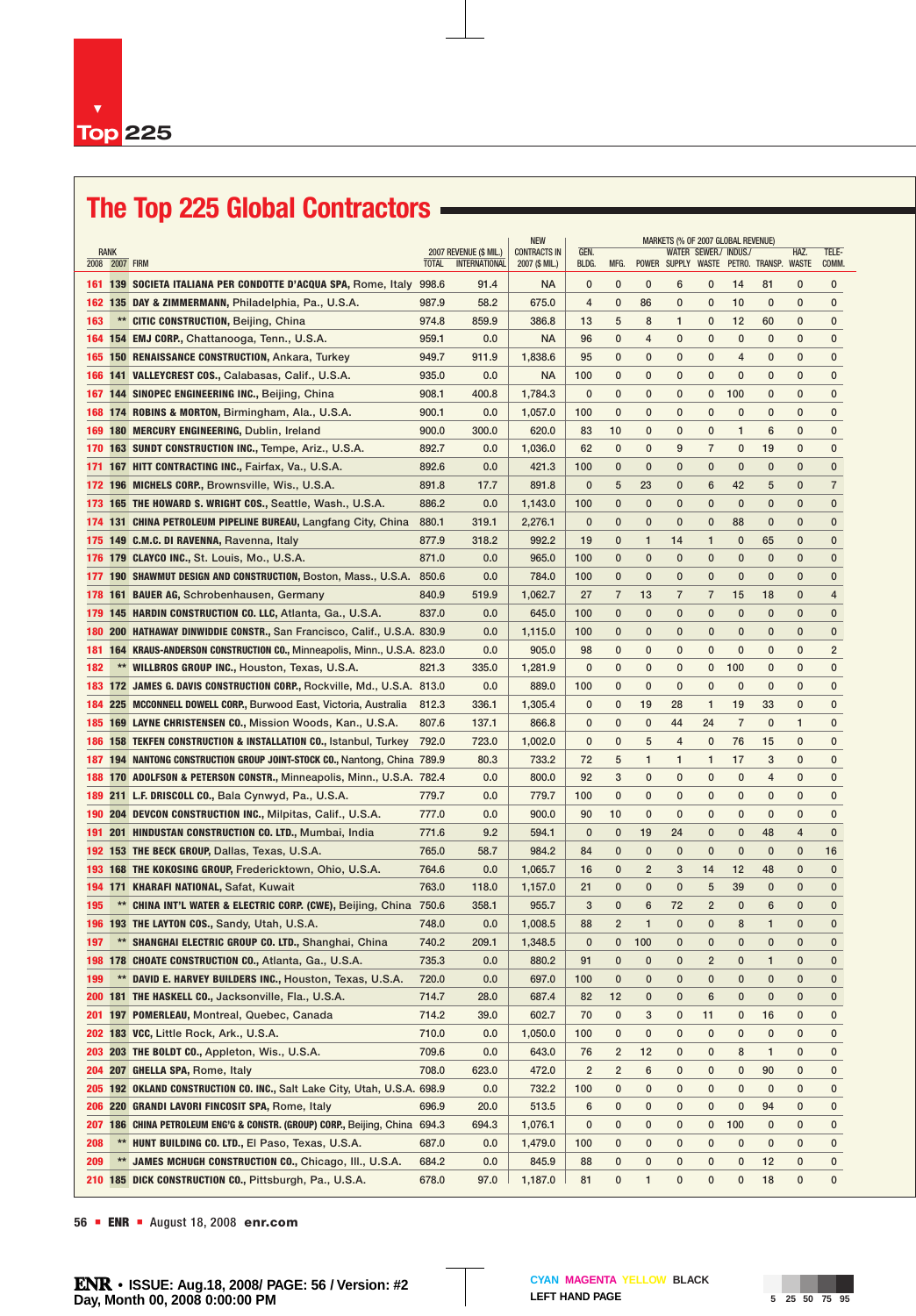|     |                |                                                                 | <b>NEW</b>   |                        |                     |                |                | MARKETS (% OF 2007 GLOBAL REVENUE) |                |                       |              |                |              |              |
|-----|----------------|-----------------------------------------------------------------|--------------|------------------------|---------------------|----------------|----------------|------------------------------------|----------------|-----------------------|--------------|----------------|--------------|--------------|
|     | <b>RANK</b>    |                                                                 |              | 2007 REVENUE (\$ MIL.) | <b>CONTRACTS IN</b> | GEN.           |                |                                    |                | WATER SEWER./ INDUS./ |              |                | HAZ.         | TELE-        |
|     | 2008 2007 FIRM |                                                                 | <b>TOTAL</b> | <b>INTERNATIONAL</b>   | 2007 (\$ MIL.)      | BLDG.          | MFG.           | <b>POWER</b>                       | <b>SUPPLY</b>  | WASTE                 |              | PETRO, TRANSP. | <b>WASTE</b> | COMM.        |
| 211 |                | 157 WALTON CONSTRUCTION CO. LLC, Kansas City, Mo., U.S.A.       | 676.0        | 0.0                    | 858.0               | 95             | $\mathbf{0}$   | 0                                  | $\mathbf{0}$   | $\Omega$              | 0            | 5              | 0            | 0            |
| 212 |                | GRAYCOR, Homewood, III., U.S.A.                                 | 672.0        | 10.0                   | 736.0               | 36             | $\overline{7}$ | 20                                 | $\overline{4}$ | $\mathbf{0}$          | 34           | $\mathbf{0}$   | $\mathbf{0}$ | $\mathbf{0}$ |
| 213 |                | 173 SOARES DA COSTA - GRUPO SGPS, Porto, Portugal               | 662.0        | 466.3                  | 659.2               | 71             | $\mathbf{0}$   | $\mathbf{0}$                       | $\overline{4}$ | $\overline{2}$        | $\mathbf{0}$ | 24             | $\mathbf{0}$ | $\mathbf{0}$ |
| 214 |                | 195 MESSER CONSTRUCTION, Cincinnati, Ohio, U.S.A.               | 653.2        | 0.0                    | 716.2               | 98             | $\mathbf{0}$   | $\mathbf{0}$                       | $\mathbf{0}$   | $\mathbf{0}$          | $\mathbf{0}$ | 1              | $\mathbf{0}$ | $\mathbf{0}$ |
| 215 |                | 177 PANATTONI CONSTRUCTION INC., Sacramento, Calif., U.S.A.     | 651.2        | 0.4                    | 645.5               | 100            | $\mathbf{0}$   | $\mathbf{0}$                       | $\mathbf{0}$   | $\mathbf{0}$          | $\mathbf{0}$ | $\mathbf{0}$   | $\mathbf{0}$ | $\mathbf{0}$ |
| 216 |                | 218 MOSS & ASSOCIATES LLC, Fort Lauderdale, Fla., U.S.A.        | 649.7        | 32.6                   | 845.6               | 100            | $\mathbf{0}$   | $\mathbf{0}$                       | $\mathbf{0}$   | $\mathbf{0}$          | $\mathbf{0}$ | $\mathbf{0}$   | $\mathbf{0}$ | $\mathbf{0}$ |
| 217 |                | 219 MATRIX SERVICE CO., Tulsa, Okla., U.S.A.                    |              | 14.3                   | 412.4               | $\mathbf{0}$   | $\mathbf{0}$   | 11                                 | $\mathbf{0}$   |                       | 85           | $\Omega$       | $\mathbf{0}$ | $\mathbf{0}$ |
| 218 |                | 212 AMES CONSTRUCTION INC., Burnsville, Minn., U.S.A.           | 635.2        | 0.0                    | 664.7               | 12             | $\mathbf{0}$   | 1                                  | 5              | $\overline{7}$        | 14           | 61             | $\mathbf{0}$ | $\mathbf{0}$ |
| 219 |                | 184 KITCHELL CORP., Phoenix, Ariz., U.S.A.                      | 633.0        | 0.0                    | 615.7               | 100            | $\mathbf{0}$   | $\mathbf{0}$                       | $\mathbf{0}$   | $\mathbf{0}$          | $\mathbf{0}$ | $\mathbf{0}$   | $\mathbf{0}$ | $\mathbf{0}$ |
| 220 |                | XINJIANG BEIXIN CONSTR. & ENG'G (GROUP) CO. LTD., Urumqi, China | 630.4        | 94.7                   | 684.8               | 28             | $\mathbf{0}$   | $\mathbf{0}$                       | 10             | $\mathbf{0}$          | $\mathbf{0}$ | 60             | $\mathbf{0}$ | $\mathbf{0}$ |
| 221 |                | WILLIAM A. BERRY & SON INC., Danvers, Mass., U.S.A.             | 629.6        | 15.5                   | 808.0               | 100            | $\mathbf{0}$   | $\mathbf{0}$                       | $\mathbf{0}$   | $\mathbf{0}$          | $\mathbf{0}$ | $\Omega$       | $\Omega$     | $\mathbf{0}$ |
| 222 |                | <b>TODINI COSTRUZIONI SPA, Rome, Italy</b>                      | 622.5        | 267.0                  | 460.0               | $\overline{2}$ | $\mathbf{0}$   | $\mathbf{0}$                       | $\overline{7}$ | $\mathbf{0}$          | $\mathbf{0}$ | 91             | $\mathbf{0}$ | $\mathbf{0}$ |
| 223 |                | THE MCSHANE COS., Rosemont, III., U.S.A.                        | 619.7        | 0.0                    | 776.3               | 91             | 9              | $\mathbf{0}$                       | $\mathbf{0}$   | $\mathbf{0}$          | $\mathbf{0}$ | $\mathbf{0}$   | $\Omega$     | $\mathbf{0}$ |
| 224 |                | 198 INDUSTRIAL DEV'T & RENOVATION ORG. OF IRAN, Tehran, Iran    | 613.0        | 16.8                   | 1,325.1             | 5              | 37             | 1                                  | $\mathbf{1}$   | $\mathbf{0}$          | 51           | $\overline{4}$ | $\mathbf{0}$ | $\mathbf{0}$ |
|     |                | 225 176 NUROL CONSTRUCTION AND TRADING CO., Ankara, Turkey      | 610.0        | 295.0                  | 771.0               | 28             | 14             | $\overline{2}$                     | 13             |                       | 12           | 24             | $\Omega$     | $\mathbf{0}$ |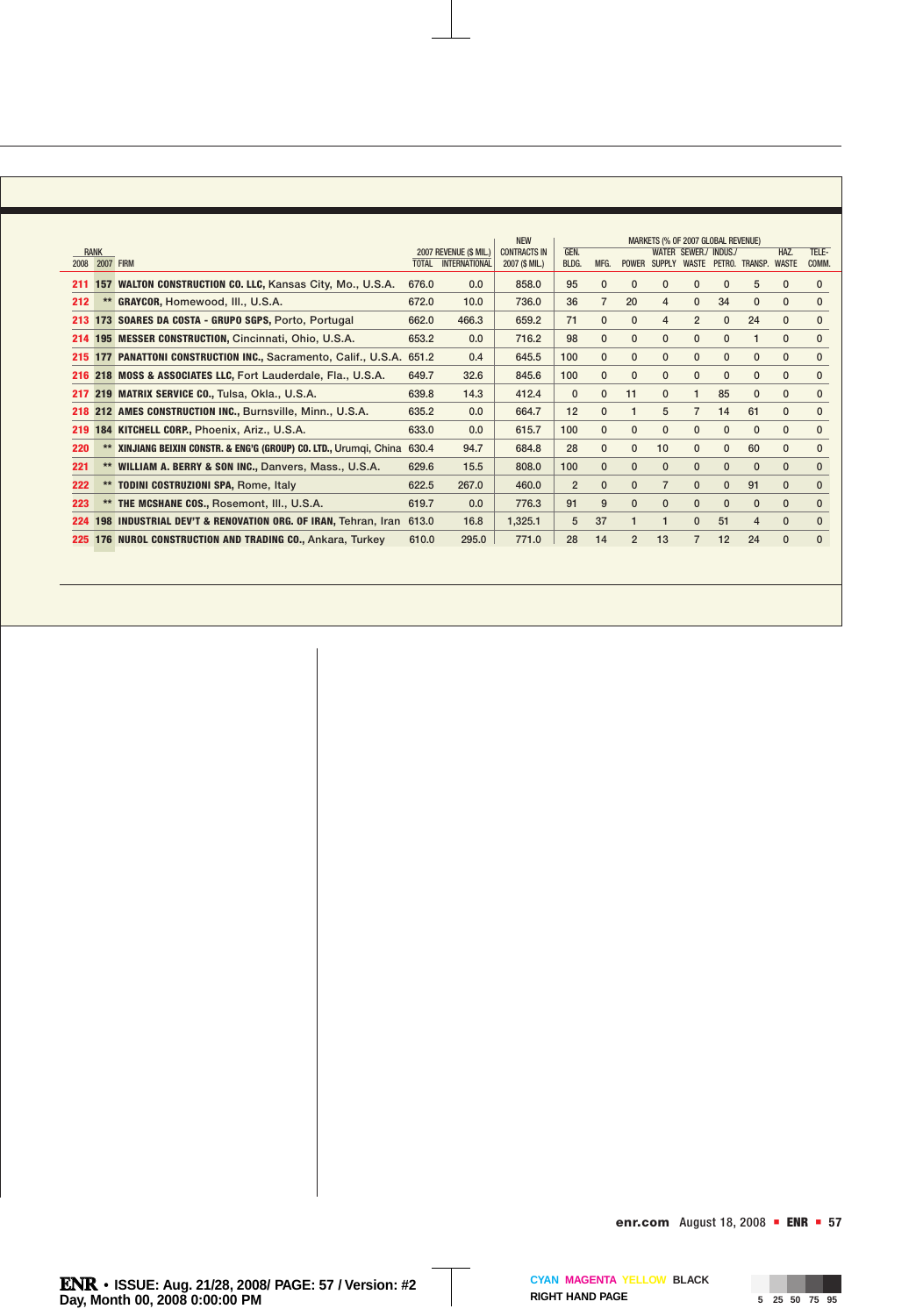# **Where To Find the Top 225 Global Contractors**

| <b>FIRM</b>                                                        | <b>RANK</b>    | <b>FIRM</b>                                                           | <b>RANK</b> | <b>FIRM</b>                                                | <b>RANK</b> | <b>FIRM</b>                                                     | <b>RANK</b>        |
|--------------------------------------------------------------------|----------------|-----------------------------------------------------------------------|-------------|------------------------------------------------------------|-------------|-----------------------------------------------------------------|--------------------|
| A                                                                  |                | <b>CONSTRUCTORAS ICA SA DE CV</b>                                     | 122         | <b>JOANNOU &amp; PARASKEVAIDES GROUP</b>                   |             | <b>STUV</b>                                                     |                    |
| <b>ABEINSA SA</b>                                                  | 99             | <b>GRUPO ISOLUX CORSAN SA</b>                                         | 69          | OF COS.                                                    | 111         | <b>SACYR VALLEHERMOSO</b>                                       | 28                 |
| <b>ACCIONA SA</b>                                                  | 21             | <b>CTCI CORP.</b>                                                     | 143         | <b>KAJIMA CORP.</b><br><b>KBR</b>                          | 13<br>30    | <b>SAIPEM</b>                                                   | 23                 |
| <b>GRUPO ACS</b>                                                   | 6              | DEF                                                                   |             | <b>KHARAFI NATIONAL</b>                                    | 194         | <b>SALINI COSTRUTTORI SPA</b>                                   | 158                |
| <b>ADOLFSON &amp; PETERSON CONSTR.</b>                             | 188            | DAEWOO E&C CO. LTD.                                                   | 34          | <b>KIEWIT CORP.</b>                                        | 37          | <b>SAMSUNG C&amp;T CORP.</b>                                    | 36                 |
| <b>AECON GROUP INC.</b>                                            | 134<br>149     | <b>DANIELI GROUP</b>                                                  | 91          | <b>KINDEN CORP.</b>                                        | 42          | SAMSUNG ENGINEERING CO. LTD.                                    | 88                 |
| <b>ALBERICI CORP.</b><br><b>AMEC PLC</b>                           | 76             | <b>DAQING OILFIELD CONSTRUCTION</b>                                   |             | <b>KITCHELL CORP.</b>                                      | 219         | <b>SHANDONG ELECTRIC POWER</b><br><b>CONSTRUCTION CORP.</b>     | 117                |
| AMES CONSTRUCTION INC.                                             | 218            | CO.                                                                   | 126         | THE KOKOSING GROUP                                         | 193         | <b>SHANGHAI CONSTRUCTION (GROUP)</b>                            |                    |
| <b>ANSALDO ENERGIA</b>                                             | 152            | <b>JAMES G. DAVIS CONSTRUCTION</b>                                    |             | <b>KRAUS-ANDERSON CONSTRUCTION</b><br>CO.                  | 181         | <b>GENERAL CO.</b>                                              | 29                 |
| THE ARAB CONTRACTORS                                               |                | <b>CORP.</b>                                                          | 183<br>162  | <b>KUMHO INDUSTRIAL</b>                                    | 120         | <b>SHANGHAI ELECTRIC GROUP</b>                                  |                    |
| (0.A.0 & 0.0)                                                      | 125            | <b>DAY &amp; ZIMMERMANN</b><br><b>DEVCON CONSTRUCTION INC.</b>        | 190         | THE LANE CONSTRUCTION CORP.                                | 157         | CO. LTD.                                                        | 197                |
| <b>ARABIAN CONSTRUCTION CO.</b><br><b>ARABTEC CONSTRUCTION LLC</b> | 151<br>154     | <b>DICK CONSTRUCTION CO.</b>                                          | 210         | <b>LARSEN &amp; TOUBRO LTD.</b>                            | 40          | <b>SHANGHAI URBAN CONSTRUCTION</b><br>(GRP) CORP.               | 78                 |
| <b>GRUPO COMSA</b>                                                 | 113            | <b>DONGFANG ELECTRIC CORP.</b>                                        | 49          | <b>LAYNE CHRISTENSEN CO.</b>                               | 185         | THE SHAW GROUP INC.                                             | 82                 |
| <b>ASTALDI SPA</b>                                                 | 110            | <b>DOOSAN CONSTRUCTION &amp;</b>                                      |             | THE LAYTON COS.<br>LEIGHTON HOLDINGS LTD.                  | 196<br>25   | <b>SHAWMUT DESIGN AND</b>                                       |                    |
| <b>AUSTIN INDUSTRIES</b>                                           | 116            | <b>ENGINEERING CO. LTD.</b>                                           | 114         | <b>LOTTE ENGINEERING &amp;</b>                             |             | <b>CONSTRUCTION</b>                                             | 177                |
|                                                                    |                | <b>DPR CONSTRUCTION INC.</b><br>L.F. DRISCOLL CO.                     | 132<br>189  | <b>CONSTRUCTION CO. LTD.</b>                               | 59          | <b>SHIMIZU CORP.</b>                                            | 20                 |
| в                                                                  |                | <b>DUKE CONSTRUCTION</b>                                              | 153         |                                                            |             | <b>SINOHYDRO CORP.</b><br>SINOPEC ENGINEERING INC.              | 32<br>167          |
| <b>BALFOUR BEATTY PLC</b><br><b>ROYAL BAM GROUP NV</b>             | 17<br>22       | <b>JE DUNN CONSTRUCTION GROUP</b>                                     | 81          | <b>MNO</b>                                                 |             | JOHN SISK & SON LTD.                                            | 86                 |
| <b>BARTON MALOW CO.</b>                                            | 133            | <b>EMJ CORP.</b>                                                      | 164         | <b>AEDA CORP.</b>                                          | 60          | <b>SK ENGINEERING &amp;</b>                                     |                    |
| <b>BAUER AG</b>                                                    | 178            | <b>ENKA CONSTRUCTION &amp; INDUSTRY</b>                               |             | <b>MAIRE TECNIMONT</b>                                     | 79          | <b>CONSTRUCTION</b>                                             | 53                 |
| <b>BE&amp;K INC.</b>                                               | 118            | CO. INC.<br><b>FAGEN INC.</b>                                         | 90<br>98    | <b>MANHATTAN CONSTRUCTION CO.</b>                          | 140         | <b>SKANSKA AB</b>                                               | 10                 |
| <b>BECHTEL</b>                                                     | 11             | FCC, FOMENTO DE CONSTR. Y                                             |             | <b>MATRIX SERVICE CO.</b><br><b>MCCARTHY HOLDINGS INC.</b> | 217<br>74   | <b>SOARES DA COSTA - GRUPO</b><br><b>SGPS</b>                   | 213                |
| THE BECK GROUP<br><b>BEIJING CONSTRUCTION ENG'G</b>                | 192            | <b>CONTRATAS SA</b>                                                   | 9           | <b>MCCONNELL DOWELL CORP.</b>                              | 184         | <b>SSANGYONG ENGINEERING &amp;</b>                              |                    |
| <b>GROUP CO.</b>                                                   | 80             | <b>FERROVIAL AGROMAN SA</b>                                           | 31          | <b>MCDERMOTT INTERNATIONAL INC.</b>                        | 48          | <b>CONSTRUCTION CO. LTD.</b>                                    | 135                |
| <b>BEIJING UNI-CONSTRUCTION GROUP</b>                              |                | THE FLINTCO COS. INC.                                                 | 155         | <b>JAMES MCHUGH CONSTRUCTION</b>                           |             | <b>STRABAG SE</b>                                               | 15                 |
| CO. LTD.                                                           | 129            | <b>FLUOR CORP.</b><br><b>FOSTER WHEELER LTD.</b>                      | 18<br>64    | CO.<br>THE MCSHANE COS.                                    | 209<br>223  | <b>PJSC STROYTRANSGAZ</b>                                       | 130                |
| <b>WILLIAM A. BERRY &amp; SON INC.</b>                             | 221            |                                                                       |             | <b>MERCURY ENGINEERING</b>                                 | 169         | <b>STRUCTURE TONE</b><br>SUFFOLK CONSTRUCTION CO. INC.          | 65<br>141          |
| <b>BESIX SA</b><br><b>BILFINGER BERGER AG</b>                      | 85<br>19       | <b>GHI</b>                                                            |             | <b>MESSER CONSTRUCTION</b>                                 | 214         | <b>SUMITOMO MITSUI CONSTRUCTION</b>                             |                    |
| <b>BLACK &amp; VEATCH</b>                                          | 97             | <b>GAMA</b>                                                           | 145         | <b>MICHELS CORP.</b>                                       | 172         | CO. LTD.                                                        | 52                 |
| THE BOLDT CO.                                                      | 203            | <b>GHELLA SPA</b>                                                     | 204         | <b>M.A. MORTENSON CO.</b>                                  | 95          | SUNDT CONSTRUCTION INC.                                         | 170                |
| <b>BOUYGUES</b>                                                    | $\overline{2}$ | <b>GILBANE BUILDING CO.</b>                                           | 73          | <b>MOSS &amp; ASSOCIATES LLC</b>                           | 216         | <b>SWINERTON INC.</b>                                           | 105                |
| <b>BOVIS LEND LEASE</b>                                            | 27             | <b>GRAHAM GROUP LTD.</b>                                              | 142<br>206  | <b>MOTA-ENGIL</b><br><b>NANTONG CONSTRUCTION GROUP</b>     | 127         | <b>TAIKISHA LTD.</b><br><b>TAISEI CORP.</b>                     | 121<br>16          |
| <b>BRASFIELD &amp; GORRIE LLC</b>                                  | 103            | <b>GRANDI LAVORI FINCOSIT SPA</b><br><b>GRANITE CONSTRUCTION INC.</b> | 77          | JOINT-STOCK CO. LTD.                                       | 187         | <b>TAKENAKA CORP.</b>                                           | 24                 |
| С                                                                  |                | <b>GRAYCOR</b>                                                        | 212         | <b>NATIONAL PETROLEUM CONSTRUCTION</b>                     |             | <b>TECHINT GROUP</b>                                            | 89                 |
| <b>C.M.C. DI RAVENNA</b>                                           | 175            | <b>GS ENGINEERING &amp;</b>                                           |             | CO.                                                        | 148         | <b>TECHNIP</b>                                                  | 26                 |
| <b>CONSTRUCOES E COMERCIO</b>                                      |                | <b>CONSTRUCTION</b>                                                   | 33          | <b>NISHIMATSU CONSTRUCTION</b><br>CO. LTD.                 | 57          | <b>TECNICAS REUNIDAS</b>                                        | 70                 |
| <b>CAMARGO CORREA</b>                                              | 101            | <b>CONSTRUTORA ANDRADE</b><br><b>GUTIERREZ SA</b>                     | 147         | JAN DE NUL GROUP                                           | 84          | <b>TEKFEN CONSTRUCTION &amp;</b><br><b>INSTALLATION CO.</b>     | 186                |
| CB&I                                                               | 51<br>45       | <b>HANJIN HEAVY INDUSTRIES &amp;</b>                                  |             | <b>NUROL CONSTRUCTION AND TRADING</b>                      |             | TIC HOLDINGS INC.                                               | 96                 |
| <b>CEGELEC</b><br><b>CH2M HILL</b>                                 | 136            | <b>CONSTRUCTION</b>                                                   | 131         | CO.                                                        | 225         | <b>TODA CORP.</b>                                               | 50                 |
| <b>CHINA COMMUNICATIONS</b>                                        |                | <b>HANWHA ENGINEERING &amp;</b>                                       |             | <b>OBAYASHI CORP.</b>                                      | 14          | <b>TODINI COSTRUZIONI SPA</b>                                   | 222                |
| <b>CONSTRUCTION GRP.</b>                                           | 8              | <b>CONSTRUCTION CORP.</b>                                             | 115         | <b>OHL SA (OBRASCON HUARTE</b><br><b>LAIN SA)</b>          | 38          | <b>TOYO ENGINEERING CORP.</b>                                   | 67                 |
| <b>CHINA GEZHOUBA GROUP CO. LTD.</b>                               | 94             | <b>HARDIN CONSTRUCTION CO. LLC</b><br>DAVID E. HARVEY BUILDERS INC.   | 179<br>199  | <b>CONSTRUTORA ODEBRECHT</b>                               | 44          | <b>TURNER INDUSTRIES GROUP LLC</b><br><b>TUTOR-SALIBA CORP.</b> | 124<br>112         |
| <b>CHINA INTERNATIONAL WATER &amp;</b>                             | 195            | THE HASKELL CO.                                                       | 200         | OKLAND CONSTRUCTION CO. INC.                               | 205         | <b>URS CORP.</b>                                                | 72                 |
| <b>ELECTRIC CORP. (CWE)</b><br><b>CHINA METALLURGICAL GROUP</b>    |                | <b>HATHAWAY DINWIDDIE</b>                                             |             | <b>OPUS GROUP</b>                                          | 109         | <b>VALLEYCREST COS.</b>                                         | 166                |
| CORP.                                                              | 12             | <b>CONSTRUCTION</b>                                                   | 180         | <b>ORASCOM CONSTRUCTION</b>                                |             | <b>VCC</b>                                                      | 202                |
| <b>CHINA NATIONAL CHEMICAL</b>                                     |                | <b>HAZAMA CORP.</b>                                                   | 100         | <b>INDUSTRIES (OCI)</b>                                    | 159         | <b>VEIDEKKE ASA</b><br><b>VINCI</b>                             | 71<br>$\mathbf{1}$ |
| <b>ENGINEERING GRP. CORP.</b>                                      | 68             | <b>HENSEL PHELPS CONSTRUCTION</b><br>CO.                              | 83          | <b>PQR</b>                                                 |             |                                                                 |                    |
| <b>CHINA NATIONAL MACHINERY</b><br><b>INDUSTRY CORP.</b>           | 92             | <b>HINDUSTAN CONSTRUCTION</b>                                         |             | <b>PANATTONI CONSTRUCTION INC.</b>                         | 215         | <b>WXYZ</b>                                                     |                    |
| <b>CHINA PETROLEUM ENGINEERING &amp;</b>                           |                | CO. LTD.                                                              | 191         | <b>PARSONS</b>                                             | 138         | <b>WALBRIDGE ALDINGER</b>                                       | 160                |
| <b>CONSTRUCTION (GROUP) CORP.</b>                                  | 207            | <b>HITT CONTRACTING INC.</b>                                          | 171         | <b>PCL CONSTRUCTION</b>                                    |             | THE WALSH GROUP LTD.                                            | 62                 |
| <b>CHINA PETROLEUM PIPELINE</b>                                    |                | <b>HOCHTIEF AG</b><br><b>HOFFMAN CORP.</b>                            | 5<br>146    | <b>ENTERPRISES</b>                                         | 43          | <b>WALTON CONSTRUCTION CO. LLC</b>                              | 211                |
| <b>BUREAU</b>                                                      | 174            | <b>HOLDER CONSTRUCTION CO.</b>                                        | 139         | <b>PENTA-OCEAN CONSTRUCTION</b>                            | 75          | <b>WEBCOR BUILDERS</b><br>THE WEITZ CO. LLC                     | 102<br>123         |
| <b>CHINA RAILWAY CONSTRUCTION</b><br>CORP.                         | $\overline{4}$ | HUNT CONSTRUCTION GROUP INC.                                          | 104         | CO. LTD.<br>PEPPER CONSTRUCTION GROUP                      | 137         | THE WHITING-TURNER                                              |                    |
| <b>CHINA RAILWAY GROUP LTD.</b>                                    | 3              | <b>HUNT BUILDING CO. LTD.</b>                                         | 208         | <b>PERINI CORP.</b>                                        | 46          | <b>CONTRACTING CO.</b>                                          | 56                 |
| <b>CHINA STATE CONSTRUCTION</b>                                    |                | <b>HYUNDAI ENGINEERING &amp;</b>                                      |             | PETROFAC LTD.                                              | 87          | <b>WILLBROS GROUP INC.</b>                                      | 182                |
| <b>ENGINEERING CORP.</b>                                           | $\overline{7}$ | <b>CONSTRUCTION CO. LTD.</b><br><b>IBERDOLA INGENIERIA Y</b>          | 35          | <b>E. PIHL &amp; SON AS</b>                                | 144         | THE HOWARD S. WRIGHT COS.                                       | 173                |
| <b>CHIYODA CORP.</b>                                               | 41             | <b>CONSTRUCCION</b>                                                   | 119         | <b>IMPRESSA PIZZAROTTI &amp; C. SPA</b>                    | 150<br>201  | XINJIANG BEIXIN CONSTRUCTION &<br>ENGINEERING (GROUP) CO.       | 220                |
| <b>CHOATE CONSTRUCTION CO.</b><br><b>CITIC CONSTRUCTION</b>        | 198<br>163     | <b>IMPREGILO SPA</b>                                                  | 61          | <b>POMERLEAU</b><br><b>POSCO ENGINEERING &amp;</b>         |             | THE YATES COS. INC.                                             | 106                |
| <b>CLARK GROUP</b>                                                 | 54             | <b>INDUSTRIAL DEVELOPMENT &amp;</b>                                   |             | <b>CONSTRUCTION</b>                                        | 63          | <b>ZACHRY GROUP</b>                                             | 93                 |
| <b>CLAYCO INC.</b>                                                 | 176            | <b>RENOVATION ORG. OF IRAN</b>                                        | 224         | <b>PUNJI LLOYD LTD.</b>                                    | 107         | <b>ZHEJIANG CONSTRUCTION</b>                                    |                    |
| SOCIETA ITALIANA PER CONDOTTE                                      |                | <b>JKL</b>                                                            |             | QINGJIAN GROUP CORP.                                       | 128         | <b>INVESTMENT GROUP CO. LTD.</b>                                | 66                 |
| <b>D'ACQUA SPA</b>                                                 | 161            |                                                                       |             | <b>RENAISSANCE CONSTRUCTION</b>                            | 165<br>168  | <b>ZHONGYUAN PETROLEUM</b><br><b>EXPLORATION BUREAU</b>         | 108                |
| <b>CONSOLIDATED CONTRACTORS</b><br><b>GROUP</b>                    | 39             | <b>JACOBS</b><br><b>JGC CORP.</b>                                     | 47<br>58    | <b>ROBINS &amp; MORTON</b><br><b>RYAN COS. US INC.</b>     | 156         | <b>ED. ZUBLIN AG</b>                                            | 55                 |
|                                                                    |                |                                                                       |             |                                                            |             |                                                                 |                    |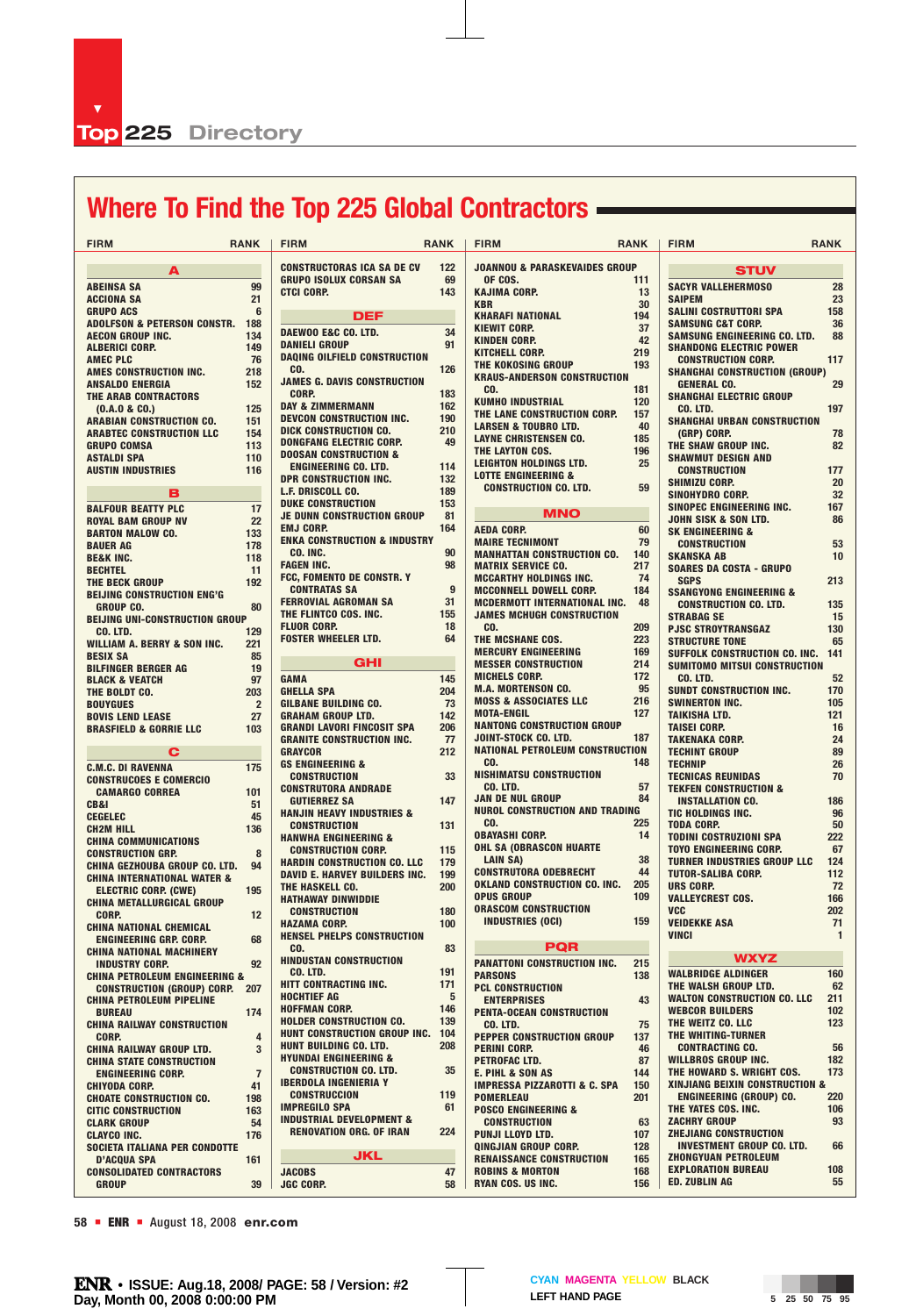#### **Rank Company Subsidiary Rank Company Subsidiary**

#### **1 HOCHTIEF AG**

Flatiron Construction Corp. Hochtief (UK) Construction Ltd. HOCHTIEF Construction AG Hochtief CZ as Hochtief do Brazil SA HOCHTIEF Facility Management GmbH Hochtief Polska Sp. zoo HOCHTIEF PPP Solutions (UK) Ltd. HOCHTIEF Projektentwicklung GmbH **Hochtief Russia** Leighton Holdings Ltd. STREIF Baulogistik GmbH The Turner Construction

#### **2 VINCI**

ASF (Motorways concessions) CFE (Building, Civil works and Dredging) COFIROUTE (Motorways concessions) Entrepose Contracting (Civil works) ESCOTA (Motorways concessions) Eurovia (road works) Freyssinet (Civil Works) Solétanche (Civil works) VINCI Concessions (Other Various Concessions arrangements) VINCI Construction Filiales Internationales (Civil works) Vinci Construction France (Building and Civil works) VINCI Construction Grand Projects VINCI Energies (Electrical works and Industrial process) VINCI Immobilier VINCI PLC (Building and Civil works) VINCI-Construction (Building and Civil works) **3 Skanska AB** Skanska Construction U.K.

Skanska CZ Skanska Holding A/S Skanska Inc. Skanska Norge A/S Skanska Oy Skanska SA (Argentina) Skanska SA (Poland) Skanska Sverige AB

### **4 STRABAG SE**

Dywidag Ed. Zublin AG STRABAG AG Deutschland STRABAG as STRABAG Austria STRABAG Sp. z.o.o.

#### **5 BOUYGUES**

Bouygues Construction Bouygues Immobilier COLAS

## **6 Bechtel**

Bechtel Communications Bechtel Construction Co. Bechtel Corp. Bechtel Oil, Gas & Chemicals Bechtel Power Corp. Bechtel Systems and Infrastructure Inc. BECON Construction Co.

#### **7 Saipem**

Er Sai Caspian Contractor LLC Global Petroprojects Services AG Petrex SA Saipem (P) Comercio Maritimo Lda. Saipem America Inc. Saipem Asian Sdn Bhd Saipem Contracting Nigeria Ltd. Saipem Energy Services SpA Saipem Nigeria Ltd. Saipem Perfuracoes e Construcoes Petroliferas Lda. Saipem SA Saipem U.K. Ltd. Saudi Ararabian Saipem Ltd. Snamprogetti SpA

#### **8 TECHNIP**

Technip Brazil Technip France Technip Germany Technip Italy Technip Malaysia Technip Norge AS Technip Offshore Finland Technip U.K. Ltd. Technip USA

#### **9 Bilfinger Berger AG**

Abigroup Ltd. Baulderstone Hornibrook Bilfinger Berger (Thai) Construction Bilfinger Berger Baugesellschaft mbH Fru-Con Hydrobudowa-6 SA Julius Berger PLC Razel SA

#### **10 Bovis Lend Lease**

Bovis Lend Lease Inc. Bovis Lend Lease Ltd. Bovis Lend Lease Overseas Holdings Ltd. Bovis Lend Lease Pty Ltd.

#### **11 Fluor Corp.**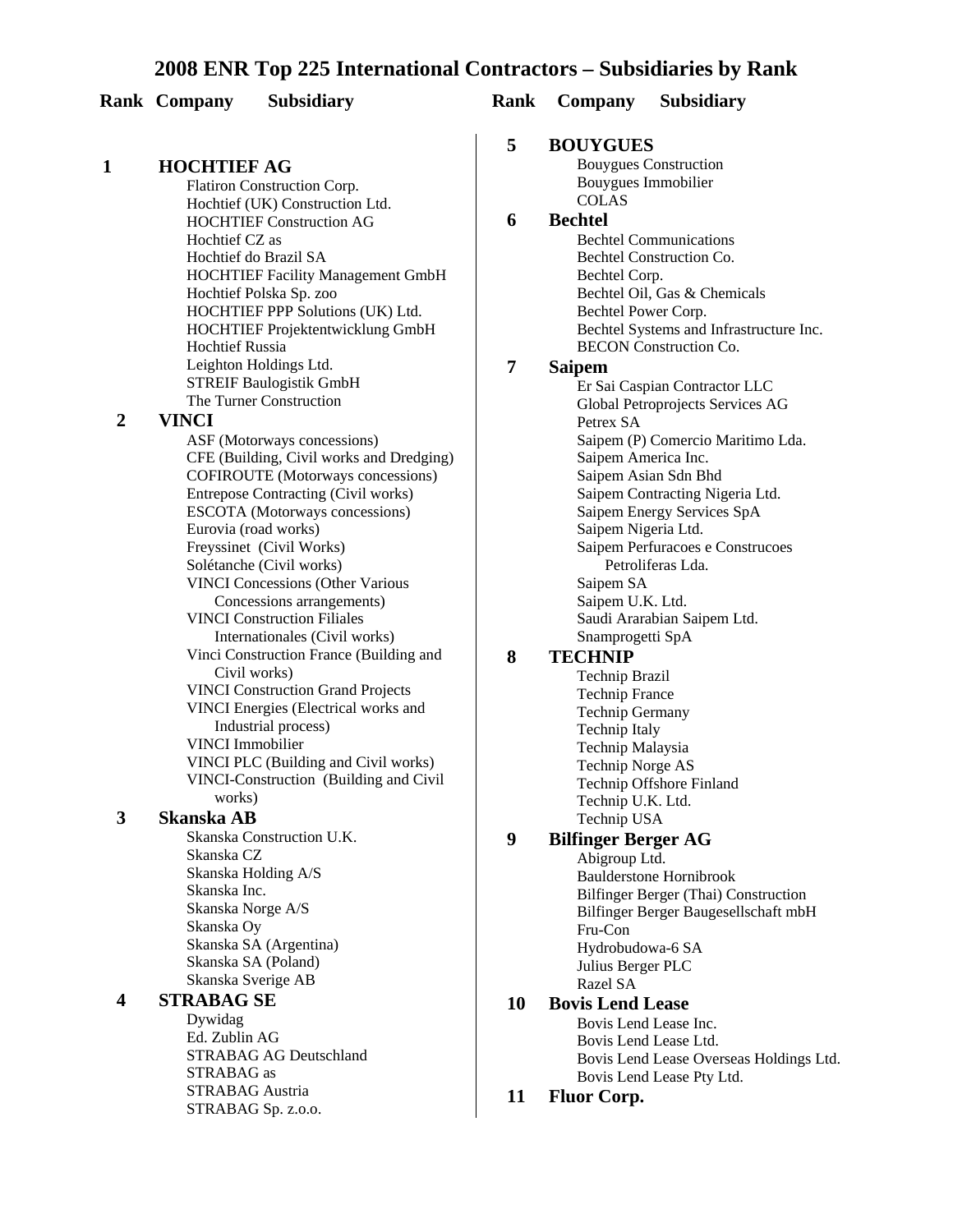#### **Rank Company Subsidiary Rank Company Subsidiary** Fluor Daniel Global Services Government Industrial Infrastructure Oil & Gas Power **12 Royal BAM Group nv** Ascon Ltd. Edmund Nuttall Ltd. HBG UK Ltd. Interbeton bv **13 FCC, Fomento de Constr. y Contratas SA** Alpine Bau GmbH Portland Valderibas Realia Business **14 Balfour Beatty plc Balfour Beatty Capital** Balfour Beatty Capital Group Inc. Balfour Beatty Construction LLC **Balfour Beatty Construction Northern** Balfour Beatty Construction Scottish & Southern Balfour Beatty Ground Engineering Balfour Beatty Inc. Balfour Beatty Infrastructure Inc. Balfour Beatty Infrastructure Services Balfour Beatty Major Civil Engineering Balfour Beatty Management Balfour Beatty Plant and Fleet Services Balfour Beatty Rail Germany Operations Balfour Beatty Rail Inc. Balfour Beatty Rail International **Balfour Beatty Rail Projects** Balfour Beatty Rail Rail Systems and Solutions Balfour Beatty Rail Services Balfour Beatty Regional Civil Engineering Balfour Beatty Sakti Balfour Beatty Utility Solutions

**16 Consolidated Contractors Group** Acwa Services Ltd.

CCC (Underwater Engineering) Morganti Group Inc. N.P.C.C. Sicon

#### **17 Chiyoda Corp.**

Chiyoda & Public Works Co. Ltd. Chiyoda (Thailand) Ltd. Chiyoda Advanced Solutions Corp. Chiyoda Corp. (Shanghai) Chiyoda International Corp. Chiyoda Malaysia Sdn. Bhd. Chiyoda Nigeria Ltd. Chiyoda Petrostar Ltd. Chiyoda Philippines Corp. Chiyoda Singapore (Pte) Ltd. L&T- Chiyoda Ltd. PT. Chiyoda International Indonesia

#### **18 China Communications Construction**

**Grp.** 

Beijing United Development Co. Ltd. Capital Expressway Develop Co. Ltd. CCC Highway Consultants Co. Ltd. CCCC China Highway & Bridge Tehcnology Consultants Co. Ltd. CCCC First Harbor Engineering Co. Ltd. CCCC First Highway Consultants Co. Ltd. CCCC First Highway Engineering Co. Ltd. CCCC Fourth Harbor Consultants Co. Ltd. CCCC Guongzhou Dredging Co. Ltd. CCCC Investment & Engineering Co. CCCC Second Harbor Consultants Co. Ltd. CCCC Second Harbor Engineering Co. Ltd. CCCC Second Highway Consultants Co. Ltd. CCCC Second Highway Engineering Co. Ltd. CCCC Shanghai Dredging Co. Ltd. CCCC Shanghai Equipment Engineering Co. Ltd. CCCC Shanghai Port Machinery Co. Ltd. CCCC Third Harbor Consultants Co. Ltd. CCCC Third Highway Engineering Co. Ltd. CCCC Tianjin Dredging Co. Ltd. CCCC Tianjin Industrial & Trading Co. Ltd. CCCC Tunnel Engineering Co. Ltd. CCCC Water Transportation Consultants Co. Ltd. Chenzhou Road Construction Machinery Factory of CRBC China Harbour Engineering Co. Ltd. China Highway Engineering Group Corp.

#### **15 KBR**

KBR Inc. KBR Ltd. KBR Services Inc. Kinhill Ltd. M.W. Kellogg Ltd.

Balfour Kilpatrick Dutco Balfour Beatty Gammon Construction Haden Building Management

Haden Young Heery International

Mansell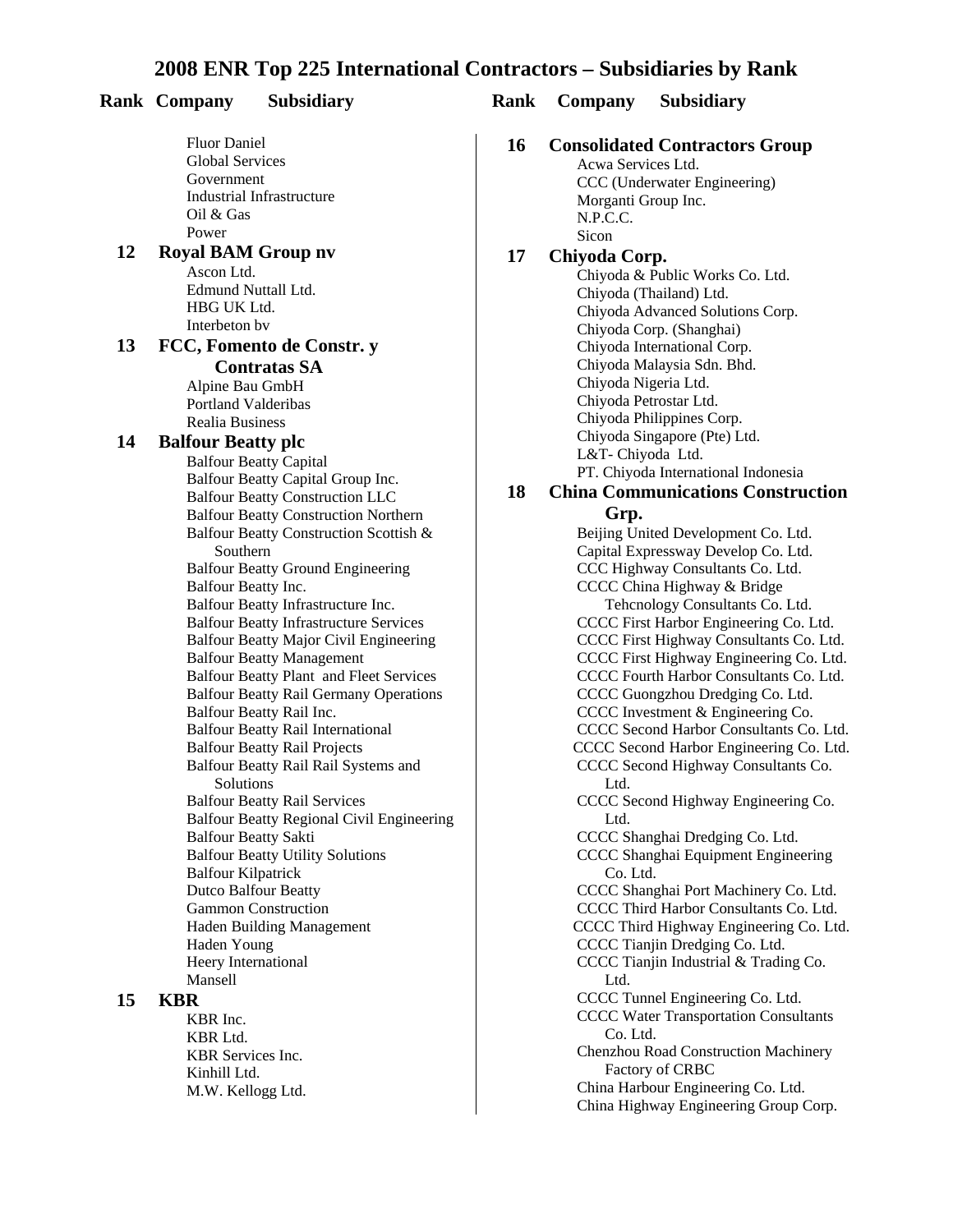#### **Rank Company Subsidiary Rank Company Subsidiary**

China Highway Vehicle and Machinery Co. L<sub>td</sub> China National Communications Materials and Eqpt. Corp. China Road and Bridge Corp. Chuwa Bussan Co. Ltd. CRBC International Co. Ltd. Dazhenshwa Tianjin Construction Co. Ltd. Facility Management, Zhong Qiao, Zhongshan, CRBC Guangzhou Port Machinery Industry Corp. Shanghai Jiangtian Business Co. Ltd. Shanghai Zhenhua Port Machinery Co. Ltd. Tianjin Zhenhua Logistics Group Co. Ltd. Tianjin Zhenhua Ready-Mixed Merchandise Concrete Xi'an Road Construction Machinery Factory Xinjin Road Construction Machinery Factory of CRBC Zhenhua Engineering (Shenzhen) Co. Ltd. **19 Grupo ACS** Clece SA Dragados SA Dragados SPL Grupo Cobra Urbaser **20 Construtora Odebrecht** Bento Pedroso Construcoes SA CBPO Engenharia Ltda. CBPO Ingenieria de Venezuela Construtora Norberto Odebrecht de Ecuador SA Dominicana Ingenieria y Construccion SA Odebrecht Angola Projectos e Servicios Ltda. Odebrecht Construction Inc. Odebrecht Djibouti SAZF Odebrecht Ingenieria y Construccion de Mexico Odebrecht Peru Ingenieria y Construccion SA OSEL - Odebrecht Servicios no Exterior Ltda. **21 China State Construction Eng'g Corp.** China Construction (South Pacific Dev. Co. Pte Ltd.) China Construction America Inc. China Overseas Holdings Ltd. China State Construction Eng'g Corp. (Middle East)

Societe Nationale des Travaux de Construction de Chine (CSCEC) Agence en Algerie

#### **22 Foster Wheeler Ltd.**

Foster Wheeler Bimas Birlesik Insaat ve. Muhendislik AS Foster Wheeler Canada Ltd. Foster Wheeler Constructors Inc. Foster Wheeler Eastern Private Ltd. Foster Wheeler Energia Oy Foster Wheeler Energia Polska Sp. zoo Foster Wheeler Energia SA Foster Wheeler Energy Corp. Foster Wheeler Energy Ltd. Foster Wheeler Environmental Corp. Foster Wheeler France SA Foster Wheeler Iberia SA Foster Wheeler India Private Ltd. Foster Wheeler Italiana SpA Foster Wheeler North America Corp. Foster Wheeler Power Machinery Co. Ltd. Foster Wheeler Power Systems Inc. Foster Wheeler USA Corp. FW Management Operations Ltd.

#### **23 Obayashi Corp.**

Naigai Technos Obayashi Road Thai Obayashi

#### **24 Kajima Corp.**

Kajima Europe BV Kajima Overseas Asia Pte. Ltd. Kajima Road Co. Ltd. Kajima U.S.A. Inc. Taiko Trading Co. Ltd.

#### **26 Toyo Engineering Corp.**

Toyo Business Engineering Corp. Toyo Engineering China Ltd. Toyo Engineering India Ltd. Toyo Engineering Korea Ltd. Toyo-Thai Corp. Ltd.

#### **27 Tecnicas Reunidas**

Espindesa INITEC Plantas Industriales Technicas Reunidas Internacional Termotecnica TR Ecologia

#### **28 OHL SA (Obrascon Huarte Lain SA)**

Community Asphalt (civil works) CPVM ELSAN-PACSA Guinovart & OSHA INIMA (environmental services)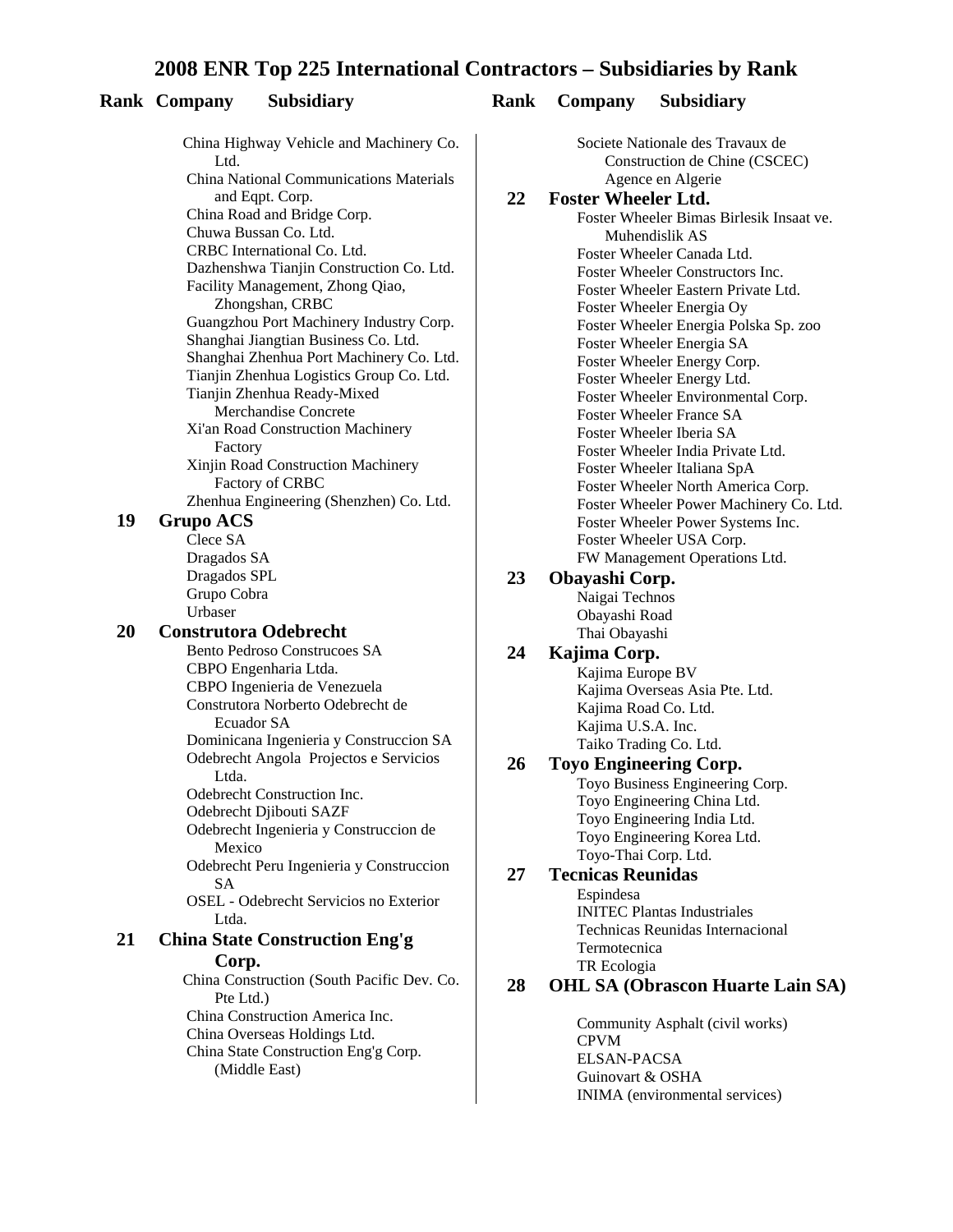**OHL Concesiones (Infrastructure)** concessions) Sato (marine and port construction) The Tower Group (building) ZPSV ZS BRNO **29 CB&I** Arabian CBI Ltd. CB&I Inc. CB&I Lummus CB&I UK Ltd. CBI Co. Ltd. CBI Constructors Pty. Ltd. CBI Constructors SA (Pty) Ltd. CBI Eastern Anstalt CBI Overseas LLC CBI Services Inc. CBI Venezolana SA Horton CBI Ltd. Lummus Technology **30 Petrofac Ltd.** Petrofac Engineering India Private Ltd. Petrofac International Ltd. Petrofac UK Holdings Ltd. **31 PCL Construction Enterprises** Monad Industrial Constructors Inc. **PCL Civil Constructors Inc. PCL Construction Management Inc.** PCL Construction Resources (U.S.A.) Inc. PCL Construction Resources Inc. **PCL Construction Services Inc.** PCL Constructors Bahamas Ltd. **PCL Constructors Canada Inc. PCL Constructors Northern Inc.** PCL Constructors Westcoast Inc. PCL Industrial Construction Inc. PCL Industrial Constructors Inc. PCL Industrial Management Inc. **PCL Industrial Services Inc.** PCL Intracon Power Inc. Teton Industrial Construction Inc. **32 McDermott International Inc.** J. Ray McDermott SA The Babcock & Wilcox Co. **33 Maire Tecnimont** Maire Engineering do Brazil Maire Engineering SpA Sofregaz TCM ICB Tecnimont SpA TPI **34 Acciona SA** Acciona Infraestructuras SA

#### **Rank Company Subsidiary Rank Company Subsidiary**

| 35 | <b>Ferrovial Agroman SA</b>      |
|----|----------------------------------|
|    | <b>Budimex Group</b>             |
|    | Cadagua SA                       |
|    | Compania De Obras Castillejos SA |
|    | Ferrovial Agroman Ireland Ltd.   |
|    | Ferrovial Conservacion SA        |
|    | Webber Group                     |

#### **36 Taisei Corp.**

CSCEC-Taisei Construction Ltd. Seiwa Renewal Works Co. Ltd. Taisei Rotec Co. Ltd. Taisei Construction Corp. Taisei Housing Corp. Taisei Service Co. Ltd. Taisei Setsubi Co. Ltd. Taisei U-Rec Co. Ltd. Yuraku Real Estate Co. Ltd.

## **37 Enka Construction & Industry Co.**

#### **Inc.**

AECO LLC Çimtas Steel Fabrication & Erection and Installation Co. Inc. Enka Teknik Gen. Contracting, Maintenance, Operation & Mgmt. Co. Enmar Closed Joint Stock Co. Kasktas Sliding Form, Substructure, Drilling, Piling & Insulation Co. Inc. Titas Soil Excavation, Construction & Contracting Co. Inc.

#### **38 Danieli Group**

ABS Danieli Automation Danieli C. Combustion Danieli Changsu Danieli Corp. Danieli Corus Danieli Davy Danieli Far East Danieli Metallurgical, Beijing

#### **41 IMPREGILO SpA**

Consorzio Altavelocita Fisia Italimpianti

#### **42 CEGELEC**

CEGELEC Abu Dhabi CEGELEC Algeria CEGELEC Angola CEGELEC Austria CEGELEC Belgium CEGELEC Brazil CEGELEC Cameroon CEGELEC China CEGELEC Czech Rep. CEGELEC France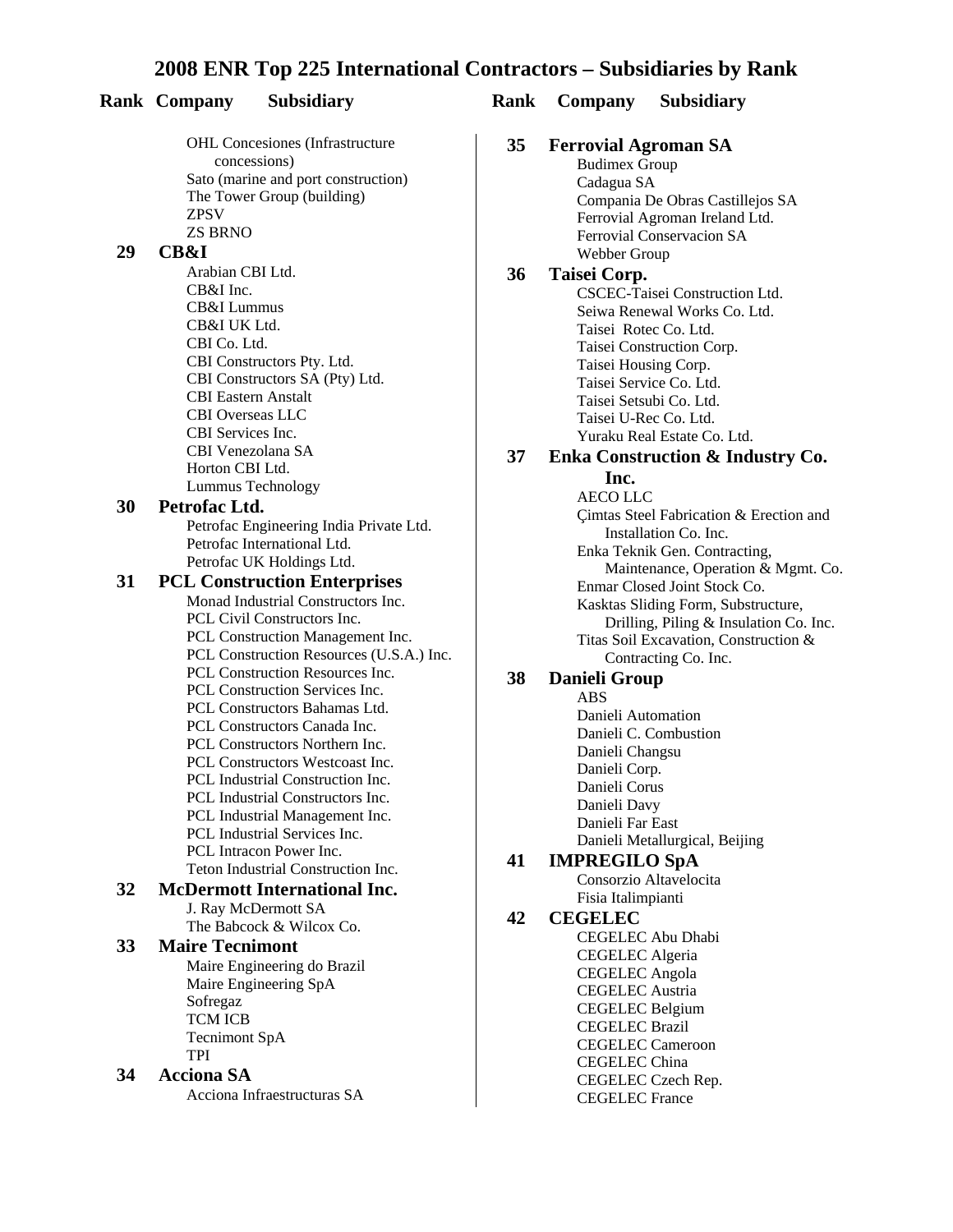#### **Rank Company Subsidiary Rank Company Subsidiary**

CEGELEC Germany CEGELEC Italy CEGELEC Mexico CEGELEC Morocco CEGELEC Nigeria CEGELEC Poland CEGELEC Portugal CEGELEC Russia CEGELEC Sdn Bhd CEGELEC Singapore CEGELEC Slovakia CEGELEC Spain CEGELEC Switzerland **CEGELEC The Netherlands** CEGELEC U.K. COMSIP Al A'Ali Bahrain COMSIP Al A'Ali Qatar FACEO PT Indokomas TSA

#### **43 Techint Group**

Pyromet Techint Compagnia Tecnica International Techint Compania Tecnica Internacional SACI

Techint Engineering & Construction Inc.

Techint Goodfellow Technologies Inc.

Techint Industrial Technologies (Beijing) Co. Ltd.

Techint Italimpianti Deutschland GmbH Techint Italimpianti Do Brasil Ltda Techint SA de CV Tenova LOI

#### **44 SACYR Vallehermoso**

Itinere Infraestructuras SACYR SIS Somague Testa Inmuebles En Renta Vallehermoso Valoriza

#### **46 Samsung Engineering Co. Ltd.**

Samsung Engineering (Thailand) Co. Ltd. Samsung Engineering Construction (Shanghai) Co. Ltd. Samsung Engineering India Private Ltd. Samsung Engineering Mo Kft. Samsung Engineering Trinidad Co. Ltd. Samsung Ingeneria Minatitlan SA de CV Samsung Saudi Arabia Ltd.

#### **47 BESIX SA**

B6 SOMA **BESIX** Real Estate Development SA **BESIX Sanotec SA** 

Cobelba SA Etablissements Wust SA Jacques Delens SA Lux TP SA Six Construct Ltd. Six International Ltd. Socogetra SA Van Britsom & Verheye NV Vanhout NV

## **48 China National Machinery Indus.**

**Corp.** CAMCO International Co. China Automobile Industry Eng'g Corp. China CAMC Engineering Co. Ltd. China IPPR International Eng'g Corp. China Machine-Building Int'l Corp. China Nat'l Constructional & Agric. Machinery I/E Corp. China Nat'l Electric Eqpt. Corp. China Nat'l Electric Wire & Cable I/E Corp. China Nat'l Heavy Machinery Corp. China United Engineering Corp. Chinal Nat'l Machinery & Eqpt. I/E Corp. No. 6 Inst. of Proj. Planning & Res. of Machinery Ind.

#### **49 Takenaka Corp.**

Asahi Facilities Inc. TAK Realty Co. Ltd. Takenaka (China) Construction Co. Ltd. Takenaka Civil Engineering & Constr. Co. Ltd. Takenaka Corp. (U.S.A.) Takenaka Europe GmbH Thai Takenaka International Ltd.

#### **50 Sinohydro Corp.**

Sinohydro Corp. Bureau 11 Sinohydro Corp. Bureau 13 Sinohydro Corp. Bureau 14 Sinohydro Corp. Bureau 4 Sinohydro Corp. Bureau 5 Sinohydro Corp. Bureau 7

#### **51 Leighton Holdings Ltd.**

John Holland Group Pty Ltd. Leighton Asia Ltd. Leighton Contractors Pty Ltd. Leighton InternationalLtd. Leighton Properties Pty Ltd. Thiess Pty Ltd.

#### **52 Shimizu Corp.**

PT Shimizu Bangun Cipta Kontraktor Shimizu Corp. (China) Ltd. Shimizu North America LLC Shimizu Philippine Contractors Inc.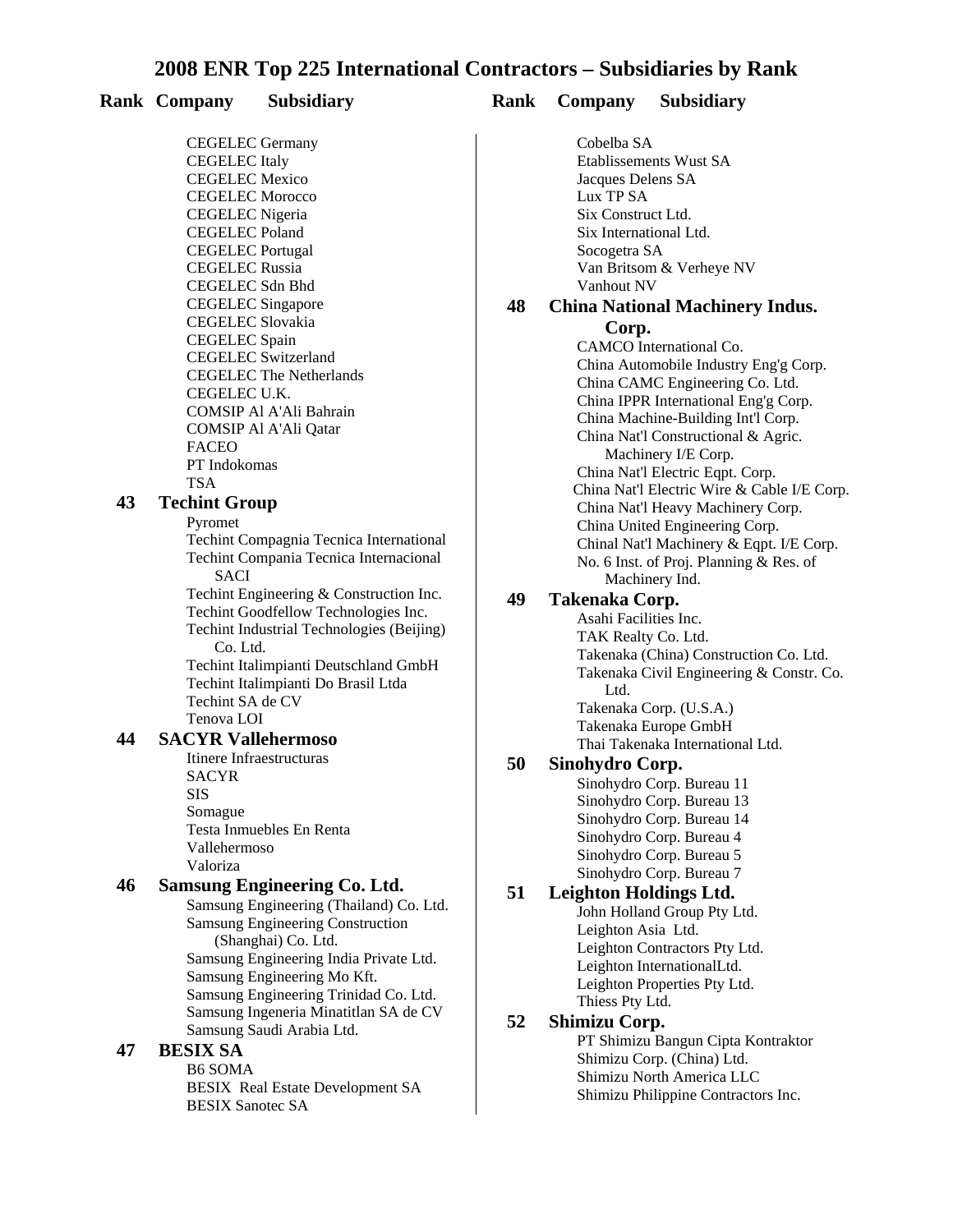|    | <b>Rank Company</b> | <b>Subsidiary</b>                                    | Rank | Company              | <b>Subsidiary</b>                 |
|----|---------------------|------------------------------------------------------|------|----------------------|-----------------------------------|
|    |                     | Thai Zhimizu Co. Ltd.                                |      |                      | T-Pac, A Division of Kiew         |
| 53 | Ed. Zublin AG       |                                                      |      |                      | <b>Twin Mountain Construction</b> |
|    |                     | ZIG, Zublin International                            |      |                      | V.K. Mason Construction (         |
|    |                     | Zublin Spezialtiefbau                                | 57   |                      | Iberdola Ingenieria y Co          |
| 54 | Abeinsa SA          |                                                      |      |                      |                                   |
|    | Abener SA           |                                                      |      |                      | Iberdola Engineering and C        |
|    | Abengoa Brasil SA   |                                                      |      | <b>Brazil</b>        |                                   |
|    |                     | Abengoa Mexico SA                                    |      |                      | Iberdola Engineering and C        |
|    | Abengoa Peru SA     |                                                      |      | Bulgaria             |                                   |
|    | Abentel SA          |                                                      |      | France               | Iberdola Engineering and C        |
|    |                     | Instalaciones Inabensa SA                            |      |                      | Iberdola Engineering and C        |
|    |                     | Teyma Uruguay SA                                     |      |                      | Germany GmbH                      |
| 55 | Punji Lloyd Ltd.    |                                                      |      |                      | Iberdola Engineering and C        |
|    |                     | PLN Construction Ltd.                                |      |                      | India Pvt. Ltd.                   |
|    |                     | PR Sempee Indonesia                                  |      |                      | Iberdola Engineering and C        |
|    |                     | PT Punji Lloyd Indonesia                             |      |                      | Poland S. z.o.o.                  |
|    |                     | PT Punji Lloyd Kazakhstan LLP                        |      |                      | Iberdola Engineering and C        |
|    |                     | Punji Lloyd Aviation Ltd.                            |      | Inc.                 |                                   |
|    |                     | Punji LLoyd Pte Ltd.                                 |      |                      | Iberdola Ingenieria y Const       |
|    |                     | Punji Lloyd Upstream Ltd.                            |      |                      | Iberdola Ingenieria y Const       |
|    | Pte Ltd.            | Sembawang Engineers and Constructors                 |      |                      | Iberdola Ingenieria y Const       |
|    |                     | Simon Carves India Ltd.                              |      |                      | Venezuela SA                      |
|    | Simon Carves Ltd.   |                                                      |      |                      | Iberdola Inzliniring and Str      |
|    |                     | Spectra Punji Lloyd Ltd.                             |      | Liability            |                                   |
| 56 | <b>Kiewit Corp.</b> |                                                      |      |                      | Iberinco Hellas Techniki K        |
|    |                     | <b>Construction Kiewit Cie</b>                       |      |                      | Kataskevastiki EPE                |
|    |                     | Continental Fire Sprinkler Co.                       | 58   | Astaldi SpA          |                                   |
|    |                     | Entretien Paramex Inc.                               |      | Astaldi Arabia Ltd.  |                                   |
|    | Ganotec Inc.        |                                                      |      |                      | Astaldi Construction Corp.        |
|    |                     | Ganotec Mecanique Inc.                               |      |                      | Astaldi de Venezuela CA           |
|    |                     | General Construction Co.                             | 60   | <b>GAMA</b>          |                                   |
|    |                     | Gilbert Central Corp.                                |      |                      | Gama Construction Ireland         |
|    | GSC Atlanta Inc.    |                                                      |      |                      | Gama Construction Qatar V         |
|    |                     | Kie-Con, a Division of Kiewit Pacific Co.            |      |                      | Gama Industry Arabia Ltd          |
|    | Kiewit Alarm Co.    |                                                      |      |                      | Gate Construction, Industry       |
|    |                     | Kiewit Building Group Inc.                           | 61   | <b>Veidekke ASA</b>  |                                   |
|    |                     | Kiewit Construction Co.                              |      | Hoffmann A/S         |                                   |
|    |                     | Kiewit Energy Canada Corp.                           |      |                      | Veidekke Anlaggning Ost           |
|    |                     | Kiewit Energy Group Inc.                             |      |                      | Veidekke Bygg Stockholm           |
|    |                     | Kiewit Federal Group Inc.                            |      |                      | Veidekke Construction AB          |
|    |                     | Kiewit Industrial Canada Co.                         |      | Veidekke Skane AB    |                                   |
|    |                     | Kiewit Louisiana Co.                                 | 62   |                      | <b>Arabian Construction Co</b>    |
|    |                     | Kiewit Management Co.                                |      |                      | Arabian Construction Co. I        |
|    |                     | Kiewit Offhsore Services Ltd.                        |      |                      | Arabian Construction Co. S        |
|    | Kiewit Pacific Co.  |                                                      |      |                      | Arabian Construction Co.,         |
|    |                     | <b>Kiewit Power Constructors</b>                     |      |                      | Qatari Arabian Constructio        |
|    |                     | <b>Kiewit Power Engineers</b><br>Kiewit Southern Co. |      |                      | Saudi Arabian Construction        |
|    |                     | Kiewit Texas Construction LP                         |      |                      | Syrian Arabian Constructio        |
|    |                     | Kiewit Western Co.                                   | 63   | Daewoo E&C Co. Ltd.  |                                   |
|    |                     | Mass Electric Construction Co.                       |      |                      | Beijing Lufthansa Center C        |
|    | Muga Fab Inc.       |                                                      |      | BG Env. Co. Ltd.     |                                   |
|    |                     | Peter Kiewit Sons Co.                                |      | Clean Water Co. Ltd. |                                   |
|    |                     |                                                      |      |                      |                                   |

T-Pac, A Division of Kiewit Western Co. Twin Mountain Construction II Co. V.K. Mason Construction Co.

#### **57 Iberdola Ingenieria y Construccion**

Iberdola Engineering and Construction Brazil Iberdola Engineering and Construction Bulgaria Iberdola Engineering and Construction France Iberdola Engineering and Construction Germany GmbH Iberdola Engineering and Construction India Pvt. Ltd. Iberdola Engineering and Construction Poland S. z.o.o. Iberdola Engineering and Construction US Inc. Iberdola Ingenieria y Construccion Mexico Iberdola Ingenieria y Construccion UK Ltd. Iberdola Ingenieria y Construccion Venezuela SA Iberdola Inzliniring and Stroitelstro Ltd. Liability Iberinco Hellas Techniki Kai Kataskevastiki EPE

#### **58 Astaldi SpA**

#### **60 GAMA**

Gama Construction Ireland Ltd. Gama Construction Qatar WLL Gama Industry Arabia Ltd. Gate Construction, Industry & Trade Inc.

#### **61 Veidekke ASA**

Hoffmann A/S Veidekke Anlaggning Ost AB Veidekke Bygg Stockholm AB Veidekke Construction AB Veidekke Skane AB

#### **62 Arabian Construction Co.** Arabian Construction Co. LLC Arabian Construction Co. SAL

Arabian Construction Co., Egypt Qatari Arabian Construction Co. Saudi Arabian Construction Co. Syrian Arabian Construction Co.

#### **63 Daewoo E&C Co. Ltd.** Beijing Lufthansa Center Co. Ltd. BG Env. Co. Ltd. Clean Water Co. Ltd.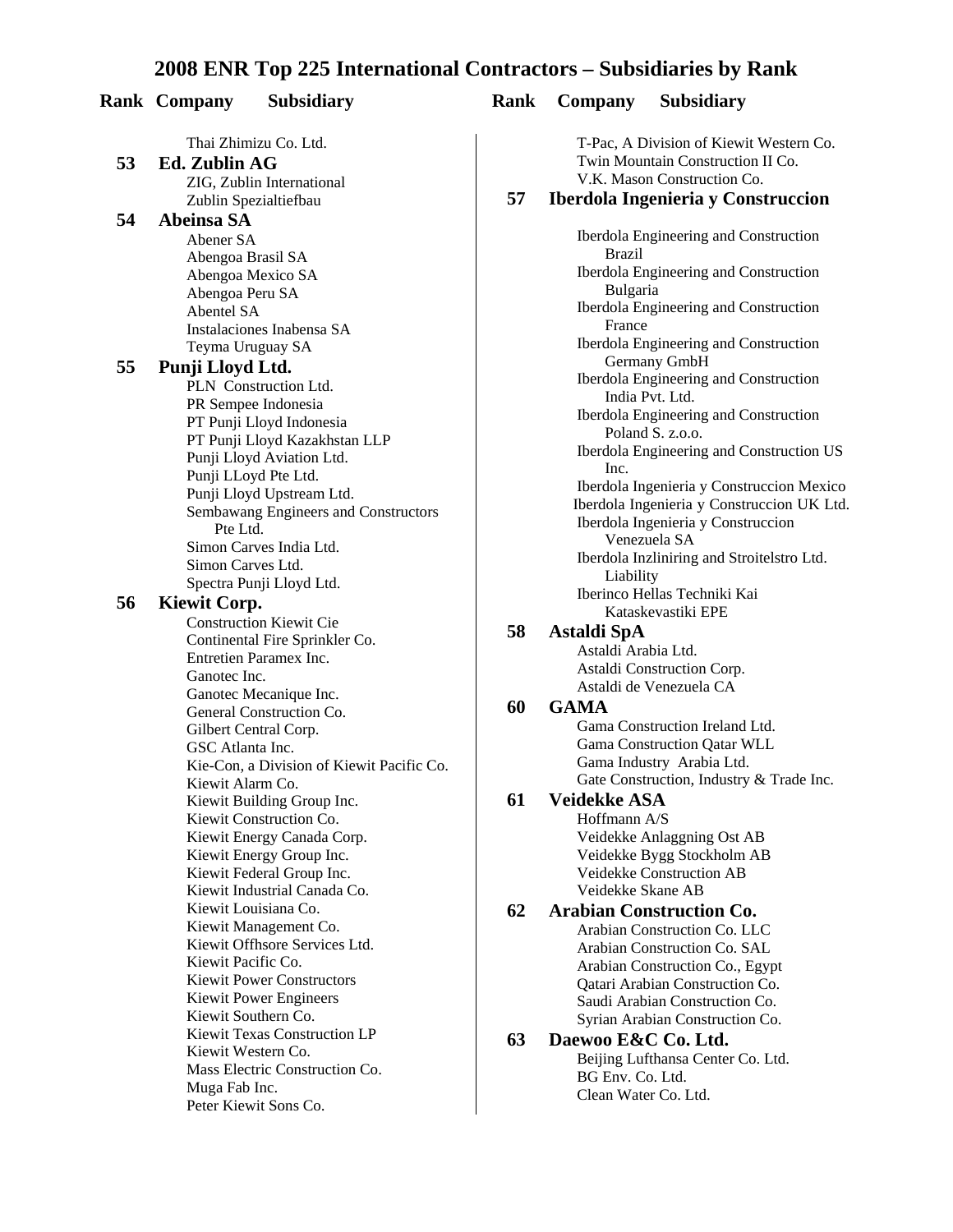#### **Rank Company Subsidiary Rank Company Subsidiary**

Daeha Co. Ltd. Daewoo America Development Inc. Daewoo Construction Philippines Inc. Daewoo E&C(M) Sdn Bhd Daewoo Nigeria Ltd. Daewoo Steel Tech Co. Ltd. GK Fixed Link Co. Ltd. Green Anseong Enviro Co.,Ltd Guilin Daewoo Hotel Co. Ltd. Gulf Co. for Engineering Construction & **Contracting** Korea Road Management Co. Ltd. Kumho Songdo Hotel Co., Ltd. Megaworld-Daewoo Corp. Prugio Sakhalin Ltd. Prugio Service Co. Ltd. THT Development Co. Ltd.

#### **64 GS Engineering & Construction**

GS E&C Italy srl GS E&C Nanjing GS E&C Poland Sp. z.o.o. GS Thai Co. Ltd Hanmoo Development

#### **67 Larsen & Toubro Ltd.** International Seaport Dredging Ltd. Larsen & Toubro (Oman) LLC Larsen & Toubro Electromech LLC, Muscat

#### **68 Renaissance Construction**

- OOO Desna Development OOO Energo-Stroy OOO Yarrenstroy ZAO Renaissance Construction ZAO Renaissance Construction and Investment ZAO Renaissance Construction, Kiev ZAO Renaissance Construction, Leningrad ZAO Renaissance Construction, Moscow **69 Samsung C&T Corp.** 
	- Samsung E&C (Shanghai) Samsung E&C Sdn. Ltd. Samsung Mexico Eng'g & Construction Samsung Pacific Construction

#### **70 Salini Costruttori SpA** Salini Hydro Ltd.

Salini Nigeria Ltd.

# **71 China Railway Group Ltd.**

China Railway Civil Eng'g Group Corp. China Railway Electrification Eng'g Grp. Co. Ltd.

China Railway First Group Co. Ltd. China Railway Seventh Group Co. Ltd. China Railway Tunnel Group Co. Ltd.

The Third Engineering Group Co. Ltd.

#### **72 CITIC Construction** CITIC International Contracting Inc. CITIC International Cooperation Co. Ltd.

# **74 Mota-Engil**

Ferrovias e Construcoes SA Maprel Lda MK Contractors LLC Mota-Engil Engenharia e Construcao SA Mota-Engil Magyarorszag RT Mota-Engil Polska SA Sefimota AS Translei SA

#### **75 Tekfen Construction & Installation**

**Co.** Azfen JV Gate JV HMB AG Tekfen Engineering Tekfen Manufacturing and Engineering Tekfen-TML JV

## **76 China Petroleum Eng'g & Constr. (Group) Corp.**

CNPC East China Design Institute

#### **78 Grupo Isolux Corsan SA**

Isolux Corsán Polonia Sp. z.o.o. Isolux de México SA de CV Isolux Energía e Participaçoes Ltda Isolux Maroc SA Isolux Projetos e Instalaçoes Ltda Isowat Moçambique

#### **79 Taikisha Ltd.**

P.T. Taikisha Indonesia Engineering P.T. Taikisha Manufacturing Indonesia Shanghai Dongbo-Taiki Conveyor System Mfg. Co. Ltd. Taikisha (Singapore) Pte Ltd. Taikisha (Taiwan) Ltd. Taikisha (Thailand) Co. Ltd. Taikisha Canada Inc. Taikisha de Mexico SA de CV Taikisha do Brazil Ltda Taikisha Engineering (M) Sdn. Bhd. Taikisha Engineering India Ltd. Taikisha Europe Ltd. Taikisha Hong Kong Ltd. Taikisha Korea Ltd. Taikisha Philippines Inc. Taikisha Trading (Thailand) Co. Ltd. Taikisha Vietnam Engineering Inc. Thaiken Maintenance & Service Co. Ltd. Tianjin Dongchun-Taiki Metal Finishing Conveyor Sys. Mfg. Co. Ltd.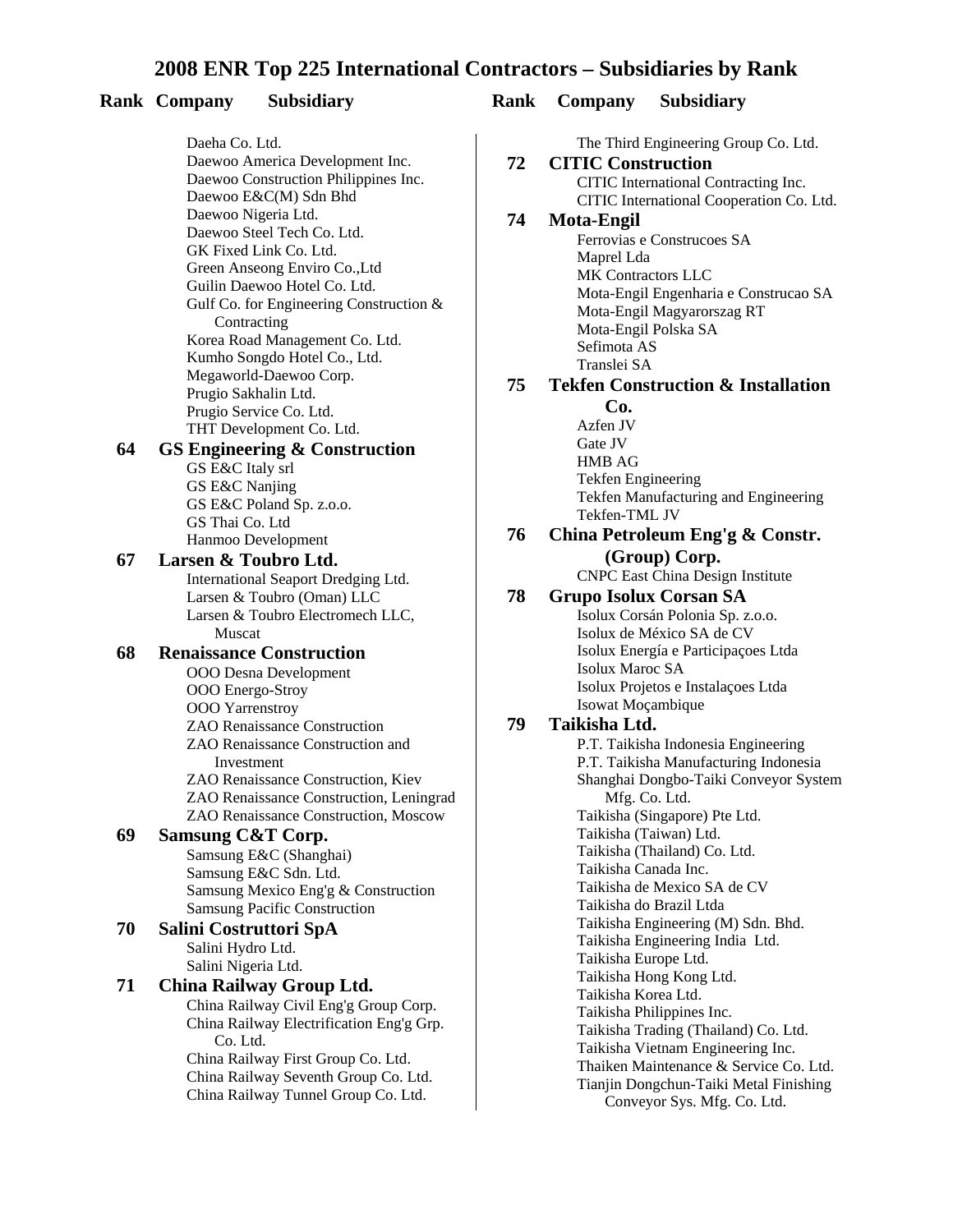#### **Rank Company Subsidiary Rank Company Subsidiary**

TKA Co. Ltd. TKS Industrial Co. Token Interior & Design Co. Ltd. Wu-Zhou Taikisha Engineering Co. Ltd.

#### **80 URS Corp.**

Advatech LLC Aman Environmental Construction Inc. Banshee Construction Cash & Associates Inc. Cleveland Wrecking Co. **EC Driver & Associates** EG&G Technical Services Inc. Lear Siegler Services Inc. W.G. Bolivia SRL Washington Group International Washington Group Northern WG Deutschland GmbH WG Jamaica Ltd. WG Latin America

#### **81 China Metallurgical Group Corp.**

ACRE Coking & Refractory Eng'g Consulting Corp., MCC Beijing Research Inst. of Metallurgical Eqpt. Beris Engineering & Research Corp. Capital Engineering Research Inc. China Metallurgical Constr. Co. Ltd. China Metallurgical Tiangong Constr. Corp. China Nonferrous Engineering Research Institute China Second Metallurgical Construction Corp. Ltd. CISDI Engineering Co. Ltd. MCC Baosteel Technology Services Co. Ltd. MCC Changtian Int'l Eng'g Co. Ltd. MCC Chenggong Construction Co. Ltd. MCC Communication Eng'g Technology Co. Ltd. MCC Group Wuhan Surveying Geo-Tech. Research Inst. MCC Hi-Tech Engineering Co. Ltd. MCC Huatian Engineering Technology Co. Ltd. MCC Jingtang Construction Corp. Ltd. MCC Northeastern Eng'g & Tech. Co. Ltd. MCC Northern Eng'g & Technology Corp. MCC Shenkan Eng'g Technology Co. Ltd. MCC Shinjiu Construction Co. Ltd. NCMCC Resources Dev. Co. Ltd. Shanghai Baoye Constr. Co. Ltd. The 17th China Metallurgical Construction Corp.

The 20th China Metallurgical Constr. Co.

Ltd. The 3rd China Metallurgical Construction Corp. The First China Metallurgical Construction Corp. WISDRI Engineering & Research Inc. Ltd. Wuhan Metallurgical Constr. Co. Ltd. of MCC Grp. **82 Ghella SpA** Creaurban SA Ghella Sogene CA Ghella Sogene De Costa Rica SA IECSA SA San Ruffillo Scarl **83 E. Pihl & Son AS** E. Pihl & Søn Grønland ApS Istak HF P/F E. Pihl & Søn Føroyar Pihl Inc. Pihl UK Limited **85 AMEC plc** AMEC Group Ltd. AMEC Holdings Inc. AMEC Inc. AMEC Investments Ltd. **86 Dongfang Electric Corp.** Dongfang Boiler Works Dongfang Electrical Machinery Dongfang Steam Turbine Works Dongfeng Electrical Machinery Zhongzhou Steam Turbine Works **87 SKE Group** BOS GmbH Ehrenfels GmbH SC SKE Romania SRL **SKE** International LLC **SKE Support Services GmbH SKE Technical Services GmbH** TM Stuttgart GmbH **88 CTCI Corp.** Advanced Control & System Inc. CIMAS Engineering Co. Ltd. CTCI (Thailand) Co. Ltd. CTCI Overeas Co. Ltd. E & C Engineering Corp. JingDing Engineering & Construction Co. Ltd. Resources Engineering Service Inc. ShangDing Engineering & Construction Ltd. Sino Environmental Service Corp. **89 Bauer AG**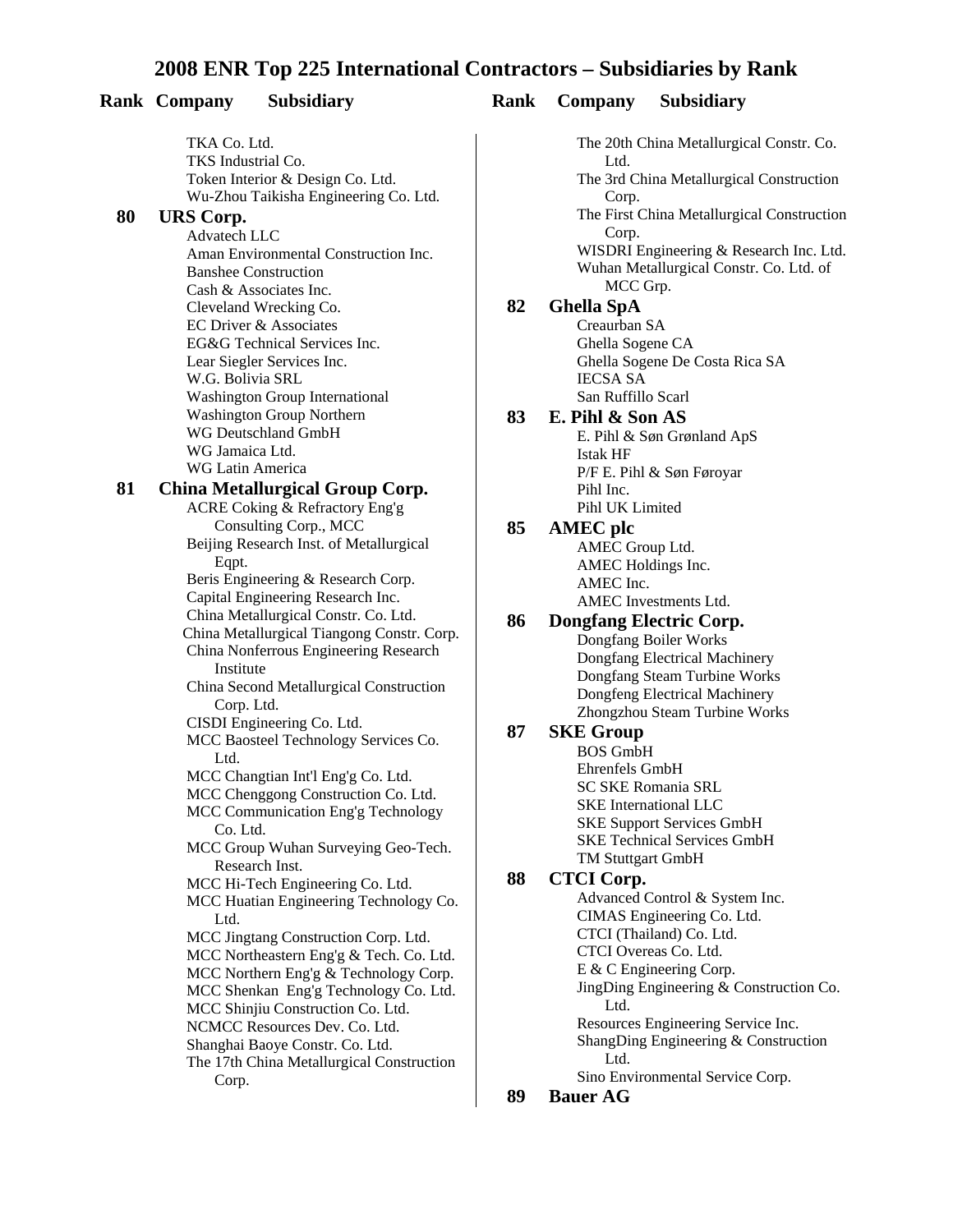#### **Rank Company Subsidiary Rank Company Subsidiary**

Bauer Egypt SAE Bauer Hong Kong Bauer Malaysia Sdn. Bhd. Bauer Spezialtiefbau GmbH Coastal Caisson Corp.

#### **91 John Sisk & Son Ltd.** John Sisk & Son Ltd. U.K. **93 Solel Boneh International Ltd.**

#### Nigerian Construction & Water Resources Dev. Ltd. Reynolds Construction Co. (Nigeria) Ltd. SBI - Togo SA SBI International Holdings AG SBI International Holdings AG (Uganda) SBI International Holdings AG (Kenya) Solel Boneh (Nigeria) Ltd. Solel Boneh Costa Rica SA Solel Boneh Guatemala SA Solel Boneh International SRL SONITRA - Societe Nationale Ivoirienne de Travaux

SONITRA Ltd., Ghana

#### **95 Contracting & Trading Co. "C.A.T." Group of Cos.**

Buildings & Roads Co. (BARCO) WLL C.A.T. International Ltd. Qatar WLL Contracting & Trading Co. Mothercat Ltd. Nigeria Niger Construction Ltd. (NIGERCAT)

#### **96 Soares Da Costa - Grupo SGPS** Porto Construction Group LLC SDC Construction Services LLC Soares Da Costa Mozambique sarl

#### **97 China National Chemical Eng'g Grp. Corp.**

China Chengda Engineering Corp> China Tianchen Chemical Eng'g Co. China Wuhuan Chemical Eng'g Corp. CNCEC 11th Construction Co. CNCEC 12th Construction Co. CNCEC 13th Construction Co. CNCEC 2nd Construction Co. CNCEC 3rd Construction Co. CNCEC 6th Construction Co. CNCEC 7th Construction Co. Donghua Engineering Corp.

## **97 China National Chemical Eng'g Grp. Corp.**

Hualu Engineering Corp. Second Design Inst. of Chemical Industry

#### **98 Rizzani de Eccher SpA**

Codest International Srl DEAL Srl

Rizzani de Eccher Inc., Vancouver **Treviso Maggiore**<br>**99 CH2M HILL** 

#### **99 CH2M HILL**

CH2M Hill Canada Ltd. CH2M Hill Constructors Inc. CH2M Hill Constructors International Inc. CH2M Hill Energy Ltd. CH2M Hill Hanford CH2M Hill Inc. CH2M Hill Industrial Design Group & Construction Inc. CH2M Hill International CH2M Hill Management International Inc. Lockwood Greene Inc.

#### **100 China Civil Engineering Constr.**

**Corp.** 

CCECC (Algeria) Ltd. CCECC (East Africa) Ltd. CCECC Engineering (Uganda) Ltd. CCECC Nigera Ltd. China Civil Engineering Construction (Bostwana) Pty Ltd. China Civil Engineering Construction (H.K.) Co. Ltd. China Civil Engineering Construction (Macau) Co. Ltd.

#### **101 Yuksel Insaat Co. Inc.**

Sasel Electromechanic Ind. and Trade Co. Inc.

#### Yuksel Construction Saudia Co. Ltd **102 China Railway Construction Corp.**

China Railway 12th Bureau Group Co. Ltd. China Railway 14th Bureau Group Co. Ltd. China Railway 16th Bureau Group Co. Ltd. China Railway 17th Bureau Group Co. Ltd. China Railway 18th Bureau Group Co. Ltd. China Railway 19th Bureau Group Co. Ltd. China Railway First Survey and Design Inst. Grp. Co. Ltd. China Railway Fourth Survey and Design Inst. Grp. Co. Ltd.

#### **104 Maeda Corp.**

**MKK** Technologies Inc. Thai Maeda Corp.

#### **105 Kayi Insaat San. ve Tic. AS**

Bilyap Insaa AS Kayi Filial Vilnius Kayi Filiali Actaha Kayi Filiali Shymkent OOO

#### **106 Ansaldo Energia**

Ansaldo Energy Inc. Ansaldo Fuel Cells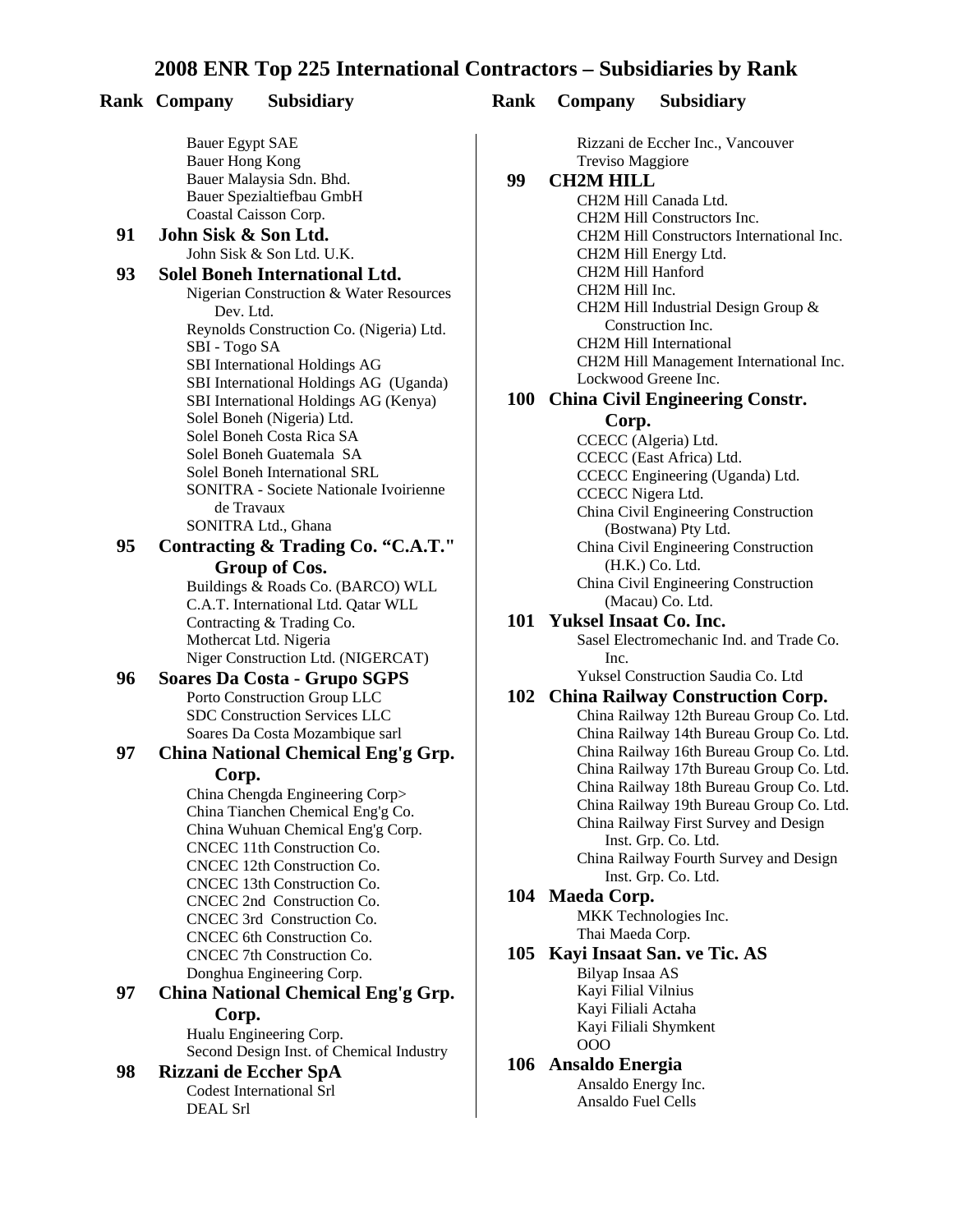Ansaldo Nucleare Ansaldo Ricerche Asia Power Projects Private Ltd. ESG Sagemi TTS

#### **107 Shandong Electric Power Constr. Corp.**

Shandong Elec. Power Constr. No. 1 Co. Shandong Elec. Power Constr. No. 2 Co. Shandong Elec. Power Constr. No. 3 Co. Shandong Elec. Power Equipment Works Shandong Elec. Power Piping Constr. Co. Shandong Elec. Power Transm. & Subst.. Eng'g Co.

#### **108 WorleyParsons Ltd.**

WorleyParsons Canada Ltd. WorleyParsons Europe Ltd. WorleyParsons Group Inc. WorleyParsons International Inc. WorleyParsons MEG Ltd. WorleyParsons Services Pty Ltd.

#### **110 China Int'l Water & Electric Corp. (CWE)**

China Int'l Water & Electric (Beijing) Corp. China Int'l Water & Electric (Fujian) Corp. China Int'l Water & Electric (Shanghai) Corp.

CWE Huashui Hydropower Dev't Corp. Hongkong Resources Engineering Co. Ltd.

#### **112 Ssangyong Engineering & Constr. Co. Ltd.**

Awabed Ssangyong Contracting Co. Ltd. Ssangyong Engineering & Construction (America) Inc. Ssangyong Konstruksi Indonesia Ssangyong Residences (M) Sdn. Bhd.

#### **113 McConnell Dowell Corp.**

Dutco McConnell Dowell Middle East Electrix Ltd. Electrix Pty Ltd. McConnell Dowell (American Samoa) Ltd. McConnell Dowell (Fiji) Ltd. McConnell Dowell Constructors (Aust) Pty Ltd. McConnell Dowell Contructors Ltd. McConnell Dowell Hodlings Pty Ltd. McConnell Dowell New Caledonia sarl McConnell Dowell S.E.A. Pte Ltd. McConnell Dowell Services Pte Ltd. McConnell Dowell Thai Ltd. PT McConnell Dowell Indonesia PT Wanamas Puspita

#### **Rank Company Subsidiary Rank Company Subsidiary**

#### **114 Willbros Group Inc.**

The Oman Construction Co. LLC Willbros Canada Holdings Ltd. Willbros Construction (U.S.) LLC Willbros Engineers (U.S.) LLC Willbros Midwest Pipeline Construction (Canada) LLC

#### **115 Sumitomo Mitsui Construction Co. Ltd.**

Beijing M.B.R. Construction Eng'g Co. Ltd. PT. SMCC Utama Indonesia SMCC (Thailand) Co. Ltd. SMCC Construction India Ltd. SMCC Philippines Inc. SMCC Shanghai

#### **117 The Arab Contractors (O.A.O & Co.)**

Arab Contractors Qatar Arab Contractors Botswana Arab Contractors Cameroon Arab Contractors Equatorial Guinea Arab Contractors Ghana Arab Contractors Kuwait Arab Contractors Nigeria Arab Contractors Oman Arab Contractors Rwanda Arab Contractors Saudi Arabia Arab Contractors Sharjah The Arab Contractors Uganda

#### **118 China Petroleum Pipeline Bureau**

China Petroleum Pipeline Coating Co. Ltd. China Petroleum Pipeline Crossing Co. China Petroleum Pipeline Liaoyang Pipe Mill China Petroleum Pipeline Manufacture Co. China Petroleum Pipeline Material & Equipment Co. China Petroleum Pipeline NDT Co. China Petroleum Pipeline Operation Co. China Petroleum Pipeline Technique Co. China Petroleum Longway Consultant Co. Ltd. China Petroleum No. 5 Pipeline Construction Co. China Petroleum Pipeline Scientific Research and Dev't Inst. **119 C.M.C. di Ravenna** Consorzio Alta Velocita' CAVET Rodano Consortile Scarl

## **121 Constructoras ICA SA de CV** ICA

ICA Fluor Rodio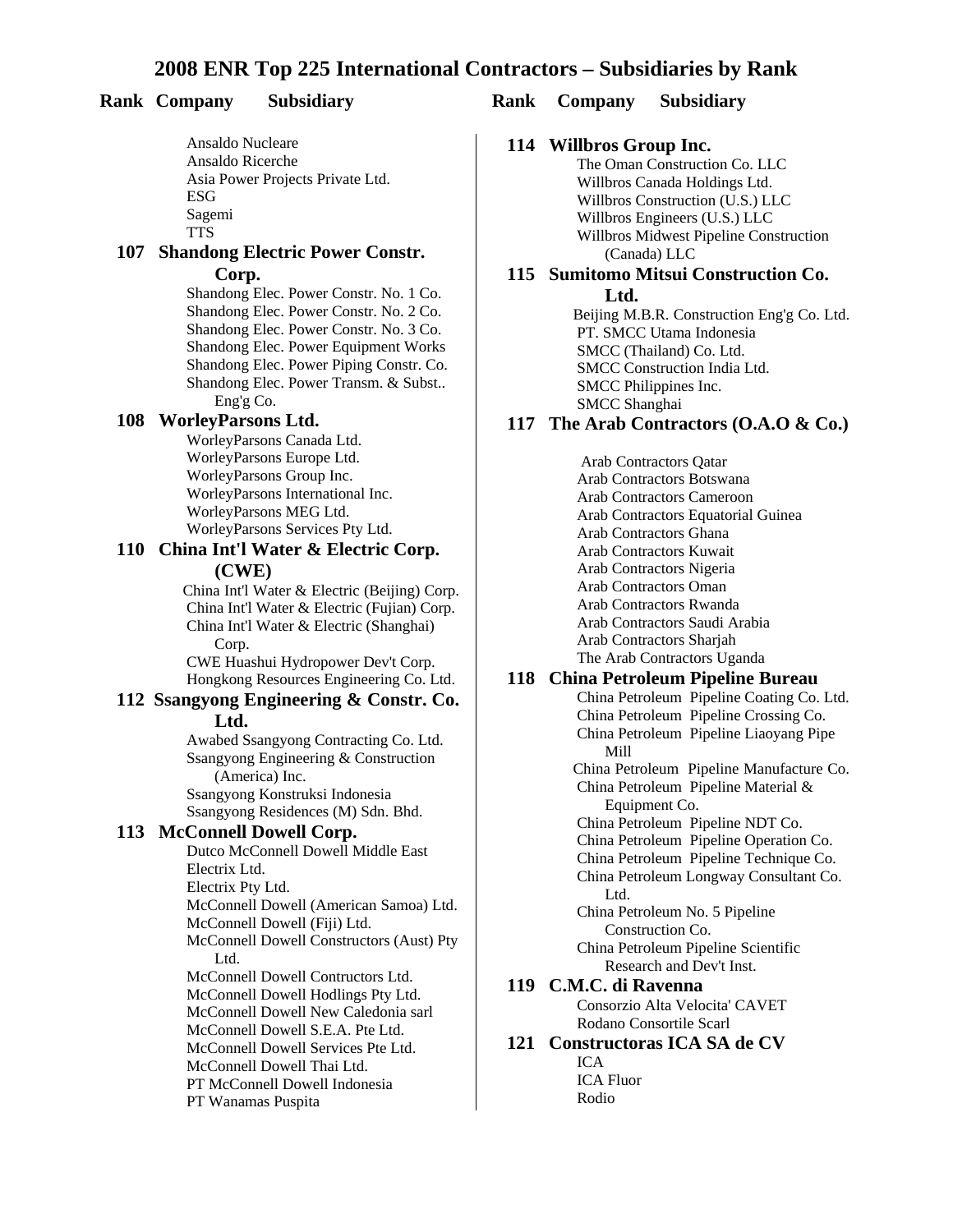#### **Rank Company Subsidiary Rank Company Subsidiary**

#### **123 Mercury Engineering** Mercury Ireland Mercury Poland

**124 PJSC Stroytransgaz** Belstroytransgaz Ltd. CJSC Uralneftegazprom LLC PSK Gazstroydetal LLC SMT LLC SU - 7 Rhythm

#### **125 Nurol Construction and Trading Co.**

Nurol Algers Nurol Energy Inc. Nurol Georgia LLC Nurol LLC Nurol Machinery Inc. Nurol Real Estate Inc.

#### **126 Kinden Corp.**

Bintai Kinden Corp. Bhd Kinden International Ltd. Kinden Pacific Corp. Kinden Phils. Corp. Kinden Vietnam Co. Ltd. Kindenko (Thailand) Co. Ltd. P.T. Kinden Indonesia US Kinden Corp. Wasa Electrical Service Inc.

#### **127 China Overseas Engineering Group Co. Ltd.**

Botswana (Pty) Ltd. COVEC - Kenya COVEC - Mali COVEC - Maroc COVEC SA

#### **128 Construtora Andrade Gutierrez SA**

Zagope

#### **129 China Gezhouba Group Co. Ltd.**

China Gezhouba Architecture Constr. Co. Ltd. China Gezhouba Int'l Co. Ltd. China Gezhouba Machinery & Ship Co. Ltd. Chongqing Daxihe Hydroelectric Dev. Co. Ltd. Chongqing Gezhouba Explosive Co. Ltd. Gezhouba Cement Co. Ltd. in Hanchuan Gezhouba Cement Co. Ltd. in Jingmen Gezhouba Cement Co. Ltd. in Qianjiang Gezhouba Cement Co. Ltd. in Xiangfang Gezhouba Cement Co. Ltd. in Yichang Gezhouba Cement Co. Ltd. in Yichang in Dangyang

Gezhouba Cement Co. Ltd. in Yichang in Wuhan Gezhouba Cement Co. Ltd. in Yincheng Gezhouba Cement Co. Ltd. in Zaoyang Gezhouba Finance Co. Ltd. Gezhouba Foreign Trade Co. Ltd. Gezhouba Foundation Treatment Co. Ltd. Gezhouba Haiji Real Estate Dev. Co. Ltd. Gezhouba Highway & Bridge Constr, Co. Gezhouba Jiahong Co. Ltd. Gezhouba Mechanical & Electrical Install. Co. Ltd. Gezhouba No. 1 Construction Co. Ltd. Gezhouba No. 2 Construction Co. Ltd. Gezhouba No. 4 Construction Co. Ltd. Gezhouba No. 5 Construction Co. Ltd. Gezhouba No. 8 Construction Co. Ltd. Gezhouba No.6 Construction Co. Ltd. Gezhouba Power Supply Co. Ltd. Gezhouba Real Estate Dev. Co. Ltd. Gezhouba Three Gorges Industry Co. Ltd. Hubei Daguangbei Express Highway Constr. Co. Ltd. Hubei Gezhouba Testing Co. Ltd. Hubei Gezhouba Construction Co. Ltd. Hubei Nanhe Hydroelectric Dev. Co. Ltd. Hubei Siping Hydroelectric Dev. Co. Ltd. Hubei Wuhan Gezhouba Industry Co. Ltd. Hubei Xianfang-Jingzhou Express Highway Constr. Co. Ltd. Hubei Zhongge Proj. Management Co. Ltd. Sichuan Neizhu Express Highway Constr. Co. Ltd. Yichang Gezhouba Consulting & Supervision Co. Ltd. Zhangjiajie Gezhouba Hydroelectric Dev. Co. Ltd.

#### **130 Todini Costruzioni SpA** CGS SpA

#### **132 China Geo-Engineering Corp.**

CGC Southern African Ltd. Co. China Geology (Hong Kong) Industry Ltd. Cote D'lvoire Regional Co. East Africa Regional Co. Ghana Regional Co. Guinea-Mali Regional Co. Kazakhstan Regional Co. Madagascar Regional Co. North Africa Regional Co. Pakistan Regional Co. Philippines Regional Co. Sri Lanka Regional Co. Sudan Representative Office Togo-Benin Regional Co.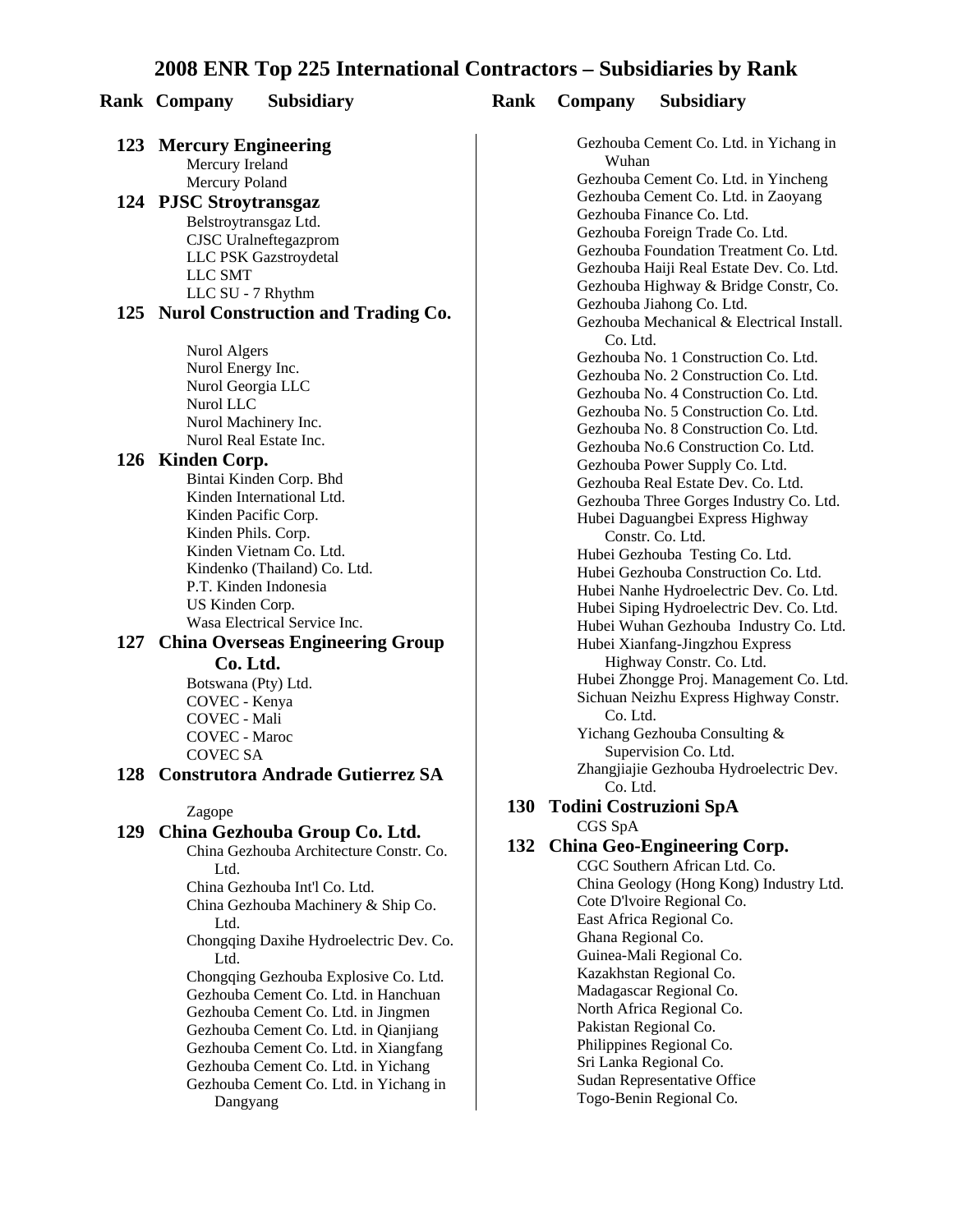#### **Rank Company Subsidiary Rank Company Subsidiary**

#### **135 Qingjian Group Corp.**  *<u>Oingdao Construction Group (Singapore)</u>* (Pte) Ltd. Qingdao Hai Chuan Construction & Eng'g Co. Ltd. Qingdao Installation & Construction Co. Ltd. Qingdao No. 1 Architecture Engineering Co. Ltd. Tuwana Construction Co. (Pty) Ltd. **136 Construcoes e Comercio Camargo Correa** CCCC - Construcoes e Edificacoes Camargo Correa CCES - Camargo Correa Equipamentos e Sistemas CNEC Engenharia **137 Impressa Pizzarotti & C. SpA** Garboli SpA Pizzarotti SA **139 Alberici Corp.** Alberici Constructors Inc. Alberici Constructors Ltd. Gunther-Nash Inc. Marhnos-Alberici Construcciones SA de CV **141 Technip KTI** Energeco GLT Processi Innovativi Program International Consulting Eng. **143 China Jiangsu Int'l Econ-Tech. Coop. Corp.** Construction Co. Continental Engineering Co. Overseas Engineering Co. Zhong Jiang(s) International Pte Ltd. **144 Mak-Yol Constr. Indus. Tourism & Trading Inc.** Atlas Madencilik Taahhut ve DenizZ Ticaret AS Makenerji AS Makliman Isletmeleri AS Makmarin Kas Marina Ýsletmeciliði Turizm ve Ticaret AS Mak-Tur Turizm ve Seyahat Isletmeleri Ticaret AS Mak-Yapi Insaat Turizm ve Ticaret AS **145 Shanghai Electric Group Co. Ltd.** Shanghai Electric Power Generation Group

**147 CGC Overseas Construction Co. Ltd.**

CGC Nigeria Ltd. CGCOC Algeria Ltd. CGCOC Angola Ltd. CGCOC Branch, Kazakhstan CGCOC Cameroon Ltd. CGCOC Ethiopia Ltd. CGCOC Saudi Arabia Ltd. CGCOC Tchad Ltd.

**150 The Lauren Corp.** Kamtech Services Inc. Lauren E & C ULC Lauren Engineers & Constructors Inc.

#### **151 Bonatti SpA**

Carlo Gavazzi Arabia Carlo Gavazzi Egitto EURL Bonal Algeria

#### **152 Hazinedaroglu Construction Group**

Hazinedaroglu Ozkan Construction Inc. Turan Hazinedaroglu Construction Trade Inc.

#### **153 Al-Arrab Contracting Co. Ltd.**

Al-Arrab Electromechanical Contracting Co., UAE Al-Arrab General Contracting Co., UAE Al-Arrab Trading & Contracting Co., Qatar Electroputere S A Specialized Electromechanical Contracting Co.

#### **155 Descon Engineering Ltd.**

Altern Energy (Pvt) Ltd. Descon Chemical Ltd. Descon Engineering Abu Dhabi Descon Engineering Qatar LLC Gray Mackenzie Engineering Services JGC - Descon Engineering Ltd. (JDEL) Olayan Descon Industrial Co. (ODICO) Presson Descon International Ltd. (PDIL) Rousch Power Pakistan Ltd. Tawoos Descon Engineering LLC

#### **156 The Shaw Group Inc.**

Shaw Constructors Inc. Shaw Environmental Inc. Shaw Infrastructure Inc. Stone & Webster Canada Stone & Webster Construction Stone & Webster Inc.

#### **157 Walbridge Aldinger** Belding Walbridge Walbridge Canada Walbridge de Mexico Walbridge RB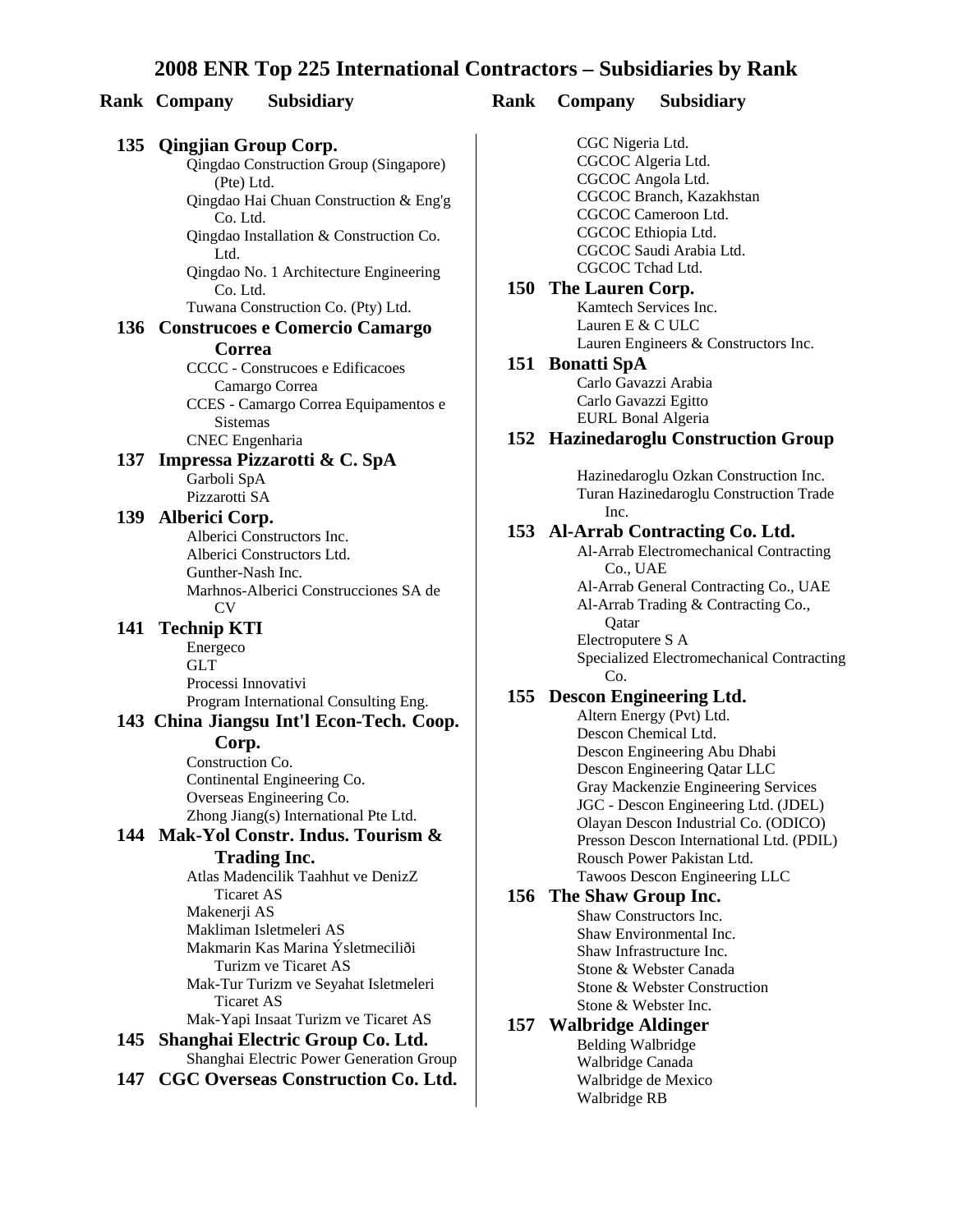#### **Rank Company Subsidiary Rank Company Subsidiary**

#### Walbridge Southern Holding **158 Beijing Construction Eng'g Group Co.** BCEG Angola BCEG Equatorial Guinea SA BCEG Kazakhstan BCEG Rwanda BCEG Saudi Arabia BCEG Tanzania BCEG Togo BCEGZ - USA Inc. Beijing Construction Eng'g (M) Sdn. Bhd. Beijing Construction Eng'g Group (Mongolia) Co. Ltd. Beijing Construction Eng'g Group (Philippines) Co. Ltd. Beijing Construction Eng'g Group Co. Ltd. (Congo) Beijing Construction Eng'g Group Co. Ltd. (Singapore) Beijing Construction Eng'g Group Co. Ltd. Abu Dhabi Chang Cheng Esquares Co. Ltd. **160 Summa Turizm Yatirimciligi AS** Summa Libya JSC Summa Moldova SA Summa Romania SA **161 SELI SpA** Equipamiento Y Excavacion Del Tunel SELI Venezuela SA SELI - MONTI Srl SELI - MONTI Tunnel Srl SELI (China) Ltd. SELI Canada Inc. SELI Inc. SELI India (P) Ltd. U.M. & T. Srl **162 GAP Insaat Yatirim ve Dis Ticaret AS** Gap Construction Sudan Gap Insaat Dubai FZE **163 Insituform Technologies Inc.** Affholder Inc. United Pipeline Systems **164 TIC Holdings Inc.** T.E. Ibberson Co. The Industrial Co. of Wyoming Inc. TIC - International TIC - The Industrial Co. Inc. TIC Canada

TIC Maintenance Inc. Western Summit Constructors Inc.

#### **166 China Shanghai SFECO**

Federal Asia Shanghai Import & Export Co. L<sub>td</sub> Shanghai Golden Gate Co. Shanghai Int'l Engineering Co. Shanghai Jinnan Co. Ltd. Shanghai Machinery Complete Eqpt. (Grp) Corp. Ltd. Shanghai Offshore Oil Co. Shanghai SFECO Real Estate Dev't Co. Shanghai SFECO Trading Co. **167 Energoprojekt Holding** Energoprojekt Entel Energoprojekt Hidroinzenjering Energoprojekt Industrija Energoprojekt Niskogradnja Energoprojekt Oprema Energoprojekt Urbanizam I Arkitectura Energoprojekt Visokogradnja **168 Structure Tone** Constructors & Associates Inc. Pavarini Construction Pavarini McGovern LLC Structure Tone International **169 Great Lakes Dredge & Dock Corp. LLC** Lydon Dredging **170 Aecon Group Inc.** Aecon Buildings Aecon Civil and Utilities Aecon Concessions Aecon Industrial **171 Mushrif Trading & Contracting Co., KSCC** Al Hamed Transport Cercon Civil Contracting CRT Gen. Trading & Cont'g Co. Foundmar Gen. Trading & Cont'g Co. Loleh Polymer Concrete Pipe Mushrif National Construction LLC OilTech Gen. Trading & Cont'g Co. **175 Layne Christensen Co.** International Directional Services Layne De Mexico Reynolds Inc. Reynolds Inliner

#### **176 Bentini SpA**

Benco SpA Bentini Construction Nigeria Ltd. Gepco SpA S. Silvestro Srl

Stanley Mining Services Vibration Technology

#### **177 Perini Corp.**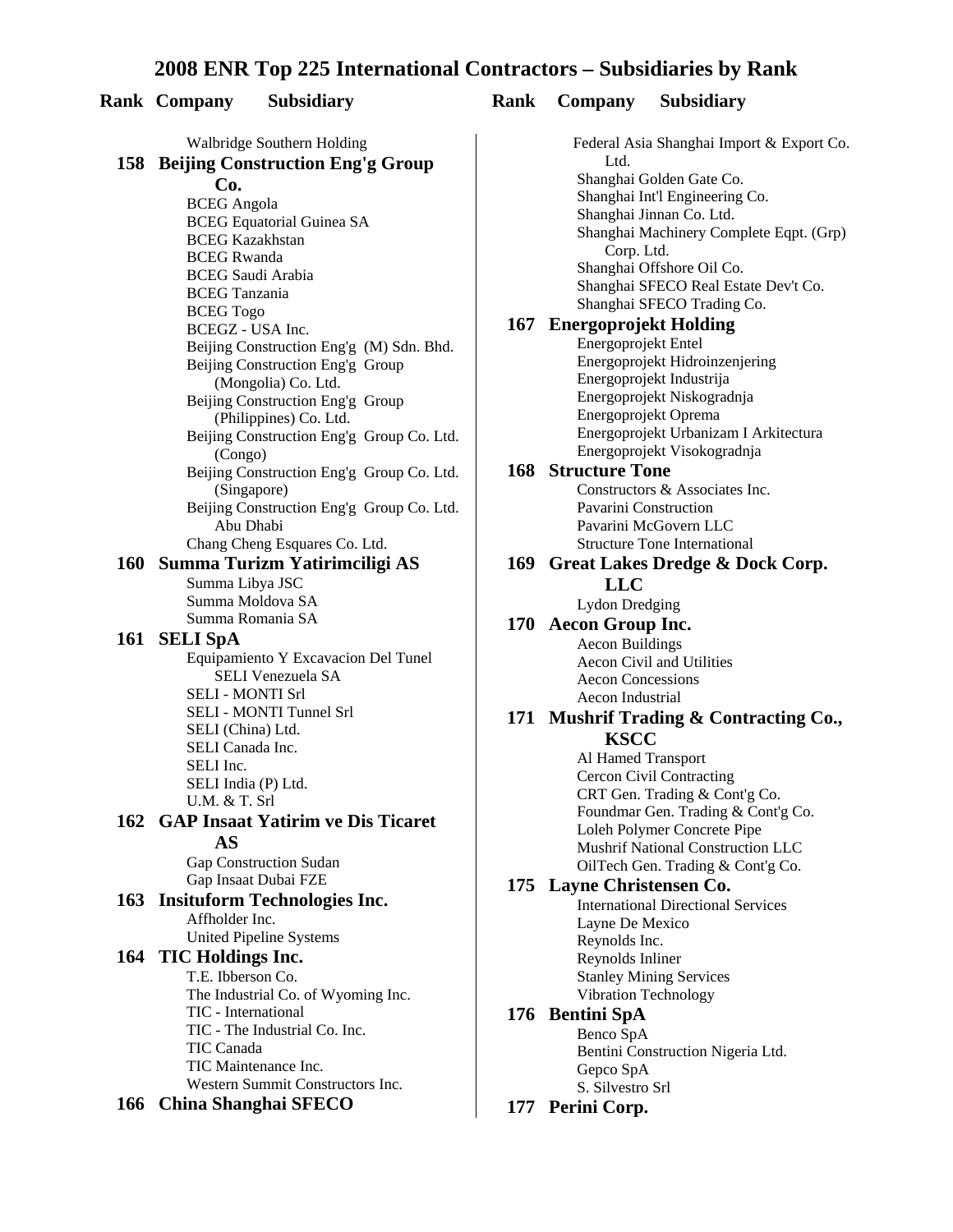#### **Rank Company Subsidiary Rank Company Subsidiary**

Cherry Hill Construction Inc. James A. Cummings Inc. Perini Building Co. Inc. Perini Management Services Inc. Rudolph and Sletten Inc.

#### **179 Heerema Fabrication Grp. BV**

Heerema Hartlepool Ltd. Heerema Vlissingen BV Heerema Zwyndrecht BV HFG Engineering US Inc.

#### **181 Cengiz Construction Industry & Trade Co. Inc.**

Cengiz Ýnsaat-Cengiz Enerji Ordinary Partnership Cengiz-Mapa-Makyol Ordinary Partnership Makyol-Cengiz Ordinary Partnership Mapa-Cengiz Ordinary Partnership Nurol-Cengiz-Kiska-Yüksel Ordinary Partnership

#### **182 Toda Corp.**

Construtora Toda do Brasil SA Thai Toda Corp. Toda America Inc. Toda Construction (Shanghai) Co. Ltd. Toda Corp. (Malaysia) Sdn. Bhd.

#### **184 Rasen Construction & Investment Inc.**

K&Y Construction & Trade Co. Soyak International Construction Investment Inc.

#### **186 China Jiangxi Corp. For Int'l Eco. & Tech. Coop'n**

China Jiangxi Engineering Ghana Ltd. China Jiangxi International (Ethiopia) Ltd. China Jiangxi International (Zambia) Ltd. China Jiangxi International Kenya Ltd. China Jiangxi International Liberia Ltd. China Jiangxi International Namibia Ltd. China Jiangxi International Uganda Ltd. China Jiangxi International Zimbabwe Ltd. Three C Zambia Ltd. Zambia JX International Engineering Ltd. Zhong Gan Engineering & Constr. Corp. Botswana Ltd.

#### **187 Zachry Group**

Capitol Aggregates Precision Resource Proto Power Utility Engineering ZPMC

#### **188 Kharafi National**

ABJ Engineering & Contracting Co.

Al Kharafi National LLC Kharafi National Sarl The National Co. for Mechanical & Electrical Works Ltd. The National Co. for Mechanical & Electrical Works SAE

#### **193 Tutor-Saliba Corp.** Black Construction Co.

Black Micronesia EE Black

#### **194 Zhejiang Constr. Investment Group Co. Ltd.**

China Zhejiang Construction Group (H.K.) Co. Ltd. Sarl Groupe de Construction et D'investment du Zhejiang

#### **195 Baran Group Ltd.**

Baran - Romania Baran Engineering Baran Industries Baran Raviv Telecom Baran South East Asia Baran Telecom Inc. BTN Baran Telecom Networks GmbH

## **196 Dick Construction Co.**

DCK Pacific LLC Dick Construction Hawaii Ltd. Dick Corp. Dick Environmental Services Ltd. Dick International Inc. Dick Pacific Construction Co Ltd. (Guam) Dick Pacific Construction Co Ltd. (Saipan) Dick Virgin Islands LLC

#### **199 Xinjiang Beixin Construction & Eng'g (Group) Co. Ltd.**

Xinjiang Beixin Road & Bridge Construction Co. Ltd.

#### **200 Prezioso Technilor**

IPES Prezioso Angola Prezioso Congo Prezioso Portugal Prezioso Vietnnam

#### **202 Societa Italiana Per Condotte D'Acqua SpA**

Condotte America Inc.

#### **203 BE&K Inc.**

Allstates Technical Services LLC BE&K Building Group LLC BE&K Construction LLC BE&K East BE&K Engineering LLC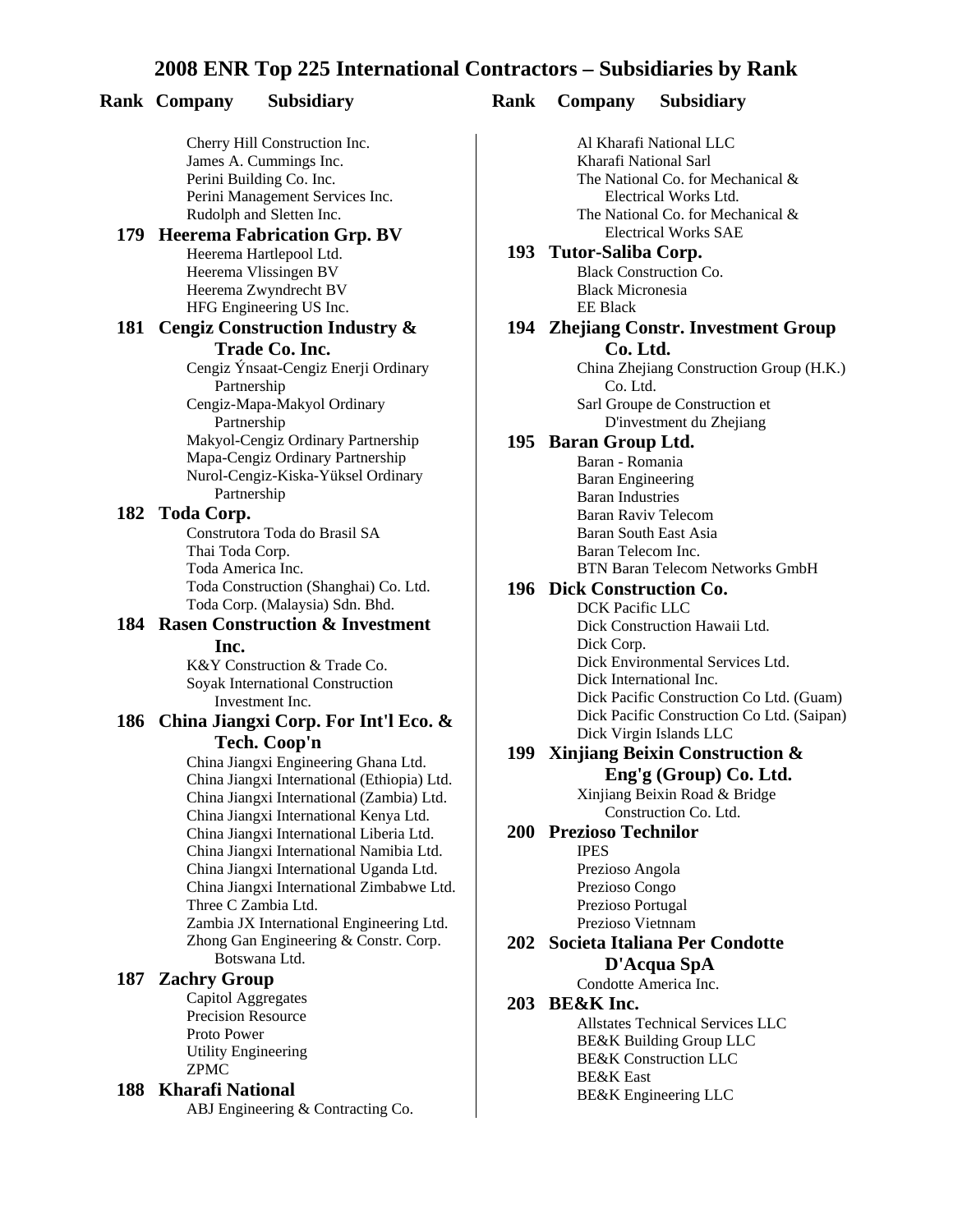#### **Rank Company Subsidiary Rank Company Subsidiary**

BE&K Europe BE&K Government Group LLC BE&K Projekt Northstar Communications Group LLC Rintekno Group SW&B Construction Co. LLC

#### **205 Guangdong Xinguang Int'l Group** Guandong Xinguang International Grp. Guangdong Overseas Construction Corp.

#### **206 China Wu Yi Corp. Ltd.**

China Wu Yi (Equitorial Guinea) Co. Ltd. China Wu Yi (Kenya) Co. Ltd. Hong Kong Wu Yi (Holdings) Co. Ltd.

#### **207 Parsons**

Parsons Construction Group Parsons Commercial Technology Group Parsons Infrastructure & Technology Group Parsons Transportation Group Parsons Water & Infrastructure

#### **208 Nantong Construction Group Joint-Stock Co. Ltd.**

Nantong Architect & Decoration Co. Ltd. Nantong Architect Science Research Co. L<sub>td</sub>

Nantong Construction & Installation Co. Ltd.

Nantong Construction Manpower Service Co. Ltd.

Nantong Construction Real Estate Co. Ltd. Nantong Huaxia Silicate Products Co. Ltd. Nantong Zhenban Real Estate Co. Ltd.

#### **209 Zhongding Int'l Engineering Co. Ltd.**

JiangXi Design Inst. of Coal Comprehensive Utilization Mine Construction Co. of Zhongding Int' Co. Ltd. Real Estate Dev't Co. Zhongding Int'l Eng'g Co. Zhongding Int'l Engineering Co. Ltd. Dongguan Branch Co. Zhongding Int'l Engineering Co. Ltd. Jiangxi Branch Co. Zhongding Int'l Engineering Co. Ltd. Nanchang Branch Co. Zhongding Int'l Engineering Co. Ltd. Xiamen Branch Co. Zhongding Int'l Engineering Co. Ltd. Zhuhai Branch Co. **210 China HuanQiu Contracting & Eng'g Corp.** 

HQSM Engineering Co.

Huanqiu Project Management (Beijing) Co. L<sub>td</sub>

North China Plng. & Design Inst. of China Huanqiu Contr. & Eng'g Co. Ltd. Sembawang Huanqiu Eng'g Co. Ltd. Shanghai Chemical Industry Design Inst. Co. Ltd.

#### **211 Turner Industries Group LLC** Turner Industrial Maintenance LLC

Turner Specialty Services

## **212 Quattrogemini Ltd.**

Quattro LLC Quattrogemini Eesti OU Quattroservices Oy Rakennusgemini Oy Stroigemini LLC

#### **213 Primoris Corp.**

ARB Inc. Born Heaters Cardinal Contractors Inc. Cardinal Mechanical Onquest Inc.

## **215 Lotte Engineering & Construction**

**Co. Ltd.** Lotte Engineering Construction Co. Ltd., Ho Chi Min City

#### **216 Weston Solutions Inc.**

MEC Analytical Systems Inc. Moorstein Inc. Weston APG LLC Weston International Holdings Inc. Weston of New Jersey Inc. Weston Solutions (Delaware) Inc. Weston Solutions (IPR) Inc. Weston Solutions Global (BVI) - Dubai Ltd. Weston Solutions Global Inc. Weston Solutions Global Inc. Weston Solutions Global TCN (BVI) Ltd. Weston Solutions India Private Ltd. Weston Solutions of Michigan Inc. Weston Solutions of Missouri Inc. Weston Solutions of New York Inc. Weston Westminster LLC Weston-BAMC LLC Weston-North Beach LLC Weston-South Beach LLC

#### **218 China Jiangsu Construction Corp.**

Jiangsu Construction Engineering (S) Pte. Ltd.

**220 Shanghai Urban Construction (Grp) Corp.** 

Shanghai Municipal Eng'g Constr. Co. Ltd.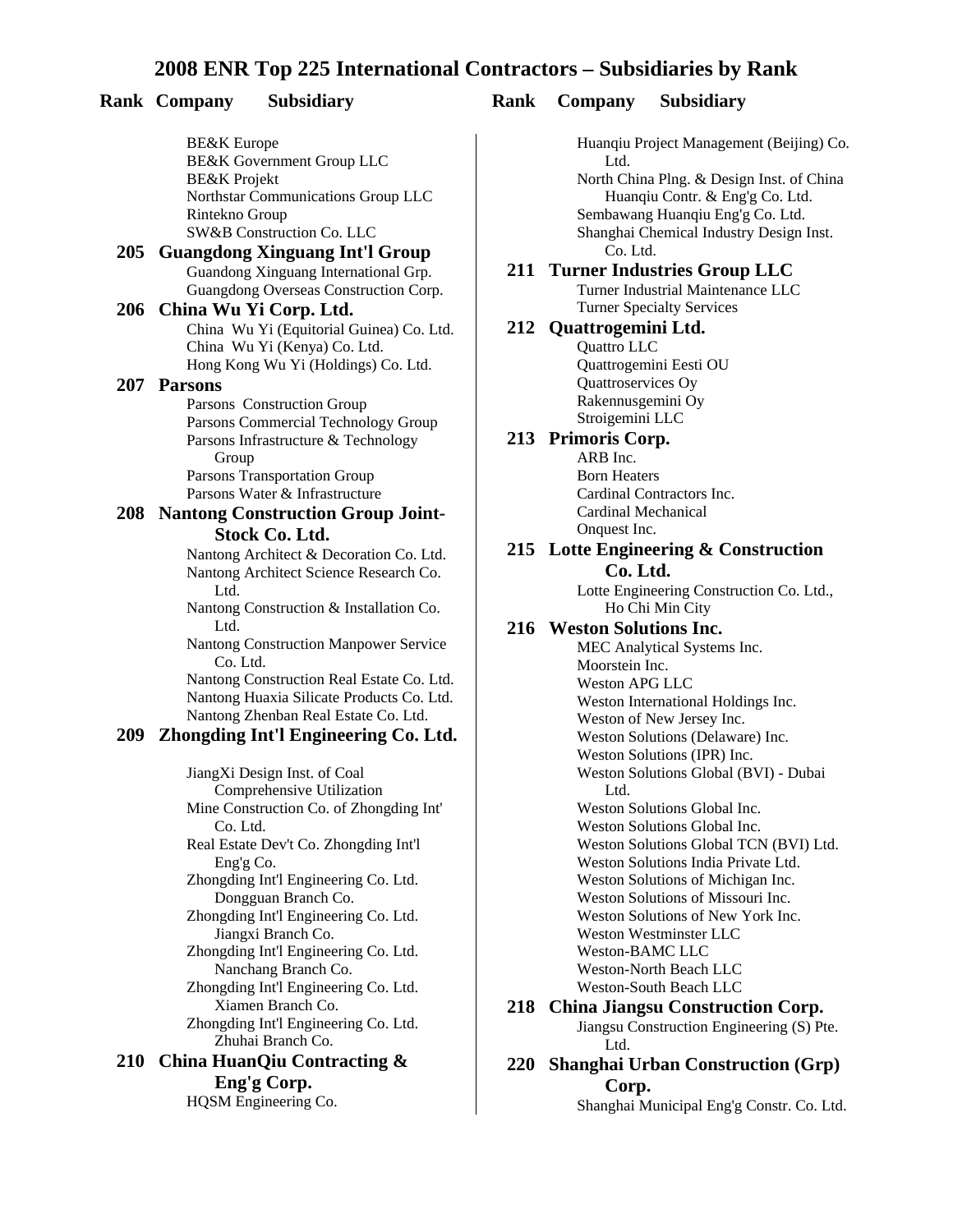#### **Rank Company Subsidiary Rank Company Subsidiary**

Shanghai No. 2 Municipal Eng'g Co. Ltd. Shanghai Tunnel Engr. Rail Communication & Res. Inst. Shanghai Urban Construction Design & Res. Inst. **221 Beijing Uni-Construction Group Co. Ltd.** Beijing Guanghua Construction Inspection & Mgmt. Co. Ltd. Beijing Jindi Real Estate Dev't Co. Ltd. Beijing Residential Construction and Install. Co. Ltd.

> Beijing Residential Construction Design Research Inst.

Beijing Residential Construction Logistics Co. Ltd.

Beijing Uni-Construction Decoration Co. Ltd.

Beijing Uni-Construction Municipal Eng'g Co. Ltd.

Beijing Uni-Construction Real Estate Dev't Co. Ltd.

Beijing Uni-Construction Sixth Dev't and Constr. Co. Ltd.

Beijing Uni-Construction Xiangye Housing Stock Co. Ltd.

Beijing Zhengrong Construction Eng'g Co. Ltd.

#### **223 China Chongqing Int'l Construction Corp.**

Africa Co. Ltd. Chengzheng Consulting Co. Ltd. Jordan Co. Ltd. No. 1 Engineering Co. No. 2 Engineering Co. No. 3 Engineering Co. No. 4 Engineering Co. No. 5 Engineering Co. Sudan Co. Ltd. Uganda Co. Ltd.

#### **224 Ustay Yapi Taahhut Ve Ticaret Anonim Sirketi**

MISCO (Mechanical Constr. and Ind'l Svcs.  $Co.$ )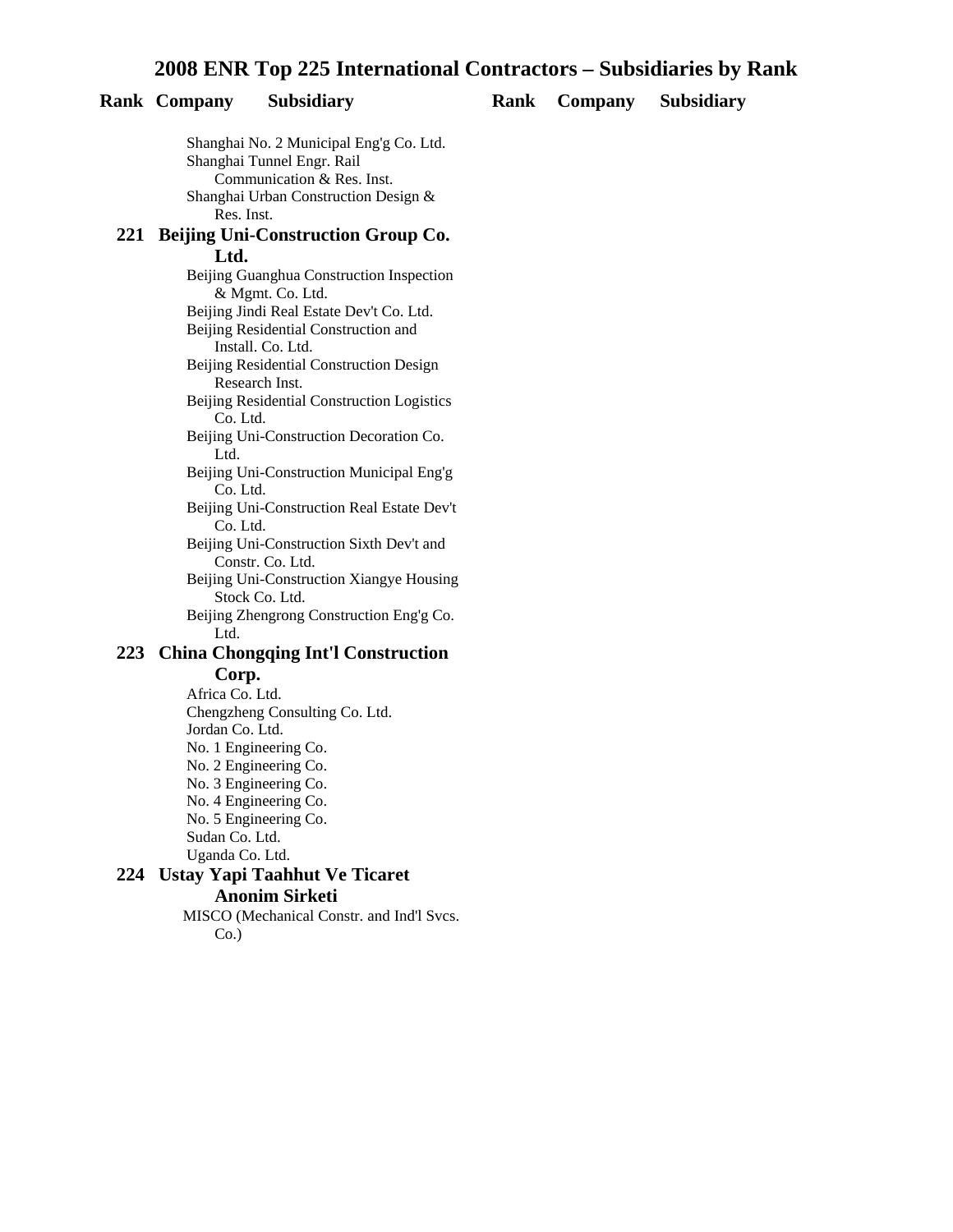#### **NORTH AMERICA**

#### **CANADA**

Acciona SA Grupo ACS Alberici Corp. AMEC plc Royal BAM Group nv Bauer AG Bechtel Bilfinger Berger AG **Black & Veatch** BOUYGUES CB&I CCC Group Inc. CH2M HILL China Communications Construction Grp. China Metallurgical Group Corp. Danieli Group Earth Tech Inc. Fluor Corp. Foster Wheeler Ltd. Hazama Corp. HOCHTIEF AG Insituform Technologies Inc. Jacobs JGC Corp. KBR Kiewit Corp. The Lauren Corp. Layne Christensen Co. McDermott International Inc. Jan De Nul Group Parsons PCL Construction Enterprises Primoris Corp. Punji Lloyd Ltd. Rizzani de Eccher SpA Roncelli Inc. Saipem SELI SpA STRABAG SE Taikisha Ltd. Techint Group TECHNIP TIC Holdings Inc. URS Corp. VINCI Walbridge Aldinger Willbros Group Inc.

#### **UNITED STATES**

Abeinsa SA Acciona SA Grupo ACS Aecon Group Inc. AMEC plc Astaldi SpA Balfour Beatty plc Royal BAM Group nv Baran Group Ltd. Bauer AG Beijing Construction Eng'g Group Co. Bilfinger Berger AG BOUYGUES Bovis Lend Lease China Communications Construction Grp. China National Chemical Eng'g Grp. Corp. Societa Italiana Per Condotte D'Acqua SpA Consolidated Contractors Group China State Construction Eng'g Corp. CTCI Corp. Danieli Group FATA SpA FCC, Fomento de Constr. y Contratas SA Ferrovial Agroman SA Graham Group Ltd. Hazama Corp. Heerema Fabrication Grp. BV HOCHTIEF AG Iberdola Ingenieria y Construccion IMPREGILO SpA Kajima Corp. Kinden Corp. Maeda Corp. Mota-Engil Obayashi Corp. **OHL SA (Obrascon Huarte Lain SA)** Construtora Odebrecht **PCL Construction Enterprises** Petrofac Ltd. E. Pihl & Son AS Rizzani de Eccher SpA Saipem Samsung C&T Corp. SELI SpA Shanghai Construction (Group) General Co. Shimizu Corp. SKE Group Soares Da Costa - Grupo SGPS Sumitomo Mitsui Construction Co. Ltd. Taikisha Ltd. Taisei Corp. Takenaka Corp. Techint Group TECHNIP Toda Corp. VINCI WorleyParsons Ltd.

#### **LATIN AMERICA**

#### **ARGENTINA**

Abeinsa SA Grupo ACS Grupo COMSA Bovis Lend Lease CB&I CH2M HILL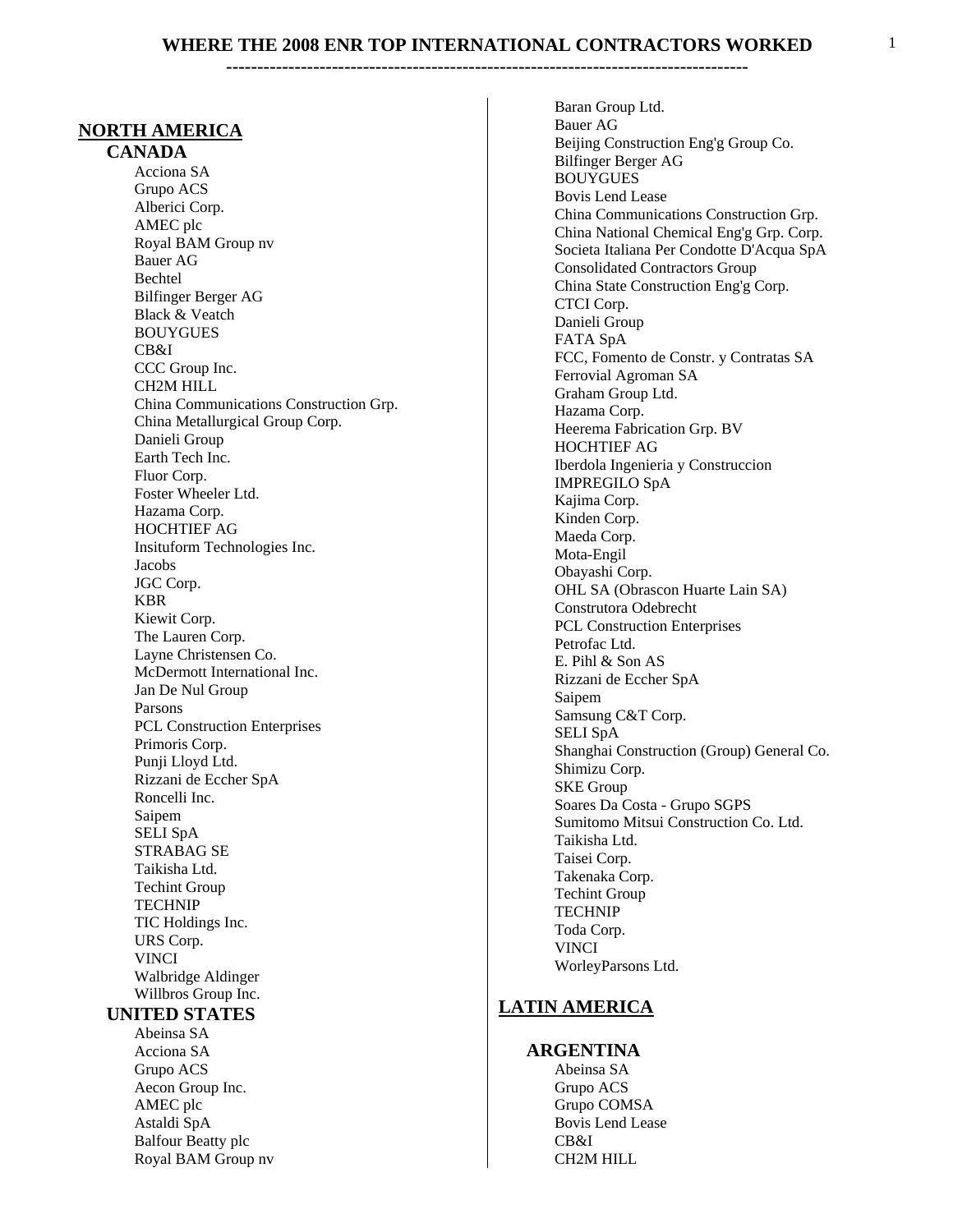**------------------------------------------------------------------------------------** 

China Communications Construction Grp. China Metallurgical Group Corp. Grupo Isolux Corsan SA FCC, Fomento de Constr. y Contratas SA Foster Wheeler Ltd. Ghella SpA Construtora Andrade Gutierrez SA IMPREGILO SpA McDermott International Inc. Jan De Nul Group OHL SA (Obrascon Huarte Lain SA) Construtora Odebrecht Techint Group VINCI

#### **BOLIVIA**

Grupo ACS Astaldi SpA Construcoes e Comercio Camargo Correa China Railway Construction Corp. Ferrovial Agroman SA Fluor Corp. Guangdong Xinguang Int'l Group Hazama Corp. Construtora Odebrecht URS Corp. VINCI

#### **BRAZIL**

Abeinsa SA Grupo ACS BOUYGUES Bovis Lend Lease CB&I CCC Group Inc. CEGELEC China Communications Construction Grp. China Metallurgical Group Corp. CITIC Construction Grupo Isolux Corsan SA Danieli Group FCC, Fomento de Constr. y Contratas SA Foster Wheeler Ltd. Ghella SpA HOCHTIEF AG Hyundai Engineering & Construction Co. Ltd. Iberdola Ingenieria y Construccion IMPREGILO SpA JGC Corp. KBR Maire Tecnimont McDermott International Inc. Jan De Nul Group OHL SA (Obrascon Huarte Lain SA) SACYR Vallehermoso Saipem SELI SpA Shandong Electric Power Constr. Corp. Taikisha Ltd. Techint Group TECHNIP

Toda Corp. Toyo Engineering Corp. URS Corp. VINCI  **CHILE** Abeinsa SA Acciona SA Grupo ACS AMEC plc Ansaldo Energia Grupo COMSA Balfour Beatty plc Bechtel BOUYGUES CB&I China Communications Construction Grp. Grupo Isolux Corsan SA Danieli Group FCC, Fomento de Constr. y Contratas SA Ferrovial Agroman SA Fluor Corp. Foster Wheeler Ltd. HOCHTIEF AG Iberdola Ingenieria y Construccion IMPREGILO SpA Insituform Technologies Inc. Maire Tecnimont McDermott International Inc. OHL SA (Obrascon Huarte Lain SA) POSCO Engineering & Construction Prezioso Technilor SACYR Vallehermoso STRABAG SE Techint Group Tecnicas Reunidas VINCI Ed. Zublin AG  **COLOMBIA** Grupo ACS BOUYGUES Construcoes e Comercio Camargo Correa CB&I CCC Group Inc. China National Machinery Indus. Corp. Danieli Group FCC, Fomento de Constr. y Contratas SA Ferrovial Agroman SA Jan De Nul Group Techint Group TECHNIP VINCI  **COSTA RICA** Abeinsa SA Grupo ACS Astaldi SpA Bechtel Bovis Lend Lease FCC, Fomento de Constr. y Contratas SA Ghella SpA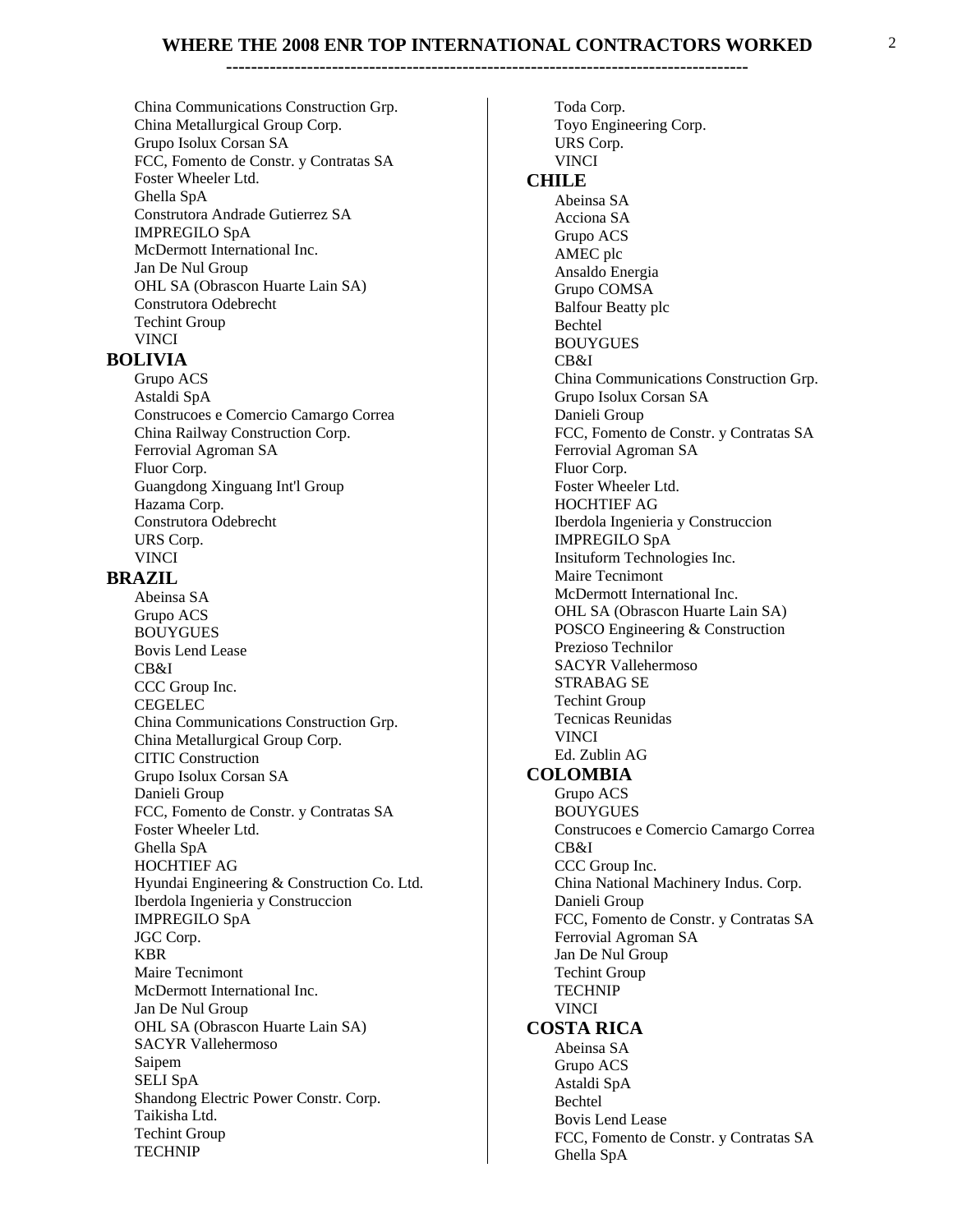**------------------------------------------------------------------------------------** 

HOCHTIEF AG SACYR Vallehermoso Soares Da Costa - Grupo SGPS Solel Boneh International Ltd. Techint Group  **ECUADOR** Grupo ACS Aecon Group Inc. China National Machinery Indus. Corp. Grupo Isolux Corsan SA Construtora Andrade Gutierrez SA Hazama Corp. IMPREGILO SpA KBR OHL SA (Obrascon Huarte Lain SA) Construtora Odebrecht Primoris Corp. Saipem Taisei Corp. Techint Group Zachry Group Zhongyuan Petroleum Exploration Bureau  **EL SALVADOR** Grupo ACS Astaldi SpA Constructoras ICA SA de CV Grupo Isolux Corsan SA FCC, Fomento de Constr. y Contratas SA Hazama Corp. Jan De Nul Group  **GUATEMALA** Grupo ACS China National Machinery Indus. Corp. Constructoras ICA SA de CV FCC, Fomento de Constr. y Contratas SA Fluor Corp. Hazama Corp. Solel Boneh International Ltd.  **GUYANA** CEGELEC China Metallurgical Group Corp. China National Machinery Indus. Corp. China National Machinery Imp. & Exp. Corp.  **HONDURAS** Grupo ACS Astaldi SpA FCC, Fomento de Constr. y Contratas SA Hazama Corp. Insituform Technologies Inc. KBR  **MEXICO** Abeinsa SA Acciona SA Grupo ACS Alberici Corp. AMEC plc BE&K Inc. Black & Veatch

BOUYGUES

Bovis Lend Lease Caddell Construction Co. Inc. CB&I CEGELEC CH2M HILL China Communications Construction Grp. Grupo Isolux Corsan SA Danieli Group Earth Tech Inc. FCC, Fomento de Constr. y Contratas SA Fluor Corp. Foster Wheeler Ltd. Great Lakes Dredge & Dock Corp. LLC Construtora Andrade Gutierrez SA Hazama Corp. Iberdola Ingenieria y Construccion Jacobs KBR Layne Christensen Co. McDermott International Inc. Jan De Nul Group OHL SA (Obrascon Huarte Lain SA) Construtora Odebrecht POSCO Engineering & Construction Primoris Corp. Punji Lloyd Ltd. Rizzani de Eccher SpA Saipem Samsung Engineering Co. Ltd. The Shaw Group Inc. Shimizu Corp. Taikisha Ltd. Taisei Corp. Techint Group TECHNIP Tecnicas Reunidas TIC Holdings Inc. URS Corp. VINCI Walbridge Aldinger  **NICARAGUA** Grupo ACS Astaldi SpA CB&I Grupo Isolux Corsan SA FCC, Fomento de Constr. y Contratas SA Hazama Corp. Zachry Group  **PANAMA** Grupo ACS Bauer AG Caddell Construction Co. Inc. CB&I China Communications Construction Grp. China National Machinery Indus. Corp. Constructoras ICA SA de CV FCC, Fomento de Constr. y Contratas SA Foster Wheeler Ltd. Jan De Nul Group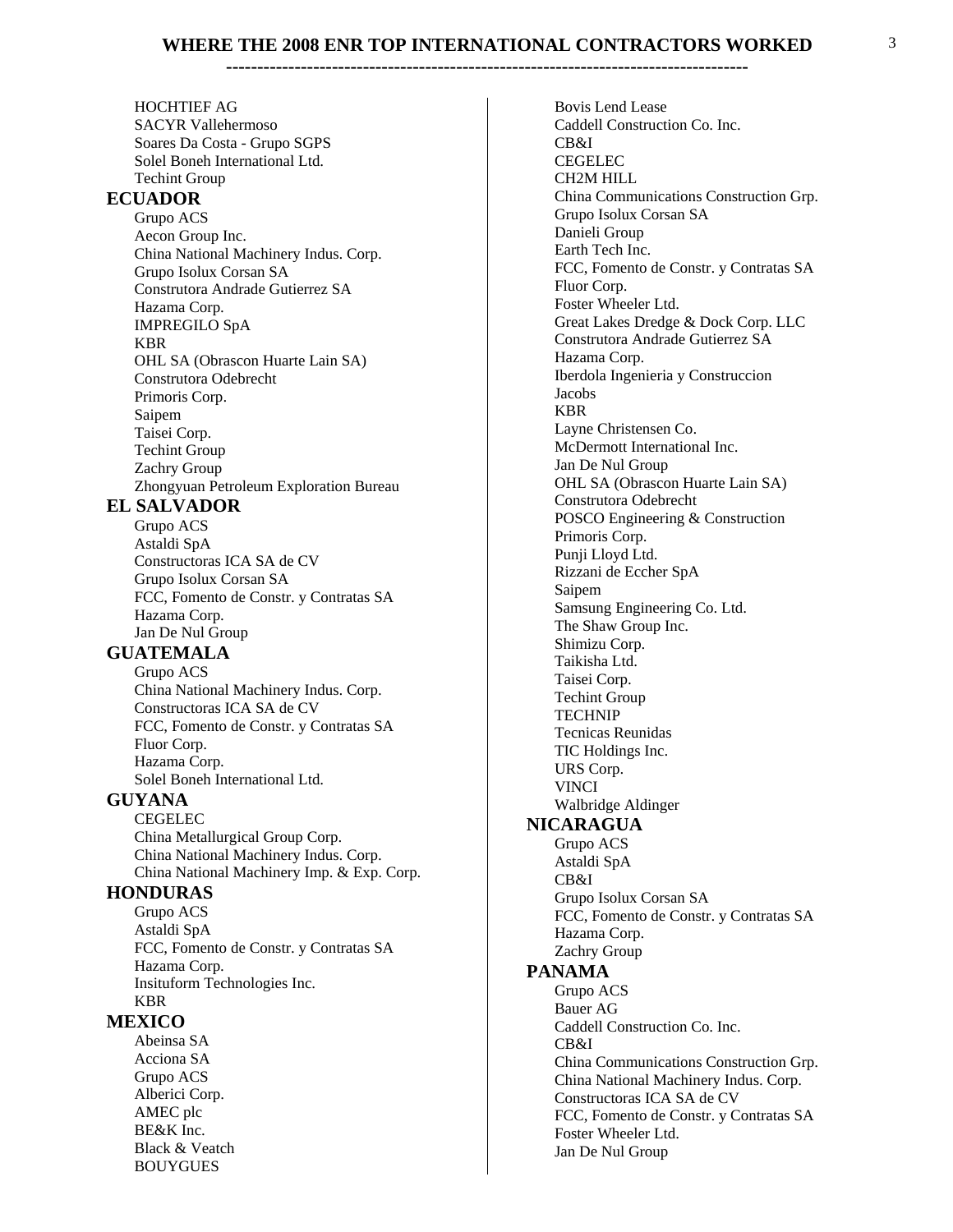Construtora Odebrecht E. Pihl & Son AS VINCI

#### **PARAGUAY**

Abeinsa SA Ghella SpA

#### **PERU**

Abeinsa SA Grupo ACS Bechtel Construcoes e Comercio Camargo Correa CB&I China Int'l Water & Electric Corp. (CWE) Energoprojekt Holding Fluor Corp. Construtora Andrade Gutierrez SA IMPREGILO SpA JGC Corp. Mota-Engil Jan De Nul Group Construtora Odebrecht Penta-Ocean Construction Co. Ltd. Primoris Corp. Saipem Taisei Corp. Techint Group

#### **URUGUAY**

Abeinsa SA China Communications Construction Grp. Ferrovial Agroman SA Jan De Nul Group Techint Group VINCI

#### **VENEZUELA**

Acciona SA Grupo ACS Astaldi SpA BOUYGUES Construcoes e Comercio Camargo Correa CB&I China National Machinery Indus. Corp. China Petroleum Eng'g & Constr. (Group) Corp. CITIC Construction Constructoras ICA SA de CV Grupo Isolux Corsan SA Danieli Group FCC, Fomento de Constr. y Contratas SA Fluor Corp. Foster Wheeler Ltd. Ghella SpA Iberdola Ingenieria y Construccion IMPREGILO SpA JGC Corp. KBR Construtora Odebrecht Saipem SELI SpA The Shaw Group Inc. Techint Group

TECHNIP Toyo Engineering Corp. VINCI  **SURINAME** CCC Group Inc. China Dalian Int'l Eco. & Techn. Cooperative Grp. China Metallurgical Group Corp. KBR **CARIBBEAN ISLANDS GREATER ANTILLES** Grupo ACS Bauer AG BESIX SA BOUYGUES CCC Group Inc. China Civil Engineering Constr. Corp. China Communications Construction Grp. China National Machinery Indus. Corp. Grupo Isolux Corsan SA Ferrovial Agroman SA Fluor Corp. Ghella SpA Construtora Andrade Gutierrez SA IMPREGILO SpA KBR Construtora Odebrecht E. Pihl & Son AS TIC Holdings Inc. URS Corp. VINCI  **PUERTO RICO** AMEC plc Baran Group Ltd. CB&I CH2M HILL Ferrovial Agroman SA Fluor Corp. Foster Wheeler Ltd. Great Lakes Dredge & Dock Corp. LLC Kiewit Corp. The Shaw Group Inc. Structure Tone URS Corp. VINCI  **CUBA** BOUYGUES CEGELEC China National Machinery Indus. Corp. Dick Construction Co.  **LESSER ANTILLES** Bechtel BESIX SA BOUYGUES

CB&I

China Metallurgical Group Corp. China National Machinery Indus. Corp.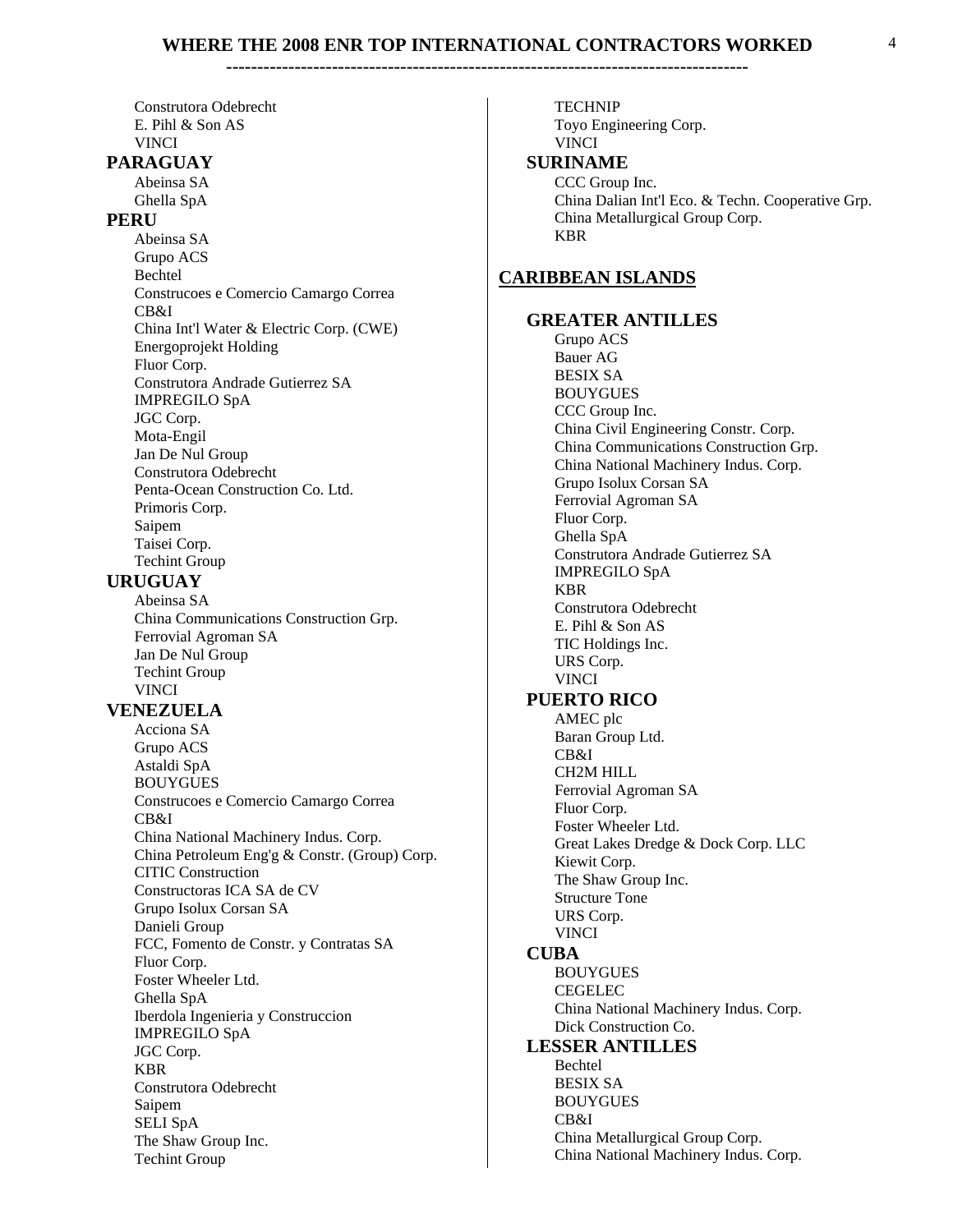**------------------------------------------------------------------------------------** 

Consolidated Contractors Group Dick Construction Co. Fluor Corp. Foster Wheeler Ltd. Great Lakes Dredge & Dock Corp. LLC B.L. Harbert International LLC HOCHTIEF AG KBR McDermott International Inc. Parsons **PCL Construction Enterprises** Petrofac Ltd. E. Pihl & Son AS Samsung Engineering Co. Ltd. Shanghai Construction (Group) General Co. TECHNIP Turner Industries Group LLC VINCI

#### **EUROPE**

 **ALBANIA** 

Ansaldo Energia Bechtel China National Chemical Eng'g Grp. Corp. Enka Construction & Industry Co. Inc. FCC, Fomento de Constr. y Contratas SA Granit Construction Stock Co. Iberdola Ingenieria y Construccion Joannou & Paraskevaides Group of Cos. KBR Maire Tecnimont SKE Group STRABAG SE Techint Group URS Corp. VINCI

#### **ARMENIA**

Fluor Corp. GS Engineering & Construction KBR Techint Group VINCI

#### **AUSTRIA**

Grupo ACS Royal BAM Group nv Baran Group Ltd. Bauer AG Bilfinger Berger AG Bonatti SpA BOUYGUES Bovis Lend Lease CEGELEC Danieli Group FCC, Fomento de Constr. y Contratas SA Fluor Corp. Ghizzoni SpA HOCHTIEF AG KBR

SKE Group Techint Group VINCI Ed. Zublin AG  **AZERBAIJAN** Bechtel BESIX SA BOUYGUES CB&I CEGELEC Cengiz Construction Industry & Trade Co. Inc. China National Machinery Indus. Corp. Consolidated Contractors Group Hazinedaroglu Construction Group KBR Mak-Yol Constr. Indus. Tourism & Trading Inc. McConnell Dowell Corp. McDermott International Inc. Mesa Mesken Sanayil AS OHL SA (Obrascon Huarte Lain SA) Petrofac Ltd. Saipem TECHNIP Tekfen Construction & Installation Co. TML Construction Co. Todini Costruzioni SpA URS Corp. VINCI  **BELARUS** PJSC Stroytransgaz Techint Group VINCI  **BELGIUM** Grupo ACS AMEC plc Ansaldo Energia Royal BAM Group nv Baran Group Ltd. BOUYGUES CB&I CEGELEC China Communications Construction Grp. Danieli Group FCC, Fomento de Constr. y Contratas SA Foster Wheeler Ltd. HOCHTIEF AG Iberdola Ingenieria y Construccion Insituform Technologies Inc. Jacobs KBR McDermott International Inc. Jan De Nul Group Prezioso Technilor Punji Lloyd Ltd. Saipem **SKE** Group STRABAG SE Takenaka Corp. Techint Group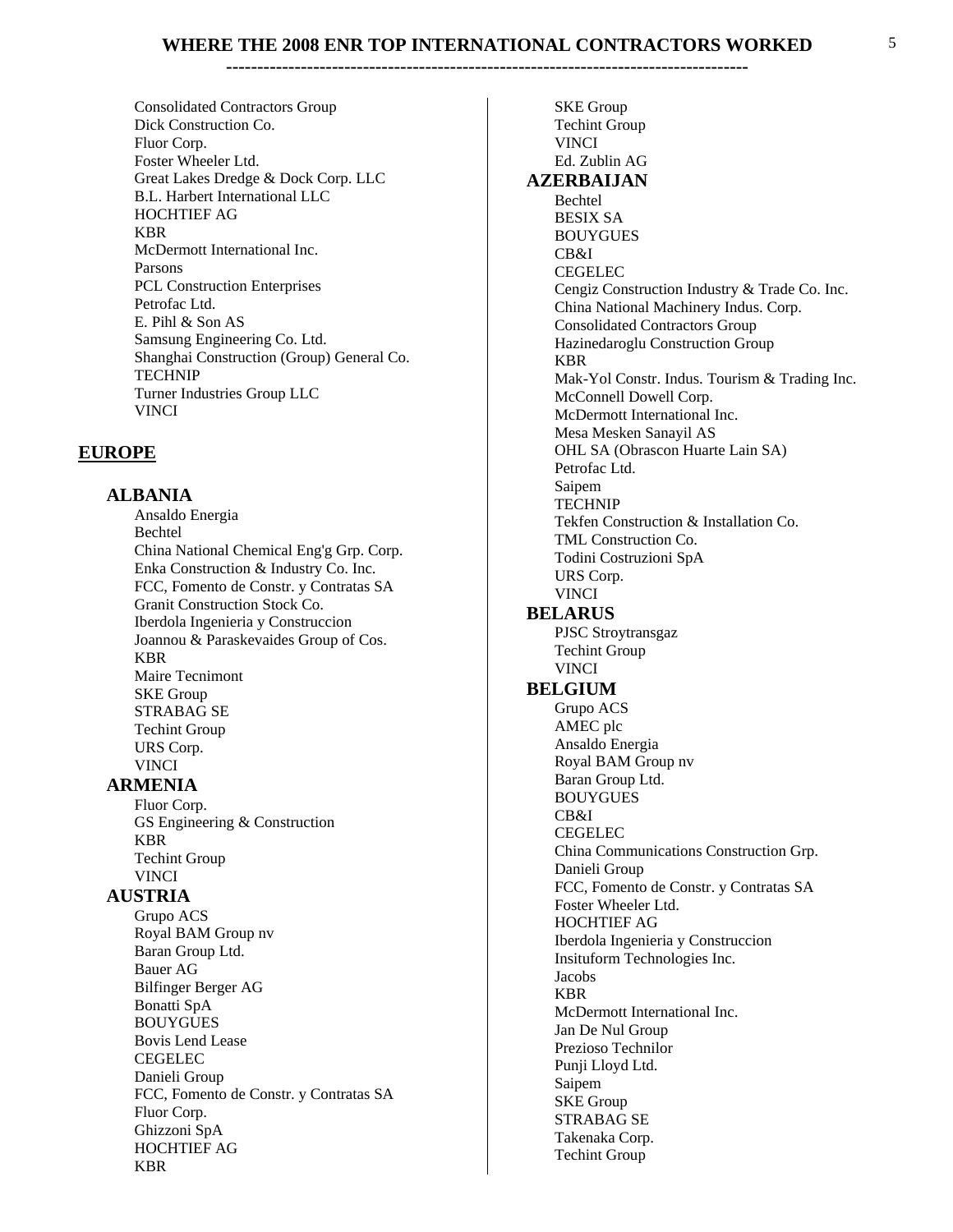TECHNIP VINCI Ed. Zublin AG  **BULGARIA** Alarko Contracting Group Astaldi SpA Bauer AG Bechtel CB&I Cengiz Construction Industry & Trade Co. Inc. FCC, Fomento de Constr. y Contratas SA Fluor Corp. GAMA Granit Construction Stock Co. Hazama Corp. HOCHTIEF AG Iberdola Ingenieria y Construccion Joannou & Paraskevaides Group of Cos. Nurol Construction and Trading Co. OHL SA (Obrascon Huarte Lain SA) SACYR Vallehermoso Salini Costruttori SpA SKE Group STRABAG SE Taisei Corp. Takenaka Corp. Techint Group Tekfen Construction & Installation Co. VINCI Ed. Zublin AG  **CZECH REP.** Grupo ACS Bauer AG Bilfinger Berger AG BOUYGUES Bovis Lend Lease CB&I CEGELEC China National Machinery Indus. Corp. Earth Tech Inc. FCC, Fomento de Constr. y Contratas SA HOCHTIEF AG Jacobs Kajima Corp. KBR Mota-Engil OHL SA (Obrascon Huarte Lain SA) Shimizu Corp. Solel Boneh International Ltd. STRABAG SE Takenaka Corp. Techint Group VINCI Ed. Zublin AG  **DENMARK** Bilfinger Berger AG BOUYGUES CEGELEC China Communications Construction Grp.

Fluor Corp. Foster Wheeler Ltd. HOCHTIEF AG IMPREGILO SpA McDermott International Inc. Saipem STRABAG SE Techint Group Veidekke ASA VINCI Ed. Zublin AG  **ESTONIA** Danieli Group STRABAG SE  **FINLAND** Grupo ACS Ansaldo Energia BOUYGUES Foster Wheeler Ltd. HOCHTIEF AG IMPREGILO SpA Jacobs KBR STRABAG SE Techint Group TECHNIP VINCI Ed. Zublin AG  **FRANCE** Abeinsa SA Grupo ACS Bauer AG Bentini SpA BESIX SA Bilfinger Berger AG Bovis Lend Lease China Communications Construction Grp. Danieli Group FCC, Fomento de Constr. y Contratas SA Foster Wheeler Ltd. Ghella SpA Ghizzoni SpA HOCHTIEF AG Iberdola Ingenieria y Construccion Insituform Technologies Inc. Jacobs KBR Maire Tecnimont McDermott International Inc. Impressa Pizzarotti & C. SpA Punji Lloyd Ltd. Saipem SICIM SpA SKE Group Taikisha Ltd. Takenaka Corp. Techint Group Ed. Zublin AG  **GEORGIA**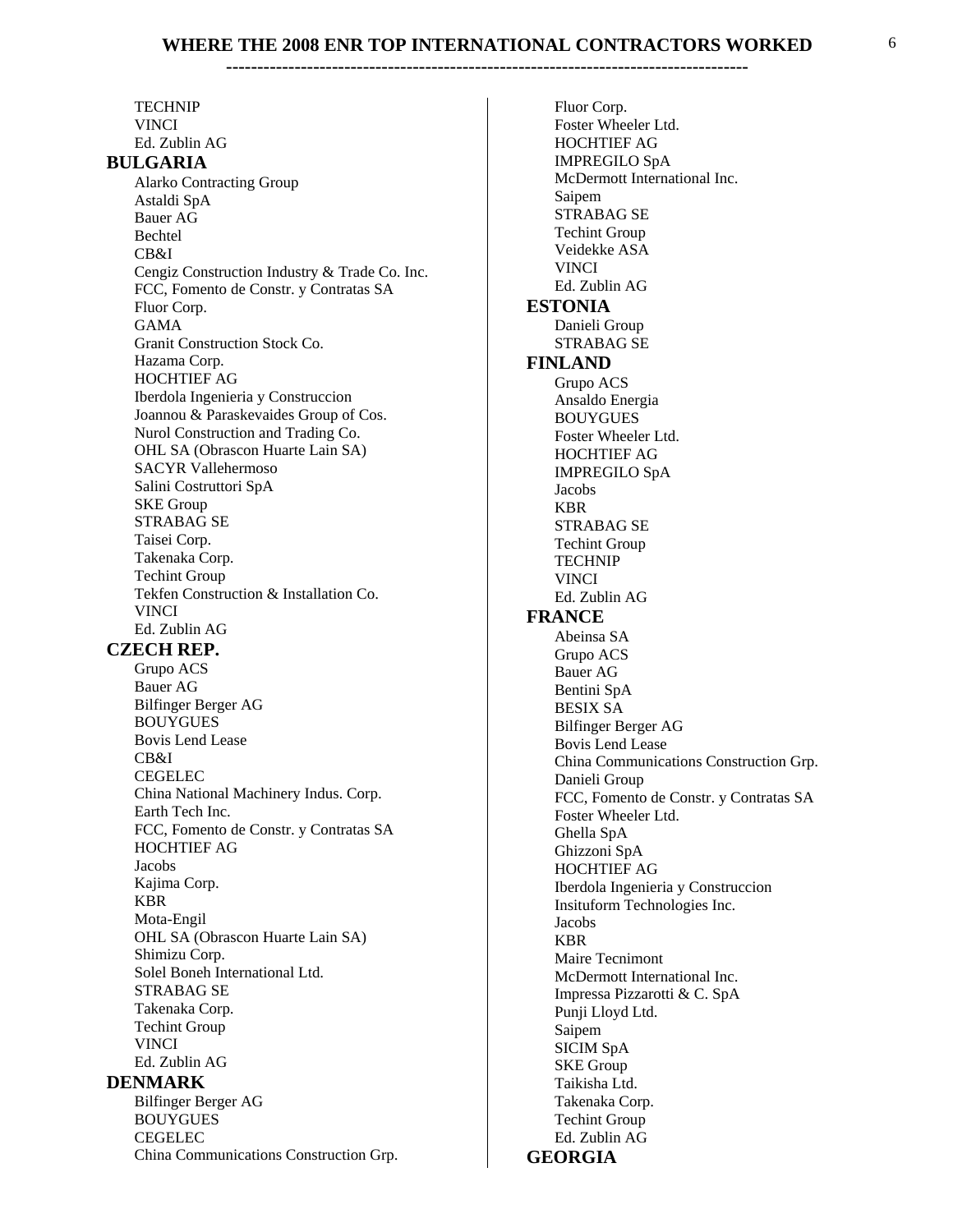Fluor Corp. Nurol Construction and Trading Co. Petrofac Ltd. Saipem VINCI

#### **GERMANY**

Grupo ACS AMEC plc Balfour Beatty plc Royal BAM Group nv Baran Group Ltd. Bilfinger Berger AG BOUYGUES Bovis Lend Lease CB&I CEGELEC China Communications Construction Grp. China HuanQiu Contracting & Eng'g Corp. Danieli Group Dongfang Electric Corp. Earth Tech Inc. Energoprojekt Holding Enka Construction & Industry Co. Inc. FCC, Fomento de Constr. y Contratas SA Fluor Corp. Foster Wheeler Ltd. **Granit Construction Stock Co.** Iberdola Ingenieria y Construccion IMPREGILO SpA Jacobs KBR Maire Tecnimont McDermott International Inc. Jan De Nul Group The Shaw Group Inc. Solel Boneh International Ltd. STRABAG SE Taisei Corp. Takenaka Corp. Techint Group TECHNIP URS Corp. VINCI  **GREECE** Grupo ACS Ansaldo Energia Bilfinger Berger AG BOUYGUES Bovis Lend Lease Danieli Group FCC, Fomento de Constr. y Contratas SA Ferrovial Agroman SA Fluor Corp. Foster Wheeler Ltd. Ghizzoni SpA Iberdola Ingenieria y Construccion IMPREGILO SpA Jacobs Joannou & Paraskevaides Group of Cos.

KBR Maire Tecnimont SELI SpA PJSC Stroytransgaz Techint Group Technip KTI Todini Costruzioni SpA VINCI  **HUNGARY** Grupo ACS Bauer AG BOUYGUES Bovis Lend Lease CEGELEC FCC, Fomento de Constr. y Contratas SA Foster Wheeler Ltd. HOCHTIEF AG KBR Mota-Engil Obayashi Corp. OHL SA (Obrascon Huarte Lain SA) Samsung Engineering Co. Ltd. Shimizu Corp. Solel Boneh International Ltd. STRABAG SE Taikisha Ltd. Takenaka Corp. Techint Group URS Corp. VINCI Ed. Zublin AG  **IRELAND** Grupo ACS Royal BAM Group nv Bauer AG BOUYGUES Bovis Lend Lease Earth Tech Inc. FCC, Fomento de Constr. y Contratas SA Ferrovial Agroman SA Fluor Corp. Foster Wheeler Ltd. GAMA HOCHTIEF AG Jacobs Joannou & Paraskevaides Group of Cos. KBR Mota-Engil Jan De Nul Group SACYR Vallehermoso STRABAG SE Structure Tone Techint Group TECHNIP URS Corp. VINCI Ed. Zublin AG  **ITALY** Acciona SA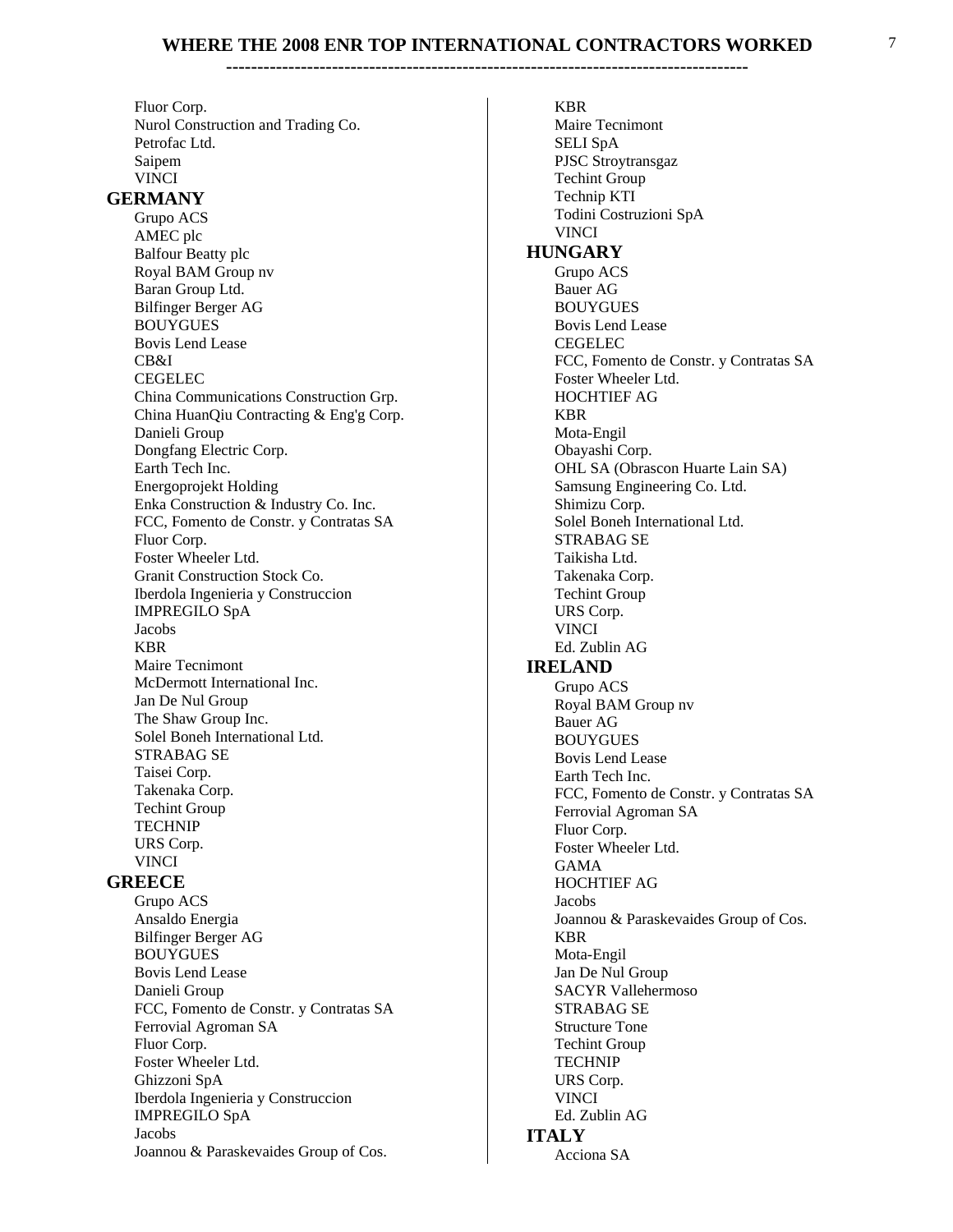#### Grupo ACS Grupo COMSA Balfour Beatty plc Bilfinger Berger AG BOUYGUES Bovis Lend Lease CEGELEC China Communications Construction Grp. China Metallurgical Group Corp. China National Machinery Indus. Corp. FCC, Fomento de Constr. y Contratas SA Ferrovial Agroman SA Fluor Corp. Foster Wheeler Ltd. Iberdola Ingenieria y Construccion Jacobs KBR McDermott International Inc. Jan De Nul Group Prezioso Technilor SACYR Vallehermoso The Shaw Group Inc. SKE Group STRABAG SE Taikisha Ltd. Takenaka Corp. TECHNIP VINCI Ed. Zublin AG  **LATVIA** Bauer AG BE&K Inc. Iberdola Ingenieria y Construccion Mesa Mesken Sanayil AS Quattrogemini Ltd. STRABAG SE VINCI  **LITHUANIA** Kayi Insaat San. ve Tic. AS STRABAG SE Techint Group Technip KTI VINCI Weston Solutions Inc. China National Chemical Eng'g Grp. Corp. KBR Summa Turizm Yatirimciligi AS  **NETHERLANDS** Abeinsa SA Grupo ACS Balfour Beatty plc Bauer AG BESIX SA BOUYGUES Bovis Lend Lease CB&I CEGELEC China Communications Construction Grp. Danieli Group

Fluor Corp. Foster Wheeler Ltd. HOCHTIEF AG IMPREGILO SpA Insituform Technologies Inc. Jacobs KBR McDermott International Inc. Saipem **SKE** Group STRABAG SE Takenaka Corp. Techint Group TECHNIP VINCI Ed. Zublin AG  **NORWAY** Grupo ACS Baran Group Ltd. Bechtel Bilfinger Berger AG CB&I Fluor Corp. Foster Wheeler Ltd. Heerema Fabrication Grp. BV KBR McDermott International Inc. Petrofac Ltd. E. Pihl & Son AS Saipem STRABAG SE Techint Group TECHNIP VINCI Ed. Zublin AG  **POLAND** Abeinsa SA Acciona SA Grupo ACS Ansaldo Energia Grupo COMSA Bauer AG BE&K Inc. BESIX SA Bilfinger Berger AG Black & Veatch BOUYGUES Bovis Lend Lease CB&I CEGELEC China Civil Engineering Constr. Corp. China Communications Construction Grp. China Railway Group Ltd. Grupo Isolux Corsan SA Danieli Group FCC, Fomento de Constr. y Contratas SA Ferrovial Agroman SA Fluor Corp. Foster Wheeler Ltd.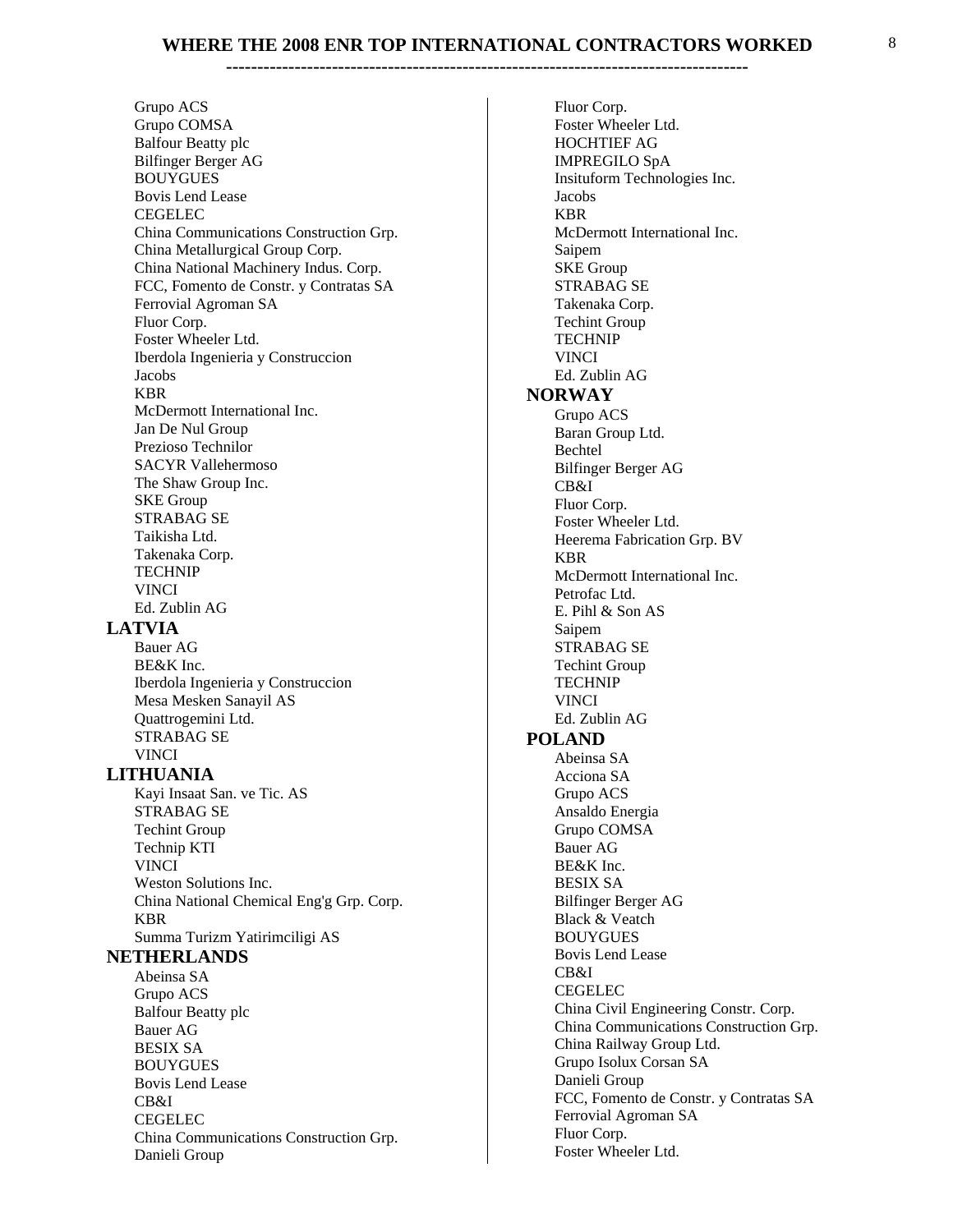**------------------------------------------------------------------------------------** 

GS Engineering & Construction HOCHTIEF AG Iberdola Ingenieria y Construccion Insituform Technologies Inc. Jacobs Joannou & Paraskevaides Group of Cos. Kajima Corp. Maire Tecnimont Mercury Engineering Mota-Engil E. Pihl & Son AS Shimizu Corp. Solel Boneh International Ltd. STRABAG SE Takenaka Corp. Techint Group Technip KTI TECHNIP URS Corp. VINCI Yenigun Construction Inc. Ed. Zublin AG  **PORTUGAL** Abeinsa SA Acciona SA Grupo ACS Grupo COMSA Balfour Beatty plc BOUYGUES Bovis Lend Lease CB&I CEGELEC Constructoras ICA SA de CV Grupo Isolux Corsan SA Danieli Group FCC, Fomento de Constr. y Contratas SA Ferrovial Agroman SA Foster Wheeler Ltd. Construtora Andrade Gutierrez SA Iberdola Ingenieria y Construccion Insituform Technologies Inc. Jacobs KBR Construtora Odebrecht Prezioso Technilor SACYR Vallehermoso Saipem Shimizu Corp. Techint Group VINCI Ed. Zublin AG  **ROMANIA** Abeinsa SA Grupo ACS AMEC plc Astaldi SpA Baran Group Ltd. Bauer AG Bechtel

BOUYGUES Bovis Lend Lease CB&I China Civil Engineering Constr. Corp. China Communications Construction Grp. China National Machinery Indus. Corp. China Railway Group Ltd. Grupo Isolux Corsan SA Danieli Group Enka Construction & Industry Co. Inc. FATA SpA FCC, Fomento de Constr. y Contratas SA Fluor Corp. Foster Wheeler Ltd. Hazinedaroglu Construction Group HOCHTIEF AG Insituform Technologies Inc. Joannou & Paraskevaides Group of Cos. KBR Mota-Engil Penta-Ocean Construction Co. Ltd. Impressa Pizzarotti & C. SpA SKE Group Soares Da Costa - Grupo SGPS Solel Boneh International Ltd. STRABAG SE Summa Turizm Yatirimciligi AS Taikisha Ltd. Takenaka Corp. Techint Group Todini Costruzioni SpA VINCI Ed. Zublin AG  **RUSSIA** Alarko Contracting Group Baran Group Ltd. Bauer AG Baytur Construction and Contracting Co. BE&K Inc. Bechtel **Black & Veatch** BOUYGUES Bovis Lend Lease CB&I CEGELEC CH2M HILL China Communications Construction Grp. China Dalian Int'l Eco. & Techn. Cooperative Grp. China Petroleum Pipeline Bureau China Railway Construction Corp. China Wu Yi Corp. Ltd. Chiyoda Corp. Constructoras ICA SA de CV China State Construction Eng'g Corp. Daewoo E&C Co. Ltd. Danieli Group Energoprojekt Holding Enka Construction & Industry Co. Inc. FATA SpA FCC, Fomento de Constr. y Contratas SA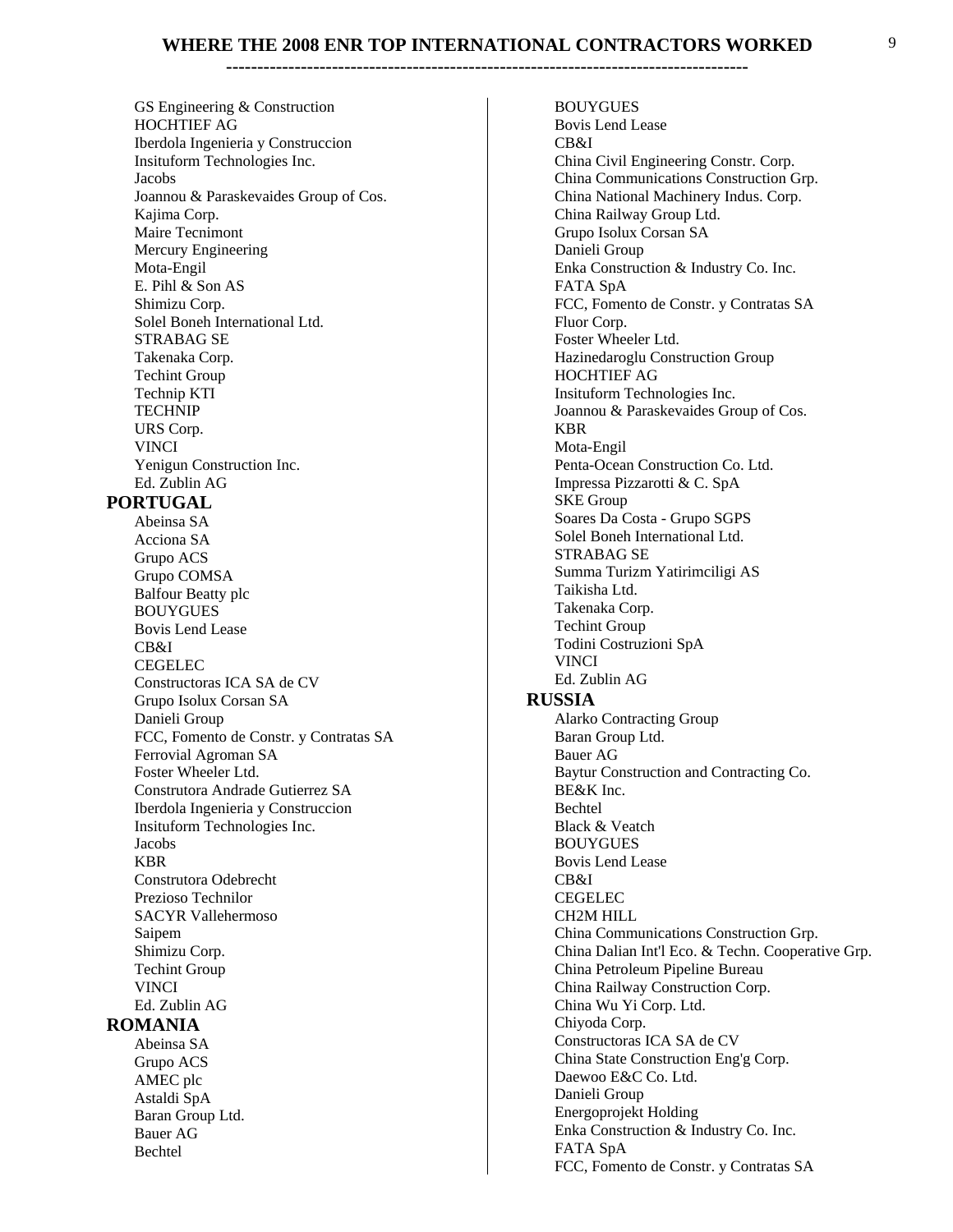**------------------------------------------------------------------------------------** 

Fluor Corp. Foster Wheeler Ltd. GAMA Hazama Corp. Hazinedaroglu Construction Group HOCHTIEF AG Iberdola Ingenieria y Construccion Kajima Corp. Kayi Insaat San. ve Tic. AS KBR Maire Tecnimont Mercury Engineering Parsons Petrofac Ltd. POSCO Engineering & Construction Quattrogemini Ltd. Rasen Construction & Investment Inc. Renaissance Construction Rizzani de Eccher SpA Saipem Shanghai Construction (Group) General Co. STRABAG SE Summa Turizm Yatirimciligi AS Taikisha Ltd. Taisei Corp. Techint Group TECHNIP Toyo Engineering Corp. URS Corp. VINCI Xinjiang Beixin Construction & Eng'g (Group) Co. Ltd. Yenigun Construction Inc. Ed. Zublin AG  **SLOVAKIA** Grupo ACS Bauer AG Bilfinger Berger AG BOUYGUES Bovis Lend Lease CEGELEC China Dalian Int'l Eco. & Techn. Cooperative Grp. FCC, Fomento de Constr. y Contratas SA Iberdola Ingenieria y Construccion Mota-Engil **OHL SA (Obrascon Huarte Lain SA)** Samsung Engineering Co. Ltd. **SKE** Group STRABAG SE Taikisha Ltd. Taisei Corp. Takenaka Corp. Techint Group VINCI Ed. Zublin AG

#### **SPAIN**

Aecon Group Inc. Ansaldo Energia Bauer AG

Bonatti SpA BOUYGUES Bovis Lend Lease CEGELEC CH2M HILL China Communications Construction Grp. Constructoras ICA SA de CV Danieli Group Fluor Corp. Foster Wheeler Ltd. IMPREGILO SpA Insituform Technologies Inc. Jacobs KBR Mota-Engil Jan De Nul Group Saipem SELI SpA The Shaw Group Inc. SICIM SpA **SKE** Group Takenaka Corp. Techint Group TECHNIP VINCI Weston Solutions Inc.  **SWEDEN** Grupo ACS Balfour Beatty plc Bilfinger Berger AG CEGELEC China Communications Construction Grp. Earth Tech Inc. Fluor Corp. Foster Wheeler Ltd. HOCHTIEF AG Jacobs Maire Tecnimont Mercury Engineering E. Pihl & Son AS Saipem STRABAG SE Techint Group Veidekke ASA VINCI Ed. Zublin AG  **SWITZERLAND** Grupo ACS Balfour Beatty plc Royal BAM Group nv Bauer AG Bilfinger Berger AG BOUYGUES Bovis Lend Lease CEGELEC FCC, Fomento de Constr. y Contratas SA Foster Wheeler Ltd. HOCHTIEF AG IMPREGILO SpA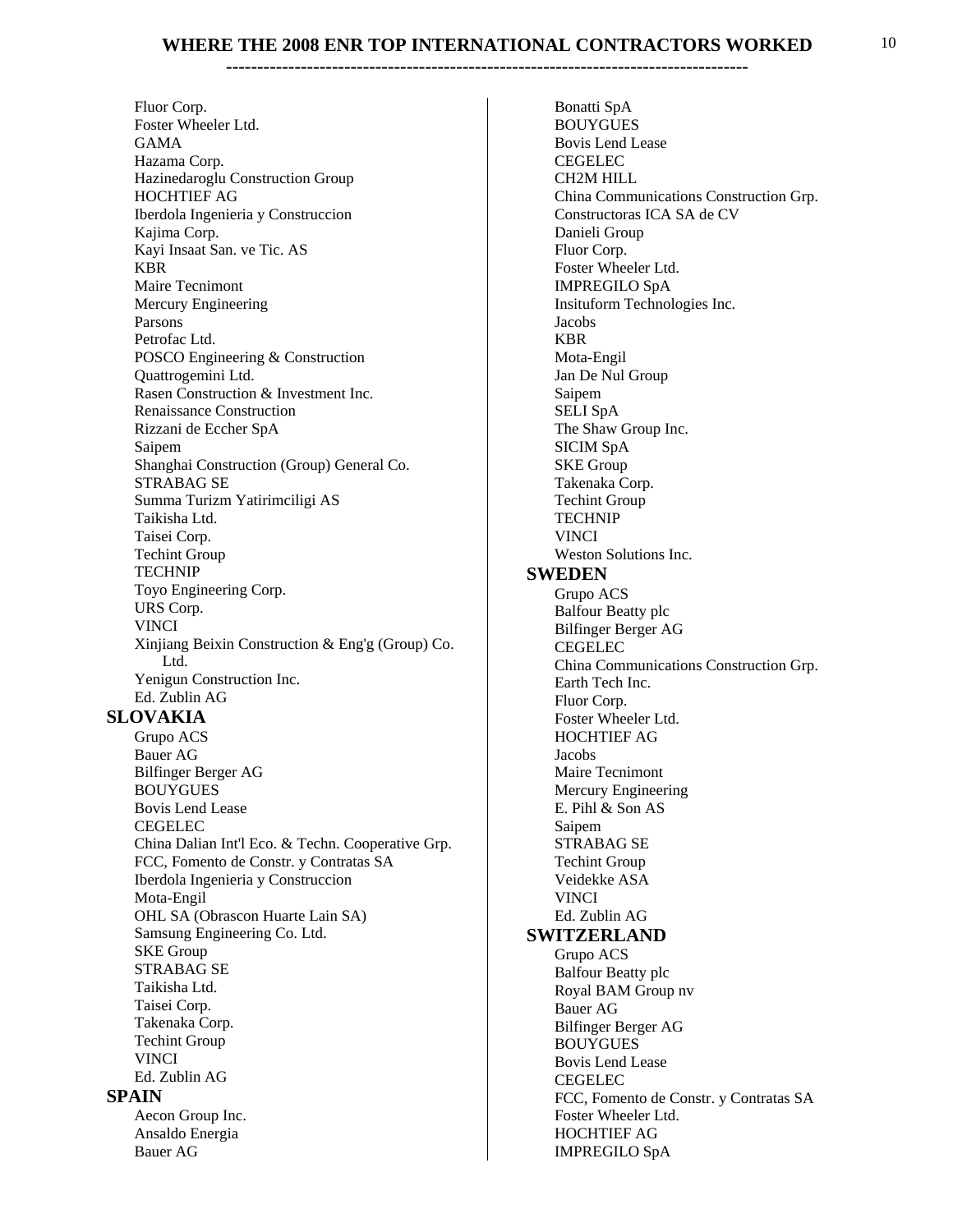#### **------------------------------------------------------------------------------------**

Insituform Technologies Inc. Impressa Pizzarotti & C. SpA Saipem STRABAG SE Techint Group URS Corp. VINCI Ed. Zublin AG  **UKRAINE** Alarko Contracting Group Baran Group Ltd. Bauer AG Bechtel Bovis Lend Lease China Communications Construction Grp. Danieli Group Dogus Insaat Ve Ticaret AS Enka Construction & Industry Co. Inc. Fluor Corp. Foster Wheeler Ltd. Granit Construction Stock Co. Hazinedaroglu Construction Group HOCHTIEF AG Iberdola Ingenieria y Construccion Renaissance Construction Rizzani de Eccher SpA STRABAG SE Techint Group Todini Costruzioni SpA URS Corp. VINCI Yuksel Insaat Co. Inc.  **UNITED KINGDOM** Abeinsa SA Grupo ACS Royal BAM Group nv Bauer AG BE&K Inc. Bechtel BESIX SA Bilfinger Berger AG **Black & Veatch** BOUYGUES Bovis Lend Lease CB&I CEGELEC CH2M HILL China Communications Construction Grp. China National Machinery Indus. Corp. Consolidated Contractors Group Danieli Group Earth Tech Inc. Energoprojekt Holding FCC, Fomento de Constr. y Contratas SA Ferrovial Agroman SA Fluor Corp. Foster Wheeler Ltd. Heerema Fabrication Grp. BV HOCHTIEF AG

Iberdola Ingenieria y Construccion IMPREGILO SpA Insituform Technologies Inc. Jacobs Kajima Corp. KBR McDermott International Inc. Mercury Engineering Orascom Construction Industries (OCI) Perini Corp. Petrofac Ltd. E. Pihl & Son AS Punji Lloyd Ltd. Saipem The Shaw Group Inc. Shimizu Corp. John Sisk & Son Ltd. Structure Tone Taikisha Ltd. Taisei Corp. Takenaka Corp. Techint Group TECHNIP URS Corp. VINCI  **YUGOSLAVIA (FORMER)** CEGELEC China HuanQiu Contracting & Eng'g Corp. China National Machinery Indus. Corp. FCC, Fomento de Constr. y Contratas SA Granit Construction Stock Co. KBR OHL SA (Obrascon Huarte Lain SA) STRABAG SE Techint Group VINCI  **BOSNIA & HERZ.** Caddell Construction Co. Inc. Grupo Isolux Corsan SA Danieli Group Enka Construction & Industry Co. Inc. FCC, Fomento de Constr. y Contratas SA Granit Construction Stock Co. KBR OHL SA (Obrascon Huarte Lain SA) STRABAG SE VINCI  **CROATIA** BOUYGUES Bovis Lend Lease CB&I FCC, Fomento de Constr. y Contratas SA Granit Construction Stock Co. Kajima Corp. Saipem **SKE** Group STRABAG SE Techint Group Technip KTI

11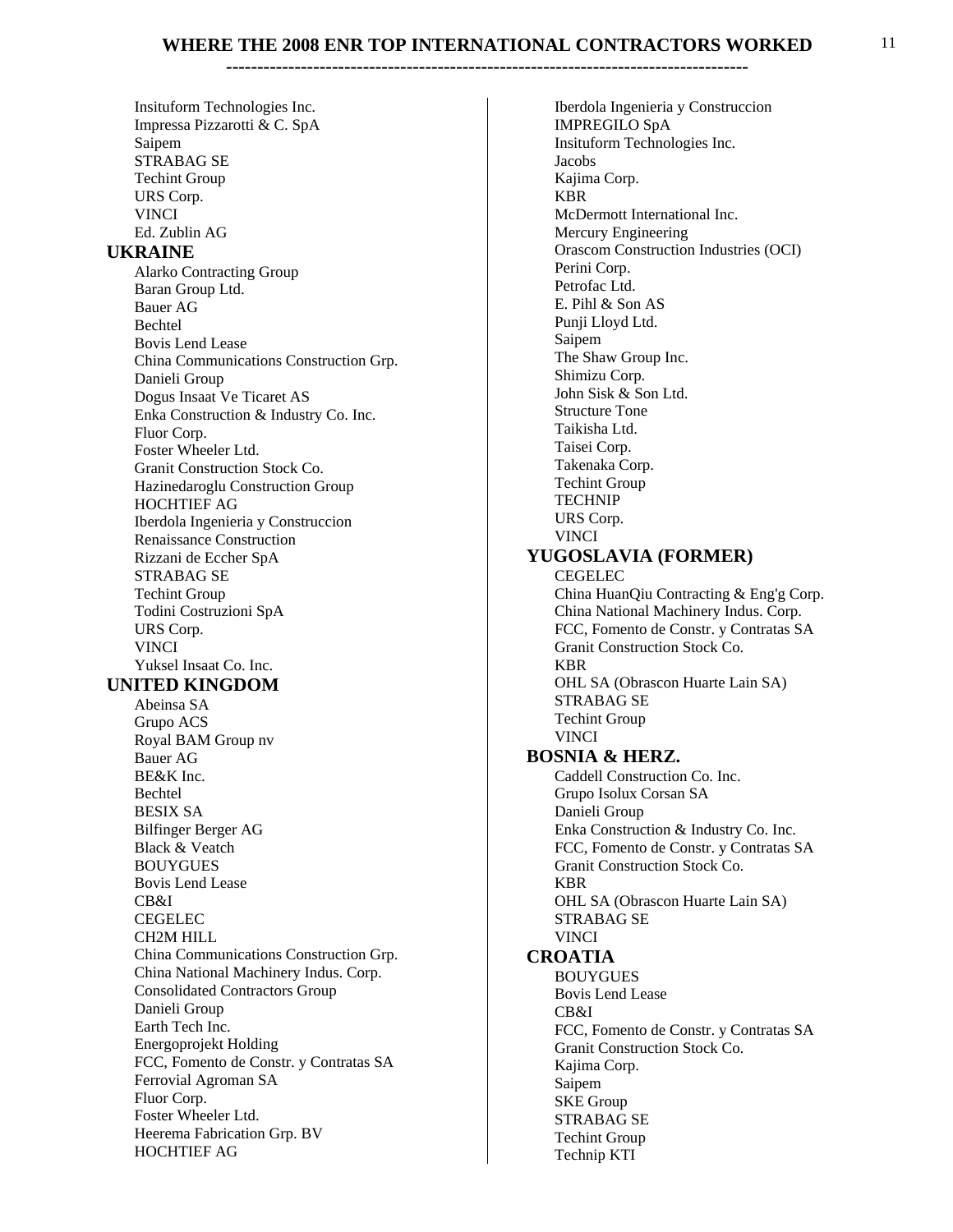#### VINCI

#### Ed. Zublin AG  **FYR MACEDONIA**

GAMA KBR STRABAG SE Techint Group Technip KTI  **SLOVENIA** Grupo ACS BOUYGUES CEGELEC FCC, Fomento de Constr. y Contratas SA OHL SA (Obrascon Huarte Lain SA) STRABAG SE Techint Group VINCI

#### **MIDDLE EAST**

#### **AFGANISTAN**

Grupo ACS **Black & Veatch** China National Machinery Indus. Corp. China National Machinery Imp. & Exp. Corp. China Railway Construction Corp. Fluor Corp. Guangdong Xinguang Int'l Group KBR Perini Corp. The Shaw Group Inc. URS Corp. VINCI Yenigun Construction Inc. Yuksel Insaat Co. Inc.

#### **BAHRAIN**

Al-Arrab Contracting Co. Ltd. BOUYGUES Bovis Lend Lease CEGELEC China Communications Construction Grp. Consolidated Contractors Group Foster Wheeler Ltd. Great Lakes Dredge & Dock Corp. LLC HOCHTIEF AG Jacobs JGC Corp. Leighton Holdings Ltd. Mercury Engineering The Shaw Group Inc. Techint Group URS Corp. VINCI  **CYPRUS** 

Grupo ACS BOUYGUES Jacobs Joannou & Paraskevaides Group of Cos.

Petrofac Ltd. VINCI  **IRAN** Grupo ACS Beijing Construction Eng'g Group Co. CEGELEC China Communications Construction Grp. China Gezhouba Group Co. Ltd. China Metallurgical Group Corp. China National Chemical Eng'g Grp. Corp. China National Machinery Indus. Corp. China National Technical Imp. & Exp. Corp. China National Machinery Imp. & Exp. Corp. China Nonferrous Metal Ind. Frgn. Eng'g & Constr. China Wanbao Engineering Corp. CITIC Construction CTCI Corp. Danieli Group FATA SpA GS Engineering & Construction Hyundai Engineering & Construction Co. Ltd. JGC Corp. KBR Maire Tecnimont Mushrif Trading & Contracting Co., KSCC Petrofac Ltd. POSCO Engineering & Construction Saipem SELI SpA Sinopec Engineering Inc. Taikisha Ltd. Techint Group VINCI  **IRAQ** AMEC plc The Arab Contractors (O.A.O & Co.) Arabian Construction Co.

Cengiz Construction Industry & Trade Co. Inc.

Mak-Yol Constr. Indus. Tourism & Trading Inc.

China Metallurgical Group Corp. China National Machinery Indus. Corp.

Hazinedaroglu Construction Group

Orascom Construction Industries (OCI)

**Black & Veatch** 

CH2M HILL

Danieli Group Fluor Corp.

Perini Corp.

URS Corp.

KBR

 **ISRAEL** 

Foster Wheeler Ltd.

The Shaw Group Inc.

Weston Solutions Inc. Yenigun Construction Inc. Yuksel Insaat Co. Inc.

Aecon Group Inc. Black & Veatch CH2M HILL

12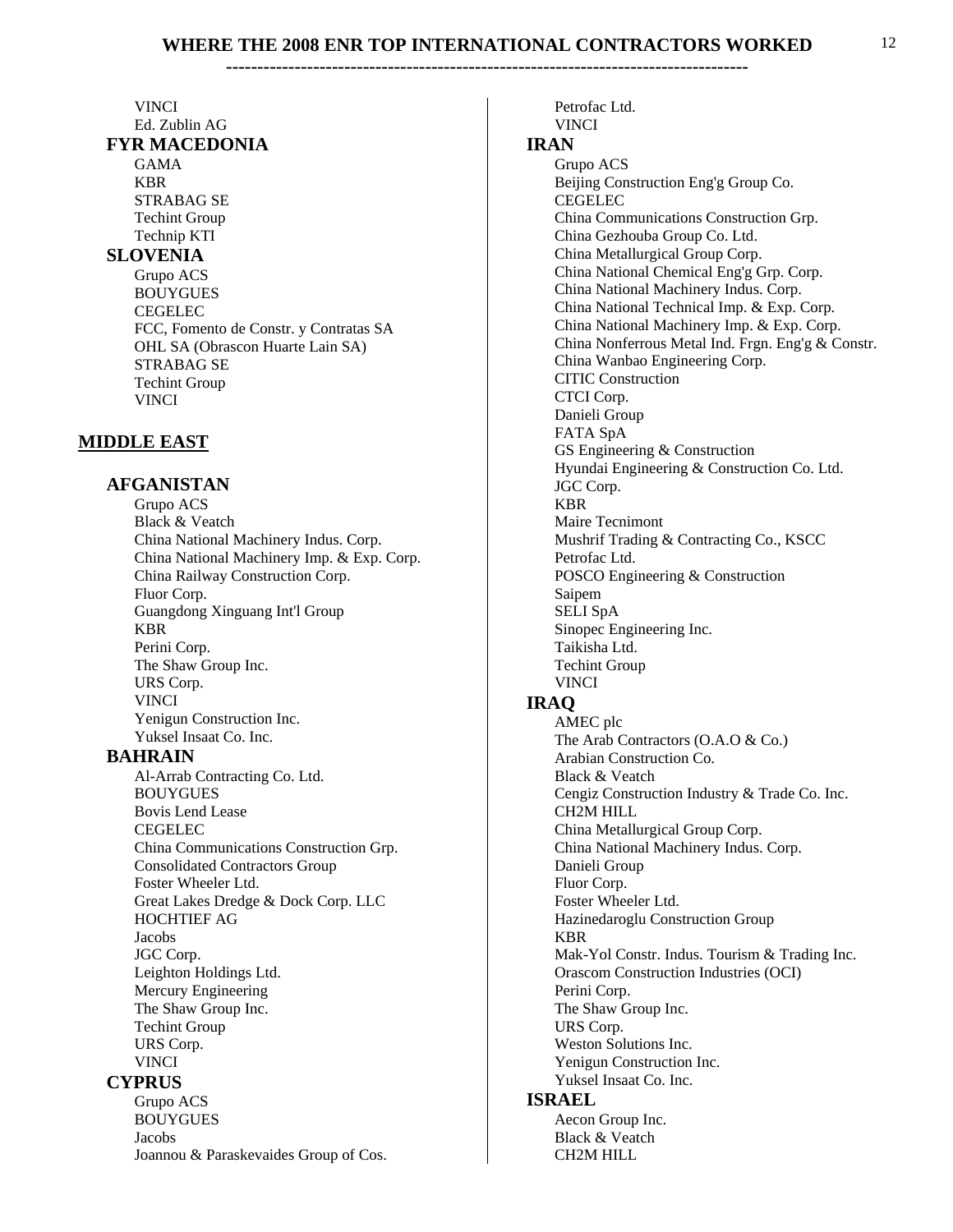China Civil Engineering Constr. Corp. China Jiangsu Construction Corp. China Railway Construction Corp. Ghizzoni SpA McDermott International Inc. Soares Da Costa - Grupo SGPS Techint Group VINCI Ed. Zublin AG  **JORDAN** Grupo ACS Al-Arrab Contracting Co. Ltd. Ansaldo Energia Arabian Construction Co. CB&I CH2M HILL China Chongqing Int'l Construction Corp. China Int'l Water & Electric Corp. (CWE) China Metallurgical Group Corp. China Railway Group Ltd. Societa Italiana Per Condotte D'Acqua SpA Consolidated Contractors Group Grupo Isolux Corsan SA HOCHTIEF AG Joannou & Paraskevaides Group of Cos. KBR VINCI Yuksel Insaat Co. Inc.  **KUWAIT** Grupo ACS The Arab Contractors (O.A.O & Co.) Bechtel BOUYGUES CB&I CEGELEC China Communications Construction Grp. China Gezhouba Group Co. Ltd. China Jiangsu Construction Corp. China Jiangsu Int'l Econ-Tech. Coop. Corp. China Metallurgical Group Corp. China National Chemical Eng'g Grp. Corp. Consolidated Contractors Group Contracting & Trading Co. C.A.T. Group of Cos. Danieli Group Fluor Corp. Foster Wheeler Ltd. HOCHTIEF AG Hyundai Engineering & Construction Co. Ltd. IMPREGILO SpA KBR Maire Tecnimont Petrofac Ltd. Saipem SK Engineering & Construction Techint Group TECHNIP Tecnicas Reunidas Tekfen Construction & Installation Co.

URS Corp.

VINCI WorleyParsons Ltd.  **LEBANON** The Arab Contractors (O.A.O & Co.) Arabian Construction Co. Bauer AG BOUYGUES China Communications Construction Grp. China Int'l Water & Electric Corp. (CWE) Consolidated Contractors Group Kharafi National VINCI Ed. Zublin AG  **OMAN** Ansaldo Energia Royal BAM Group nv Bechtel BESIX SA BOUYGUES Bovis Lend Lease CB&I China Communications Construction Grp. China Metallurgical Group Corp. China National Machinery Indus. Corp. China Railway Construction Corp. Consolidated Contractors Group Enka Construction & Industry Co. Inc. Fluor Corp. GS Engineering & Construction HOCHTIEF AG Jacobs JGC Corp. Joannou & Paraskevaides Group of Cos. Mercury Engineering Jan De Nul Group Petrofac Ltd. Punji Lloyd Ltd. Saipem The Shaw Group Inc. Sinohydro Corp. STFA Construction Group STRABAG SE TECHNIP Tecnicas Reunidas Tekfen Construction & Installation Co. VINCI Willbros Group Inc. Zhongyuan Petroleum Exploration Bureau  **PAKISTAN** China Communications Construction Grp. China Gezhouba Group Co. Ltd. China Int'l Water & Electric Corp. (CWE) China Metallurgical Group Corp. China National Chemical Eng'g Grp. Corp. China National Machinery Indus. Corp. China National Technical Imp. & Exp. Corp. China Petroleum Eng'g & Constr. (Group) Corp. China Railway Construction Corp. China Railway Group Ltd.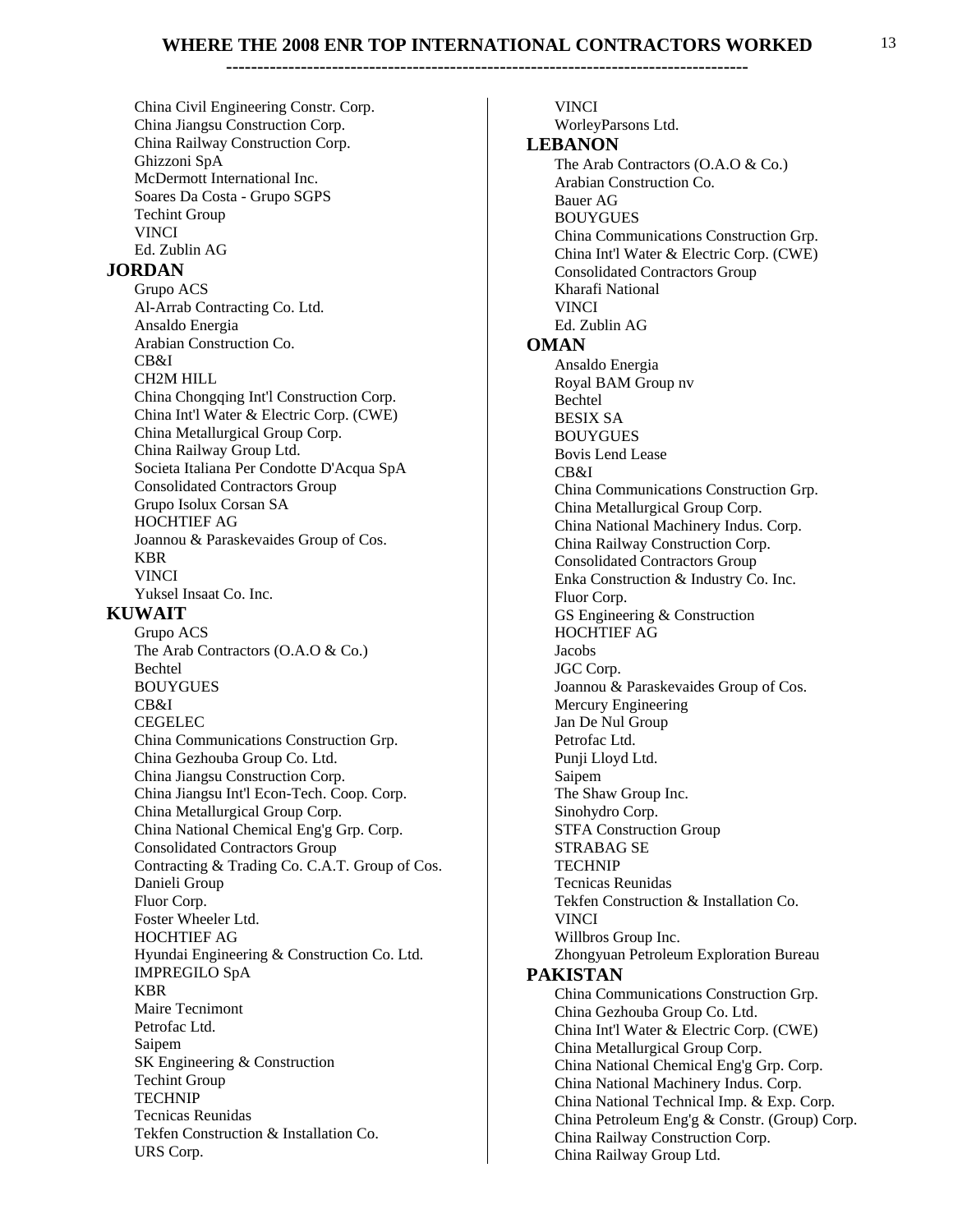**------------------------------------------------------------------------------------** 

China Wanbao Engineering Corp. China Zhongyuan Engineering Corp. Grupo Isolux Corsan SA China State Construction Eng'g Corp. Dongfang Electric Corp. Guangdong Xinguang Int'l Group B.L. Harbert International LLC HOCHTIEF AG IMPREGILO SpA Joannou & Paraskevaides Group of Cos. KBR Orascom Construction Industries (OCI) Shimizu Corp. Sinohydro Corp. STFA Construction Group Taikisha Ltd. Taisei Corp. Techint Group TIC Holdings Inc. VINCI Xinjiang Beixin Construction & Eng'g (Group) Co. Ltd.

#### **QATAR**

Al-Arrab Contracting Co. Ltd. The Arab Contractors (O.A.O & Co.) Arabian Construction Co. Astaldi SpA Royal BAM Group nv Bauer AG Baytur Construction and Contracting Co. BE&K Inc. Bechtel Beijing Uni-Construction Group Co. Ltd. BESIX SA Bilfinger Berger AG BOUYGUES CB&I CEGELEC CH2M HILL China Communications Construction Grp. China Metallurgical Group Corp. China National Machinery Indus. Corp. China Railway Group Ltd. Chiyoda Corp. Consolidated Contractors Group Contracting & Trading Co. C.A.T. Group of Cos. Grupo Isolux Corsan SA CTCI Corp. Daewoo E&C Co. Ltd. Danieli Group Descon Engineering Ltd. FATA SpA Fluor Corp. Foster Wheeler Ltd. GAMA Great Lakes Dredge & Dock Corp. LLC GS Engineering & Construction Guangdong Xinguang Int'l Group HOCHTIEF AG Hyundai Engineering & Construction Co. Ltd.

Iberdola Ingenieria y Construccion IMPREGILO SpA Jacobs JGC Corp. Joannou & Paraskevaides Group of Cos. KBR Leighton Holdings Ltd. Maire Tecnimont McConnell Dowell Corp. McDermott International Inc. Mercury Engineering Mushrif Trading & Contracting Co., KSCC National Petroleum Construction Co. Jan De Nul Group Nurol Construction and Trading Co. Parsons Petrofac Ltd. Prezioso Technilor Punji Lloyd Ltd. Qingjian Group Corp. Rizzani de Eccher SpA Saipem Sinohydro Corp. STFA Construction Group STRABAG SE Taisei Corp. Takenaka Corp. TAV Construction TECHNIP Tekfen Construction & Installation Co. Toyo Engineering Corp. URS Corp. VINCI Yuksel Insaat Co. Inc. Ed. Zublin AG  **SAUDI ARABIA** Grupo ACS AMEC plc Ansaldo Energia The Arab Contractors (O.A.O & Co.) Astaldi SpA Bauer AG Bechtel Bonatti SpA BOUYGUES CB&I CEGELEC China Civil Engineering Constr. Corp. China Communications Construction Grp. China Dalian Int'l Eco. & Techn. Cooperative Grp. China HuanQiu Contracting & Eng'g Corp. China Metallurgical Group Corp. China National Chemical Eng'g Grp. Corp. China National Machinery Indus. Corp. China Railway Construction Corp. China Railway Group Ltd. Consolidated Contractors Group Contracting & Trading Co. C.A.T. Group of Cos. CTCI Corp. Danieli Group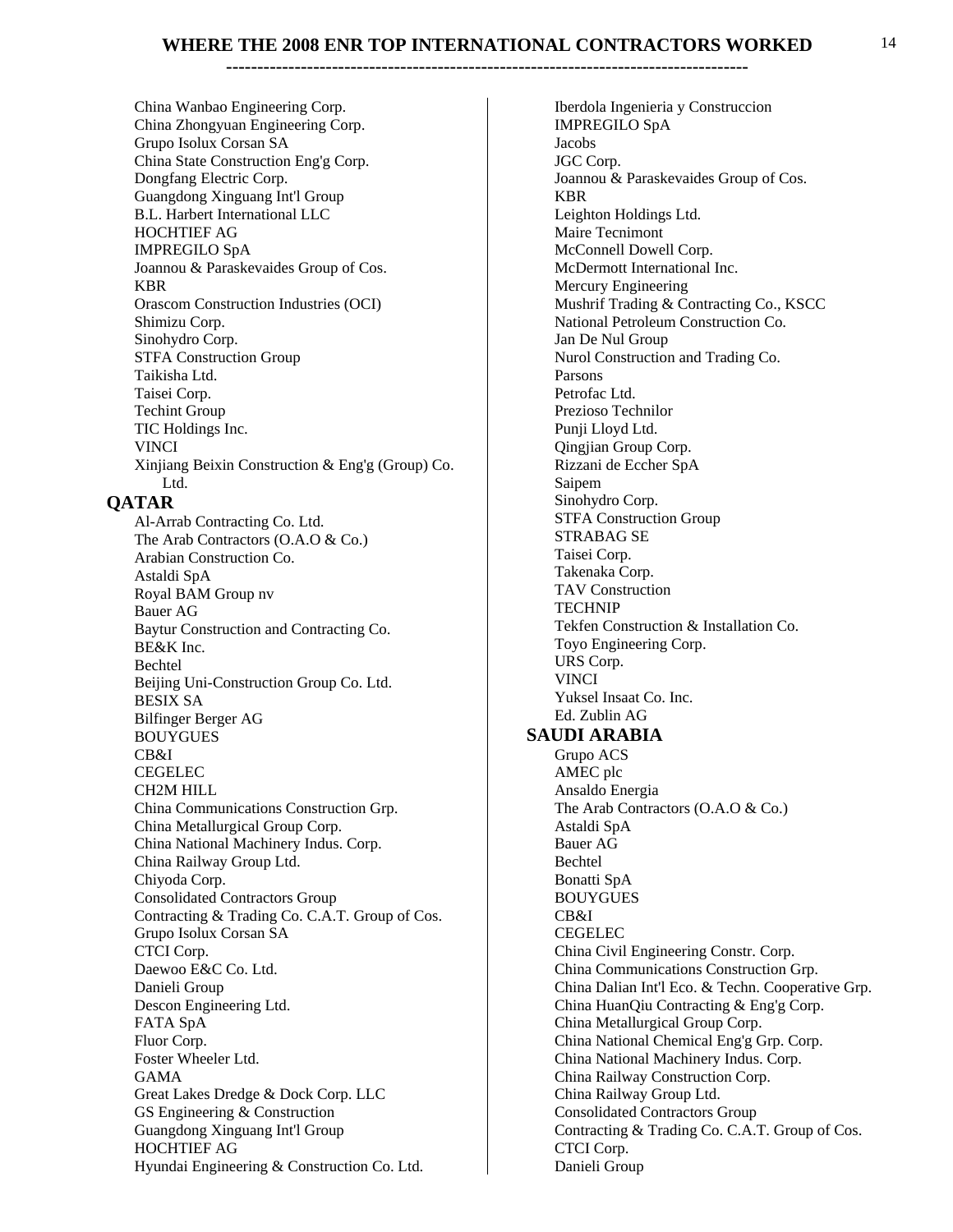**------------------------------------------------------------------------------------** 

Descon Engineering Ltd. Enka Construction & Industry Co. Inc. Fluor Corp. Foster Wheeler Ltd. GAMA GAP Insaat Yatirim ve Dis Ticaret AS HOCHTIEF AG Hyundai Engineering & Construction Co. Ltd. IMPREGILO SpA Jacobs JGC Corp. Joannou & Paraskevaides Group of Cos. KBR Maire Tecnimont McDermott International Inc. National Petroleum Construction Co. Jan De Nul Group Orascom Construction Industries (OCI) Parsons Petrofac Ltd. POSCO Engineering & Construction Punji Lloyd Ltd. Saipem Samsung Engineering Co. Ltd. The Shaw Group Inc. STFA Construction Group PJSC Stroytransgaz Techint Group TECHNIP Tekfen Construction & Installation Co. Toyo Engineering Corp. Ustay Yapi Taahhut Ve Ticaret Anonim Sirketi VINCI WorleyParsons Ltd. Yuksel Insaat Co. Inc. Zhongyuan Petroleum Exploration Bureau  **SYRIA** 

Arabian Construction Co. China National Chemical Eng'g Grp. Corp. China National Machinery Indus. Corp. China Petroleum Eng'g & Constr. (Group) Corp. Grupo Isolux Corsan SA Orascom Construction Industries (OCI) Petrofac Ltd. PJSC Stroytransgaz Techint Group VINCI

#### **TURKEY**

Grupo ACS AMEC plc Astaldi SpA Baran Group Ltd. Bauer AG BOUYGUES Bovis Lend Lease CEGELEC CH2M HILL China Civil Engineering Constr. Corp. China Communications Construction Grp.

China Metallurgical Group Corp. China National Chemical Eng'g Grp. Corp. China National Machinery Indus. Corp. China National Machinery Imp. & Exp. Corp. China Railway Construction Corp. Danieli Group Dongfang Electric Corp. FATA SpA FCC, Fomento de Constr. y Contratas SA Foster Wheeler Ltd. GAP Insaat Yatirim ve Dis Ticaret AS GS Engineering & Construction Hazama Corp. HOCHTIEF AG KBR McDermott International Inc. Mota-Engil OHL SA (Obrascon Huarte Lain SA) Punji Lloyd Ltd. SACYR Vallehermoso SELI SpA Sinosteel Equipment & Engineering Co. Ltd. Taikisha Ltd. Taisei Corp. Techint Group Tecnicas Reunidas VINCI  **U.A.E.** Grupo ACS Al-Arrab Contracting Co. Ltd. The Arab Contractors (O.A.O & Co.) Arabian Construction Co. Balfour Beatty plc Royal BAM Group nv Bauer AG Baytur Construction and Contracting Co. Bechtel Beijing Construction Eng'g Group Co. Beijing Uni-Construction Group Co. Ltd. BESIX SA Bilfinger Berger AG **Black & Veatch** BOUYGUES Bovis Lend Lease CB&I CEGELEC CH2M HILL China Civil Engineering Constr. Corp. China Communications Construction Grp. China Jiangsu Int'l Econ-Tech. Coop. Corp. China Metallurgical Group Corp. China National Machinery Indus. Corp. China Railway Construction Corp. Chiyoda Corp. Consolidated Contractors Group Contracting & Trading Co. C.A.T. Group of Cos. China State Construction Eng'g Corp. Daewoo E&C Co. Ltd. Danieli Group Descon Engineering Ltd.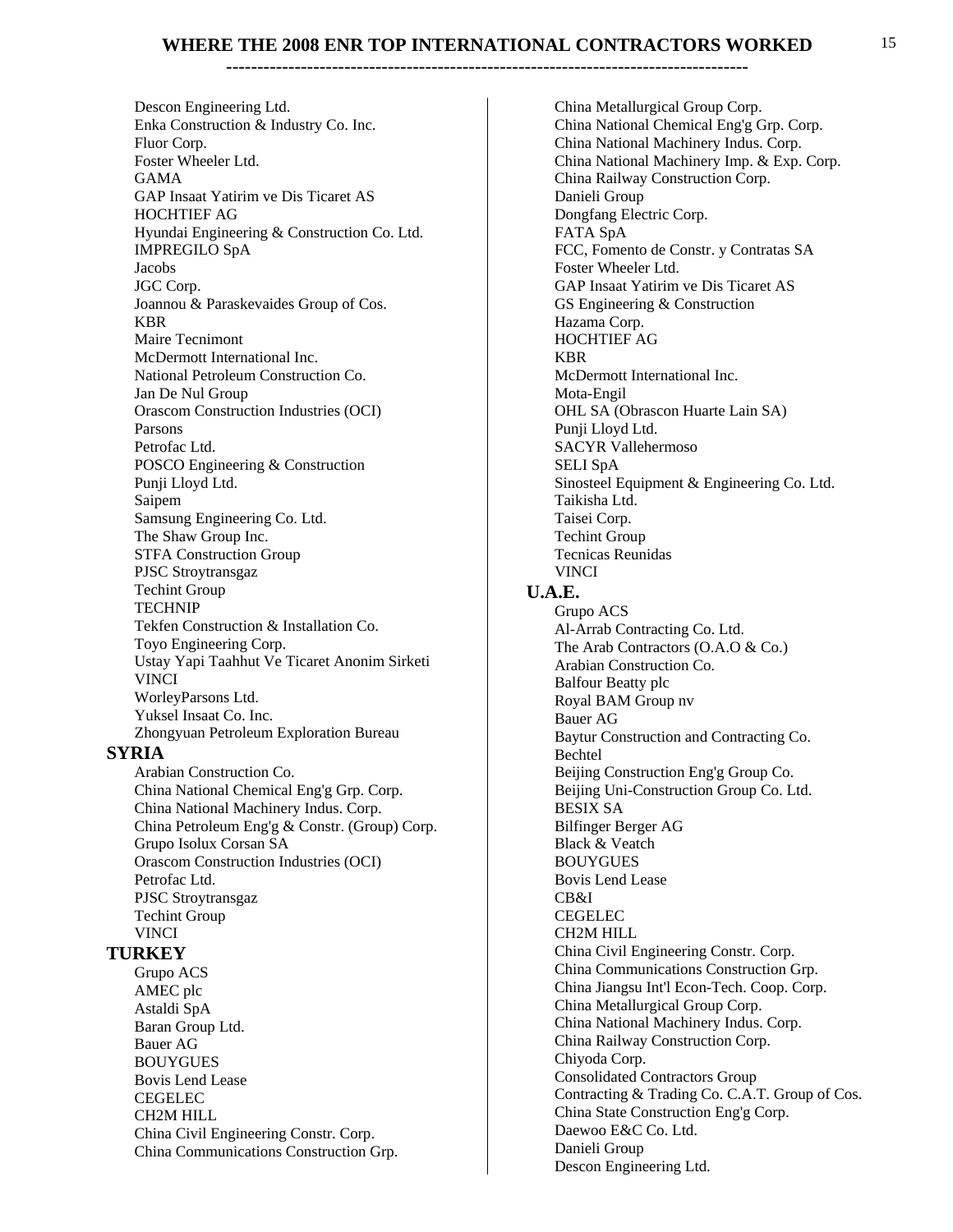**------------------------------------------------------------------------------------** 

Daewoo E&C Co. Ltd.

Enka Construction & Industry Co. Inc. FCC, Fomento de Constr. y Contratas SA Fluor Corp. Foster Wheeler Ltd. HOCHTIEF AG Hyundai Engineering & Construction Co. Ltd. Iberdola Ingenieria y Construccion IMPREGILO SpA Jacobs Joannou & Paraskevaides Group of Cos. Kajima Corp. Kayi Insaat San. ve Tic. AS KBR Kharafi National Kinden Corp. Kumho Industrial Leighton Holdings Ltd. Maire Tecnimont McConnell Dowell Corp. Mushrif Trading & Contracting Co., KSCC Jan De Nul Group Nurol Construction and Trading Co. Obayashi Corp. Construtora Odebrecht Orascom Construction Industries (OCI) Parsons Penta-Ocean Construction Co. Ltd. Prezioso Technilor Punji Lloyd Ltd. Qingjian Group Corp. Rizzani de Eccher SpA Saipem Samsung C&T Corp. Samsung Engineering Co. Ltd. Shimizu Corp. STFA Construction Group STRABAG SE Taisei Corp. Takenaka Corp. TAV Construction Techint Group Technip KTI TECHNIP Tecnicas Reunidas URS Corp. VINCI Walbridge Aldinger WorleyParsons Ltd. Yuksel Insaat Co. Inc. Zhongyuan Petroleum Exploration Bureau Ed. Zublin AG  **YEMEN, NORTH** The Arab Contractors (O.A.O & Co.) CB&I CGC Overseas Construction Co. Ltd. China Communications Construction Grp.

China Metallurgical Group Corp. China National Machinery Indus. Corp. Consolidated Contractors Group China State Construction Eng'g Corp.

GAMA Guangdong Xinguang Int'l Group Hyundai Engineering & Construction Co. Ltd. JGC Corp. KBR Punji Lloyd Ltd. Saipem Sinohydro Corp. SK Engineering & Construction TECHNIP VINCI Zhongyuan Petroleum Exploration Bureau **ASIA/AUSTRALIA AUSTRALIA** Grupo ACS AMEC plc Grupo COMSA Balfour Beatty plc Royal BAM Group nv Bauer AG Bechtel Bilfinger Berger AG BOUYGUES CB&I CCC Group Inc. CH2M HILL China Communications Construction Grp. Danieli Group Earth Tech Inc. FATA SpA Fluor Corp. Foster Wheeler Ltd. HOCHTIEF AG Jacobs KBR Layne Christensen Co. Leighton Holdings Ltd. McDermott International Inc. Jan De Nul Group POSCO Engineering & Construction Punji Lloyd Ltd. Saipem The Shaw Group Inc. Techint Group TECHNIP URS Corp. VINCI Zhejiang Constr. Investment Group Co. Ltd.  **BANGLADESH** China Communications Construction Grp. China HuanQiu Contracting & Eng'g Corp. China Metallurgical Group Corp. China National Chemical Eng'g Grp. Corp. China National Machinery Indus. Corp. China National Machinery Imp. & Exp. Corp. China Wanbao Engineering Corp.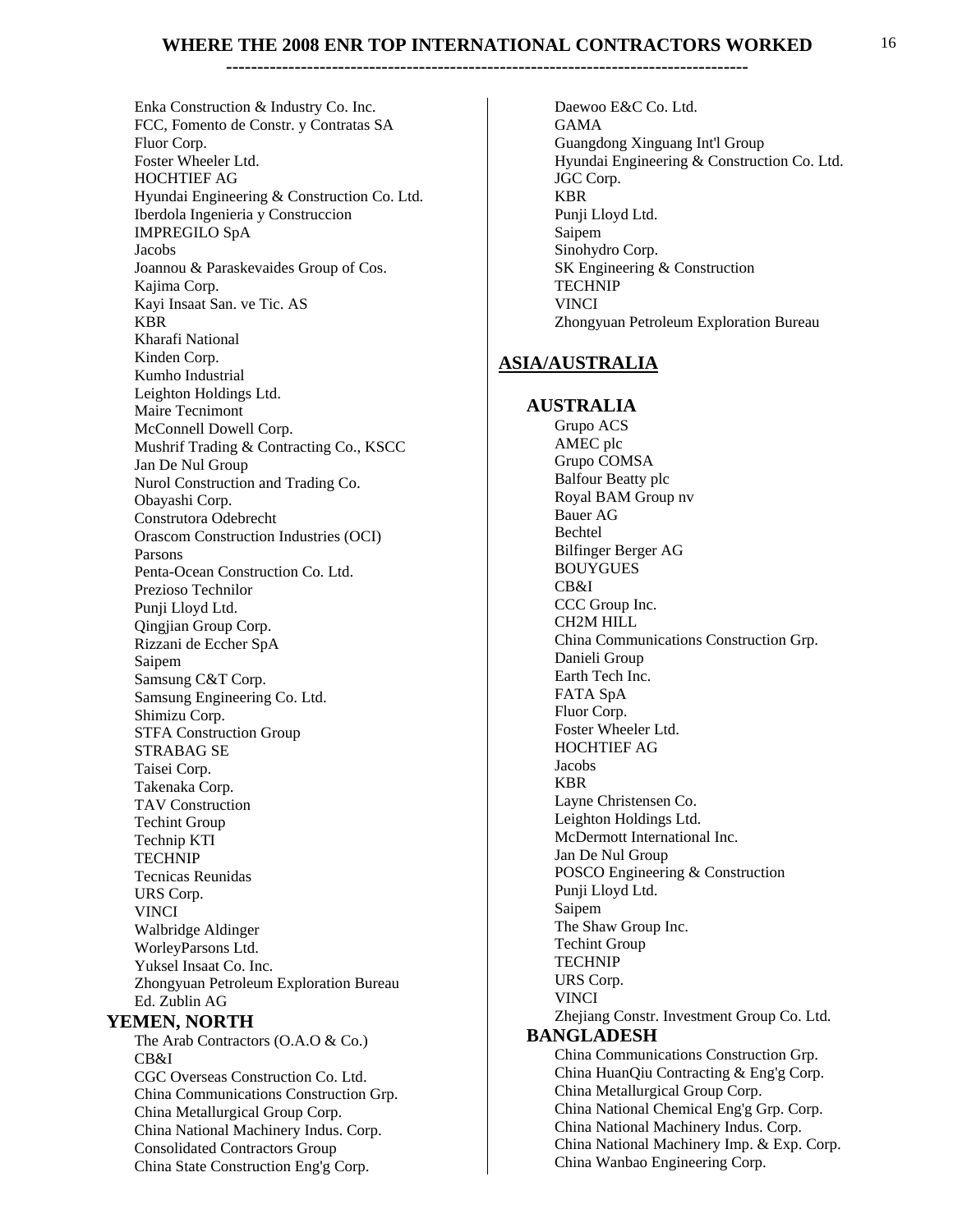#### **------------------------------------------------------------------------------------**

Chiyoda Corp. Danieli Group Harbin Power Engineering Co. Ltd. Obayashi Corp. Shandong Electric Power Constr. Corp. Shanghai Electric Group Co. Ltd. Shimizu Corp. Toyo Engineering Corp.

#### **BRUNEI**

China Metallurgical Group Corp. Foster Wheeler Ltd. KBR Petrofac Ltd.

#### **MYANMAR**

CEGELEC China Communications Construction Grp. China Gezhouba Group Co. Ltd. China HuanQiu Contracting & Eng'g Corp. China National Chemical Eng'g Grp. Corp. China National Machinery Indus. Corp. China National Machinery Imp. & Exp. Corp. China Wanbao Engineering Corp. B.L. Harbert International LLC Hazama Corp. Sinohydro Corp. Taisei Corp. VINCI  **CHINA (P.R.C.)** 

Abeinsa SA Grupo ACS **BE&K** Inc. Bechtel Bilfinger Berger AG **Black & Veatch** BOUYGUES Bovis Lend Lease C.M.C. di Ravenna Caddell Construction Co. Inc. CB&I CEGELEC CH2M HILL Chiyoda Corp. CTCI Corp. Danieli Group Earth Tech Inc. FATA SpA Fluor Corp. Foster Wheeler Ltd. GS Engineering & Construction HOCHTIEF AG Hyundai Engineering & Construction Co. Ltd. IMPREGILO SpA JGC Corp. Kajima Corp. KBR Leighton Holdings Ltd. Maeda Corp. Maire Tecnimont McDermott International Inc.

Nishimatsu Construction Co. Ltd. Obayashi Corp. POSCO Engineering & Construction Punji Lloyd Ltd. Rizzani de Eccher SpA Saipem Samsung Engineering Co. Ltd. SELI SpA The Shaw Group Inc. Shimizu Corp. SK Engineering & Construction STRABAG SE Structure Tone Sumitomo Mitsui Construction Co. Ltd. Taikisha Ltd. Taisei Corp. Takenaka Corp. Techint Group Technip KTI TECHNIP Toda Corp. Toyo Engineering Corp. VINCI WorleyParsons Ltd. Zachry Group Ed. Zublin AG  **MACAU** Bilfinger Berger AG BOUYGUES China Civil Engineering Constr. Corp. China Communications Construction Grp. China Geo-Engineering Corp. China National Machinery Indus. Corp. China Railway Construction Corp. China State Construction Eng'g Corp. Guangdong Xinguang Int'l Group Leighton Holdings Ltd. Shanghai Construction (Group) General Co. VINCI Zhejiang Constr. Investment Group Co. Ltd.  **DIEGO GARCIA** The Shaw Group Inc.  **HONG KONG** Acciona SA AMEC plc Balfour Beatty plc Bauer AG BOUYGUES China Civil Engineering Constr. Corp. China Communications Construction Grp. China Geo-Engineering Corp. China Gezhouba Group Co. Ltd. China Int'l Water & Electric Corp. (CWE) China Metallurgical Group Corp. China National Chemical Eng'g Grp. Corp. China National Machinery Indus. Corp. China Railway Construction Corp. China Railway Group Ltd. China Wu Yi Corp. Ltd.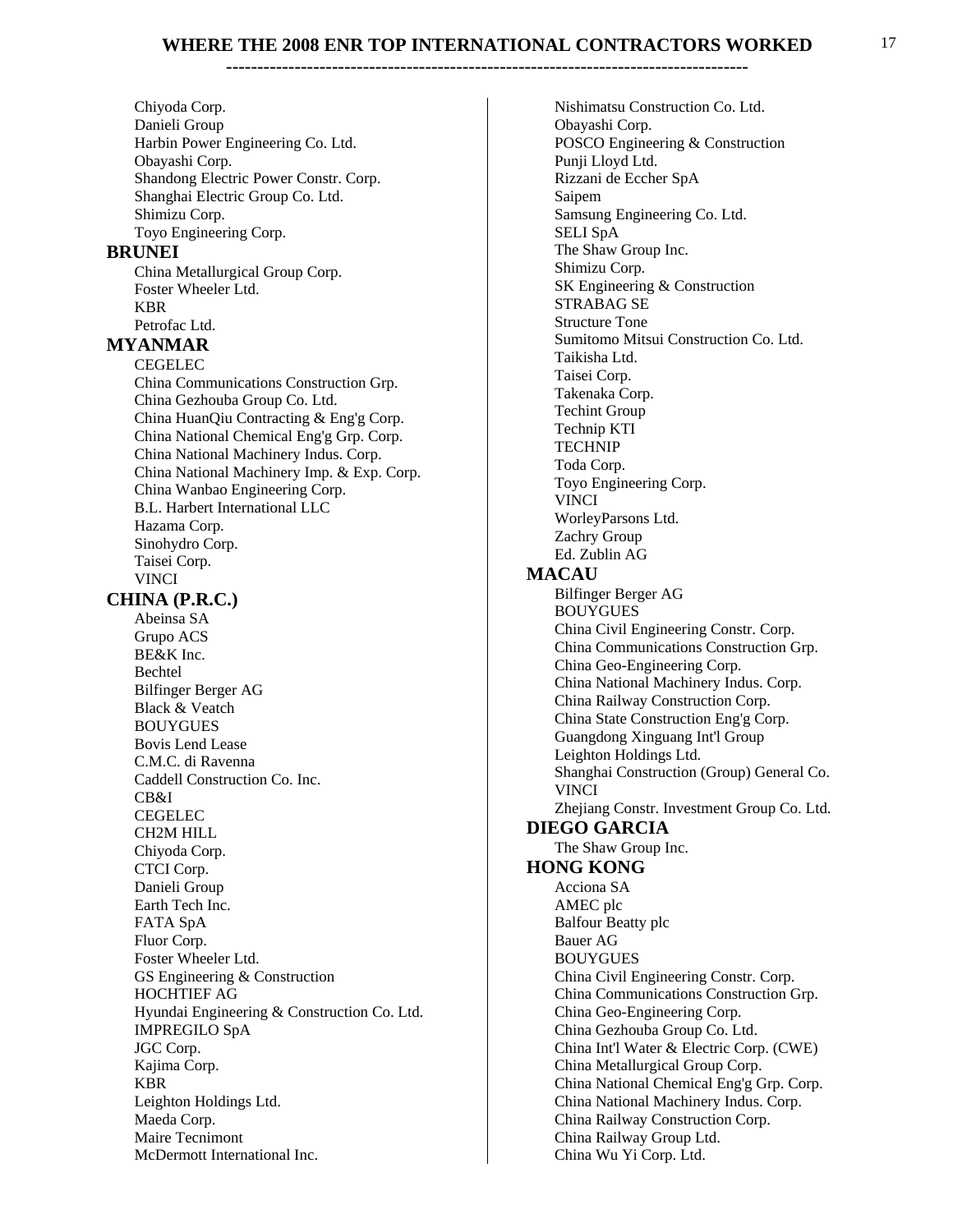**------------------------------------------------------------------------------------** 

China State Construction Eng'g Corp. Guangdong Xinguang Int'l Group HOCHTIEF AG Hyundai Engineering & Construction Co. Ltd. Jacobs Kinden Corp. Leighton Holdings Ltd. Maeda Corp. Nishimatsu Construction Co. Ltd. Penta-Ocean Construction Co. Ltd. SELI SpA Shanghai Construction (Group) General Co. Shimizu Corp. Structure Tone Techint Group VINCI Zhejiang Constr. Investment Group Co. Ltd.  **INDIA** Abeinsa SA Grupo ACS Bauer AG Bechtel **Black & Veatch** BOUYGUES Bovis Lend Lease CB&I CH2M HILL China Communications Construction Grp. China Gezhouba Group Co. Ltd. China Metallurgical Group Corp. China National Chemical Eng'g Grp. Corp. China National Machinery Indus. Corp. China Petroleum Pipeline Bureau China Railway Construction Corp. China Wu Yi Corp. Ltd. Consolidated Contractors Group Grupo Isolux Corsan SA China State Construction Eng'g Corp. Danieli Group Dongfang Electric Corp. Foster Wheeler Ltd. HOCHTIEF AG Hyundai Engineering & Construction Co. Ltd. Jacobs KBR Leighton Holdings Ltd. Maeda Corp. Maire Tecnimont McDermott International Inc. National Petroleum Construction Co. Nishimatsu Construction Co. Ltd. Petrofac Ltd. POSCO Engineering & Construction Saipem Samsung C&T Corp. Samsung Engineering Co. Ltd. **SEPCOIII** Electric Power Construction Corp. Shandong Electric Power Constr. Corp. Shanghai Electric Group Co. Ltd. Shanghai Urban Construction (Grp) Corp.

Shimizu Corp. Sinohydro Corp. Sinosteel Equipment & Engineering Co. Ltd. Ssangyong Engineering & Constr. Co. Ltd. STRABAG SE PJSC Stroytransgaz Sumitomo Mitsui Construction Co. Ltd. Taikisha Ltd. Taisei Corp. Techint Group TECHNIP Toyo Engineering Corp. VINCI Ed. Zublin AG  **INDONESIA** Royal BAM Group nv Bauer AG **Black & Veatch** BOUYGUES CB&I CEGELEC China Communications Construction Grp. China Gezhouba Group Co. Ltd. China Metallurgical Group Corp. China National Chemical Eng'g Grp. Corp. China National Machinery Indus. Corp. China National Technical Imp. & Exp. Corp. China National Machinery Imp. & Exp. Corp. China Shanghai SFECO Chiyoda Corp. CITIC Construction China State Construction Eng'g Corp. Dongfang Electric Corp. Fluor Corp. Hazama Corp. HOCHTIEF AG Hyundai Engineering & Construction Co. Ltd. Jacobs JGC Corp. Kajima Corp. KBR Kinden Corp. Leighton Holdings Ltd. McConnell Dowell Corp. McDermott International Inc. Obayashi Corp. Penta-Ocean Construction Co. Ltd. Petrofac Ltd. Punji Lloyd Ltd. Saipem Samsung C&T Corp. SEPCOIII Electric Power Construction Corp. Shanghai Electric Group Co. Ltd. Shimizu Corp. Sinohydro Corp. SK Engineering & Construction Ssangyong Engineering & Constr. Co. Ltd. Sumitomo Mitsui Construction Co. Ltd. Taikisha Ltd. Taisei Corp.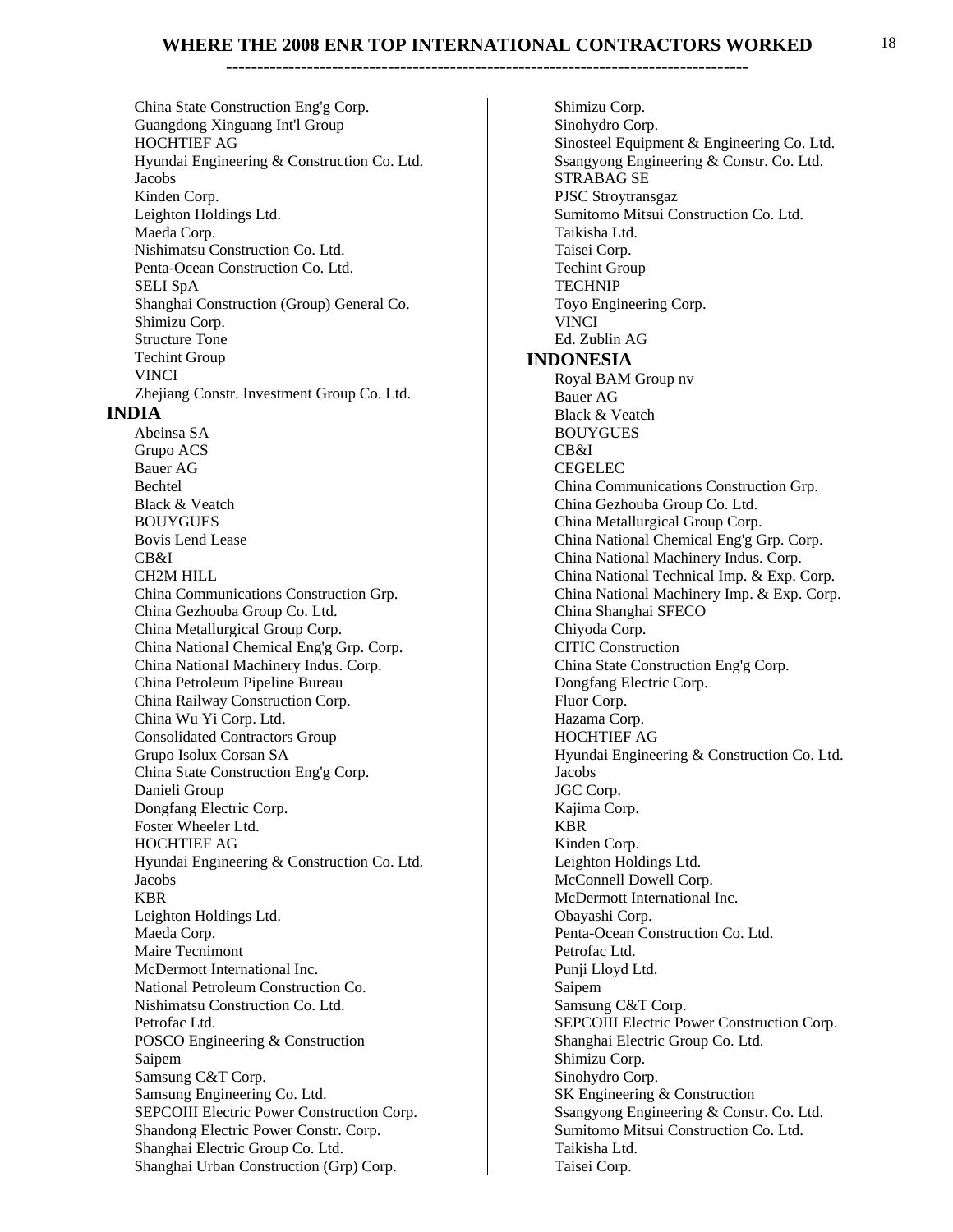**------------------------------------------------------------------------------------** 

Takenaka Corp. Techint Group TECHNIP VINCI Zhongding Int'l Engineering Co. Ltd. Zhongyuan Petroleum Exploration Bureau  **JAPAN** Bechtel Bovis Lend Lease  $CR&I$ CH2M HILL China Communications Construction Grp. China Jiangsu Construction Corp. China Metallurgical Group Corp. China National Chemical Eng'g Grp. Corp. Danieli Group Jacobs Lotte Engineering & Construction Co. Ltd. McDermott International Inc. POSCO Engineering & Construction Samsung C&T Corp. The Shaw Group Inc. Sinosteel Equipment & Engineering Co. Ltd. Structure Tone Techint Group VINCI Weston Solutions Inc.  **KAZAKHSTAN** Alarko Contracting Group Baytur Construction and Contracting Co. Bechtel Beijing Construction Eng'g Group Co. Bonatti SpA CB&I CEGELEC CGC Overseas Construction Co. Ltd. China Communications Construction Grp. China Geo-Engineering Corp. China National Chemical Eng'g Grp. Corp. China National Machinery Indus. Corp. China Nonferrous Metal Ind. Frgn. Eng'g & Constr. China Petroleum Eng'g & Constr. (Group) Corp. China Petroleum Pipeline Bureau China Railway Group Ltd. Consolidated Contractors Group Danieli Group Dogus Insaat Ve Ticaret AS Energoprojekt Holding Enka Construction & Industry Co. Inc. Fluor Corp. GAMA HOCHTIEF AG Iberdola Ingenieria y Construccion JGC Corp. Kayi Insaat San. ve Tic. AS KBR Mesa Mesken Sanayil AS Petrofac Ltd. Punji Lloyd Ltd.

Rizzani de Eccher SpA Saipem SICIM SpA Sinosteel Equipment & Engineering Co. Ltd. Techint Group Tekfen Construction & Installation Co. Todini Costruzioni SpA VINCI Yuksel Insaat Co. Inc. Zhongyuan Petroleum Exploration Bureau  **KOREA, SOUTH** AMEC plc Bechtel BOUYGUES CB&I CH2M HILL China Communications Construction Grp. China Dalian Int'l Eco. & Techn. Cooperative Grp. China National Chemical Eng'g Grp. Corp. Danieli Group FATA SpA Foster Wheeler Ltd. Heerema Fabrication Grp. BV HOCHTIEF AG Kajima Corp. KBR McDermott International Inc. The Shaw Group Inc. Taikisha Ltd. Taisei Corp. Techint Group VINCI Weston Solutions Inc. China Communications Construction Grp. Daewoo E&C Co. Ltd.  **KYRGYZSTAN** China Communications Construction Grp. China National Machinery Indus. Corp. China National Machinery Imp. & Exp. Corp. Fluor Corp. Guangdong Xinguang Int'l Group Petrofac Ltd. Xinjiang Beixin Construction & Eng'g (Group) Co. Ltd.  **MALAYSIA** Balfour Beatty plc Bauer AG Beijing Construction Eng'g Group Co. BOUYGUES Bovis Lend Lease CB&I CEGELEC China Communications Construction Grp. China National Machinery Indus. Corp. China Railway Construction Corp. China Railway Group Ltd. China Zhongyuan Engineering Corp. CITIC Construction CTCI Corp.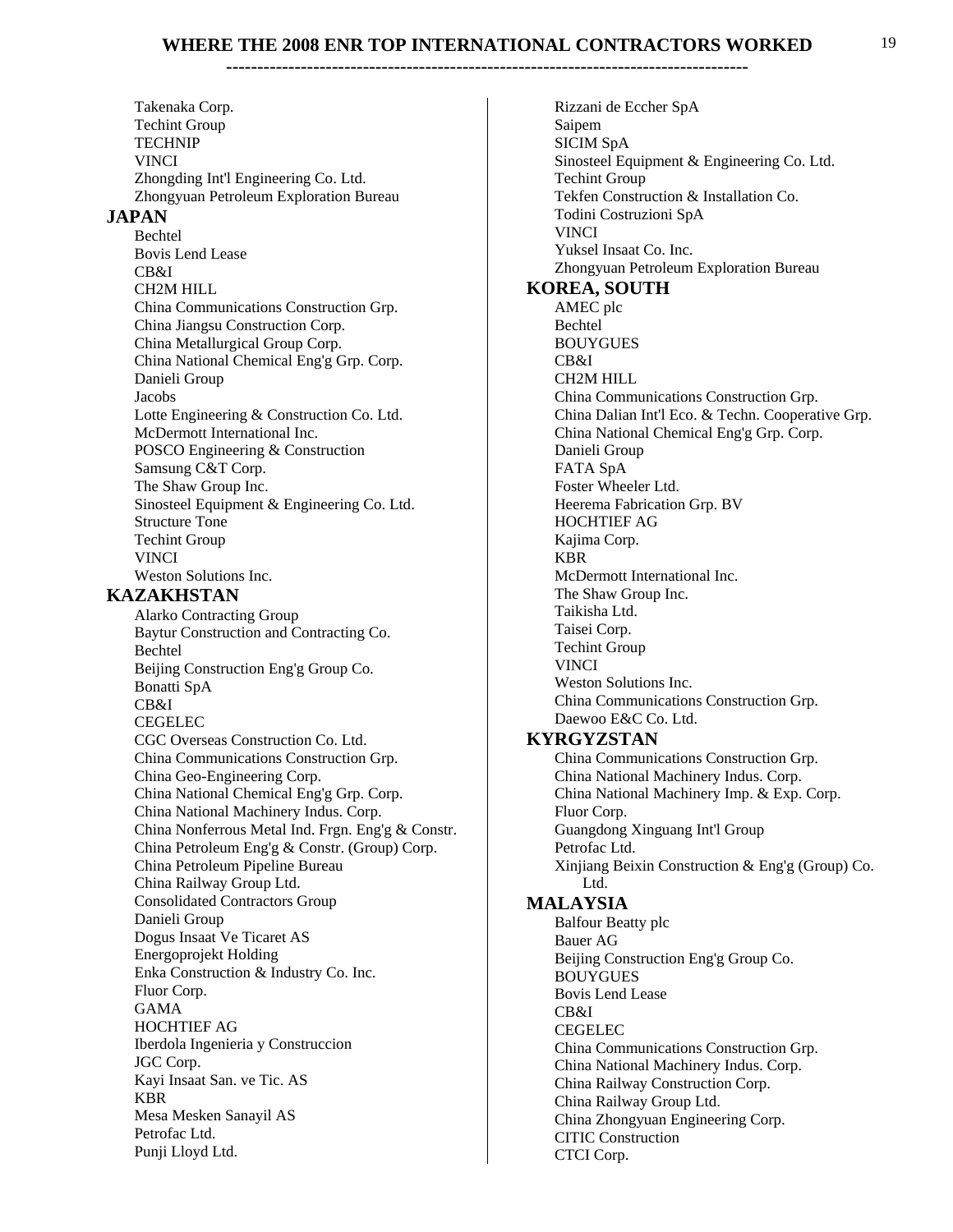#### **------------------------------------------------------------------------------------** Danieli Group Earth Tech Inc. CH2M HILL Jacobs

Foster Wheeler Ltd. Hazama Corp. HOCHTIEF AG Hyundai Engineering & Construction Co. Ltd. Jacobs JGC Corp. Kajima Corp. KBR Kinden Corp. Leighton Holdings Ltd. McDermott International Inc. Nishimatsu Construction Co. Ltd. Obayashi Corp. Petrofac Ltd. Punji Lloyd Ltd. Saipem Samsung Engineering Co. Ltd. Shimizu Corp. Sinohydro Corp. Taikisha Ltd. Taisei Corp. Takenaka Corp. Techint Group TECHNIP Toda Corp. VINCI Zhongding Int'l Engineering Co. Ltd. Ed. Zublin AG  **NEPAL** Caddell Construction Co. Inc. China Civil Engineering Constr. Corp. China Gezhouba Group Co. Ltd. China Int'l Water & Electric Corp. (CWE) China National Machinery Indus. Corp. China Railway Group Ltd. Enka Construction & Industry Co. Inc. Hazama Corp. Shimizu Corp. Sinohydro Corp. Taisei Corp. Zhongding Int'l Engineering Co. Ltd.  **NEW ZEALAND** China Communications Construction Grp. HOCHTIEF AG Jacobs KBR Leighton Holdings Ltd. McConnell Dowell Corp. McDermott International Inc. Jan De Nul Group Techint Group TECHNIP VINCI  **PACIFIC ISLANDS** Bechtel BOUYGUES CEGELEC

Dick Construction Co. KBR Maeda Corp. McConnell Dowell Corp. Nishimatsu Construction Co. Ltd. Penta-Ocean Construction Co. Ltd. Qingjian Group Corp. The Shaw Group Inc. Tutor-Saliba Corp.  **PAPUA N.GUINEA** CB&I China Communications Construction Grp. China Jiangsu Int'l Econ-Tech. Coop. Corp. China Metallurgical Group Corp. China Overseas Engineering Group Co. Ltd. KBR Petrofac Ltd. VINCI Weihai International Eco. & Tech. Coop. Co. Ltd.  **PHILIPPINES** Bauer AG BOUYGUES CB&I China Communications Construction Grp. China Geo-Engineering Corp. China Int'l Water & Electric Corp. (CWE) China National Machinery Indus. Corp. China Railway Group Ltd. China Wu Yi Corp. Ltd. China State Construction Eng'g Corp. CTCI Corp. Daewoo E&C Co. Ltd. Danieli Group Fluor Corp. Foster Wheeler Ltd. Hanjin Heavy Industries & Constr. Hazama Corp. HOCHTIEF AG JGC Corp. Kajima Corp. KBR Kinden Corp. Leighton Holdings Ltd. McConnell Dowell Corp. McDermott International Inc. Nishimatsu Construction Co. Ltd. Obayashi Corp. Penta-Ocean Construction Co. Ltd. Qingjian Group Corp. Saipem The Shaw Group Inc. Shimizu Corp. Sumitomo Mitsui Construction Co. Ltd. Taikisha Ltd. Taisei Corp. Takenaka Corp. Techint Group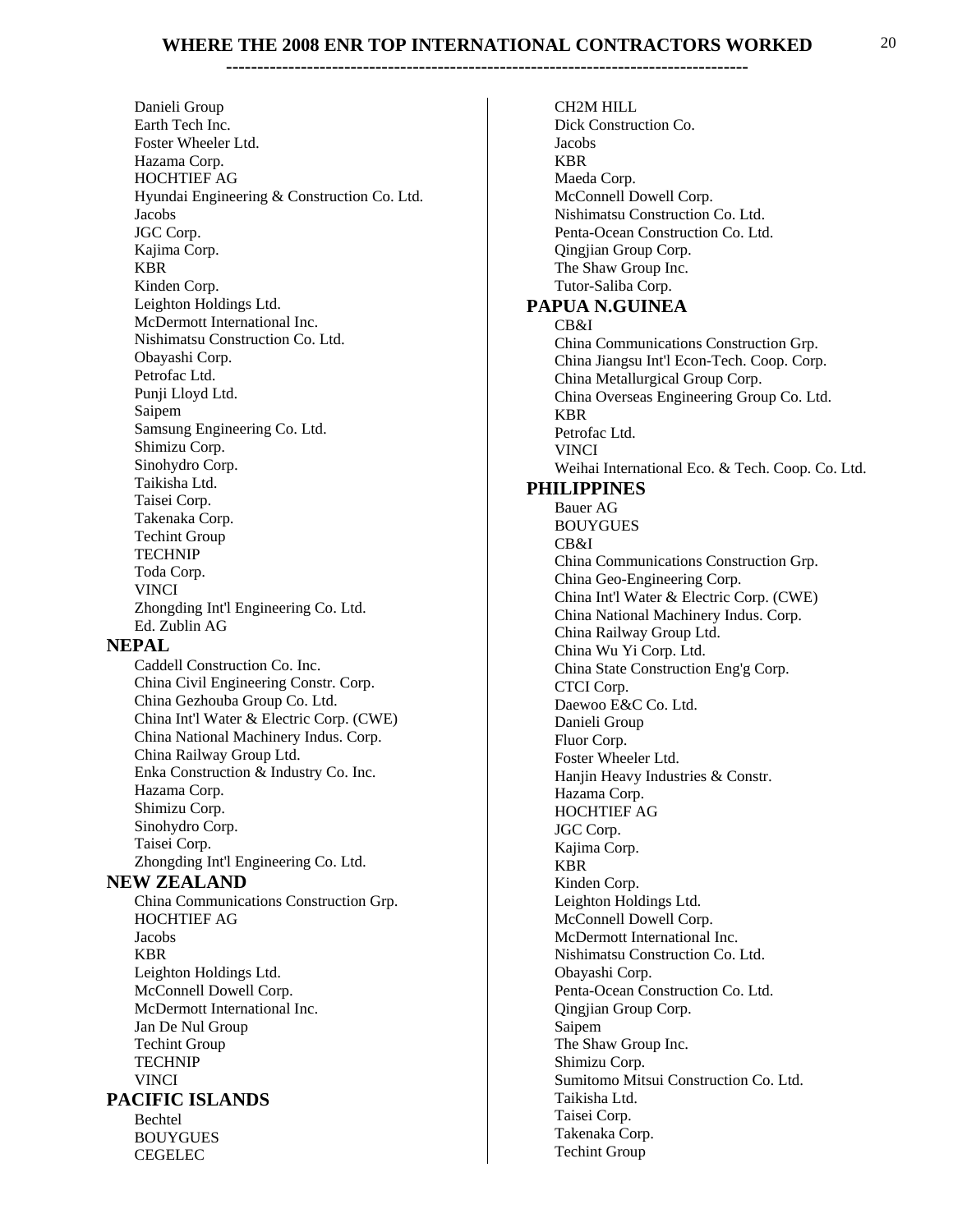**------------------------------------------------------------------------------------** 

Tutor-Saliba Corp. VINCI  **SINGAPORE** Balfour Beatty plc Bauer AG Beijing Construction Eng'g Group Co. Beijing Uni-Construction Group Co. Ltd. BOUYGUES Bovis Lend Lease CB&I CEGELEC CH2M HILL China Civil Engineering Constr. Corp. China Communications Construction Grp. China Dalian Int'l Eco. & Techn. Cooperative Grp. China Jiangsu Construction Corp. China Jiangsu Int'l Econ-Tech. Coop. Corp. China Metallurgical Group Corp. China National Chemical Eng'g Grp. Corp. China National Machinery Indus. Corp. China Overseas Engineering Group Co. Ltd. China Railway Group Ltd. China Shanghai SFECO Chiyoda Corp. China State Construction Eng'g Corp. CTCI Corp. Daewoo E&C Co. Ltd. Foster Wheeler Ltd. Heerema Fabrication Grp. BV HOCHTIEF AG Hyundai Engineering & Construction Co. Ltd. Jacobs JGC Corp. Kajima Corp. Kinden Corp. Leighton Holdings Ltd. McConnell Dowell Corp. Nishimatsu Construction Co. Ltd. Jan De Nul Group Obayashi Corp. Penta-Ocean Construction Co. Ltd. Petrofac Ltd. Punji Lloyd Ltd. Qingjian Group Corp. Saipem Samsung C&T Corp. Shanghai Construction (Group) General Co. Shanghai Urban Construction (Grp) Corp. Shimizu Corp. Ssangyong Engineering & Constr. Co. Ltd. Structure Tone Sumitomo Mitsui Construction Co. Ltd. Taikisha Ltd. Taisei Corp. Takenaka Corp. Techint Group Toyo Engineering Corp. VINCI WorleyParsons Ltd. Ed. Zublin AG

#### **SRI LANKA**

CH2M HILL China Communications Construction Grp. China Geo-Engineering Corp. China HuanQiu Contracting & Eng'g Corp. China National Machinery Indus. Corp. China National Machinery Imp. & Exp. Corp. China Overseas Engineering Group Co. Ltd. China Railway Group Ltd. Hazama Corp. HOCHTIEF AG Leighton Holdings Ltd. Maeda Corp. Nishimatsu Construction Co. Ltd. Penta-Ocean Construction Co. Ltd. E. Pihl & Son AS Shanghai Construction (Group) General Co. Sinohydro Corp. Sumitomo Mitsui Construction Co. Ltd. Taisei Corp. Techint Group VINCI  **TAIWAN (R.O.C.)** Bechtel Black & Veatch BOUYGUES Bovis Lend Lease CB&I CH2M HILL China Communications Construction Grp. Chiyoda Corp. Daewoo E&C Co. Ltd. Danieli Group Fluor Corp. HOCHTIEF AG Kajima Corp. Kinden Corp. Leighton Holdings Ltd. Maeda Corp. Nishimatsu Construction Co. Ltd. Obayashi Corp. Penta-Ocean Construction Co. Ltd. POSCO Engineering & Construction Saipem Samsung C&T Corp. Shimizu Corp. Taikisha Ltd. Taisei Corp. Takenaka Corp. Techint Group TECHNIP VINCI  **TAJIKISTAN** China Communications Construction Grp. China National Machinery Indus. Corp. China Railway Group Ltd. Enka Construction & Industry Co. Inc. Nishimatsu Construction Co. Ltd. Rizzani de Eccher SpA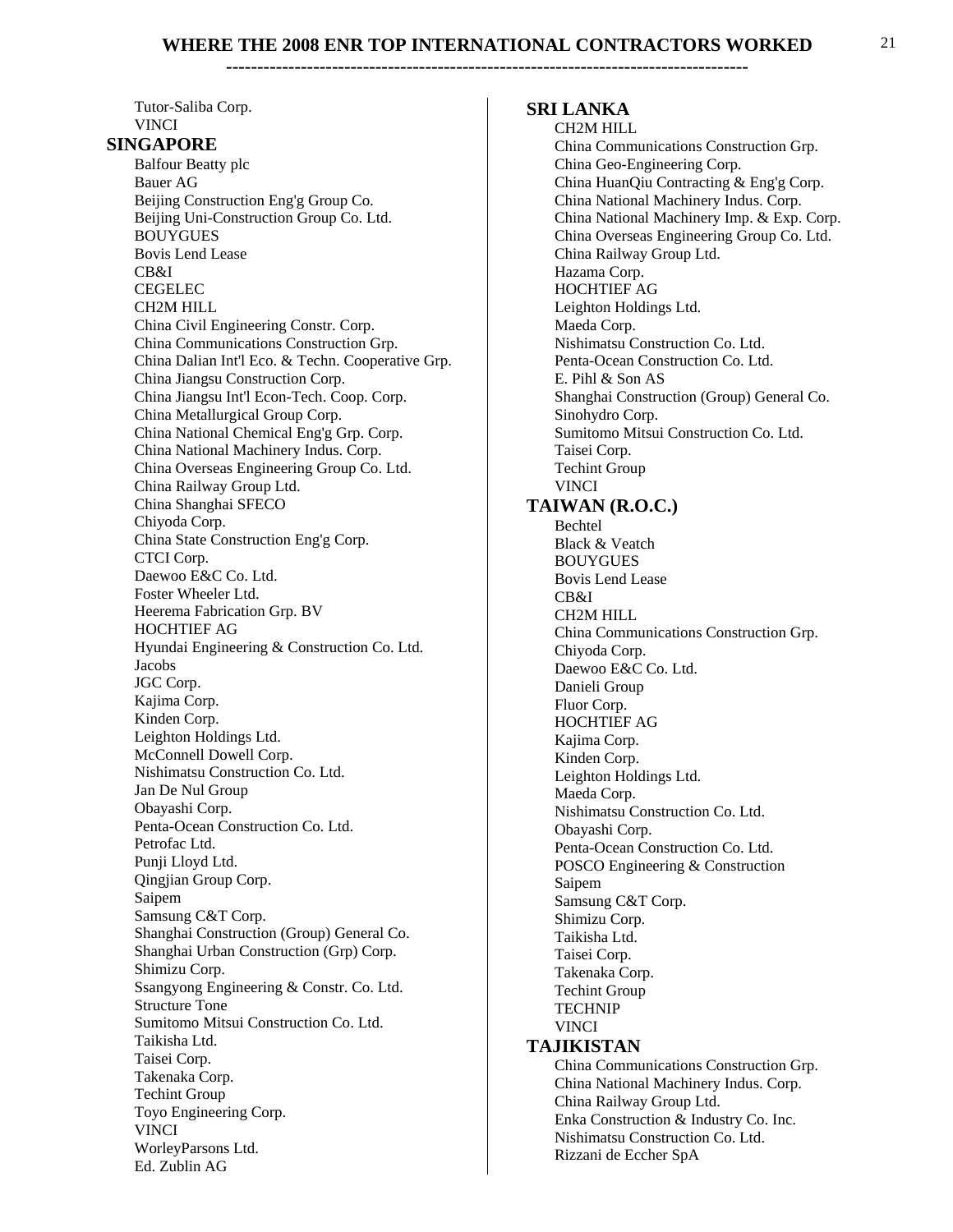#### **------------------------------------------------------------------------------------**

Sinohydro Corp. Xinjiang Beixin Construction & Eng'g (Group) Co. Ltd.  **THAILAND** Baran Group Ltd. Bauer AG Bechtel Bilfinger Berger AG BOUYGUES Bovis Lend Lease CB&I CEGELEC China Communications Construction Grp. China Int'l Water & Electric Corp. (CWE) China Metallurgical Group Corp. China National Machinery Indus. Corp. China National Technical Imp. & Exp. Corp. China Railway Construction Corp. China Wu Yi Corp. Ltd. Chiyoda Corp. China State Construction Eng'g Corp. CTCI Corp. Danieli Group Earth Tech Inc. Foster Wheeler Ltd. GS Engineering & Construction Hazama Corp. Kajima Corp. Kinden Corp. Leighton Holdings Ltd. Maeda Corp. McConnell Dowell Corp. Nishimatsu Construction Co. Ltd. Obayashi Corp. Punji Lloyd Ltd. Saipem Samsung Engineering Co. Ltd. Shimizu Corp. Sinohydro Corp. SK Engineering & Construction Sumitomo Mitsui Construction Co. Ltd. Taikisha Ltd. Taisei Corp. Takenaka Corp. Techint Group TECHNIP Toda Corp. Toyo Engineering Corp. VINCI Zhongding Int'l Engineering Co. Ltd. Ed. Zublin AG  **TURKMENISTAN** BOUYGUES China National Machinery Indus. Corp. China Petroleum Eng'g & Constr. (Group) Corp. Consolidated Contractors Group Foster Wheeler Ltd. GAP Insaat Yatirim ve Dis Ticaret AS McDermott International Inc.

Saipem STFA Construction Group TECHNIP Yuksel Insaat Co. Inc.  **UZBEKISTAN** China National Machinery Indus. Corp. China National Machinery Imp. & Exp. Corp. China Railway Group Ltd. CITIC Construction Energoprojekt Holding Fluor Corp. KBR Shimizu Corp. Sinohydro Corp. TML Construction Co. Yuksel Insaat Co. Inc.  **VIETNAM** Baran Group Ltd. Bauer AG Bechtel Bilfinger Berger AG Black & Veatch BOUYGUES China Communications Construction Grp. China Int'l Water & Electric Corp. (CWE) China Metallurgical Group Corp. China National Chemical Eng'g Grp. Corp. China National Machinery Indus. Corp. China Nonferrous Metal Ind. Frgn. Eng'g & Constr. China Railway Group Ltd. China Shanghai SFECO China Wanbao Engineering Corp. CTCI Corp. Daewoo E&C Co. Ltd. Danieli Group Dongfang Electric Corp. Foster Wheeler Ltd. GS Engineering & Construction Harbin Power Engineering Co. Ltd. Hazama Corp. HOCHTIEF AG JGC Corp. Kajima Corp. KBR Kinden Corp. Kumho Industrial Leighton Holdings Ltd. Lotte Engineering & Construction Co. Ltd. Maeda Corp. McDermott International Inc. Nishimatsu Construction Co. Ltd. Obayashi Corp. Penta-Ocean Construction Co. Ltd. POSCO Engineering & Construction Prezioso Technilor Qingjian Group Corp. Samsung Engineering Co. Ltd. Shanghai Electric Group Co. Ltd. Shimizu Corp.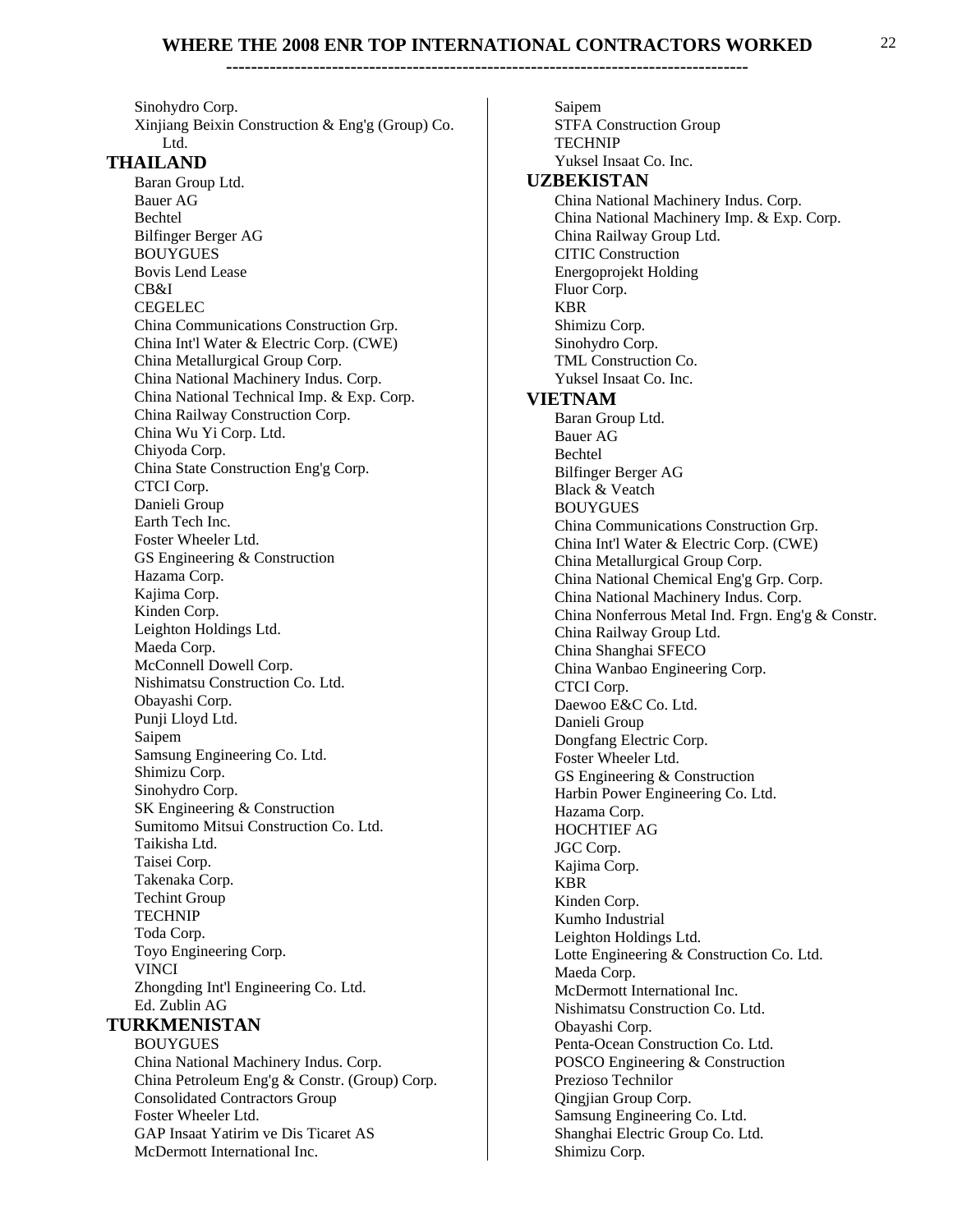#### **------------------------------------------------------------------------------------**

Sinohydro Corp. Structure Tone Sumitomo Mitsui Construction Co. Ltd. Taikisha Ltd. Taisei Corp. TECHNIP Tecnicas Reunidas Toda Corp. Toyo Engineering Corp. VINCI

#### **LAOS**

China Int'l Water & Electric Corp. (CWE) China National Machinery Indus. Corp. China Wanbao Engineering Corp. China Wu Yi Corp. Ltd. Hazama Corp. Leighton Holdings Ltd. McConnell Dowell Corp. Nishimatsu Construction Co. Ltd. Obayashi Corp. Shimizu Corp. Sinohydro Corp. VINCI

#### **MONGOLIA**

Beijing Construction Eng'g Group Co. China Geo-Engineering Corp. China Metallurgical Group Corp. China National Chemical Eng'g Grp. Corp. China National Machinery Indus. Corp. China State Construction Eng'g Corp. Danieli Group Fluor Corp. Kinden Corp. Samsung Engineering Co. Ltd. Sinohydro Corp. Xinjiang Beixin Construction & Eng'g (Group) Co. Ltd. Zhongyuan Petroleum Exploration Bureau

#### **NORTH AFRICA**

#### **ALGERIA**

Abeinsa SA Grupo ACS Alarko Contracting Group Ansaldo Energia The Arab Contractors (O.A.O & Co.) Grupo COMSA Astaldi SpA Bauer AG Bechtel Bentini SpA BESIX SA Bilfinger Berger AG Bonatti SpA BOUYGUES C.M.C. di Ravenna Caddell Construction Co. Inc. CEGELEC

CGC Overseas Construction Co. Ltd. China Civil Engineering Constr. Corp. China Communications Construction Grp. China Geo-Engineering Corp. China Int'l Water & Electric Corp. (CWE) China National Machinery Indus. Corp. China Petroleum Eng'g & Constr. (Group) Corp. China Railway Construction Corp. China Railway Group Ltd. China Wanbao Engineering Corp. China Zhongyuan Engineering Corp. CITIC Construction Societa Italiana Per Condotte D'Acqua SpA Consolidated Contractors Group Grupo Isolux Corsan SA China State Construction Eng'g Corp. Enka Construction & Industry Co. Inc. FCC, Fomento de Constr. y Contratas SA Foster Wheeler Ltd. Hazama Corp. Iberdola Ingenieria y Construccion IMPREGILO SpA JGC Corp. Kajima Corp. Kayi Insaat San. ve Tic. AS KBR Mak-Yol Constr. Indus. Tourism & Trading Inc. Mota-Engil Nishimatsu Construction Co. Ltd. Nurol Construction and Trading Co. OHL SA (Obrascon Huarte Lain SA) Petrofac Ltd. Impressa Pizzarotti & C. SpA Prezioso Technilor Qingjian Group Corp. SACYR Vallehermoso Saipem Sinohydro Corp. STFA Construction Group PJSC Stroytransgaz Taisei Corp. Techint Group Tecnicas Reunidas VINCI Xinjiang Beixin Construction & Eng'g (Group) Co. Ltd. Zhejiang Constr. Investment Group Co. Ltd. Zhongding Int'l Engineering Co. Ltd.  **EGYPT** Grupo ACS Ansaldo Energia Arabian Construction Co. Bauer AG Bechtel BESIX SA Bilfinger Berger AG BOUYGUES CB&I CEGELEC

CH2M HILL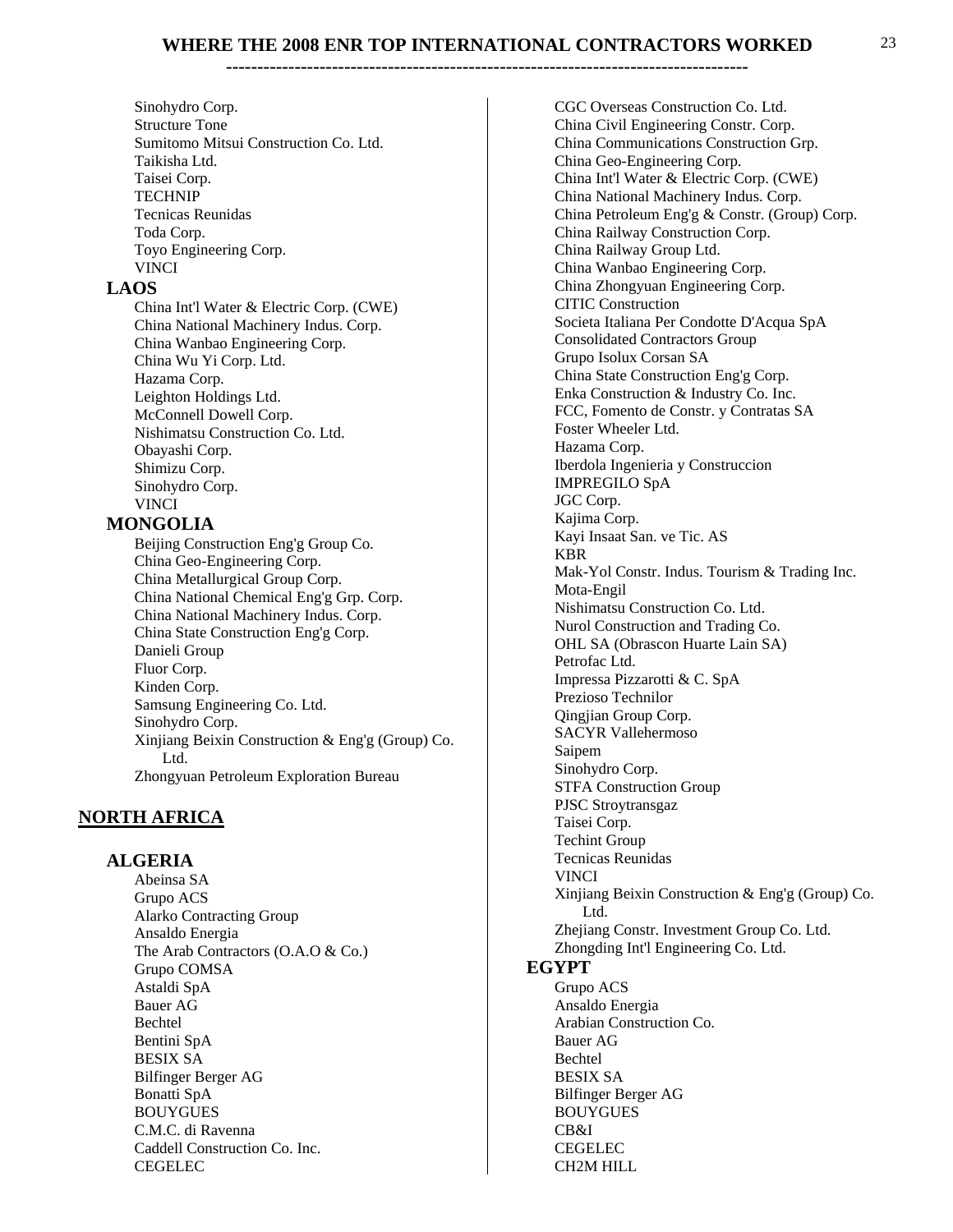China Communications Construction Grp. China HuanQiu Contracting & Eng'g Corp. China Metallurgical Group Corp. China National Chemical Eng'g Grp. Corp. China National Technical Imp. & Exp. Corp. China Railway Group Ltd. Consolidated Contractors Group Grupo Isolux Corsan SA China State Construction Eng'g Corp. Danieli Group FCC, Fomento de Constr. y Contratas SA Fluor Corp. Foster Wheeler Ltd. Great Lakes Dredge & Dock Corp. LLC GS Engineering & Construction HOCHTIEF AG Iberdola Ingenieria y Construccion Joannou & Paraskevaides Group of Cos. Kajima Corp. KBR Kharafi National Kinden Corp. Orascom Construction Industries (OCI) Petrofac Ltd. Saipem Samsung C&T Corp. Taisei Corp. TAV Construction Techint Group Technip KTI TECHNIP TML Construction Co. URS Corp. VINCI

#### **ETHIOPIA**

Grupo ACS CGC Overseas Construction Co. Ltd. China Communications Construction Grp. China Gezhouba Group Co. Ltd. China Int'l Water & Electric Corp. (CWE) China Jiangsu Int'l Econ-Tech. Coop. Corp. China Jiangxi Corp. For Int'l Eco. & Tech. Coop'n China National Machinery Indus. Corp. China Railway Group Ltd. China Wanbao Engineering Corp. Consolidated Contractors Group B.L. Harbert International LLC Joannou & Paraskevaides Group of Cos. Kajima Corp. Salini Costruttori SpA SELI SpA Shanghai Construction (Group) General Co. Sinohydro Corp. Zhongyuan Petroleum Exploration Bureau  **LIBYA** Abeinsa SA

Grupo ACS The Arab Contractors (O.A.O & Co.) Royal BAM Group nv

Bentini SpA BESIX SA Bilfinger Berger AG Bonatti SpA CEGELEC China Civil Engineering Constr. Corp. China Gezhouba Group Co. Ltd. China Petroleum Pipeline Bureau China Railway Construction Corp. Consolidated Contractors Group Daewoo E&C Co. Ltd. Energoprojekt Holding Enka Construction & Industry Co. Inc. Foster Wheeler Ltd. GAMA Hyundai Engineering & Construction Co. Ltd. IMPREGILO SpA Joannou & Paraskevaides Group of Cos. KBR Maire Tecnimont Mercury Engineering Mesa Mesken Sanayil AS Nurol Construction and Trading Co. Construtora Odebrecht Orascom Construction Industries (OCI) Yasar Ozkan Eng'g and Contracting Co. Inc. Punji Lloyd Ltd. Saipem SICIM SpA Sinohydro Corp. STFA Construction Group STRABAG SE Summa Turizm Yatirimciligi AS Taisei Corp. TAV Construction Techint Group Tekfen Construction & Installation Co. TML Construction Co. Ustay Yapi Taahhut Ve Ticaret Anonim Sirketi VINCI Yuksel Insaat Co. Inc.  **MOROCCO** Abeinsa SA Grupo ACS The Arab Contractors (O.A.O & Co.) Astaldi SpA BESIX SA BOUYGUES CEGELEC China Communications Construction Grp. China Int'l Water & Electric Corp. (CWE) China Overseas Engineering Group Co. Ltd. China Railway Group Ltd. Constructoras ICA SA de CV Grupo Isolux Corsan SA Danieli Group Dogus Insaat Ve Ticaret AS Ferrovial Agroman SA Foster Wheeler Ltd. HOCHTIEF AG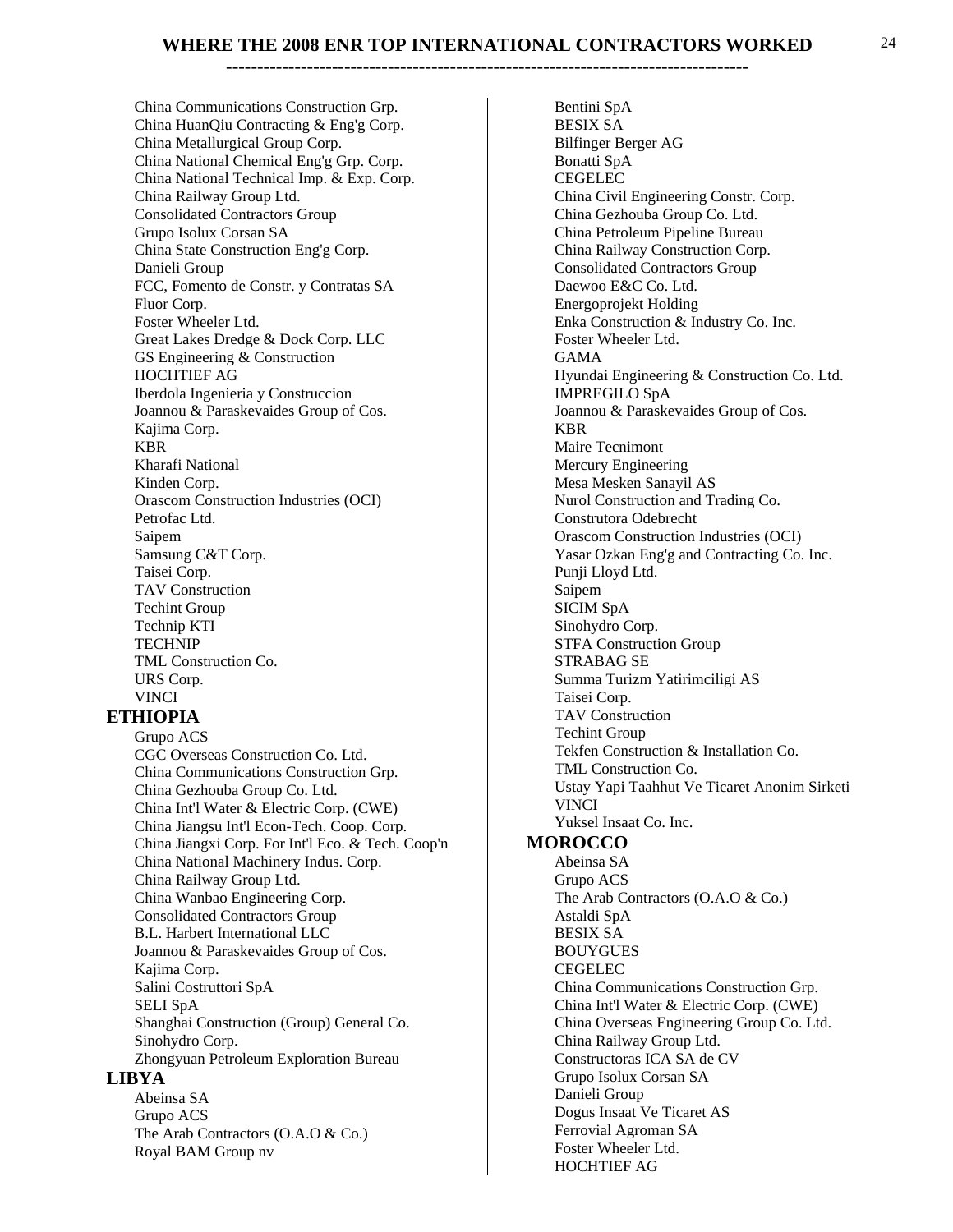#### Jacobs

KBR Mak-Yol Constr. Indus. Tourism & Trading Inc. Mercury Engineering Impressa Pizzarotti & C. SpA Saipem Salini Costruttori SpA Techint Group Technip KTI Tekfen Construction & Installation Co. VINCI

#### **NIGER**

Bilfinger Berger AG China Communications Construction Grp. China Geo-Engineering Corp. Techint Group VINCI

#### **SUDAN**

The Arab Contractors (O.A.O & Co.) Bauer AG C.M.C. di Ravenna China Chongqing Int'l Construction Corp. China Communications Construction Grp. China Dalian Int'l Eco. & Techn. Cooperative Grp. China Int'l Water & Electric Corp. (CWE) China Jiangsu Int'l Econ-Tech. Coop. Corp. China Metallurgical Group Corp. China National Machinery Indus. Corp. China Overseas Engineering Group Co. Ltd. China Petroleum Eng'g & Constr. (Group) Corp. China Petroleum Pipeline Bureau China Railway Construction Corp. China Railway Group Ltd. China Wanbao Engineering Corp. GAP Insaat Yatirim ve Dis Ticaret AS B.L. Harbert International LLC Harbin Power Engineering Co. Ltd. Nantong Construction Group Joint-Stock Co. Ltd. Petrofac Ltd. Qingjian Group Corp. Shandong Electric Power Constr. Corp. Sinohydro Corp. PJSC Stroytransgaz VINCI Zhongyuan Petroleum Exploration Bureau  **SUB SAHARA** Abeinsa SA The Arab Contractors (O.A.O & Co.) Bilfinger Berger AG BOUYGUES CEGELEC CGC Overseas Construction Co. Ltd. China Civil Engineering Constr. Corp. China Communications Construction Grp. China Geo-Engineering Corp. China Overseas Engineering Group Co. Ltd. China Railway Group Ltd. Grupo Isolux Corsan SA KBR

Layne Christensen Co. Petrofac Ltd. Qingjian Group Corp. Saipem TECHNIP VINCI  **TUNISIA** Grupo ACS The Arab Contractors (O.A.O & Co.) BOUYGUES CEGELEC China Int'l Water & Electric Corp. (CWE) China Metallurgical Group Corp. China National Chemical Eng'g Grp. Corp. Grupo Isolux Corsan SA Ferrovial Agroman SA Foster Wheeler Ltd. Heerema Fabrication Grp. BV Iberdola Ingenieria y Construccion Jan De Nul Group Petrofac Ltd. Saipem Taisei Corp. TAV Construction Techint Group TECHNIP VINCI

## **CENTRAL/SOUTHERN AFRICA**

#### **ANGOLA**

Grupo ACS Bauer AG Bechtel Beijing Construction Eng'g Group Co. BOUYGUES C.M.C. di Ravenna Construcoes e Comercio Camargo Correa CB&I CEGELEC CGC Overseas Construction Co. Ltd. China Communications Construction Grp. China Jiangsu Int'l Econ-Tech. Coop. Corp. China National Electronics Imp. & Exp. Corp. China National Machinery Indus. Corp. China Overseas Engineering Group Co. Ltd. China Railway Construction Corp. China Railway Group Ltd. China Wu Yi Corp. Ltd. Grupo Isolux Corsan SA Fluor Corp. Great Lakes Dredge & Dock Corp. LLC HOCHTIEF AG Mota-Engil Jan De Nul Group Construtora Odebrecht Prezioso Technilor Qingjian Group Corp. SACYR Vallehermoso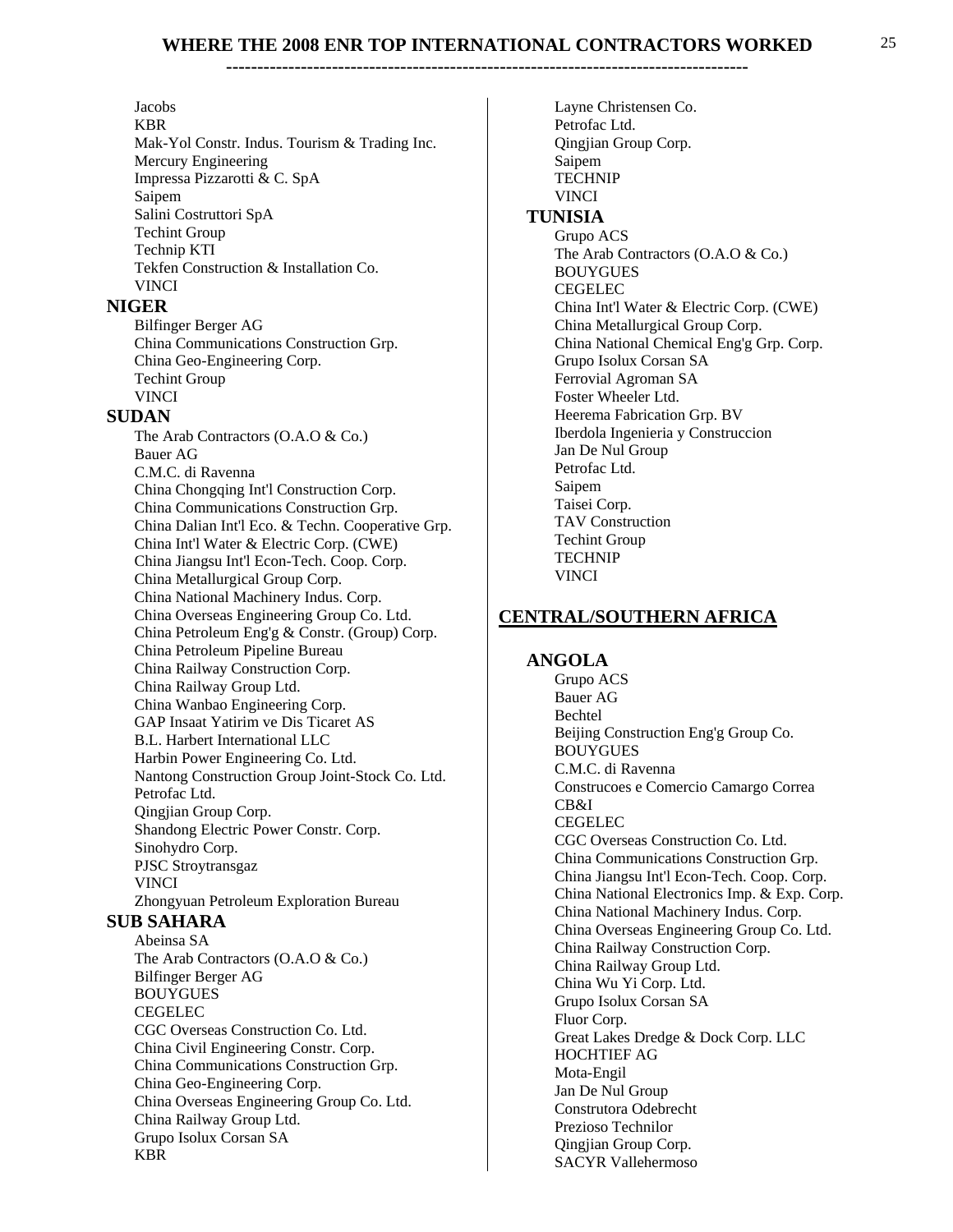#### Saipem

Shanghai Urban Construction (Grp) Corp. Sinohydro Corp. Soares Da Costa - Grupo SGPS TECHNIP VINCI Xinjiang Beixin Construction & Eng'g (Group) Co. Ltd.

#### **BENIN**

The Arab Contractors (O.A.O & Co.) BOUYGUES China Communications Construction Grp. China Geo-Engineering Corp. China Overseas Engineering Group Co. Ltd. China Railway Group Ltd. China State Construction Eng'g Corp. KBR Solel Boneh International Ltd. VINCI

## **BOTSWANA**

The Arab Contractors (O.A.O & Co.) China Civil Engineering Constr. Corp. China Jiangsu Int'l Econ-Tech. Coop. Corp. China Jiangxi Corp. For Int'l Eco. & Tech. Coop'n China Overseas Engineering Group Co. Ltd. China Railway Group Ltd. Consolidated Contractors Group China State Construction Eng'g Corp. Layne Christensen Co. Qingjian Group Corp. Sinohydro Corp. VINCI

## **BURKINA FASO**

Baran Group Ltd. BOUYGUES B.L. Harbert International LLC Layne Christensen Co. VINCI

## **BURUNDI**

China Communications Construction Grp. China Gezhouba Group Co. Ltd. KBR VINCI Xinjiang Beixin Construction & Eng'g (Group) Co. Ltd.

## **CAMEROON**

Grupo ACS The Arab Contractors (O.A.O & Co.) Royal BAM Group nv BESIX SA Bilfinger Berger AG BOUYGUES CEGELEC CGC Overseas Construction Co. Ltd. China Communications Construction Grp. Fluor Corp. Foster Wheeler Ltd. KBR Shimizu Corp.

VINCI Zhongding Int'l Engineering Co. Ltd.  **CAPE VERDE IS.** Grupo COMSA Mota-Engil SACYR Vallehermoso  **CONGO** Baran Group Ltd. Beijing Construction Eng'g Group Co. Beijing Uni-Construction Group Co. Ltd. BOUYGUES CEGELEC China Communications Construction Grp. China Jiangsu Int'l Econ-Tech. Coop. Corp. China Metallurgical Group Corp. China National Machinery Indus. Corp. China Railway Group Ltd. China State Construction Eng'g Corp. B.L. Harbert International LLC Prezioso Technilor Saipem Sinohydro Corp. TECHNIP VINCI Weihai International Eco. & Tech. Coop. Co. Ltd.  **GABON** Acciona SA BOUYGUES CEGELEC China Dalian Int'l Eco. & Techn. Cooperative Grp. China National Machinery Indus. Corp. China Railway Group Ltd. Saipem Shanghai Construction (Group) General Co. TECHNIP VINCI  **GAMBIA** China Overseas Engineering Group Co. Ltd. Kharafi National  **GHANA** The Arab Contractors (O.A.O & Co.) Royal BAM Group nv China Geo-Engineering Corp. China Int'l Water & Electric Corp. (CWE) China Jiangxi Corp. For Int'l Eco. & Tech. Coop'n China National Machinery Indus. Corp. China Railway Group Ltd. Energoprojekt Holding FATA SpA B.L. Harbert International LLC Layne Christensen Co. Qingjian Group Corp. Shanghai Construction (Group) General Co. Sinohydro Corp. SK Engineering & Construction Solel Boneh International Ltd. Taisei Corp. TIC Holdings Inc. VINCI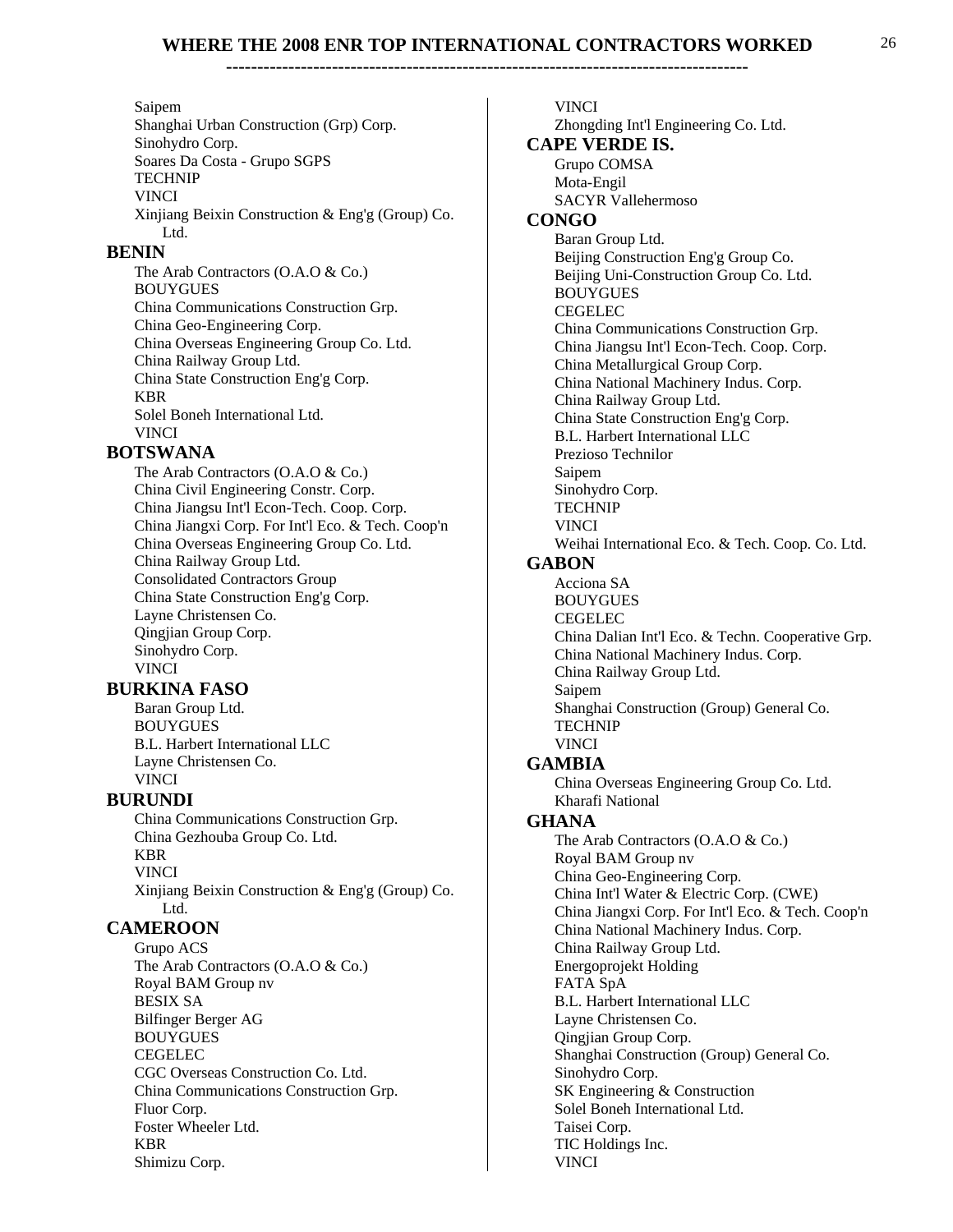#### **GUINEA**

Acciona SA Bechtel BOUYGUES CB&I China Communications Construction Grp. China Dalian Int'l Eco. & Techn. Cooperative Grp. China Henan Int'l Cooperation Grp. Co. China Jiangsu Int'l Econ-Tech. Coop. Corp. China National Machinery Indus. Corp. China Overseas Engineering Group Co. Ltd. China Railway Group Ltd. China Wu Yi Corp. Ltd. Consolidated Contractors Group Grupo Isolux Corsan SA Energoprojekt Holding Layne Christensen Co. Saipem Shanghai Construction (Group) General Co. Soares Da Costa - Grupo SGPS TECHNIP URS Corp. VINCI

#### **IVORY COAST**

BOUYGUES China Geo-Engineering Corp. Saipem Solel Boneh International Ltd. TECHNIP VINCI

#### **KENYA**

Royal BAM Group nv Baran Group Ltd. BOUYGUES China Communications Construction Grp. China Jiangsu Int'l Econ-Tech. Coop. Corp. China National Machinery Indus. Corp. China Petroleum Pipeline Bureau China Railway Group Ltd. China Wu Yi Corp. Ltd. Consolidated Contractors Group Foster Wheeler Ltd. Iberdola Ingenieria y Construccion KBR Kinden Corp. Sinohydro Corp. Solel Boneh International Ltd. Taisei Corp. Techint Group VINCI

#### **LESOTHO**

China Geo-Engineering Corp. China Jiangsu Construction Corp. Qingjian Group Corp.

#### **LIBERIA**

China Communications Construction Grp. China Henan Int'l Cooperation Grp. Co. China Jiangxi Corp. For Int'l Eco. & Tech. Coop'n China State Construction Eng'g Corp.

Qingjian Group Corp. VINCI  **MALAWI** C.M.C. di Ravenna China Jiangsu Int'l Econ-Tech. Coop. Corp. Consolidated Contractors Group Mota-Engil Shimizu Corp. Toda Corp.  **MOZAMBIQUE** BOUYGUES C.M.C. di Ravenna Construcoes e Comercio Camargo Correa China Geo-Engineering Corp. China Henan Int'l Cooperation Grp. Co. China Metallurgical Group Corp. Consolidated Contractors Group Grupo Isolux Corsan SA Mota-Engil Nantong Construction Group Joint-Stock Co. Ltd. E. Pihl & Son AS SACYR Vallehermoso Sinohydro Corp. Soares Da Costa - Grupo SGPS  **NIGERIA** The Arab Contractors (O.A.O & Co.) Bechtel Bentini SpA Bilfinger Berger AG BOUYGUES CB&I CEGELEC CGC Overseas Construction Co. Ltd. China Civil Engineering Constr. Corp. China Communications Construction Grp. China Metallurgical Group Corp. China National Machinery Indus. Corp. China Railway Construction Corp. China Railway Group Ltd. Consolidated Contractors Group Contracting & Trading Co. C.A.T. Group of Cos. Daewoo E&C Co. Ltd. Energoprojekt Holding Fluor Corp. Foster Wheeler Ltd. Guangdong Xinguang Int'l Group IMPREGILO SpA JGC Corp. KBR Jan De Nul Group Orascom Construction Industries (OCI) Petrofac Ltd. Prezioso Technilor Saipem Salini Costruttori SpA SEPCOIII Electric Power Construction Corp. Shandong Electric Power Constr. Corp. Solel Boneh International Ltd. Taisei Corp.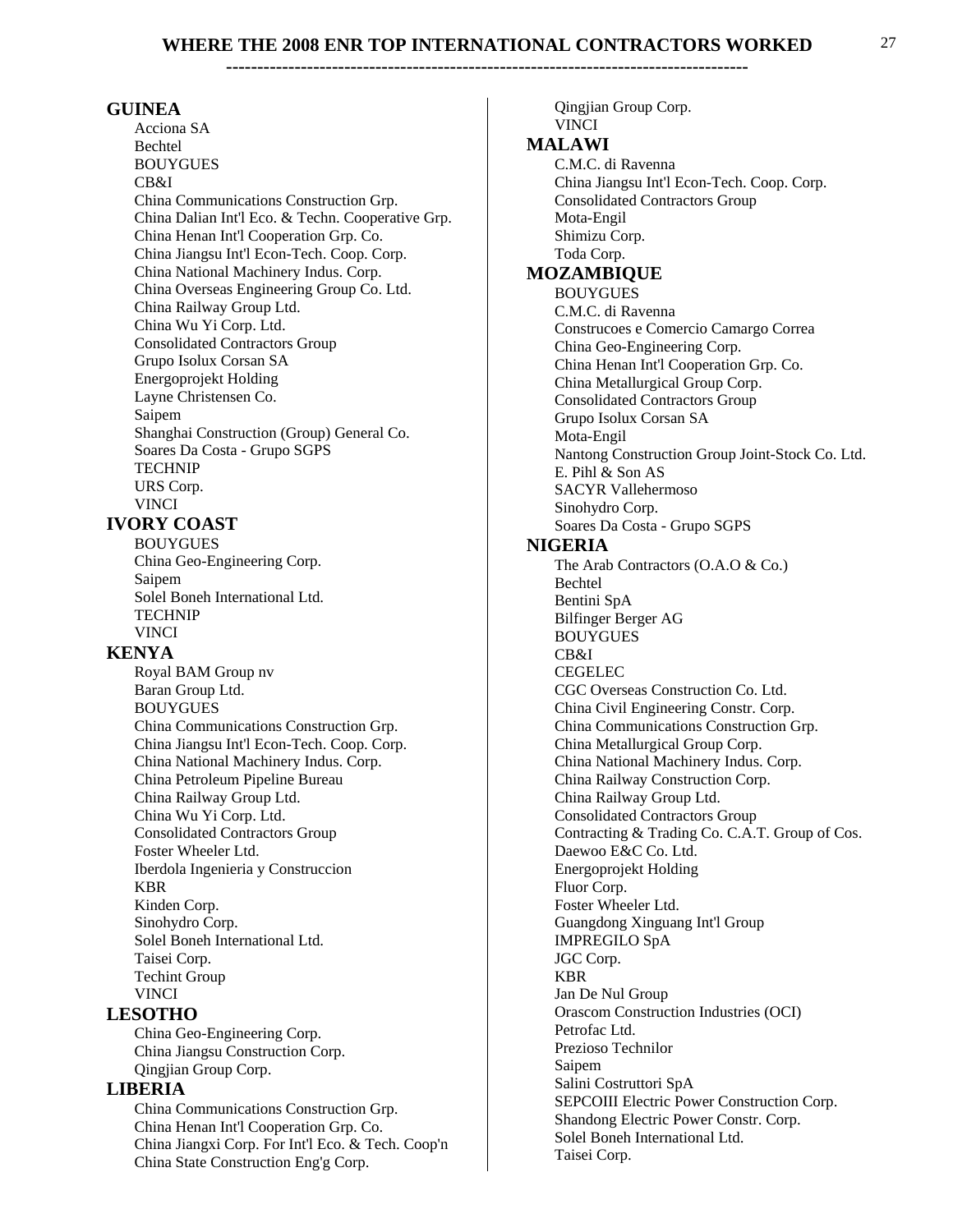**------------------------------------------------------------------------------------** 

Techint Group TECHNIP VINCI Zhongyuan Petroleum Exploration Bureau  **RWANDA** The Arab Contractors (O.A.O & Co.) Beijing Construction Eng'g Group Co. China Civil Engineering Constr. Corp. China Communications Construction Grp. China Geo-Engineering Corp. China State Construction Eng'g Corp. B.L. Harbert International LLC KBR Shimizu Corp. VINCI  **SENEGAL** Grupo ACS Bilfinger Berger AG BOUYGUES CEGELEC China Geo-Engineering Corp. China Henan Int'l Cooperation Grp. Co. China National Machinery Indus. Corp. China Railway Group Ltd. Grupo Isolux Corsan SA E. Pihl & Son AS VINCI  **SIERRA LEONE** China National Machinery Indus. Corp. Salini Costruttori SpA Shanghai Construction (Group) General Co. Xinjiang Beixin Construction & Eng'g (Group) Co. Ltd.  **SOUTH AFRICA** Grupo ACS Royal BAM Group nv BOUYGUES C.M.C. di Ravenna CB&I China Henan Int'l Cooperation Grp. Co. China Jiangsu Int'l Econ-Tech. Coop. Corp. China Metallurgical Group Corp. China Overseas Engineering Group Co. Ltd. China Railway Group Ltd. CITIC Construction Consolidated Contractors Group Fluor Corp. Foster Wheeler Ltd. B.L. Harbert International LLC HOCHTIEF AG KBR Qingjian Group Corp. Sinohydro Corp. Taikisha Ltd. Techint Group TECHNIP VINCI  **SWAZILAND** C.M.C. di Ravenna

Consolidated Contractors Group KBR VINCI  **TANZANIA** Royal BAM Group nv Beijing Construction Eng'g Group Co. BOUYGUES China Chongqing Int'l Construction Corp. China Civil Engineering Constr. Corp. China Communications Construction Grp. China Geo-Engineering Corp. China Henan Int'l Cooperation Grp. Co. China Railway Group Ltd. China State Construction Eng'g Corp. Kajima Corp. KBR Layne Christensen Co. E. Pihl & Son AS Sinohydro Corp. SKE Group VINCI  **UGANDA** The Arab Contractors (O.A.O & Co.) China Chongqing Int'l Construction Corp. China Communications Construction Grp. China Jiangxi Corp. For Int'l Eco. & Tech. Coop'n China National Machinery Indus. Corp. China Railway Group Ltd. CITIC Construction Energoprojekt Holding B.L. Harbert International LLC Salini Costruttori SpA Solel Boneh International Ltd. VINCI  **D.R. CONGO (ZAIRE)** Baran Group Ltd. Beijing Uni-Construction Group Co. Ltd. CB&I CEGELEC China National Machinery Indus. Corp. Layne Christensen Co. Sinohydro Corp. VINCI  **ZAMBIA** China Civil Engineering Constr. Corp. China Geo-Engineering Corp. China Henan Int'l Cooperation Grp. Co. China Jiangsu Int'l Econ-Tech. Coop. Corp. China Jiangxi Corp. For Int'l Eco. & Tech. Coop'n China National Machinery Indus. Corp. China Nonferrous Metal Ind. Frgn. Eng'g & Constr. China Railway Group Ltd. Consolidated Contractors Group Energoprojekt Holding Fluor Corp. KBR Layne Christensen Co.

Sinohydro Corp. SKE Group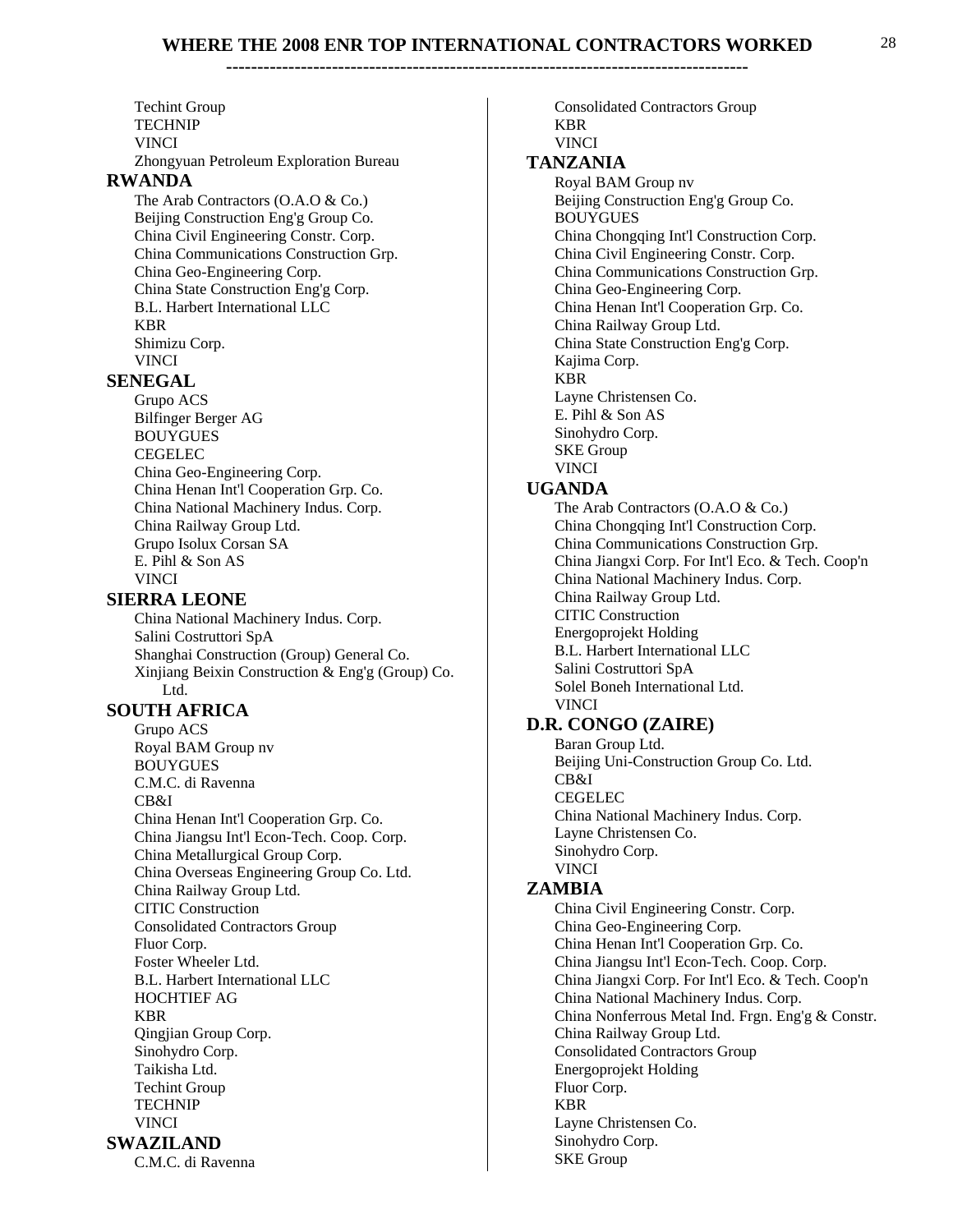**------------------------------------------------------------------------------------** 

Techint Group VINCI  **ZIMBABWE** China Jiangsu Int'l Econ-Tech. Coop. Corp. China Jiangxi Corp. For Int'l Eco. & Tech. Coop'n China Metallurgical Group Corp. China National Machinery Indus. Corp.

Energoprojekt Holding Nantong Construction Group Joint-Stock Co. Ltd. Salini Costruttori SpA Techint Group

#### **ANTARCTIC/ARCTIC**

China Shanghai SFECO Foster Wheeler Ltd. IMPREGILO SpA E. Pihl & Son AS